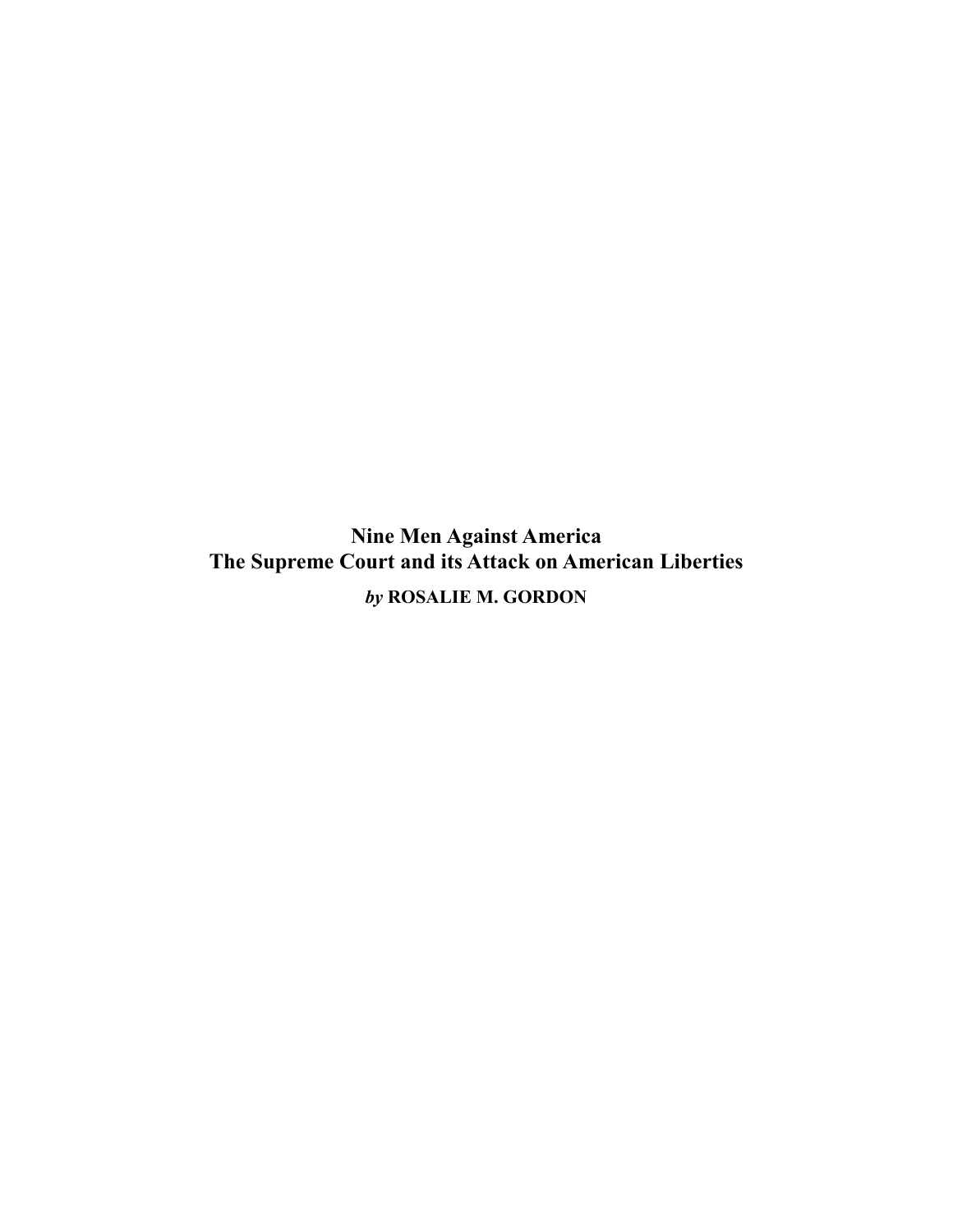Book found at:

*sovereignstates.org*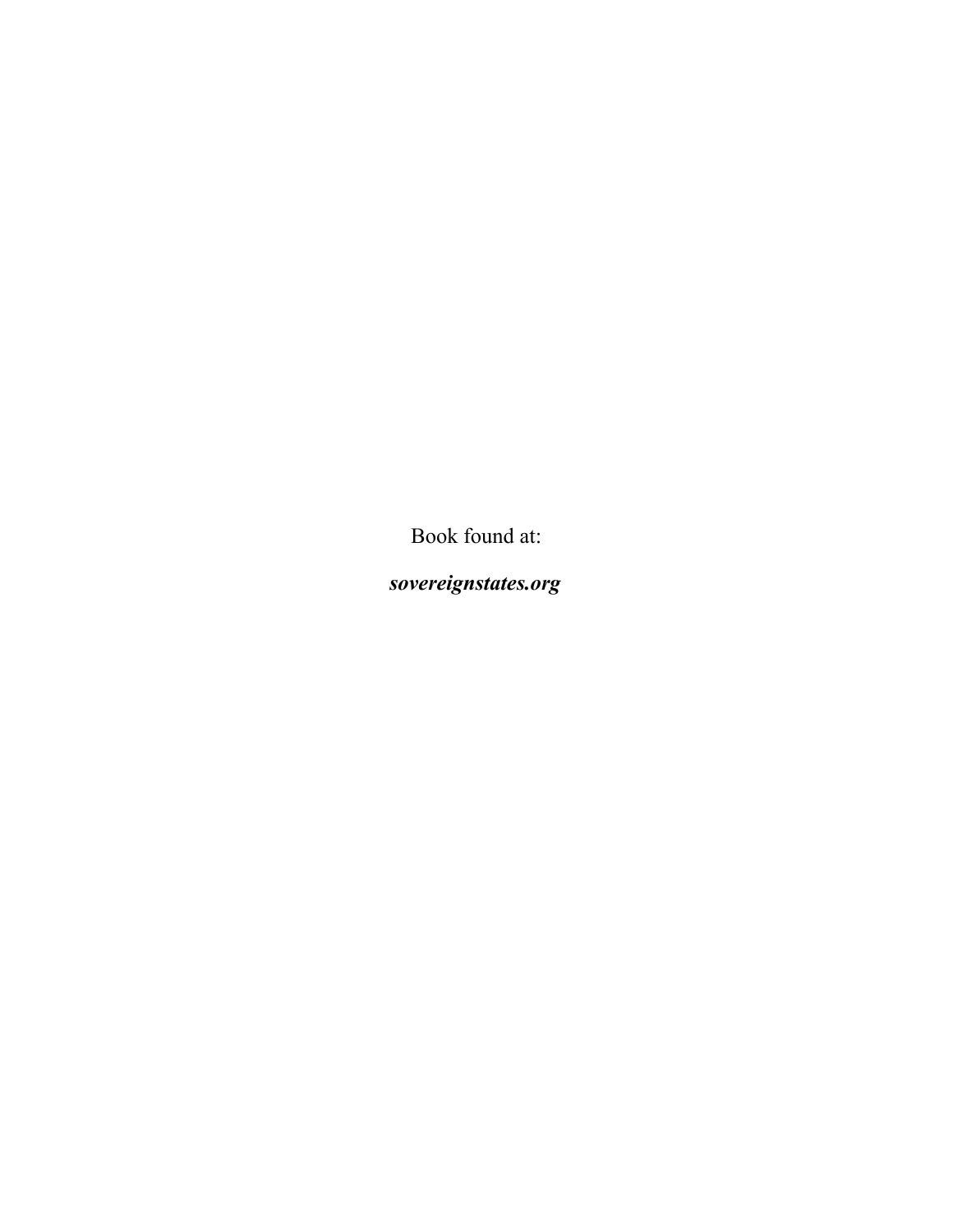# **CONTENTS**

PREFACE TO THE FOURTH EDITION FOREWORD 1. WHAT THE ATTACK MEANS TO AMERICAN LIBERTIES 2. THE SEEDS OF THE ATTACK ARE SOWN 3. THE COURT AND OUR FREEDOM 4. "THE NINE OLD MEN" 5. COURT PACKING BEGINS—BLACK AND REED 6. COURT PACKING CONTINUES—FRANKFURTER 7. AND GOES ON—DOUGLAS 8. AND ON—MURPHY AND RUTLEDGE 9. UP AND DOWN IS ACROSS—THE ELEVATOR DECISION 10. "CIVIL LIBERTIES"—FOR WHOM? 11. TRUMAN NAMES A CHIEF JUSTICE—FRED M. VINSON 12. TWO MAJOR BASTIONS 13. EISENHOWER'S CHIEF JUSTICE— EARL WARREN 14. THE NAACP VERSUS THE 48 STATES 15. THE SUPREME COURT MAKES A LAW 16. THE COURT'S "AUTHORITIES" 17. MORE PACKEES—JACKSON, BURTON, CLARK, AND MINTON 18. IKE GOES PACKING—HARLAN, BRENNAN, AND WHITTAKER 19. BEHIND THE BLACK ROBES 20. THE LAST BASTION IS STORMED 21. RED MONDAY 22. YOUR JOB, YOUR BUSINESS, YOUR ESTATE—AND MURDER 23. THE COMMUNISTS' JUBILATION—AND A WARNING 24. TO TURN THE TIDE SUPREME COURT CASES CITED INDEX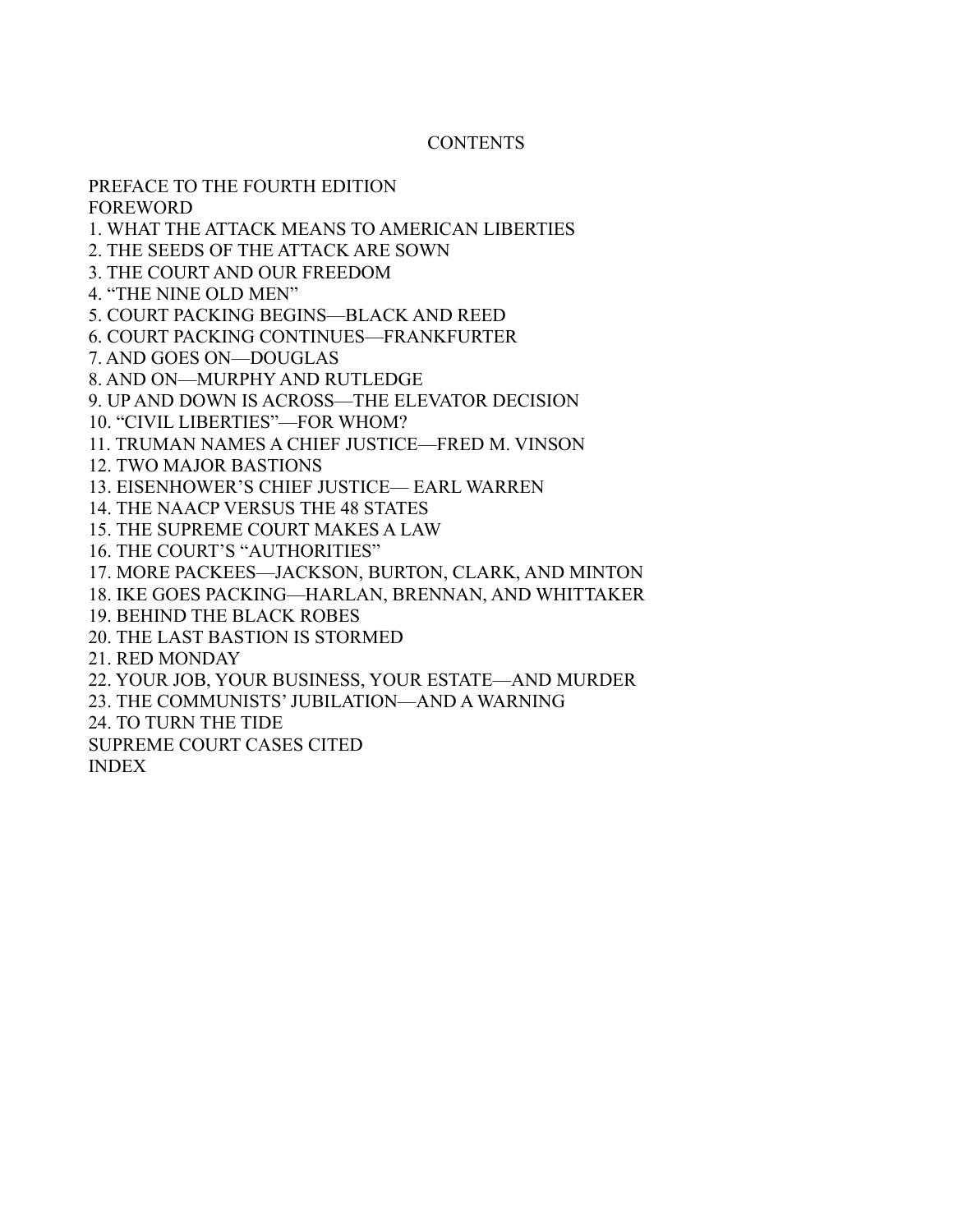# **PREFACE TO THE FOURTH EDITION**

It is three years since this book was written. In that time, nothing has happened to alter the evidence here recounted, or the results thereof, relating to the blows struck at the American edifice by the nine justices of the Supreme Court of the United States.

There has been, at this writing, only one change in the personnel of the Court. Justice Harold M. Burton, a Truman appointee, resigned on October 6, 1958 for reasons of health. President Eisenhower appointed in his place Justice Potter Stewart of Ohio. Justice Stewart, at least, has had some previous judicial experience (four years as a judge in the U. S. Court of Appeals)—a fact few of his colleagues on the high court can boast of. He became the youngest member of the Court, being 43 years old at the time of his appointment in 1958. He is a Yale graduate, and once served as mayor of Cincinnati. He was known as a Taft Republican and there was hope, at the time of his appointment, that at long last a true conservative, with a deep respect for and knowledge of constitutional principles, had appeared on the high bench. The hope was largely illusory. In a surprising number of cases, Justice Stewart has voted with the "liberal" Warren-Black-Douglas-Brennan group.

There has been an attempt, in the last three years, to discover a cleavage in the Court between this Warren-dominated "liberal"-leftist group, sometimes joined by Justice Clark, and a so-called "conservative" group made up of Justices Frankfurter, Harlan and Whittaker—with Justice Harlan, too, occasionally wandering over the line. That the latter justices can be called "conservative" in the light of their records as set forth in this book, is an indication of how far the "liberal" majority has strayed from the true meaning of the Constitution—and of how semantically incorrect we have become in our use of words.

Generally speaking, there have been few decisions in the last three years to indicate a reversal of the story told herein—of the Court's tendency to usurp the powers of the Congress and the states, to tailor its decisions in favor of the communist conspirators, to further entrench the labor-union monopoly, to treat the Constitution as though it did not exist. Merely because the sensational days of the pro-communist decisions and the school cases are past, there is no reason to view with complacency the continued leftward trend of the Court. Even in so open-andshut a case as the conviction of top Soviet spy Rudolph Abel, the Supreme Court in April, 1960 let his conviction stand only by a 5-4 decision. Had Justice Frankfurter, for instance, taken one of his famous slides across the bench, Abel would today be a free man.

It might be well to note here two major criticisms leveled not only at this author and those of other books pointing to the derelictions of the Nine Men, but also at distinguished senators, congressmen, judges and attorneys who castigate the Court. One criticism has to do with the "inviolability" of the highest court in the land. In fact, Justice Douglas recently declared that Americans courts are "sacrosanct as a cathedral"— to which the New York *Daily News* properly and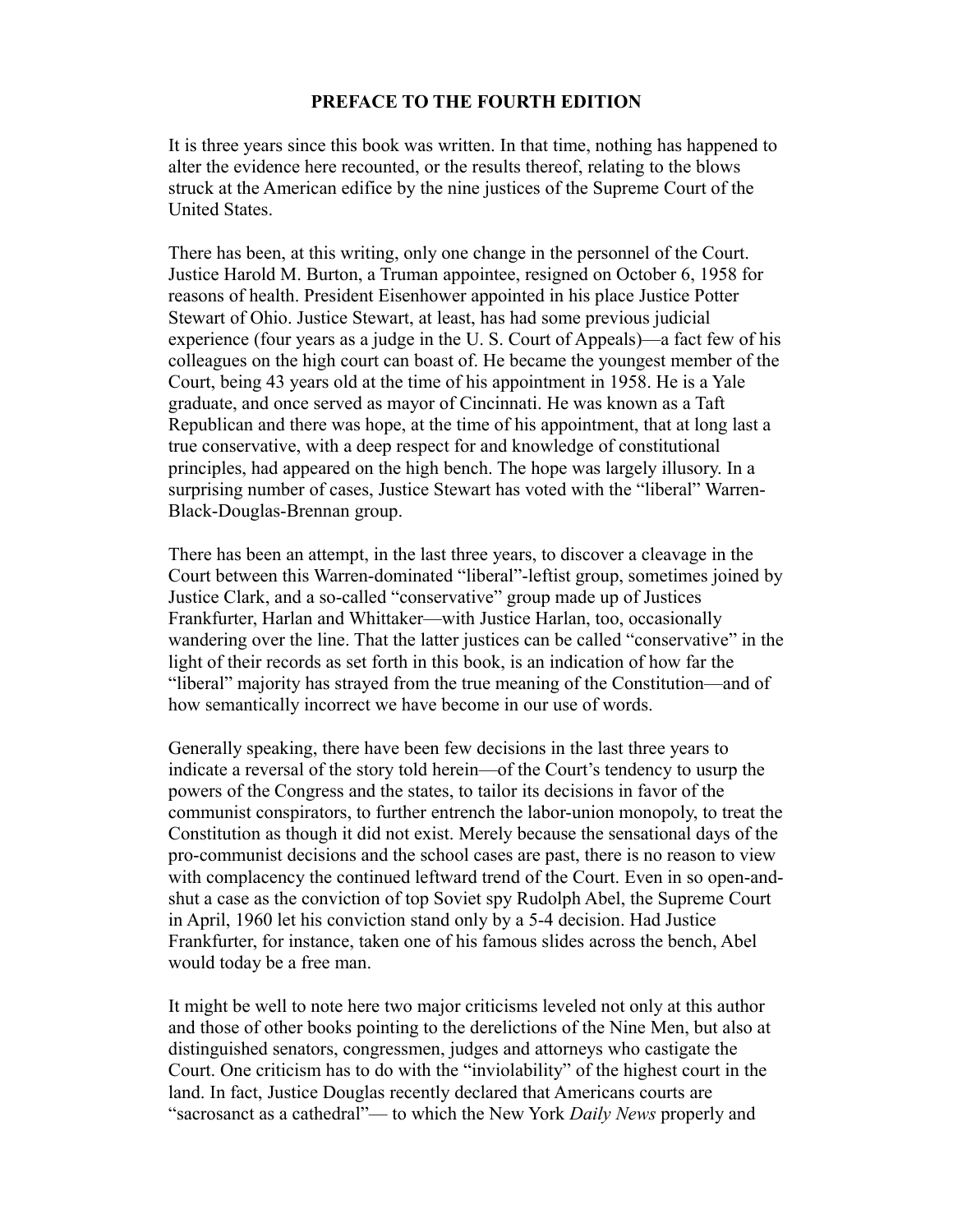succinctly replied: "Nuts!" However, we would like to call as a witness Justice Douglas' colleague, Justice Felix Frankfurter. In *[Bridges v. California](http://laws.findlaw.com/us/314/252.html)* (314 U.S. 252) Justice Frankfurter stated:

Judges as persons, or courts as institutions, are entitled to no more immunity from criticism than other persons or institutions. Just because the holders of judicial office are identified with the interests of justice, they may forget their common human frailties and fallibilities . . . judges must be kept mindful of their limitations and of their ultimate responsibility by a vigorous stream of criticism expressed with candor, however blunt.

The other major indictment leveled at critics of the Court is that they make wild and sweeping statements as to the ultimate results of the Court's unconstitutional decisions. For instance, those who declared, at the time the Court usurped the legislative function in the school segregation cases, that the decision would set back amicable race relations in the United States by 50 years, were denounced as demagogic. Can anyone today—seven years after that famous decision—declare that race relations are *better* than they were before the Warren Court acted? And it may have been a "sweeping" statement to say, regarding another famous case in 1957 in which the Court freed a confessed rapist (see pp. [139-141\)](http://sovereignstates.org/books/NMAA/NineMen_22.html#p139) that thanks to the Supreme Court he was free to rape again. But in May, 1960, the Philadelphia police arrested this same man and charged him with raping a 21-year-old mother when she discovered him burglarizing her home.

The Court seemingly mitigated (in *[Barenblatt,](http://laws.findlaw.com/us/360/109.html)* 1959, and *[Wilkinson and Braden,](http://laws.findlaw.com/us/365/431.html)* 1961) the harshness of its earlier decision in the *[Watkins](http://laws.findlaw.com/us/354/178.html)* case (see page [128\)](http://sovereignstates.org/books/NMAA/NineMen_21.html#p128) hamstringing congressional investigations of subversion. But the later decisions clearly applied only in the particular instances under consideration. More important, as in the *[Abel](http://laws.findlaw.com/us/362/217.html)* case, they were 5-4 decisions—much too close for comfort in cases involving a menace as great as the communist conspiracy.

The problem of the Supreme Court and its nine justices is no different today than it was three years ago. As David Lawrence, the well-known editor and columnist has put it: "The issue is whether the people shall be governed by a written constitution which is subject to change only by their will or whether that Constitution shall be rewritten by the Supreme Court justices to suit their personal or ideological whims."

ROSALIE M. GORDON

*Bayside, L.I.* March, 1961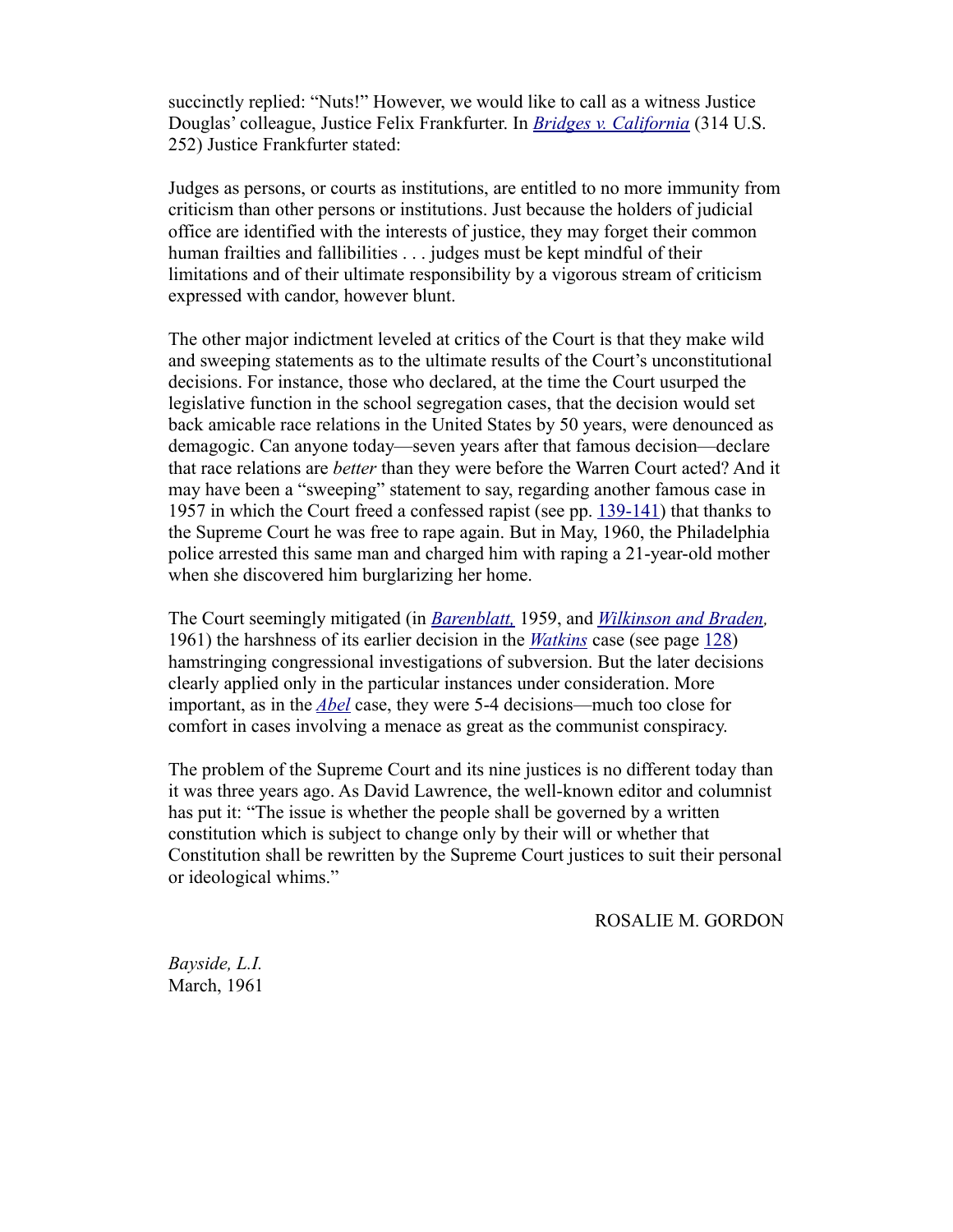# *FOREWORD*

"It has long been my opinion, and I have never shrunk from its expression . . . that the germ of dissolution of our federal government is in the constitution of the federal judiciary; an irresponsible body—for impeachment is scarcely a scarecrow—working like gravity by night and by day, gaining a little today and a little tomorrow, and advancing its noiseless step like a thief, over the field of jurisdiction, until all shall be usurped from the States, and the government of all be consolidated into one.

"To this I am opposed; because, when all government, domestic and foreign, in little as in great things, shall be drawn to Washington as the center of all power, it will render powerless the checks provided of one government or another, and will become as venal and oppressive as the government from which we separated."

[THOMAS JEFFERSON,](http://etext.virginia.edu/jefferson/quotations/jeff1270.htm) 1821.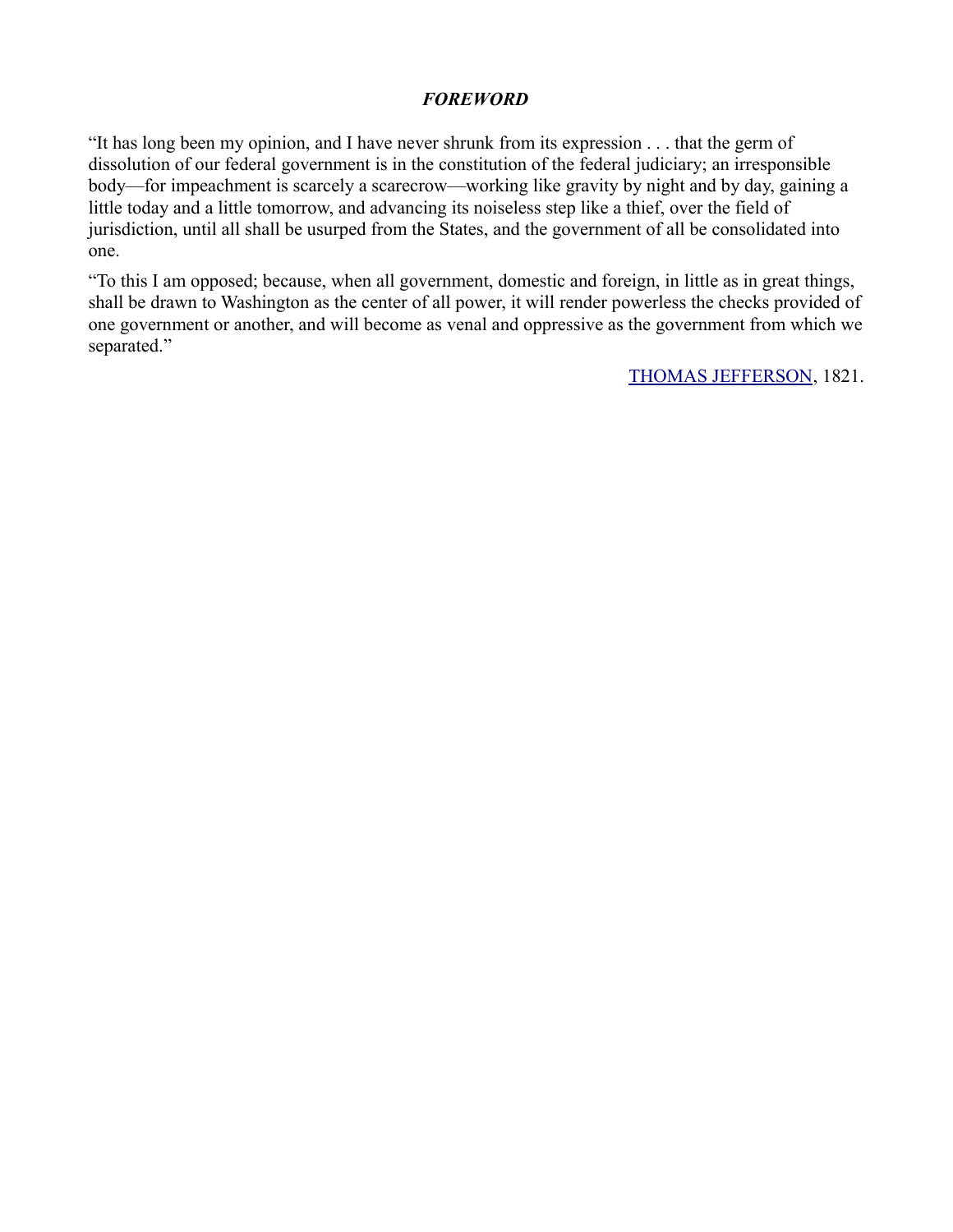# CHAPTER ONE

# *What the Attack Means to American Liberties*

You are an American. You love your country. You think it is the greatest and finest nation on earth. You feel, of course, that there is plenty wrong with it but that, after all is said, somehow we will always come out on top. You seldom think consciously about it, but you feel you have the protection of such a charter of freedom as man has never before known. It guarantees to you a system of government and a mode of life which, whatever their faults, have brought you the highest degree of freedom and abundance among all the world's inhabitants.

Then, one day, quite by accident, you are shocked out of your complacence. You pay a visit to your son's schoolroom. His teacher is expounding to the class—including your son—some theories that sound strangely alien to you. They *are* alien to sound American thinking, but this teacher doesn't label them as such. He seems to be telling your son and his fellow students that these theories are the right ones—the best ones. Sorely troubled, you go to the principal. You say:

"Who is this man? He sounds like a communist to me—or at least a fellow traveler."

The principal answers: "He is."

You look astonished: "Then what's he doing here—in a public school that I help support with my taxes?"

"We fired him," the principal says. "We have a law in this state that a teacher in one of our schools who is called before an investigating committee and hides behind the Fifth Amendment to conceal his communist connections is subject to immediate dismissal."

"Then how did he get back in here?" you want to know.

"The Supreme Court of the United States made us reinstate him in his job—with back pay, too!"

Or you overhear one day a conversation among three or four men. It might go something like this:

First Man: "We couldn't trust too many. We'd have to use them carefully."

Second Man: "We don't need many—just our hard core who have been thoroughly trained. We place them in strategic spots."

Third Man: "They're all well indoctrinated with revolutionary techniques. We've done a pretty good job on the softening-up process—and now we can even talk openly about overthrowing the government, if that should be necessary."

Second Man: "And our group can handle both—the propaganda, and the action when the time comes."

First Man: "What are the strategic spots?"

Third Man: "We won't discuss that too exactly. But generally let's say New York, Chicago, L.A., and, of course, Washington, D.C., and maybe a few others."

You wait to hear no more. You rush to the nearest office of the FBI. You tell the agent in charge what you have heard. You describe the men as well as you can. The agent looks at you sadly. He says: "Yes, we know the men. We've been watching them for a long time."

"Then why don't you arrest them?" you demand.

"A while back we could," he replies. "Congress gave us a law under which native enemies of America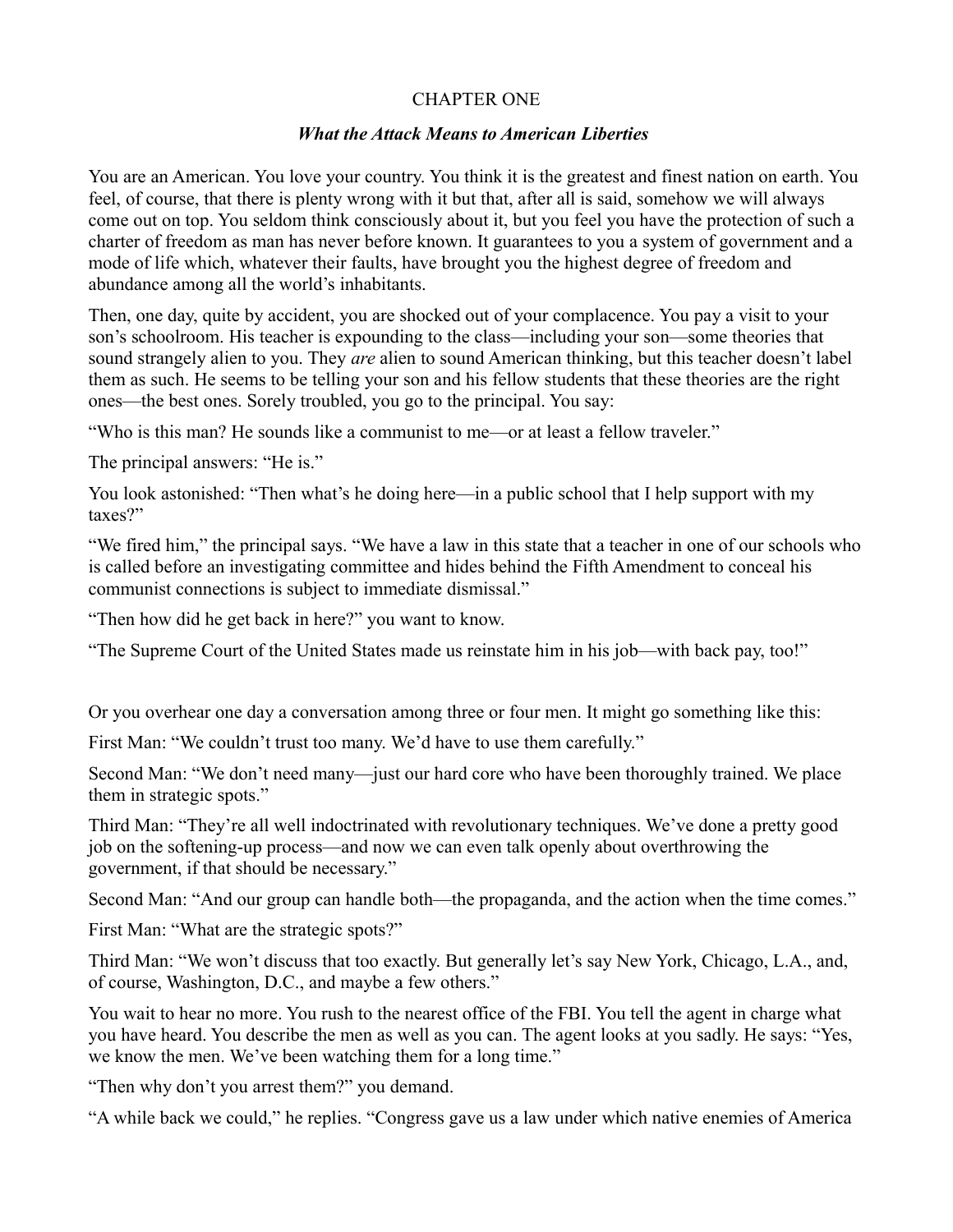who advocated the overthrow of the government could be indicted and prosecuted. But now—now it's different. The Supreme Court says that when these saboteurs talk about overthrowing the government, they can't be touched. We have to wait until they spell out specifically how they're going to do it and actually try it. And then—."

"And then," you finish, "it might be too late."

Or perhaps you need an attorney to handle a small matter for you. You pick one at random from the accredited list in your state and go to see him. You aren't talking to him long before you realize that if you give this man your case, you will have a communist representing you. You leave his office in a rage and go to your State Bar Association. You demand to know how this young man, only just out of law school, can be an accredited attorney in your state—particularly in the face of all we now know about the communist conspiracy. The Bar Association official patiently explains to you that the Bar Examining Board in your state has had a rule for some time that any would-be lawyer who is a known communist or who refuses to say whether he has communist connections is *not* admitted to the bar and permitted to practice before your courts. BUT—he says, that *was* the rule. Now the Supreme Court of the United States has stepped in and told us—a sovereign American state— that we cannot set the standards for who shall and shall not practice law before our own courts. In other words, the Court says we can't keep a man from taking the bar examination in this state because he is a communist.

By this time your mind is in a whirl. What's going on, you ask yourself. What's happening to us—to me, to my country? Surely something is wrong somewhere. You've never had too much use for politicians generally—you consider them a more or less necessary evil. But one thing you know when all else fails, there has always been one last resort for the protection of Americans. It is in the Congress of the United States—your elected representatives—and particularly in the congressional power of investigation—the power of exposure of wrongdoing and subversion and other evils.

So you go to see your congressman. You start to tell him of your experiences. Then you notice an odd expression on his face. You stop. Despairingly you ask—"You don't mean—you can't mean—?"

"The Supreme Court?" he answers. "Yes, we on the congressional investigating committees have been getting it too. You know, throughout our history, Congress has always had the right to question witnesses. If they wanted to, they could protect themselves with the Fifth Amendment against selfincrimination. But when any subversive or grafter refused to answer other questions, we could cite him for contempt. And our courts have generally backed us up. We were the last resort for Americans to get the information they must have to protect their lives, their liberty, and their property."

"But now—" he sighed, "now the Supreme Court says that before we can make a witness answer questions, we have to spell out for him not only the exact purpose of our committee but also the exact pertinence of the question to that purpose. Just imagine! We investigate in order to get for ourselves and our constituents—you—the information we need to write necessary legislation. But now, according to the Supreme Court, we have to know exactly what we're going to do and how we're going to do it and explain it all explicitly to the witness—before we get out of him the information we need in order to decide what we're going to do and how to do it! You can see that the Supreme Court has just about put an end to our investigative powers. Certainly it has crippled them almost fatally."

All this and very much more—actual assaults on the liberties of Americans and on their means of protecting themselves against tyranny from within and without—has been brought about by a Supreme Court composed of nine men—nine men against 170 million Americans. Who are these men? What makes them tick? How did it come about that so few—these particular few—were in the right spot at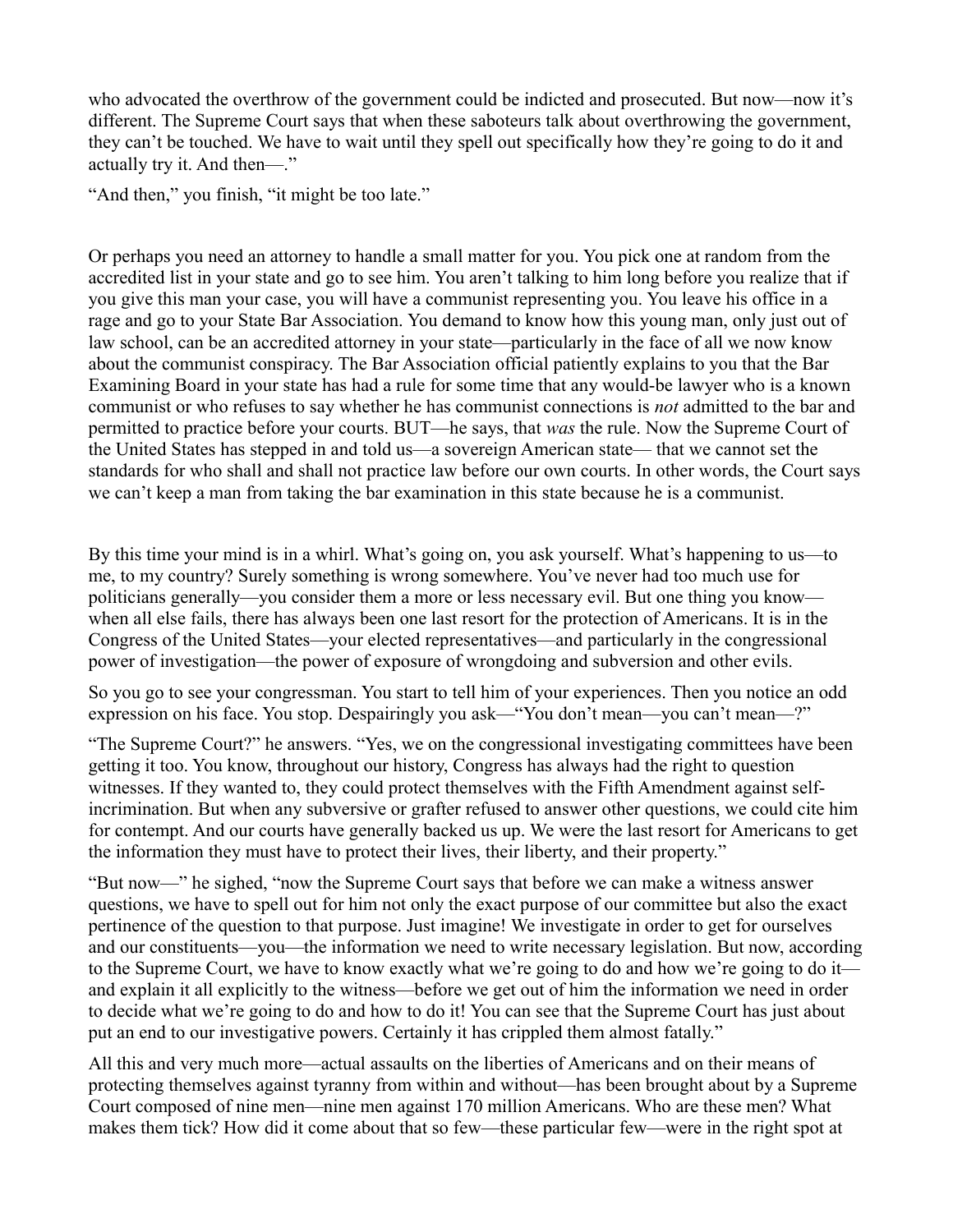the right time to do so much harm? What is it they have done? And how have they done it? How does it affect you, your children, your business, your job, and your freedom? We must know the answers to these questions, because the future of our country—the country we love—is at stake.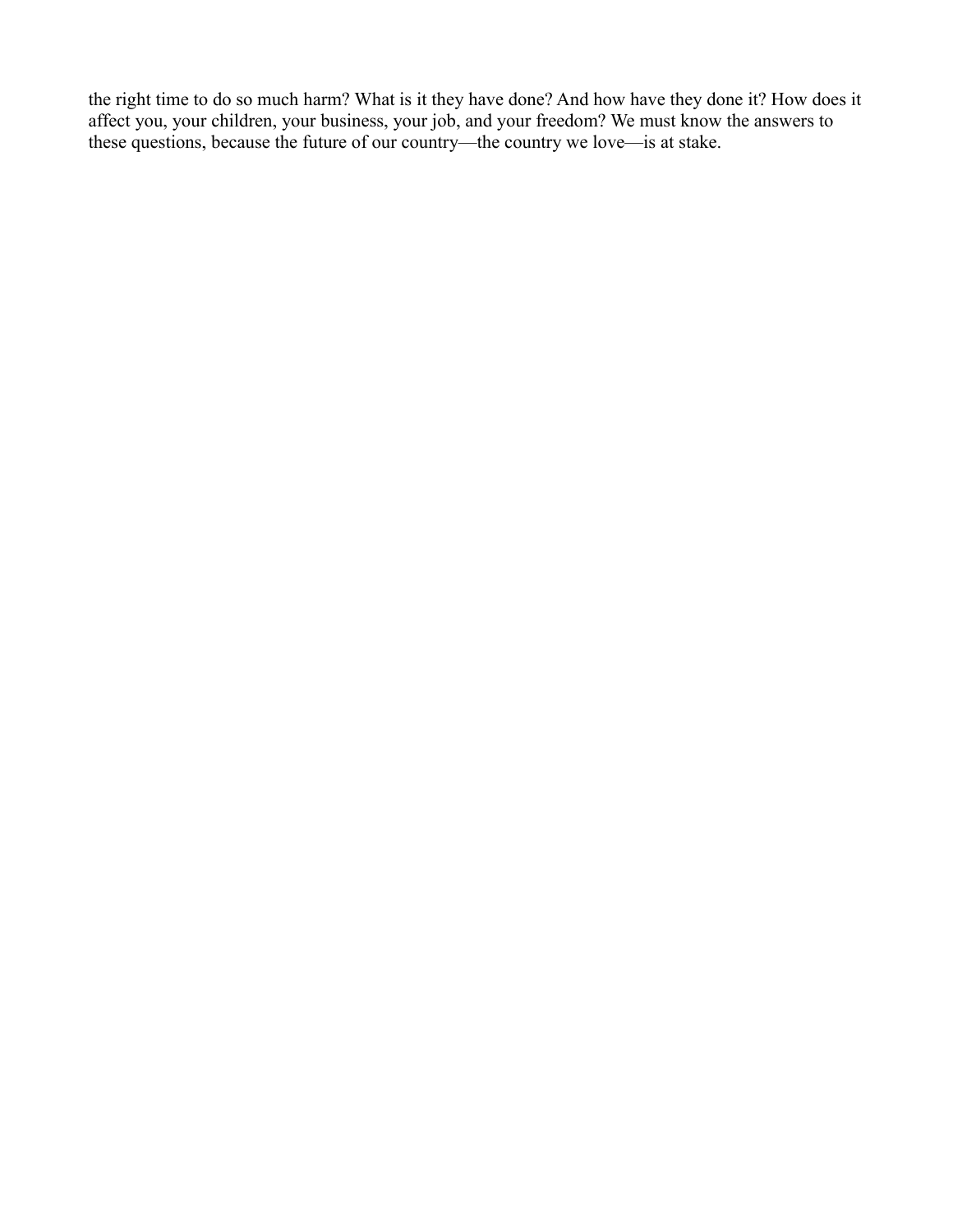# CHAPTER TWO

## *The Seeds of the Attack Are Sown*

The story begins a long time ago, but within the clear memory of many living Americans—in the year 1937. Franklin D. Roosevelt was President of the United States. He had just been reelected for a second term. During his first term, in a complete reversal of all his campaign promises, he demanded of Congress a set of laws which would change the entire concept and nature of our form of government and our way of doing business.

In the intervening decades since Roosevelt's first election—years of depression, communist infiltration, socialist revolution, and war—it has been forgotten that Roosevelt was elected in 1932 on what was essentially a conservative platform. It is one of the ironies of history that the man who denounced Herbert Hoover as a "spendthrift," who made ringing demands for economy in government, who as governor of New York made impassioned pleas for the rights of the sovereign states, would become the architect and first leader of America's slide into a European-type authoritarian system of government.

The American Republic had been established as a shining beacon to freedom-loving peoples all over the world. Not the least of its attractions, of course, was the fact that it also brought to free men the greatest abundance ever known. Since it was a free system—and was made up of free human beings it had its periods of recession and depression, but not even in their most severe aspects did they ever sink to the level of congenital poverty of the European systems from which our people fled.

With all its faults, Americans were wedded—for better or for worse—to our American way of life. And in 1932, despite almost three years of severe economic depression, they elected Franklin D. Roosevelt to the presidency, believing they were naming a man who would bring about whatever adjustments and reforms were necessary *within the framework of the American system.* That is what the candidate had told them he would do. It is true that the people were demanding that something be done about the economic crisis; they believed—mistakenly—that Hoover was doing nothing, and they wanted a change. But they did not want a change from the American system to some collectivist system. If they had, they could have voted for Norman Thomas and his outspokenly socialist program—as some 800,000 of them did.

By the time Roosevelt took office, in March 1933, the economic disaster, with the closing of the banks, was complete. He made one feeble attempt to carry out a campaign promise by asking, and getting, from Congress a 25-percent reduction in government expenses. That took care of the platform on which he was elected. He then proceeded to act as though it had never existed, and we had the circus of "the hundred days," in which, helped along by the severity of the depression, Roosevelt prevailed upon a compliant Congress to pass a batch of laws completely alien to our form of government and our freeenterprise economic system. They were supposed to end the depression. In fact, they were sold to the people on that basis by the growing coterie of left-wing philosophers who surrounded the President. But they didn't end the depression. If anything, they prolonged it, because they were designed not to restore health to our traditional system but to confuse it, undermine it, and eventually to destroy it.

Our latter-day New Dealers and "liberals" are fond of declaring that, no matter what else may be said of Roosevelt, he did "end the depression." And, after the manner of Hitler's Big Lie, they have repeated this over and over again so often, even imbedding it in the majority of textbooks used in our schools, that today millions of people believe it. Yet, when World War II broke out in Europe—seven years after Roosevelt's first election—there were as many unemployed people in America as on the day he took office. It was by embroiling us with Europe and eventually dragging us into the war that Roosevelt "ended the depression"—not with his myriad New Deal schemes and laws.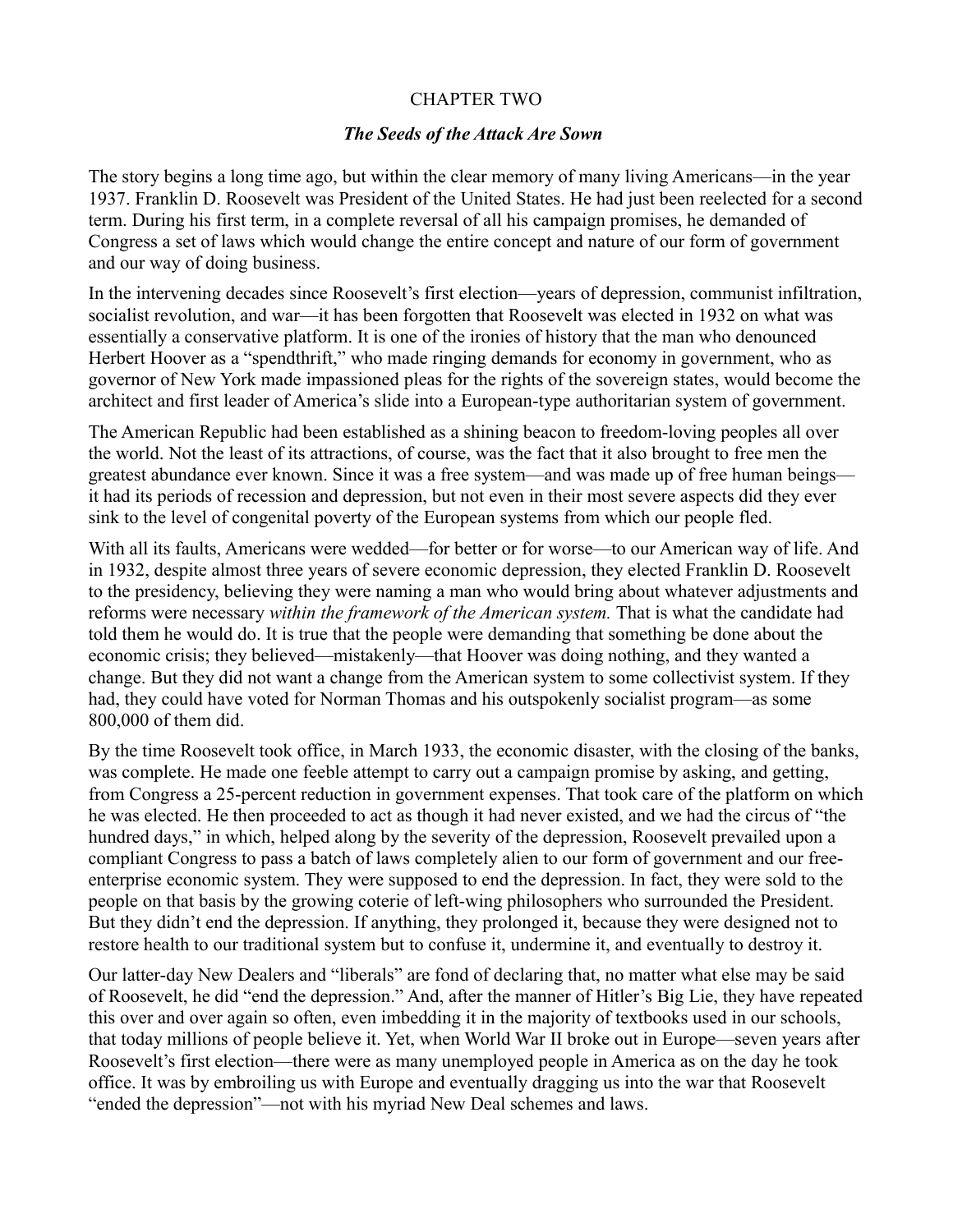# CHAPTER THREE

#### *The Court and Our Freedom*

The New Deal laws were challenged in our courts and, in the course of time, they reached the Supreme Court of the United States. The Supreme Court, during our years as a nation, had commanded great respect among most Americans. Americans were aware, consciously or subconsciously, that it stood as the final bulwark against any attempts to tamper with the charter of our liberties—the Constitution. That is not to say, of course, that the Supreme Court always acted wisely or even constitutionally throughout our history. But in the last twenty years it has arrogated to itself new powers and taken us on a headlong plunge into authoritarian government. The descent has been swiftest in most recent years particularly, as we shall see.

The Supreme Court was set up by the founders of our Republic to settle disputes as to the meaning of the Constitution, and laws made under it which affected the rights of individual citizens and of the sovereign American states. In other words, the Supreme Court's job was to interpret our Constitution and laws *according to the very special type of government which that Constitution blueprints.*

Ours is a unique form of government. There never has been anything like it. The Constitution not only guaranteed to each American the greatest individual freedom ever known to man, but it gave to us a system of government that could make good on the guarantee.

Put simply, ours is a federal system. In the beginning there was no central government. There were thirteen sovereign states—thirteen independent republics. They banded together and created a federal government for their own protection against foreign enemies, for the protection of each state as against other states, and for the protection of each citizen within each state as against the citizens of other states. The federal government was the *creature of the states.* To make sure that it would never become powerful enough to oppress either the states or their citizens, it was given very limited powers. And those powers were broken up among three independent agencies—the Executive (the President), the Congress (the Senate representing the states and the House representing the individual citizens of the states), and the Judiciary (the federal courts).

This was the first and only system of government in history which made *impossible* the growth of an all-powerful central government. Only under an all-powerful central government—be it republic, monarchy, democracy, or dictatorship—can the forces of communist or socialist or fascist tyranny operate. *They must have complete central authority;* otherwise their tyranny cannot withstand the revolt of men who wish to be free.

The Supreme Court of the United States was created to see to it that if the Congress or the President or both should ever attempt to impose laws on the people or the sovereign states which did not conform to the Constitution, the Court would declare them invalid—unconstitutional—and therefore null and void.

And so, during President Roosevelt's first term, as one by one the laws which he had induced Congress to pass came before the Supreme Court, it applied to them that constitutional test—and declared nearly all of them unconstitutional.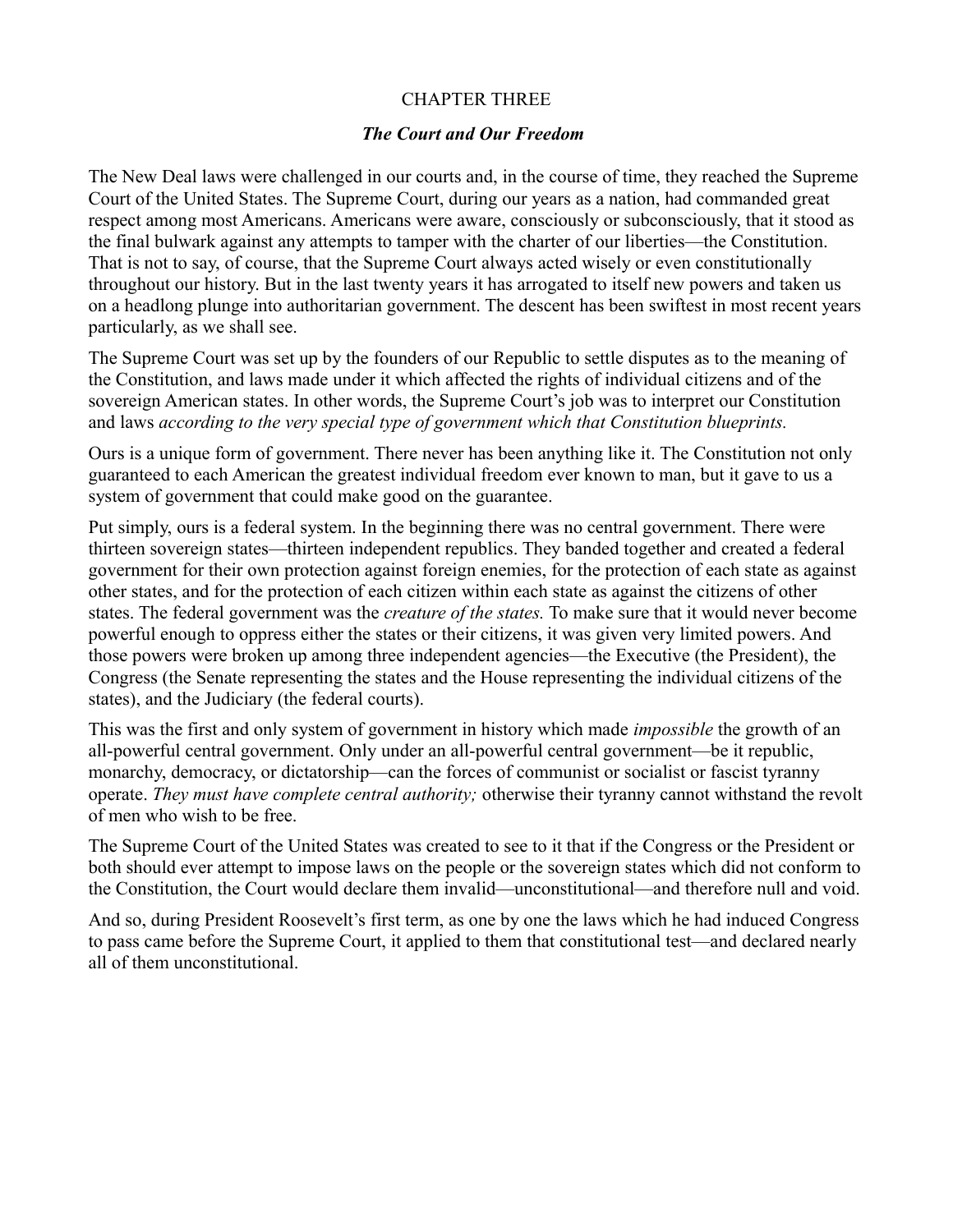# CHAPTER FOUR

# "*The Nine Old Men"*

The Court at the time was made up of a distinguished panel of jurists. They represented all shades of opinion—from the so-called conservatism of Justices Sutherland, Van Devanter, McReynolds, and Butler, to the so-called liberalism of Brandeis, Stone, and Cardozo. A middle philosophy was represented by Justice Roberts and Chief Justice Charles Evans Hughes.

Members of Supreme Courts have not always had an overabundance of previous judicial experience. But, generally speaking, most presidents who had an opportunity to make appointments to our highest court sensed that at least a few of the nine justices should have had either a wide judicial background or a thorough grounding in constitutional law, or both. The assumption used to be, when we were still consciously operating under constitutional government, that the Court had been conceived as a single, independent arm of government, rather than as a group of prima donnas, and that whatever judicial experience there was among the members would be at the service of all other members of the Court.

While the Supreme Court which decided the early New Deal cases was not overburdened with individual judicial experience, collectively it had a backlog to draw upon which our three "liberal" or "modern" presidents, Roosevelt, Truman, and Eisenhower, have since failed to match in any of their appointments. On the so-called conservative side, Justice Willis Van Devanter had been a United States circuit judge for eight years and had served as chief justice of the Supreme Court of Wyoming. On the so-called liberal side, Justice Benjamin Cardozo had been a judge of the Court of Appeals of New York and then its chief judge, and had served a long term on the New York Supreme Court (which is a lower court in New York State). In the case of the Chief Justice—in whom previous judicial experience would seem almost mandatory—Charles Evans Hughes had already served, years before, as an associate justice of the United States Supreme Court. He had also been a professor of law at Cornell University and Secretary of State in two cabinets.

There was, of course, in the Court which Chief Justice Hughes headed, a definite cleavage between the conservatives and the liberals. (The term "liberal" did not then have the left-wing content that it has today.) While the so-called liberal justices—Stone, Brandeis, and Cardozo—perhaps could not be called strictly liberals in the 19th-century meaning of the word—when a liberal meant simply a defender of the individual's liberty against government—they were by no means modern "liberals," despite their subsequent adoption as heroes by the minions of the left. The leftists have taken up Justice Brandeis, for instance, in a large way because of his opposition to bigness in business. They conveniently overlook the fact that he was equally opposed to bigness in government. Essentially, men of the type of Stone, Brandeis, and Cardozo were for reform—and God knows, reform was needed at the time—and for some degree of "social welfare" for the masses of the people. They were not alone in failing to foresee the strange bypaths down which we would be led when "social welfare" became a tool in the kit of vote-conscious politicians. But whether it was reform, or "social welfare" or so-called "civil rights," they and their colleagues on the bench thought of it all *within the framework of the American constitutional system.* As was only human, some of them could stretch their interpretations of the Constitution pretty far to suit their own proclivities, but they knew the Constitution was there, plus the long body of precedent in law established by previous Supreme Courts. They did not, as later Courts were to do, ever consider the Constitution a mere scrap of paper to be tossed out the window whenever they chose to arrogate to themselves those powers which were intended only for the Congress or the states or which remained in the people until such time as they chose to delegate them by constitutional amendment.

In other words, the Court composed of Hughes, Stone, Brandeis, Cardozo, Sutherland, Van Devanter,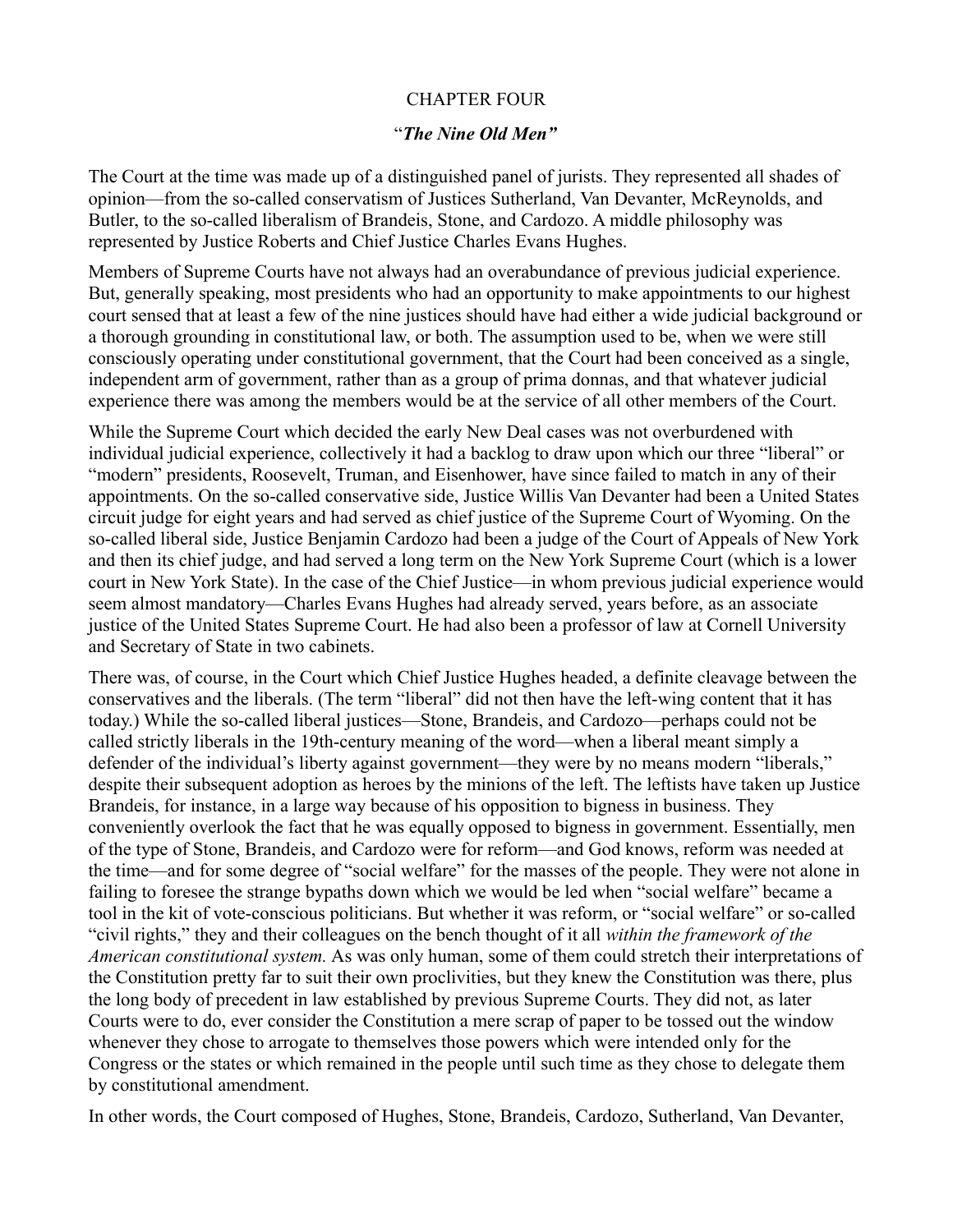Butler, Roberts, and McReynolds was made up of men well versed in constitutional law. Whatever their opinions, their philosophy was basically American. Nowhere was this better illustrated than in their action on the most important of the early New Deal laws—the National Recovery Act (NRA).

In the NRA, Congress had handed over to the President dictatorial powers by which the central government would have complete control in the management and regulation of every phase of American industry—big and little—from the smallest tailor shop in an American town to the giant steel industry. Although most Americans did not realize it at the time, the NRA was patterned almost exactly after the fascist corporative state which Mussolini had set up in Italy.

The hearing on the constitutionality of the NRA before the Supreme Court, serious as it was, had its comic aspects. The matter came to the Court in the [A.L.A. Schechter v. U.S.](http://laws.findlaw.com/us/295/495.html) case, popularly known as the "Sick Chicken" case. Under the NRA, the federal government set up code authorities (in Fascist Italy they were called corporatives) which made rules and regulations for the governing of each phase of each and every industry. The purpose was to regulate hours, wages, working conditions, trade practices, prices, and everything else that could be thought up by the fertile mind of a government bureaucrat. In the code set up for the live-poultry business in and around metropolitan New York, one rule provided that diseased and uninspected poultry could not be sold. (This was the height of redundancy, since there already were stringent federal, state, and local laws on this very subject.) Another rule—set up to do away with the free market in poultry and to keep prices firm—decreed that buyers could not pick and choose among chickens in each coop. If they did, the first buyers would get the best fowl and the remaining fowl might have to be sold at a lower price. Price cutting was anathema to the NRA planners.

The NRA cracked down on a certain poultry dealer, A.L.A. Schechter, for violating its rules and convicted him—with a fine and a jail sentence—on two counts: selling diseased poultry and violating its rule against "straight killing." When the case reached the Supreme Court, the defendant explained that under "straight killing" a buyer had to put his hand in the coop and take whatever chicken he touched first—he couldn't pick and choose. Mr. Justice McReynolds, in amazement, asked the defendant's counsel: "And it was for that your client was convicted?"

"Yes, and fined and given a jail sentence," replied the lawyer. He went on to explain that if a customer wanted only half a coop of chickens, he had to take them just as they came to him—no choosing. Whereupon Justice Sutherland, from the bench, inquired: "What if the chickens are all at one end?" The answer was drowned out in a gale of laughter from the bar and the audience, in which all the justices joined.

The charge that the poultry dealer had sold diseased fowl was based on the sale of a hen which had passed federal inspection. She wasn't diseased; she was just, in the language of the trade, "eggbound."

This incident was matched by many others during those hectic days of the Blue Eagle—the badge of compliance with NRA directives. One man was arrested, indicted, put in jail for several days, and then required to put up bond for violating a law that didn't exist. A little tailor gained momentary fame when he was sent to jail for pressing a pair of pants for 35 cents—five cents below the code minimum of 40 cents.

But the NRA involved a great deal more than price-cutting pants pressers and eggbound chickens. It was a clumsy attempt to hand over to the federal bureaucrats limitless powers over every phase of our economic life.

*All nine justices of the Supreme Court joined unanimously in declaring the NRA unconstitutional.* Chief Justice Hughes, speaking for the entire Court, declared: "We think that the code-making authority thus conferred [on the President] is an unconstitutional delegation of legislative power." And Justice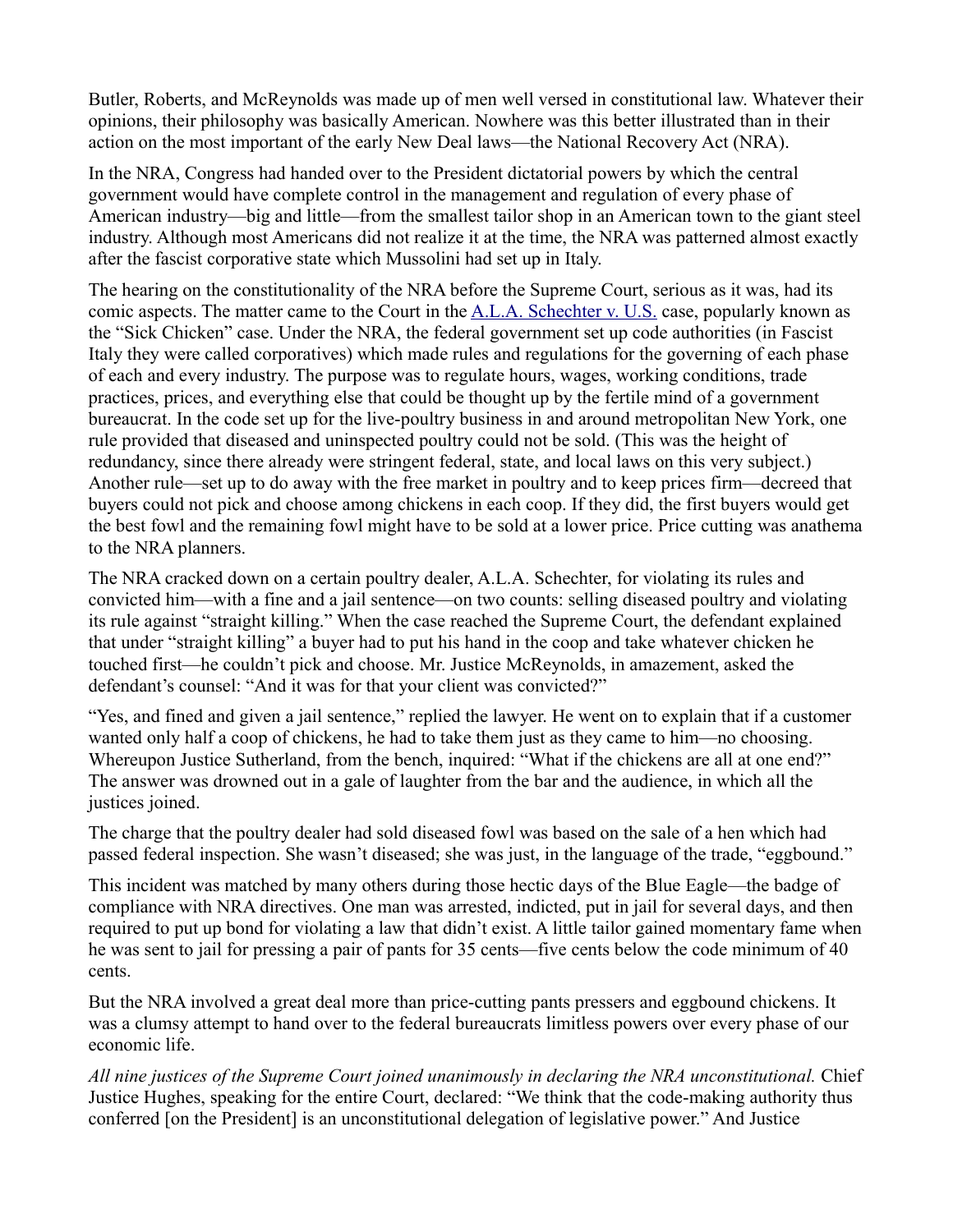Cardozo added: "This is delegation running riot."

Then in rather rapid succession came decisions declaring unconstitutional other New Deal laws, such as the AAA, which was designed to wrap the tentacles of federal control around agriculture and farming in the same manner as the NRA had done around industry; and the Bituminous Coal Act, an attempt to control, separately, the workings of the coal industry.

The Bituminous Coal Act was a particularly flagrant case of Roosevelt's defiance—or ignorance—of the Constitution. Congress had hesitated about passing the law because of doubts as to its constitutionality. Roosevelt thereupon wrote the chairman of the committee in charge of the bill to go ahead and pass it anyway. He said: "I hope your committee will not permit doubts as to constitutionality, no matter how reasonable, to block the suggested legislation."

Actually, many of the New Deal laws which the Court declared unconstitutional had been creating such a shambles in our economic and social life that it came as something of a relief, even to many members of the New Deal inner circle, when the Court killed them.

But President Roosevelt was angry. He began to vilify the Court and its members. He spoke sneeringly of them as a "horse-and-buggy court." This vilification—personified in the derisive phrase "the nine old men"—was taken up and expanded in the press, in magazines, and on the radio by the New Deal cohorts and the growing advocates in high places of the socialist revolution. These advocates saw with clarity that America could never be turned into a centrally dominated collectivist society so long as the Constitution stood as the supreme law of the land and the judges of the Supreme Court interpreted it according to its intended meaning.

Immediately following President Roosevelt's second inauguration, one of his first acts was to launch an all-out attack on the Supreme Court. He demanded of Congress a law by which he might be allowed to appoint a new judge to the Court for every judge then sitting who was 70 years of age or more and thus bring the membership of the Court from nine up to 15. This would have allowed Roosevelt at once to appoint six New Deal justices to nullify the votes on the Court of six sitting judges who were 70 years of age. In this way he could get his unconstitutional New Deal schemes declared valid.

This, of course, was the famous "court-packing" plan. It set off one of the greatest debates in the history of Congress. Mr. Roosevelt thought he had Congress in the palm of his hand, but his plan was too much even for that submissive New Deal body. The fight against the court-packing proposal was actually led by members of Mr. Roosevelt's own party and after months of angry debate it was killed.

President Roosevelt once tried to make a deal with Chief Justice Hughes, by which Hughes would talk over with him constitutional issues that were before the Court, in return for which Roosevelt would clear proposed legislation with the Chief Justice. Any law clerk could have pointed out to the President the impropriety of such a proposal. But, to Roosevelt, the Chief Justice's coolness to the idea was simply evidence of the Court's "unwillingness to cooperate."

Roosevelt persisted in trying to put over the court-packing plan even after it became evident that Congress was not going to do his bidding. In the process, he alienated some of the so-called liberal justices who were inclined to regard at least some of the New Deal laws with a kindly eye. While the NRA decision had been unanimous, in some subsequent cases Brandeis, Stone, and Cardozo dissented. And in the midst of the court-packing fight several other New Deal laws were validated by these three with an assist from Chief Justice Hughes and Justice Roberts. Some observers of the tune remarked, perhaps unfairly, that Supreme Court justices not only follow the election returns; they read the newspapers and harbor an interest in their "job status"—even as the least of us.

The New Dealers promptly dubbed the dissenters in these later cases—Van Devanter, McReynolds, Sutherland, and Butler—"the Four Horsemen of Reaction." The leftists gleefully pointed the finger of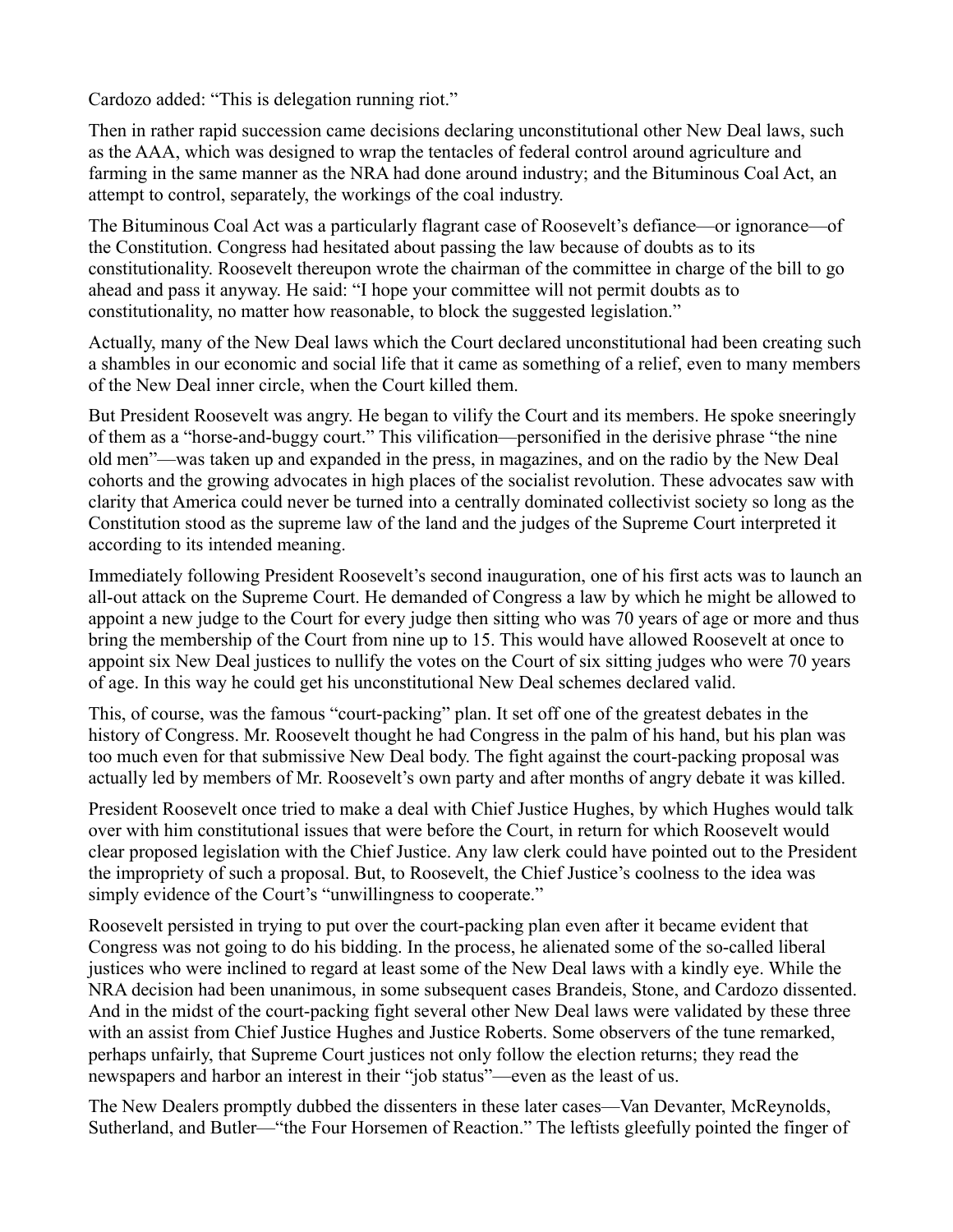scorn at Justice Butler because he had become a millionaire, before his appointment to the Court, through his legal services for great railroads. They sneered at Justices Van Devanter and Sutherland because of their old-fashioned "frontier roots" in our western states. Justice Van Devanter, born in Indiana in 1859, had later migrated to Wyoming, where he became a member of the territorial legislature before Wyoming was admitted to the Union. After his adopted state achieved statehood, he became, in 1889, Chief Justice of Wyoming's Supreme Court. George Sutherland, born in England in 1862, had settled in Utah with his parents. He became a member, in 1896, of the first Utah Senate. But the leftists kept silent about the fortune Justice Brandeis had made in the practice of corporation law and the fact that Justice Stone was a New Hampshire farm boy who became a Wall Street lawyer, director of large corporations, and an intimate of the Morgan partners.

Actually, the court of that day represented a fair cross-section of America. But the leftists were bent on dividing us into the "downtrodden masses" and the "economic royalists." With a characteristic disregard for facts and the meanings of words, they went merrily about their task. Stone, Brandeis, and Cardozo were the heroes of the piece when they voted to uphold New Deal legislation; Van Devanter, McReynolds, Butler, and Sutherland were the villains; Hughes and Roberts were "good guys" when they voted with the liberals and "bad guys" when they voted with the conservatives. Yet the question arose: why did Roosevelt press for the passage of the court-packing scheme in the face of overwhelming opposition from his own party and at a time when the Court seemed to be swinging, partially at least, to his side?

In the case of Roosevelt himself, the answer must lie partly in his overweening egotism. He thought he could get away with anything. But in the case of the socialist revolutionaries who were more and more surrounding the President, the real answer was revealed in the hearings on the court-packing bill in the Senate. Burton K. Wheeler, the Democratic senator who led the fight against the bill, called before the committee only well-known liberals. For weeks, before the senators there paraded authorities on constitutional law, lawyers, educators, writers whose reputations as liberals could not be questioned. There was Raymond Moley, only a short time before a member of Roosevelt's brain trust, Dorothy Thompson, Walter Lippmann, Dr. Harold W. Dodds of Princeton, Dean Young B. Smith of Columbia Law, and many others. *Every one of them had been critical of the Court's anti-New Deal decisions.* But every one of them declared that the Court should not be tampered with. Much as they disagreed with the actions of the Court, they were horrified at the idea of scrapping a free and independent Court and setting up in its place a Court subservient to the unconstitutional aggressions of the Executive.

In the eyes of the socialist revolutionaries who surrounded the President, the men on the Court who might sometimes vote in favor of this or that piece of New Deal legislation were of the same stripe as the witnesses who appeared in opposition to the court-packing bill. They were for reform—but reform *within the American constitutional system.* They could not be trusted to scrap the Constitution and thus open the way for the establishment of a collectivist state in America. And so a willing President was egged on to carry his fight against the Court to the bitter end.

The Senate's defeat of Roosevelt's court-packing scheme looked to be a stinging defeat for the President—and it was—but Congress unknowingly put into his hands the power he was seeking. It did pass a law permitting Supreme Court justices to retire at 70 on full pay. Weary and disgusted with the attacks on them personally and on the Court generally, two of the older justices, Van Devanter and Sutherland, retired. Time and death did the rest; Cardozo and Butler died and Brandeis resigned. So, in the two years following the defeat of the court-packing plan, Roosevelt was able to fill vacancies on the Court with four new justices—Hugo L. Black, Stanley F. Reed, Felix Frankfurter, and William O. Douglas.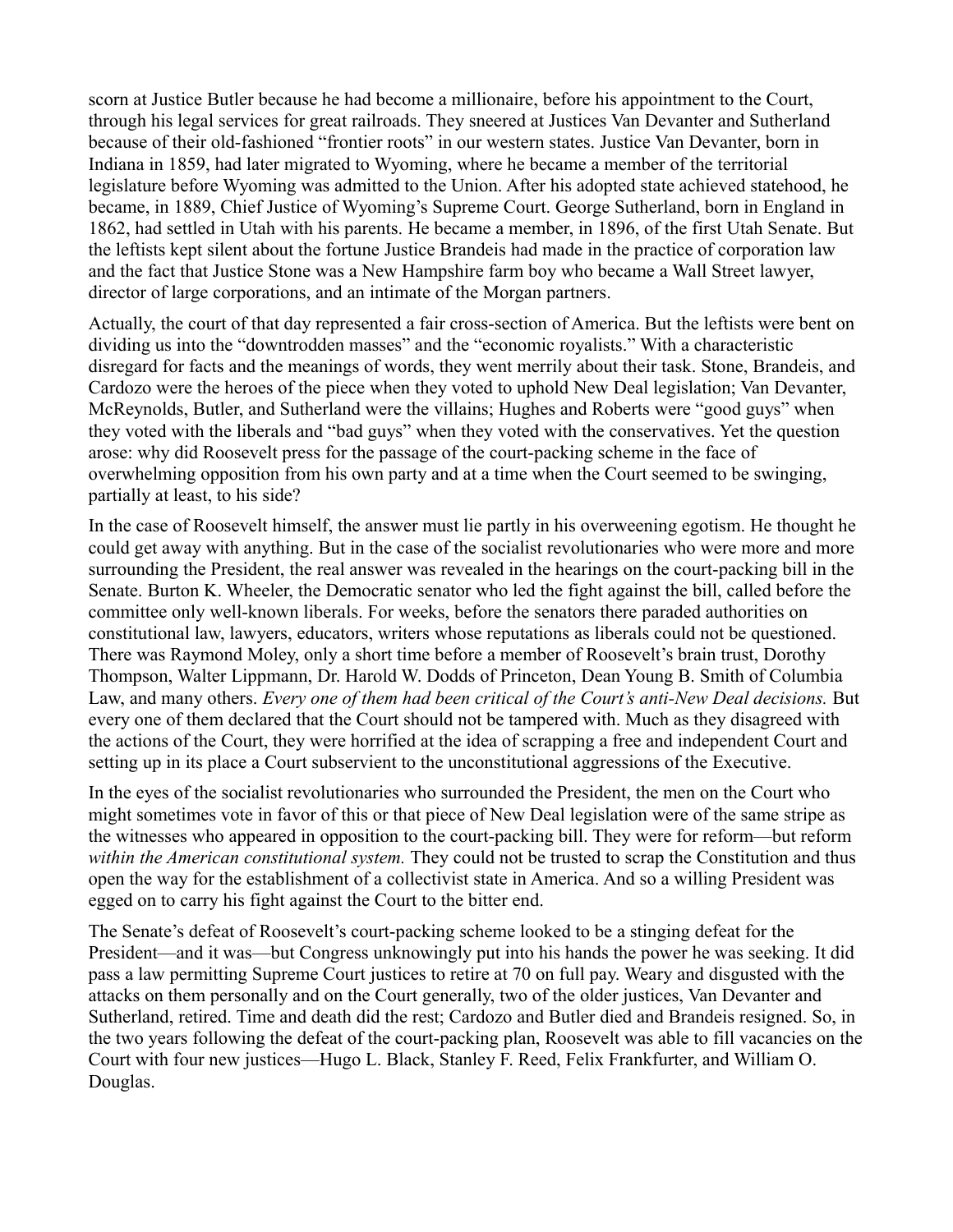## CHAPTER FIVE

#### *Court Packing Begins—Black and Reed*

Justice Black, at the present writing the oldest member of the Court in point of service, though not in age, is the enigma of the bench. He was born in 1886 in Harlan, Alabama, in a cross-roads cabin in the small-farm country. He was the eighth child in a family supported by a country storekeeper, so his formal schooling was slight. He was largely self-educated until he entered the University of Alabama, where he got his law degree in 1906. As a member of the Senate in the early New Deal days, he went to the limits of congressional power—and beyond— in lashing out at so-called lobbyists. The "lobbyists" were private business interests—the favorite whipping boys of that day—and Senator Black used tactics which made the late Senator McCarthy's attacks on communists seem mild by comparison—a fact conveniently forgotten by McCarthy's enemies.

Black's reputation at the time of his appointment had been made as chairman of Senate committees investigating, first, merchant-marine and air-mail subsidies, and later, the lobbies. In the latter activity he seized from telegraph agencies and private corporations files containing more than five million telegrams and letters in his search for evidence against business interests. This brought down on his head such a storm of public protest that he felt called upon to defend not only himself but the Senate's prerogatives. Attempts to discredit his investigation "by calling it a fishing expedition," he denounced. He declared that a congressional investigation "is not a trial based upon an indictment where the facts are already known and merely need presentation to a jury. It is a study in the public interest."

Twenty years later, when the Supreme Court took it upon itself practically to wipe out the investigating powers of Congress, Justice Black was to join the Court in declaring: ". . . there is no congressional power to expose for the sake of exposure." When Senator Black was out to "get" a businessman or a private corporation, he believed that "most valuable of all, this power of the probe is one of the most powerful weapons in the hands of the people to restrain the activities of powerful groups *who can defy every other power"* (italics added). But Justice Black, faced with the defiant power of the communist conspiracy, declares with the Court that a congressional investigation of an admitted accomplice of communists is "a new kind of congressional inquiry unknown in prior periods of American history." Agents and accomplices of the Red tyranny evidently occupy a much more favorable spot in Justice Black's mind than an American businessman.

Perhaps because of his antipathy to private business, Senator Black became President Roosevelt's first appointee to the Supreme Court, despite the fact that his previous judicial experience consisted of 18 months as a police-court judge. But, for all that, Justice Black had a sharp and busy mind and became one of the hardest-working and most industrious members of the Court.

But a busy mind is not necessarily a straight-thinking mind, particularly when subjected to unexpected pressures. Shortly after Black's appointment, it was revealed that he had once been a member of the Ku Klux Klan. He had already been confirmed by the Senate and had gone off to Europe on a vacation. He returned to find the country seething with speculation as to whether the story was true or not. He went on the air in a nationwide radio address and admitted the charge. But he stayed on the Court. His sharp mind has been busy ever since proving how "liberal" he is. He became known as the leading dissenter on the Court, though in recent years, as the Court has swung more and more to the left and thus closer to Justice Black's philosophy, his dissents have gradually lessened.

Justice Black's own words are the best indication of the contempt in which he holds the American system and its Constitution. In 1955 he declared, "The world could not do better than to follow the political and social ideas" of the late Dr. Albert Einstein. Dr. Einstein may have been a great scientist, but his "political and social" ideas were much more akin to those of Soviet Russia than of the American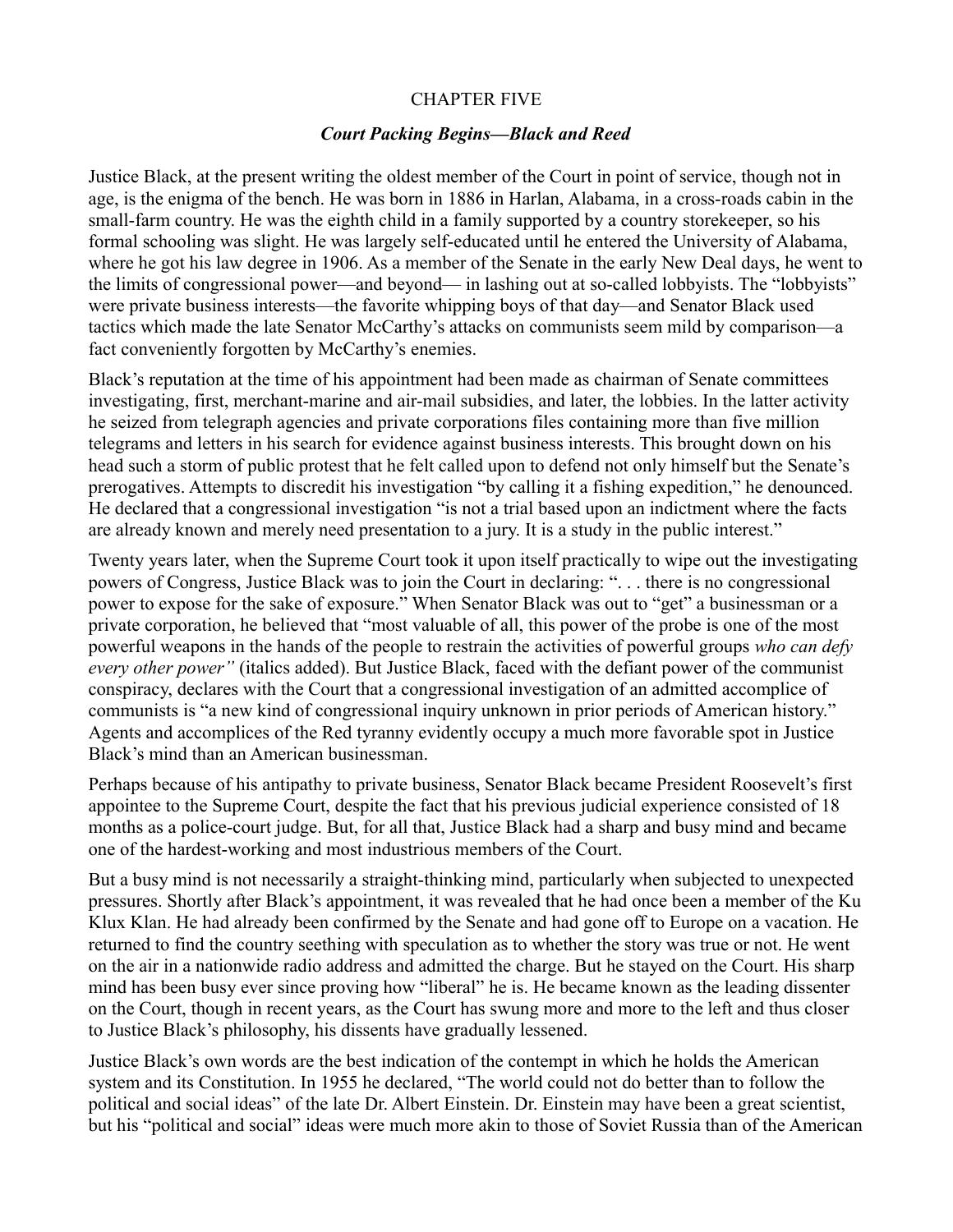republic. That, of course, did not deter Dr. Einstein—when he was fleeing Hitler's Germany—from choosing the long journey to the capitalist United States rather than the much shorter one to the socialist heaven to the East. Once here, he exercised his "political and social" ideas, which Justice Black so much admired, by advising young men to treat with disdain the efforts of congressional committees to ferret out communist termites.

Roosevelt's second appointee to the Court, Justice Stanley Reed, was from Kentucky. He was born there in 1884 in Mason County. He got his Bachelor of Arts degree from Kentucky Wesleyan College and later studied law at Columbia and the Universities of Virginia and Paris. But there is no record of his ever receiving a Bachelor of Laws degree. He, too, had no previous judicial experience. He was a Democrat who became a reliable New Deal bureaucrat, though he began his Washington career with the Federal Farm Board under Hoover. As Roosevelt's Solicitor General he argued, and lost, the NRA and AAA cases before the Supreme Court. Before that, he was chief counsel to the Reconstruction Finance Corporation, and it may have been his advice in that post which endeared him to Roosevelt. When a question arose as to the constitutionality of a New Deal measure—the suspension of the gold standard which wiped out contractual obligations calling for payment in gold—Reed evidently advised the Attorney-General that he should take the position that while the act might be unconstitutional, it was all right because it didn't do anybody any harm!

In later years, however, the Court apparently went too far to the left for Justice Reed, and he began to dissent in a number of cases, particularly those involving the communist conspiracy. Perhaps he had finally come to regret the contempt he seemingly felt for the Constitution back in 1937. In that year he made a speech in which he sneered at fixed precedents in law and spoke of the "stagnation of slavish adherence to the past." Unfortunately, that regret—if he felt it—came too late to prevent him from going along with the Court in the most revolutionary decision of recent years, as we shall see.

Justice Reed retired from the Court in 1957. Toward the end of that year, he was named to be the first head of President Eisenhower's extremely controversial Civil Rights Commission. After a few weeks of soul searching, to the surprise and shock of the Eisenhower administration Justice Reed declined the post, declaring it would be improper for him to serve, inasmuch as he was still on call to hear cases in the lower federal courts.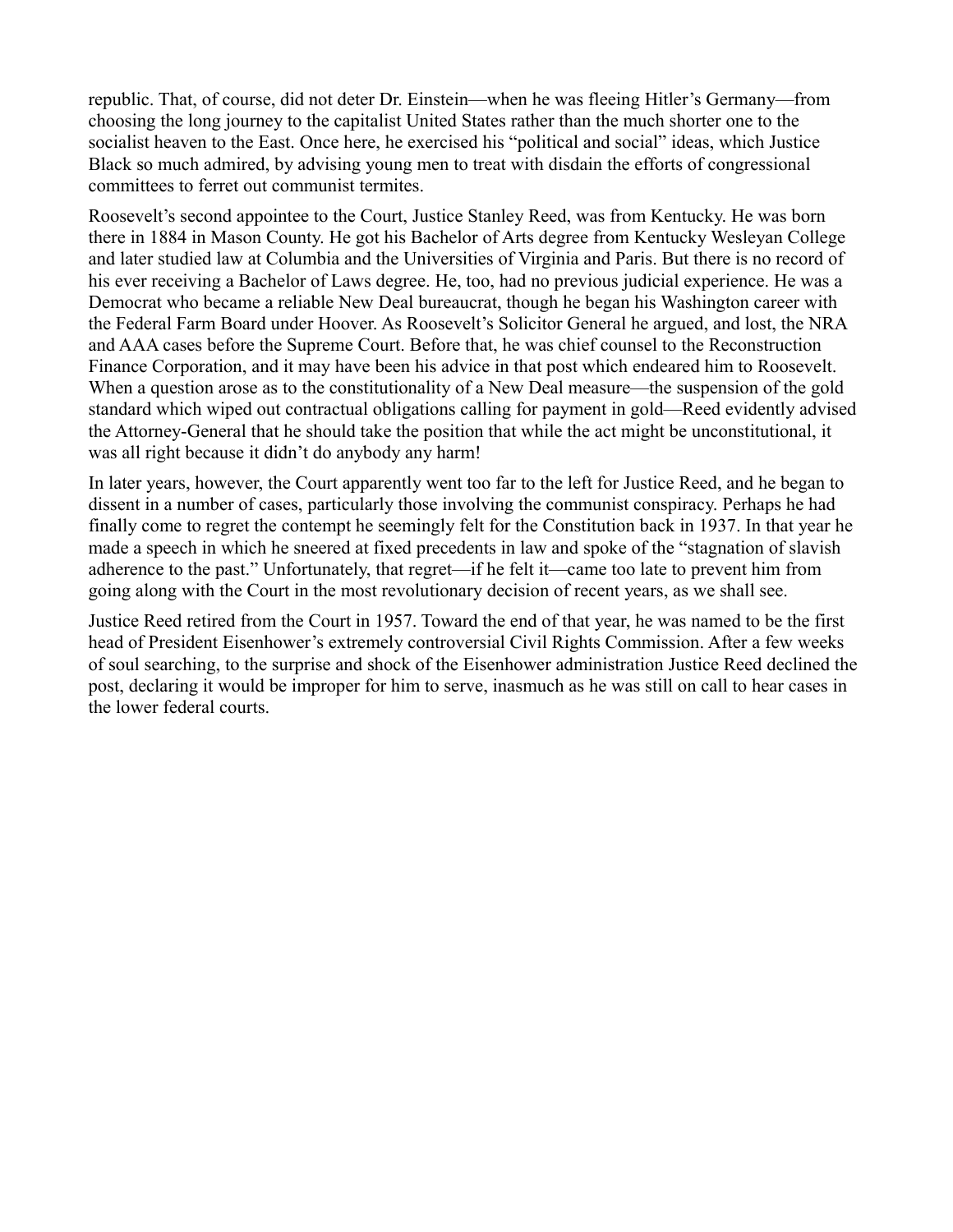## CHAPTER SIX

### *Court Packing Continues—Frankfurter*

Next in order on the newly packed Court came Justice Felix Frankfurter, at this writing the oldest member in age. He was the son of Austrian Jewish parents who emigrated to this country in 1894, when Felix was 12 years old, and settled on New York's lower East Side. His family was not well-to-do, but neither was it very poor. Young Felix did odd jobs while attending the New York public schools and later the College of the City of New York. His earnings went into a special fund for his education. On graduation from CCNY—third in his class though he was only 19 years old—he got a civil service job for one year with the New York City Tenement House Commission. He saved almost his entire salary of \$1200 and used it to enter Harvard Law School in 1903.

He graduated from Harvard Law in 1906, worked for two months in a Wall Street law firm, and then got a job in the United States Attorney's office for the Southern District of New York. The office was in charge of young Henry L. Stimson, who had been commissioned by President Theodore Roosevelt to bust some trusts around Manhattan. Stimson needed assistants and asked the dean of Harvard Law School to make recommendations. He recommended Frankfurter, and Stimson hired him. Frankfurter spent the next five years helping Stimson bust trusts. Then, in 1911, when Stimson went to Washington to serve in President Taft's cabinet, he took Frankfurter with him. Many years later, Frankfurter was able to return the favor when he induced Franklin D. Roosevelt to name the aging Stimson, a Republican, as Secretary of War in 1940.

Frankfurter stayed on in Washington after Wilson became President, serving in various minor administration posts and constituting himself a sort of one-man brain trust for his superiors. He came to know Justice Oliver Wendell Holmes, who was one of his two heroes. The other was Louis D. Brandeis, not yet on the Court but already making a name for himself—and compensating for his earlier millionaire law practice—by upholding the rights of the downtrodden against bigness in business. Brandeis was an influential Harvard alumnus and it was he who had Frankfurter appointed to a professorship in the Harvard Law School in 1914. The professor took a leave from Harvard in 1917 to serve his country during wartime—in a civilian post in Washington—but returned to Harvard when the war ended. There he remained until his appointment to the Supreme Court in 1939. It was during his wartime service in Washington that his friendship began with the then Assistant Secretary of the Navy, Franklin D. Roosevelt.

Justice Frankfurter's philosophy is not an easy one to classify, perhaps because he really hasn't any, but suits his views to the exigencies of the moment. That, of course, is any man's right, but the Supreme Court of the United States is hardly a forum for opportunistic "thinking." Justice Frankfurter has been called everything from a communist or socialist to a rank reactionary—not without reason. It would be possible to cite quotations from Frankfurter on every side of every question at one time or another. So slight is his concern with constitutionality and law that he has not only reversed decisions of innumerable preceding courts but has even reversed himself.

In the decision of the Court which so grievously hamstrings the power of congressional investigation, Frankfurter went out of his way to write a concurring opinion in which he said that questions put to a witness "must be defined with sufficient unambiguous clarity to safeguard a witness from the hazards of vagueness . . ." How very different from an earlier dictum from the pen of Mr. Frankfurter when he was a professor at Harvard Law School. Then he declared: "The power of investigation should be left untrammeled, and the methods and forms of each investigation should be left to Congress and its committees, as each situation arises."

Frankfurter once wrote a book about labor injunctions (*The Labor Injunction*). He was against them.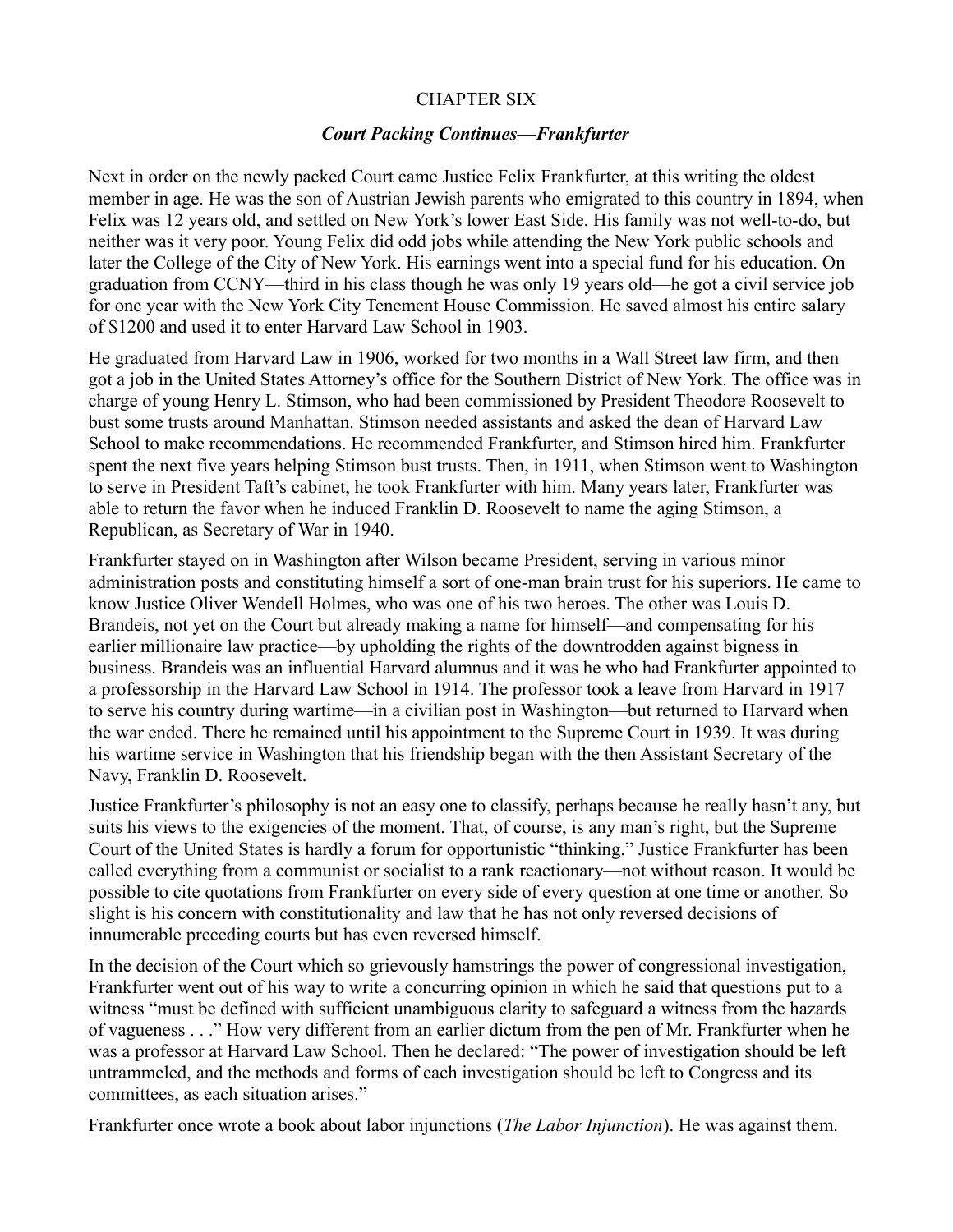But in 1940 he wrote an opinion *upholding* an injunction against a Chicago labor union which prohibited any of its members from peaceful picketing. Did this mean that Justice Frankfurter had finally made up his mind where he stood on labor problems? Not at all, for in 1956 he concurred in an opinion of the Court ordering three railway employees to join a union if they wanted to keep their jobs.

Frankfurter's variable principles have been evident on the Court on more than one occasion. The Court once had before it the case of a religious sect—Jehovah's Witnesses. Some of its members had been convicted in New Haven, Conn., for making speeches and passing out literature attacking the Catholic Church. The Supreme Court—with Justice Frankfurter concurring—reversed the conviction on the ground that it was an interference with freedom of speech and religion. A few years later the same sect was before the Court again because several children of its members had refused to salute the flag (in accordance with their religious beliefs). This time, to everyone's amazement, Justice Frankfurter wrote the majority opinion upholding conviction by a lower court, which led one of the Justice's former admirers to remark that Frankfurter was "heroically saving America from a couple of school children." Justice Stone, in a vigorous dissent, confronted Justice Frankfurter with his own words and arguments, but there was no evident discomfiture on Frankfurter's part. The question here is not when Justice Frankfurter was right and when he was wrong. The point is that he himself does not seem to know.

Justice Frankfurter cannot be classified as either a communist, a socialist, a conservative or a reactionary. He has been called power-mad. But he was not power-mad in the sense that he wanted to hold sway over great masses of people. His power hunger expressed itself more in the Machiavellian sense, in a need to sit behind the scenes and manipulate the men and events on the public stage. It has perhaps been best expressed by a very friendly critic, Matthew Josephson. Some of Frankfurter's friends felt he should not take the Supreme Court post because he already had a much bigger position. Josephson said (*New Yorker,* Nov. 30, 1940):

It was a very high position, although one that was nowhere described in the Constitution. He was a whole institution in himself. He was an Influence, a prodigious and pervasive one, working upon men and situations in every part of the country . . . Perhaps most important, he was, some well-posted observers believed, a Jiminy Cricket to President Roosevelt's Pinocchio —Jiminy Cricket, the chirping little Keeper of the Conscience, always worrying about the scrapes Pinocchio might get into, always turning up with advice when he was in trouble, but always . . . beautifully devoted to his big, happy-golucky, venturesome friend and master.

It is essential for one who would practice this Machiavellian art in the muddy waters of public life that he should not have too fundamental a set of convictions—constitutional or otherwise. The overpowering motivation of Frankfurter's life is a desire to pull strings. He would have made a marvelous puppeteer. He had discovered, long before his friend Roosevelt became president, that a professor of law at Harvard could have widespread influence. A letter from him—on the stationery of the Harvard Law School—opened and closed doors as if by magic. Once his friend was in the White House, the vista before him must have seemed boundless. During his 25 years at Harvard—where, as one colleague put it, "he teaches Felix Frankfurter, not law"—he had at his disposal the malleable minds of hundreds of American youths. Before, and especially after, the advent of the New Deal, when he found himself able to place many of his pets in sensitive Washington jobs, he was in his glory. Two of his very special ones were Alger Hiss and Dean Acheson. In Frankfurter's case "the evil that men do" will not only live after him; it survives notoriously in the China debacle over which Dean Acheson presided and in the spectacle of an American perjurer sitting at President Roosevelt's elbow at the infamous Yalta Conference.

Washington swarmed with scores of Frankfurter's pets. In addition to Acheson and Hiss, there were Tommy Corcoran, Ben Cohen, Archibald MacLeish and James M. Landis, to name a few of the better known. It has been estimated that at least 300 of Frankfurter's former students found their way into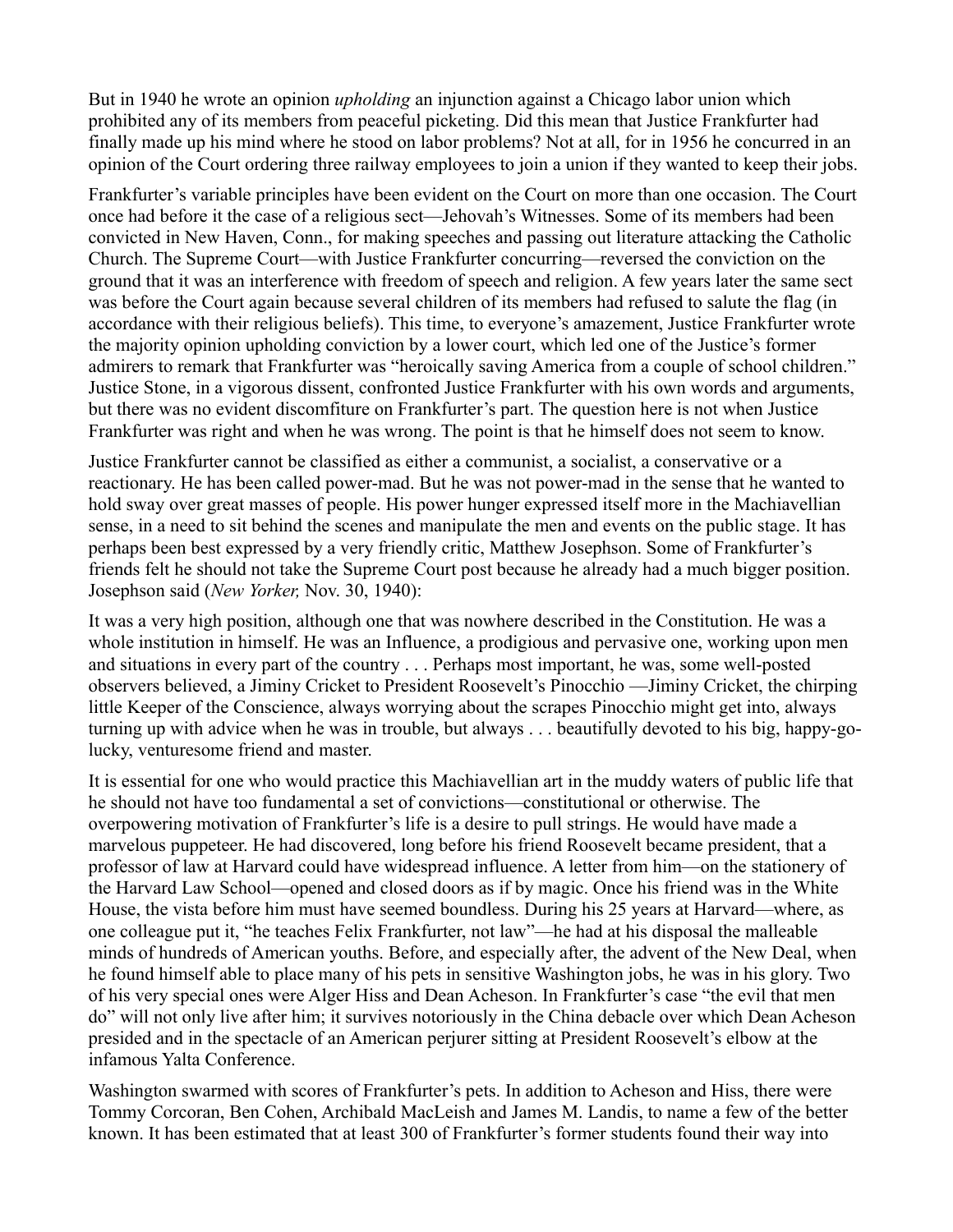strategic spots in Washington bureaus through the intervention of their professor. They were Frankfurter's "boys"—the "happy hot dogs"—and through them he was molding the policies of a nation. So heady a drug was not one to be lightly relinquished by a man of Frankfurter's turn of mind. Roosevelt sprang his court-packing plan while Frankfurter was still at Harvard, though making frequent weekly trips to Washington. He was opposed to the plan—so much so that he actually became ill while the assault on the Court was in progress. But Roosevelt had it in his power to cut the strings by which Frankfurter controlled his puppets. A man with strong convictions about American constitutional law could hardly have remained quiet in the face of the President's daring attack on the Court. But Felix Frankfurter managed to stay silent.

Not long after, despite a total lack of judicial experience, or even any experience in the practice of law, he got his reward in an appointment to the Supreme Court. Roosevelt had offered him the Solicitor-Generalship in 1933, but Frankfurter had turned it down—he had his eye on higher stakes. In fact, Roosevelt had wanted to make him Solicitor-General even earlier, when he was forming his original team. The redoubtable Tom Walsh, Roosevelt's first Attorney-General who died before he could take office, refused to have Frankfurter as his Solicitor-General. Walsh said he didn't want someone "who would lose cases in the grand manner."

After he had joined the High Court, Frankfurter's string pulling became more effective than ever. He restored Dean Acheson to the good graces of the administration, after Acheson had left the New Deal in its early days in a disagreement over monetary policy. It was Frankfurter, according to former Secretary of the Treasury Henry Morgenthau, Jr., who had Acheson named Assistant Secretary of State. Acheson would one day become Secretary of State—and refuse to turn his back on Alger Hiss. And Justice Frankfurter would turn up as a character witness for Hiss at his first trial and go out of his way to shake the hand of the perjurer for all to see. Hiss had been one of "his boys."

The Justice is a man who talks about everything and anything—and when he talks, he brooks no interference from lesser minds. Even FDR once said that Felix gave him mental indigestion. And Frankfurter himself will occasionally tell of the time his host apologized for the noise at a Washington soiree. The Justice replied: "Noise? Why, I like noise." Whereupon Mrs. Frankfurter broke in: "Yes, dear, but this is other people's noise."

It finally took the sharp-tongued daughter of Theodore Roosevelt—Mrs. Alice Roosevelt Longworth to stop Frankfurter in the midst of one of his dissertations at a Washington dinner party. In a defense of his protege Acheson, he was busily engaged in a tirade on the administrative and military misdeeds of General Douglas MacArthur. Mrs. Longworth, failing in all attempts to correct Frankfurter's statements, finally rose, left the table—and the room—with one parting shot: "I refuse to turn my back on General MacArthur."

Justice Frankfurter could speak sneeringly of MacArthur. But, several years later, atom spies Julius and Ethel Rosenberg asked the Court for a stay of execution. A majority of the Court refused to grant it but Justice Frankfurter joined Justices Black and Douglas in dissenting.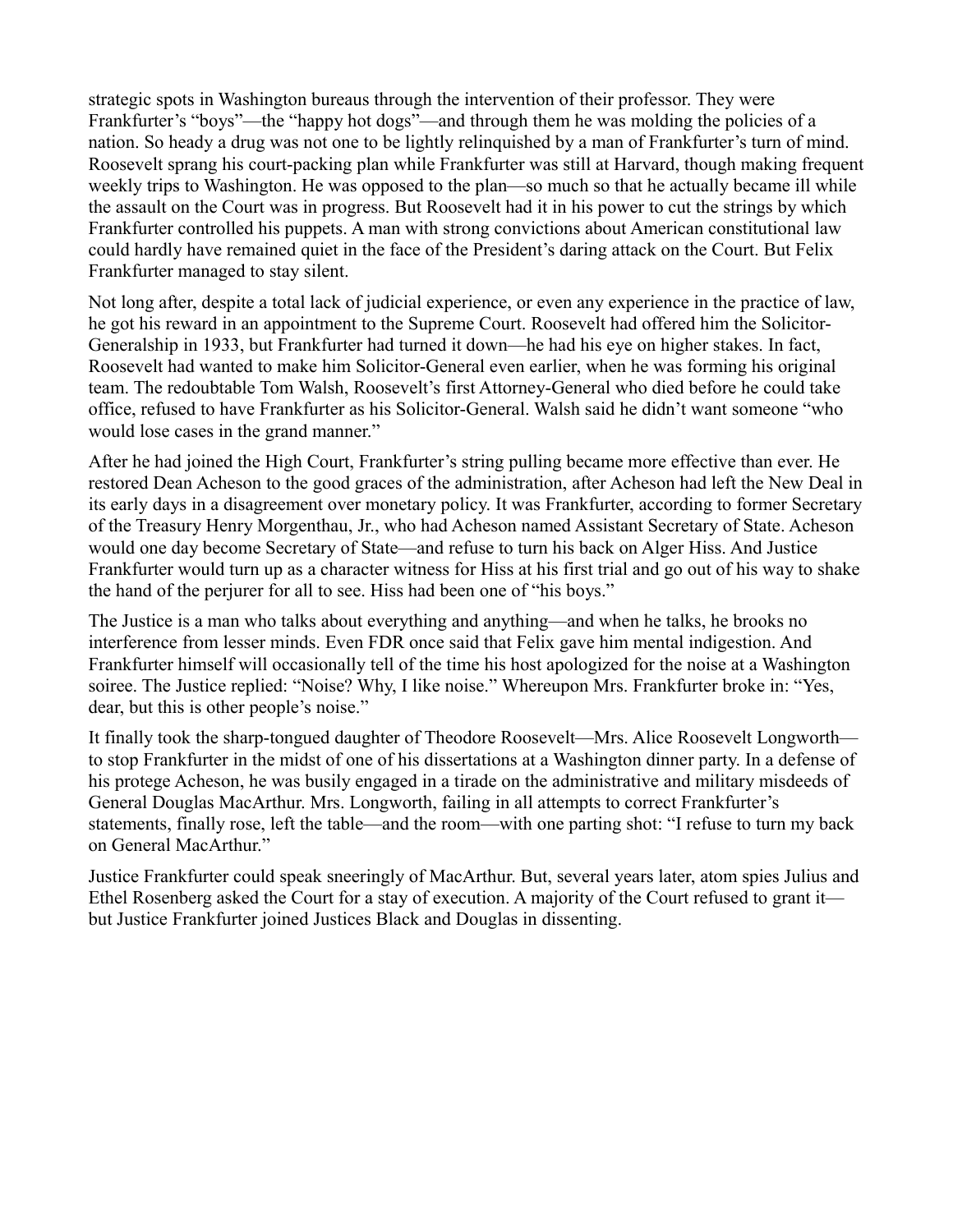# CHAPTER SEVEN

#### *And Goes On—Douglas*

If Justice Black is an enigma, and Justice Frankfurter's slippery slide back and forth across the bench makes it difficult for us to tag him, at least no such uncertainty surrounds Roosevelt's fourth appointment to the Court—that of Justice William O. Douglas. He was born in Maine, Minnesota, in 1898, but grew up in near poverty with his widowed mother in Yakima, Washington. He had polio as a boy. It affected both legs and caused him to concentrate on books. His subsequent recovery he attributes to tramping the foothills of the Cascade Mountains near his home in Yakima. Douglas worked his way through Whitman College at Walla Walla. He wanted to come East to get his law degree, but had no money. A job tending a shipment of sheep got him to Minnesota. From there he rode the freights to Chicago and then borrowed the train fare to New York. Part-time teaching at Columbia and a job in a law firm enabled him to get his law degree. He went back to Yakima to practice, but Columbia offered him a full-time teaching job. From there he went to Yale, where he became a professor of law. Like many other professors of that day, he wound up in Washington with a government job in the Securities Exchange Commission, of which he later became chairman.

Justice Douglas is an out-and-out leftist—the darling of the radicals. He is also something of a publicity seeker who has broken all precedents in conduct of Supreme Court justices by engaging in partisan debate outside the Court.

It may be that his yen for public notice—as evidenced by sojourns to Russia, a 189-mile hike in Maryland decked out in a Western-style hat, being thrown by a yak in Kashmir (these and other adventures generally resulting in magazine articles and books)—stems from disappointment at once having had the presidency of the United States almost within his grasp, only to see it slip from him because he was too left even for the leftists.

Douglas had the whole left-wing faction of the Democratic Party behind him for the vice-presidential nomination at the 1944 convention. That was the convention at which Henry Wallace was dumped. It was also the convention at which the vice-presidential nomination was tantamount to the presidency, since the insiders doubted that Roosevelt had long to live. Douglas was Roosevelt's personal choice for the nomination, as the Justice well knew. He was at a remote fishing camp in Oregon, waiting for the "call." But the professional politicians in Chicago had other ideas. They couldn't see themselves swallowing Douglas's radicalism after having just got rid of Wallace. So Harry Truman got the nomination—and the presidency—and Douglas stayed on the Supreme Court.

Not once—either before or since that incident—has Douglas deviated from the left-wing position in any case involving the communist conspiracy that has come before the Court. One of his oddest acts and one that very nearly resulted in impeachment proceedings against him—was the order staying the execution of the Rosenbergs. It was a fantastic performance—and seemingly a meaningless one. The Supreme Court on four separate occasions had refused to consider any further legal moves by the Rosenbergs' attorneys. His action—taken alone while the Court was not in session—accomplished nothing save to give the atom spies a few more days among the living. As soon as Chief Justice Vinson could convene the full Court, it acted immediately to reverse Justice Douglas's lone-wolf gesture—with Messrs. Douglas, Frankfurter, and Black dissenting—and the Rosenbergs went to their deaths.

Why, then, did Douglas make the gesture? He, himself, of course, put it on the high ground of the law without thus seeming to commit himself to the loud and blatant defenders of the Rosenbergs. But there are those who believe that Douglas has never quite got over being within a breath of the domicile at the other end of Pennsylvania Avenue. He is comparatively young, as Supreme Court justices go, and some of those "in the know" think he is banking on a wave of the not-too-distant future when the legions of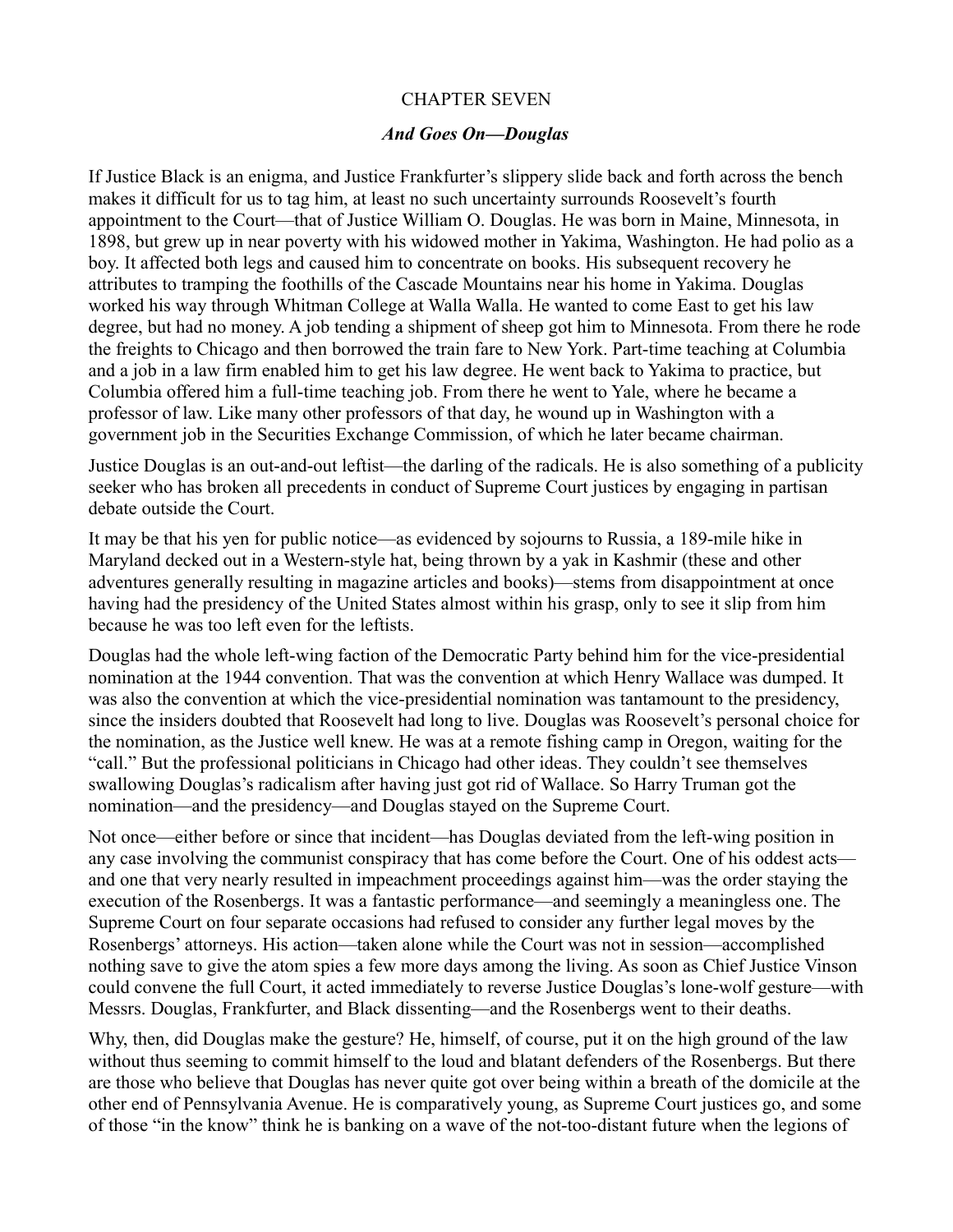the far left will be in the saddle and looking about for a presidential candidate. To these observers, Douglas—in the Rosenberg case as in many others—is simply building up for himself an annuity that will insure the dreamed-of mantle falling where it belongs—on his shoulders.

Whether this be true or not, the fact remains that Justice Douglas has gone outside the Court to plug for the admission of Red China to the United Nations and for American recognition of Red China. He has told a Sarah Lawrence College audience—*after* many of the exposures of native Reds and of what they had done to us and the world—that "an awful thing happened when the politicians decided to vie with each other in denouncing communism." He wants the United Nations charter amended to permit the formation of a world government, and he has accepted a one-thousand-dollar award from the left-wing Sidney Hillman Foundation. On that occasion Douglas sang a paean of praise for the deceased Hillman, the labor leader who used goons and gangsters like Louis Lepke as the "enforcement" machinery for his leftist aims.

Justice Douglas makes speeches before CIO conventions. His horror at bigness in business does not seem to extend to bigness in labor. He told one CIO convention that labor should get into the international field, take over the job of the diplomats and become America's ambassadors to a "new Europe." Heaven knows, many of our State Department representatives abroad have not always been to our liking, to put it mildly. But picture, if you can, a diplomatic corps made up of Dave Beck, James Hoffa, Jimmy Petrillo, Mike Quill, *et al.!*

Justice Douglas also thinks Moscow-loving Nehru of India is "not a dangerous man but a great bulwark against communism." He goes out of his way to stay in the good graces of the Russians. On one of his numerous trips, when he criticized the Soviet Asiatic republics as colonies of Russia, *Pravda* jumped on him, whereupon he took occasion to praise the cultural achievements of Asiatic Russia. At a press conference in Washington to which only Russian reporters were admitted—while the American press representatives cooled their heels outside his office—Douglas said he was very impressed by the progress he found among Russian courts, lawyers, and judges. No doubt this pronouncement, cabled to Russia as the statement of a justice of the Supreme Court of the United States, provided cooling balm for those Russians who had seen their relatives and friends executed or banished to Siberia by those same courts and judges.

Douglas, too, had had no previous judicial experience when named to the Court. And so it was easy for him to tell another audience at Occidental College in 1949 that the only answer to communism was the Welfare State, with much less emphasis on property rights. However, pending the arrival of this propertyless state, which will "answer communism" by bringing it to power, the Justice keeps an anchor to windward. He was the only Washington official who attended the annual reception at the Soviet Embassy in 1956. Anger over Soviet action in putting down the Hungarian revolt was at its height and every important Western official stayed away. Douglas felt called upon to answer the storm of criticism which came down on him and said he didn't know the reception was being boycotted. A year later, the Reds held another reception to celebrate the 40th anniversary of the Russian revolution. Once again, there was Justice Douglas; which led the *National Review* to ask if he had ever left the Soviet Embassy.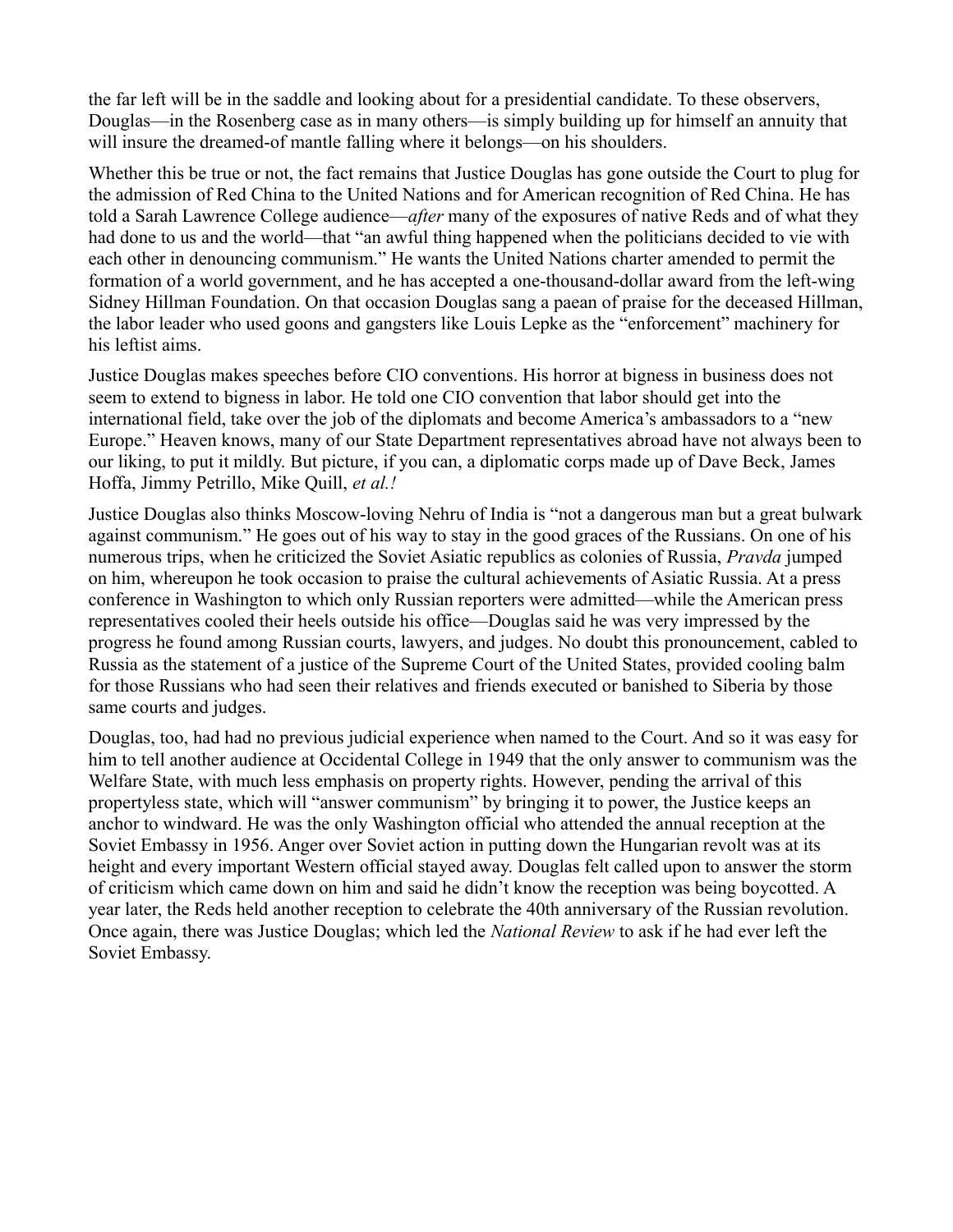## CHAPTER EIGHT

#### *And On—Murphy and Rutledge*

President Roosevelt made four more appointments to the Supreme Court before his death in 1945— Justices Murphy, Byrnes, Jackson, and Rutledge. Justice James F. Byrnes was a former congressman and senator from South Carolina. He served on the Court for only one year. He resigned to fill several important wartime posts under Roosevelt, later became Truman's Secretary of State, and still later Governor of South Carolina. In recent years he has become one of the Court's severest critics and his words carry much weight since, as a former justice, he knows whereof he speaks.

Justice Robert H. Jackson, we will consider later, together with those other members of the Court who rendered the decision which promises to keep America torn by racial dissension for years to come.

Justice Frank Murphy was still another of the Roosevelt appointees to the Court who had had no previous judicial experience, unless one counts a stint as judge of the Recorders' Court in Detroit. Murphy, son of poor immigrant parents, typified the old-time novelist's conception of the "fighting Irishman," though his battles were not with his fists. He was born (in 1890) and raised in Michigan, and got his education and his law degree at the University of Michigan. Murphy made himself champion of the so-called "underdog" and, in the process, developed a mystical belief in the soaring star of his own destiny. This belief did not preclude even the presidency of the United States, and he once asked a companion plaintively if he didn't think it was possible for a Catholic to be elected.

Murphy became the "poor man's" Mayor of Detroit at the bottom of the depression—just prior to Roosevelt's first campaign for the presidency. The Mayor's sympathy extended to the "underprivileged" of all classes. He made Mrs. Eleanor Roosevelt's hapless brother, Hall Roosevelt, City Comptroller of Detroit. His reward came in the form of appointment by Roosevelt to be Governor-General and then High Commissioner of the Philippines. From that post he was called home by the New Deal politicos to run for Governor of Michigan. During his tenure as governor of that state, one of the most disgraceful episodes in American industrial history took place within Murphy's jurisdiction, while the "fighting Irishman" sat quietly—and inactively—in the executive mansion at Lansing.

On New Year's Day, 1937, a strike was called in the great automobile plants of Michigan. Twenty-six thousand men quit work in the General Motors plants. Within the next ten days, 135,000 workers were on strike. But this was no ordinary strike, in which workers, exercising their right to collective bargaining, walked out of the plants and refused to carry on production until their terms were met by the employers, or a compromise reached—at which time they would return to the plants. The workers —or a good number of them—*seized the plants.* Two weeks after the strike was called, the largest plants in the automobile industry in Michigan—built, maintained, financed, and managed by American private enterprise—were in the hands of the "sit-down" strikers inside the plants.

The famous Michigan sit-down strike was instigated, organized, and carried out by the communists. No less an authority than Benjamin Gitlow, a former communist who once headed the Communist Party in the United States, said in 1948 (in his book *The Whole of Their Lives*):

The Detroit district of the Communist party holds a unique position in the Communist party organization. Since 1929, the ablest Party organizers have been put in charge of its affairs. . . . In the Detroit district are also to be found some of the oldest and most capable Communist trade union officials and Party organizers, men and women who have been purposely sent there from other districts.

Gitlow pointed out that in the sit-down strikes the communists were trying out a new technique in industrial warfare. They "seized factories by staging sit-down strikes. The country was treated to a preview of things to come, of how the communists intended to seize the factories by occupying them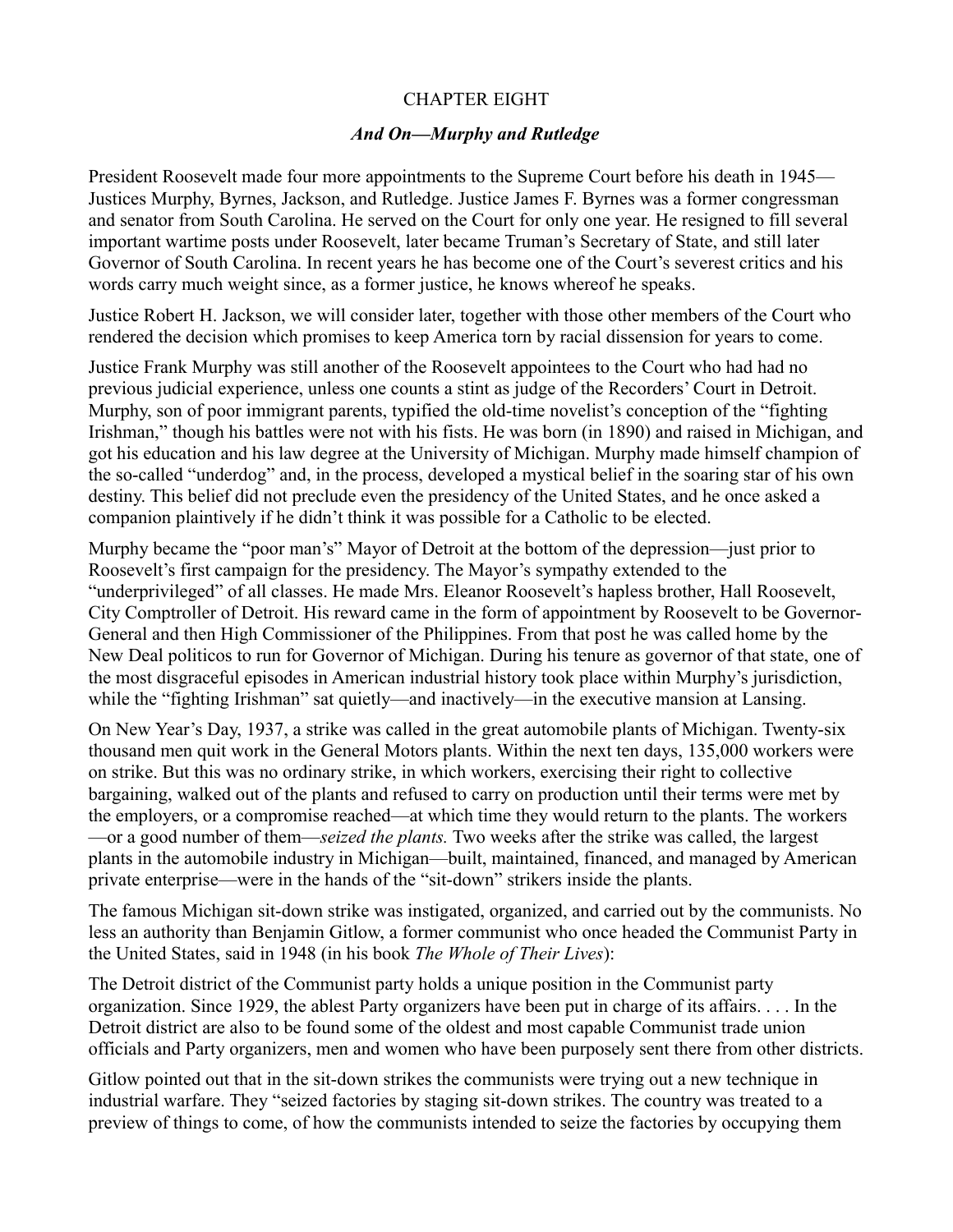from the inside and converting each factory into a fortress of the Communist revolution."

The sit-down strikes aroused a country that was generally sympathetic to the aims of labor. What many people could not understand was why the governor of a sovereign American state should sit by and allow the illegal seizure of private property within his state without lifting a finger. Bascom N. Timmons reported (in *Garner of Texas*) that Vice President Garner went to the President to point out the constitutional issue involved. The Constitution guarantees to each state a republican form of government. Roosevelt admitted he believed the sit-down strikes were illegal. Garner wanted him to say so publicly in the hope it would force Murphy, who owed his election to Roosevelt, to act to preserve republican government in Michigan. Roosevelt refused to make a statement, which brought from the angry Garner the retort that the labor leaders had become bigger men than the President.

The following year, Frank Murphy was defeated for reelection as Governor of Michigan. But this would not shake belief in his star of destiny, because Roosevelt brought him to Washington and made him Attorney-General of the United States. He was welcomed with open arms by the Washington gossip columnists. He was a bachelor who enjoyed squiring pretty women around Washington. He was a convivial party-goer who never took a drink. He had a temper that went well with his red hair. And this "poor man's friend" and battler for the underprivileged found his bosom pals among the richest of Washington's society.

Murphy served only twelve months as Attorney-General, during which he went after some of the sacred cows of the Democratic Party. He started prosecutions against Tom Pendergast and sent Moe Annenberg to prison. That star of destiny must have been twinkling very brightly in his mind's eye, what with the 1940 presidential nominations coming up. But he reckoned without his mentor. There were rumors that Murphy was going to go after Ed Kelly, who controlled the Democratic machine in Chicago, and Frank Hague, who did the same in Jersey City. Roosevelt needed Boss Kelly and Boss Hague to swing a third-term nomination for himself.

In any case, in 1940 Roosevelt named Murphy to a vacancy on the Supreme Court created by the death of Pierce Butler. Familiar with Murphy's mercurially unjudicious temperament, some wag was led to remark that we would now have "justice tempered with Murphy." It probably never will be known whether Murphy was elevated to the Court because he was a Catholic (as was Butler), or to remove him from the Justice Department, where he was said thoroughly to have messed up its administrative machinery, or to get him off the necks of Bosses Kelly and Hague. The last explanation seems the most logical.

Once on the Court, Murphy continued his gay life in Washington and among New York's "café society." This evidently left him little time for the work of the Court, because he wrote few decisions. He seemed to have little liking for the quiet, secluded atmosphere of the Court and no doubt missed sorely the life of active politics. But, in the Court's decisions, he invariably followed the lead of Frankfurter. Prior to some feuding—of which more later—that developed among the justices, Frankfurter had Murphy's vote in every case but one. Generally Murphy could be found in the same "judicial" camp as Frankfurter, Black, and Douglas. He died in 1949, as the result of a heart condition from which he had suffered for some time. However, there are those who believe that what really killed him was the realization that his star had finally flickered out. The Supreme Court post seemed to be about as far as he could go—and that was not what the star had promised. He was in many ways a tragic figure, because he undoubtedly believed implicitly in the New Deal, to which he gave his undying loyalty. His only reward was to be kicked upstairs to a post for which he was totally unfitted.

Roosevelt's last appointee to the Court—Justice Wiley B. Rutledge—was the first to have had any judicial experience worth mentioning. He was born in Cloverport, Kentucky, in 1894, but went to the University of Wisconsin. He taught school in Indiana, New Mexico, and Colorado, and then, in 1922,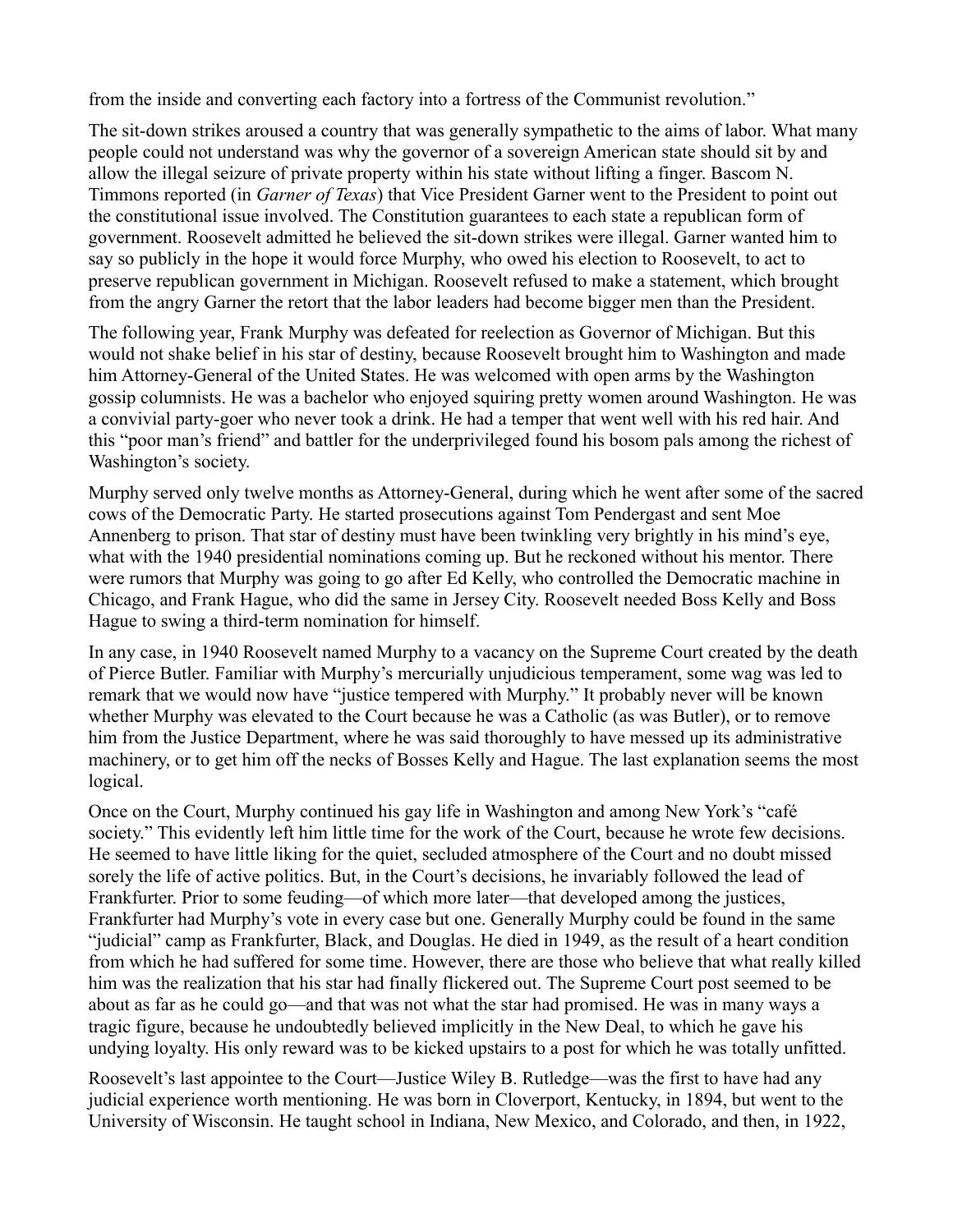got his law degree at the University of Colorado. He served successively as professor of law and then dean of the law school at Washington University. His next job was at the State University of Iowa. From there he had come to Washington in 1939 to serve on the United States Court of Appeals for the District of Columbia—an appointment which was a reward for his thorough New Dealism while he was Dean of the Law School of the State University of Iowa. He had been wholeheartedly for Roosevelt's court-packing scheme and, when the four conservatives on the High Court did not act to Professor Rutledge's liking, he cynically remarked that the "Four Horsemen do not know that we had an election." Presumably his belief that the Court should decide cases not according to the Constitution but according to the election returns earned him his elevation to the highest court in 1943. He died in 1949, so that his tenure on the Court was relatively brief. But it was long enough for the leftists to take him to their hearts, since he voted in 98 percent of the cases with their heroes—Douglas, Black, and Murphy.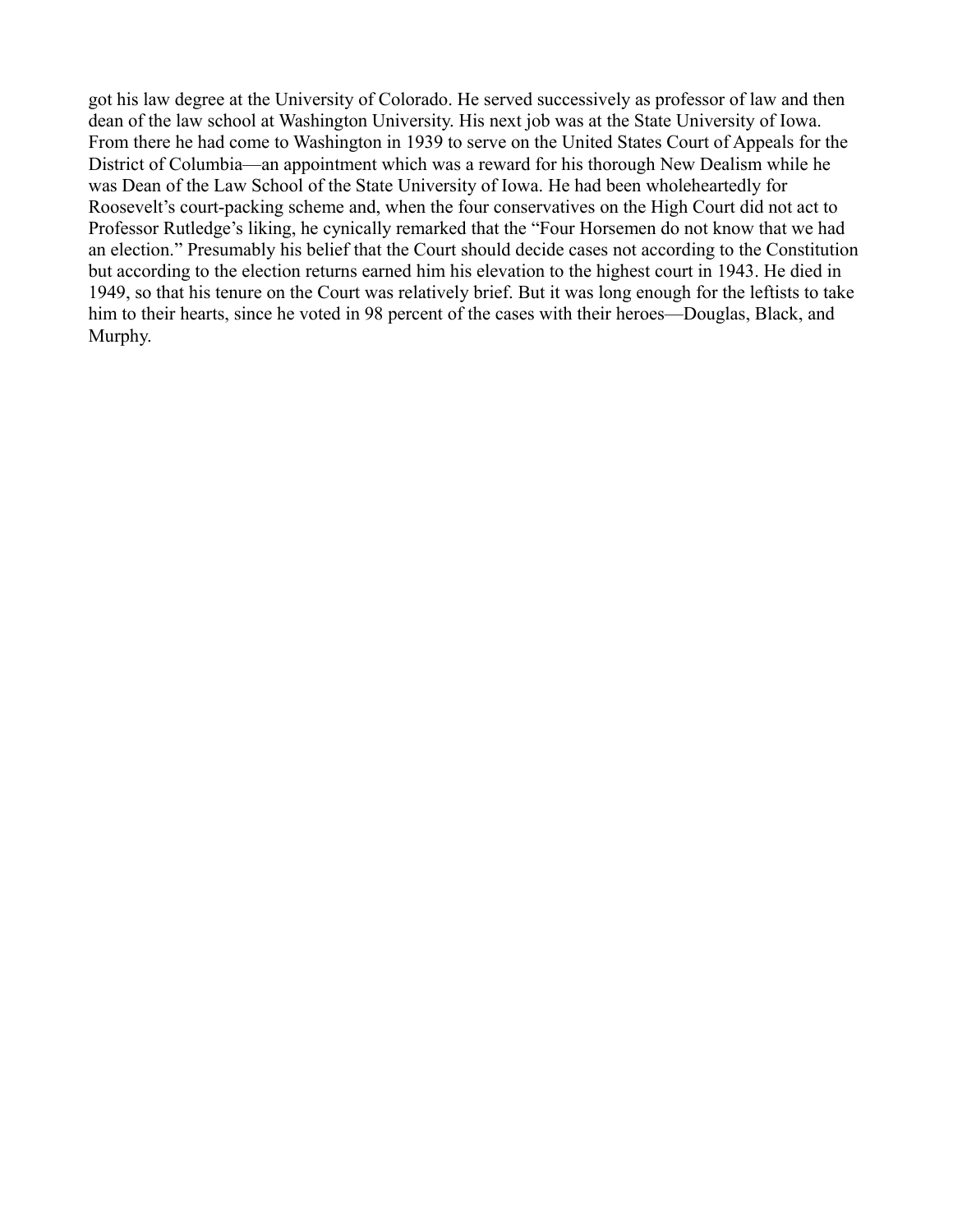### CHAPTER NINE

### *Up and Down Is Across—the Elevator Decision*

By the time America entered the Second World War in 1941, there remained on the Supreme Court only two judges who had not been named by President Roosevelt. They were Justices Stone and Roberts—and Justice Stone owed his appointment as Chief Justice to the President. In the pre-war and war years this packed Court proceeded to perform a major operation on the Constitution of the United States by removing many of its vital organs. Succeeding justices named by President Truman, and particularly by President Elsenhower, about completed the job—so much so that we might say that the body of the Constitution remains, but only as a mere shell, devoid of arteries, veins, heart, and lungs. And in the manner of quack medicine men, they performed the operation without the permission of either the patient or his guardians.

There is only one legal way in which the Constitution can be changed—by amendment initiated by the sovereign states or by the Congress and concurred in by *three fourths of the states.* These nine judges simply usurped the powers of the states and the people's representatives and tore to pieces the charter of freedom of the American people.

In farming and agriculture, the Court made possible that myriad of bureaus and bureaucrats which has nearly returned the once free and independent American farmer to European serfdom. Only, now, the serfdom is to an all-pervading and all-powerful central government instead of to individual autocratic barons. The Court has made possible the fantastic circus of the past decade and a half in which billions of dollars are taken from American taxpayers and paid to farmers in order to keep prices of farm products high to those same taxpayers. And we have had the almost obscene spectacle in the "land of the free" of a farmer being forced to pay a fine to the federal bureaucrats because he raised some extra wheat—over and above the decreed quota—to feed to his own hogs or to grind into flour for his own bread. A single example, among many, is that of Dr. P. S. Whiteleather, a Minerva, Ohio, physician who owns a 150-acre farm. He was fined \$450 for overplanting his wheat allotment in 1954. The government has been trying to collect the fine ever since, but Dr. Whiteleather, in 1957, declared it would have to foreclose on his \$25,000 farm to collect the penalty. Other farmers, wanting to hold onto their land, pay up meekly.

In industry, with the blessing of the Court, the federal bureaucrats swarm over what was once known as "free enterprise," tell it whom, when, where and how to hire and fire and for what it must sell its products. And over the American worker (we must admit, in many instances with his acquiescence) the Court has placed the heavy and often corrupt hand of the politically minded labor leader—a process which brings us up against a union monopoly much more terrifying, because of the numbers and funds involved, than the old trust monopolies against which modern-day "liberals" still inveigh.

With the appointment of the new judges by President Roosevelt from 1937 on, the socialist revolutionaries in America had what they needed—a Supreme Court which would ignore the rights of the states and set up the central government in Washington as the all-powerful element in American life.

The justices went about their demolition job on the Constitution in the manner characteristic of our social revolutionaries of the past twenty years. They simply changed the meaning of a few words and phrases whose true intent had been thoroughly understood—and interpreted—by Supreme Courts for 148 years. The diabolical cunning involved in this usurpation by the judges of the rights of states and citizens is easily illustrated.

The destruction of the rights of the states was the primary objective because, as we have pointed out, in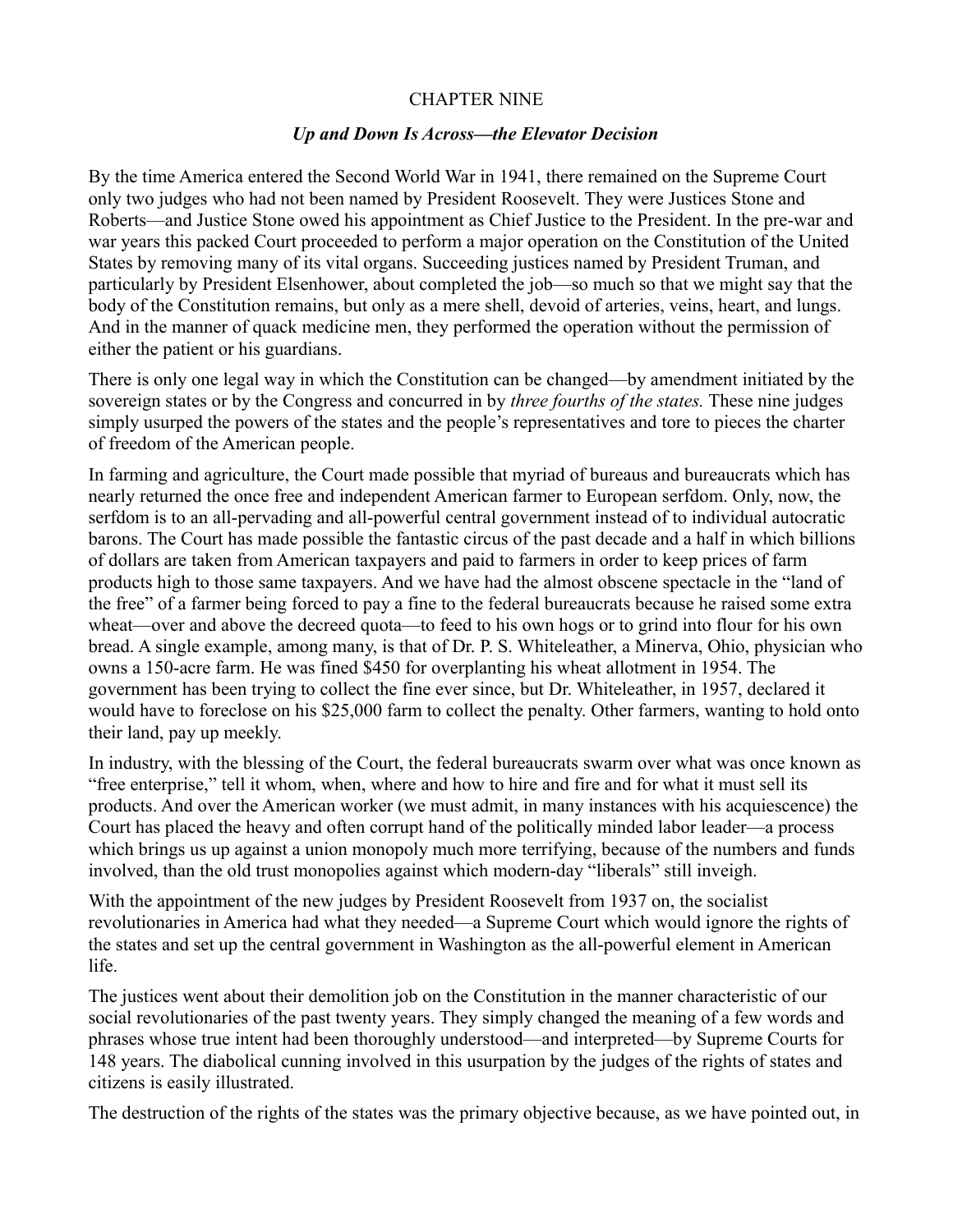no other way could a collectivist society be imposed on America. In 1942, in the midst of our first year of fighting in the Second World War, when nobody was paying much attention to the Supreme Court, Justice Frankfurter struck a major blow for the Constitution wreckers. He did it by twisting out of all recognition one little phrase in the Constitution which gives the federal government power over "interstate commerce." The Constitution left in the hands of the sovereign states all powers of regulation over their internal trade, business, and commercial operations. But it recognized that when citizens of one state traded with citizens of another state, the only possible regulatory body could be the Congress in Washington. And so it gave Congress the right to regulate trade which *crossed state lines.* That trade, and that alone, came within the regulatory power of the federal government, and it had been so held by innumerable Supreme Courts.

But this did not suit Justice Frankfurter and his revolutionary cohorts on the court. He cooked up a brand-new decision [\(A.B. Kirschbaum v. Walling\)](http://laws.findlaw.com/us/316/517.html)—with no precedent in law or fact—by which the federal government might intrude into purely state functions. One of the tenants of a loft building in a New Jersey town was a clothing manufacturer who sold most of his products in other states. He was, clearly, in interstate commerce and thus subject to federal regulation.

But Justice Frankfurter declared that the building—inside a town inside the sovereign state of New Jersey—was also engaged in interstate commerce because that one tenant, among many others, was engaged in interstate commerce. And that wasn't all. By means of his judicial "reasoning," Justice Frankfurter went further, saying that, because the building was in interstate commerce, *so was the elevator man who ran the elevator up and down in the building,* and the women who washed the windows!

If you, a small businessman—or you, a worker in an industry within a state—or you, just an average citizen going about your daily duties—ever wonder how it has come about that the reaching arm of the Washington politician has come to rest so heavily on all your activities, there is your answer, supplied by Justice Frankfurter.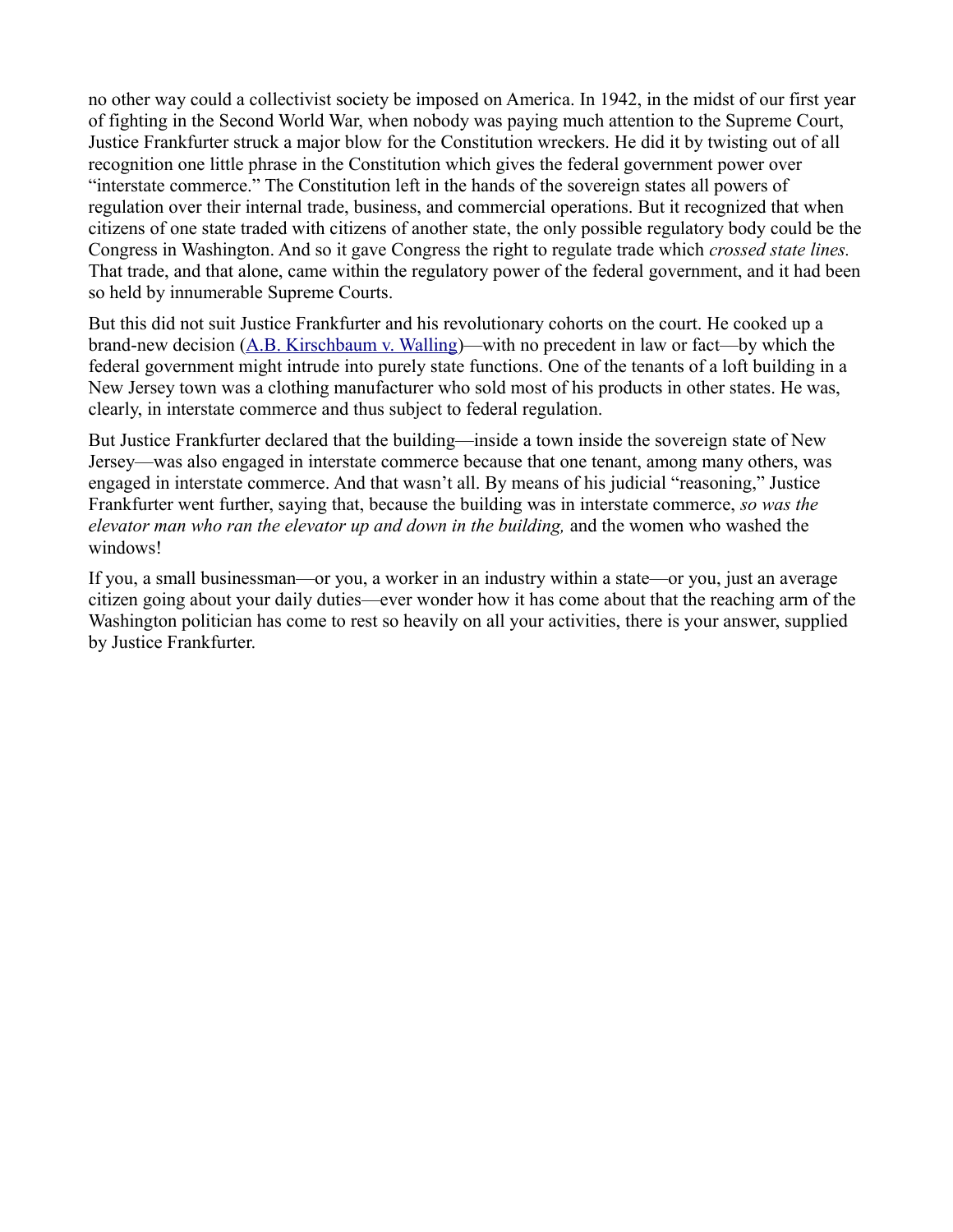# CHAPTER TEN

# "*Civil Rights"—for Whom?*

This was the "liberal" Supreme Court which was supposed to have struck such great blows for what is known by that much-abused phrase "civil liberties." It was the Roosevelt Court's actions—as well as those of the Court of today—in this field which brought, and still brings, great gladness to all the bleedings hearts of the brave new (collectivist) world. But "civil liberties" for whom?

In 1943, a case came before the packed Court involving one William Schneiderman. He was a member of the Communist Party. He was not a native American. He had applied for citizenship and was granted his naturalization certificate. Then it came to the attention of the immigration authorities that he was a communist and had been one when he got his citizenship papers. The government rescinded his naturalization on the ground that he had not taken the oath of allegiance to the United States in good faith. A communist, of course, cannot possibly swear allegiance to the United States in good faith, since his only allegiance is to the communist conspiracy. Schneiderman took the case [\(Schneiderman v. U.S.\)](http://laws.findlaw.com/us/320/118.html) to the Supreme Court, which magnanimously gave him back his citizenship on the ground that, once conferred, citizenship could not be taken away.

Another case [\(Bridges v. Wixon\)](http://laws.findlaw.com/us/326/135.html) involved a notorious alien—Harry Bridges—who came here from Australia and became a powerful West Coast labor leader whose longshoremen's union was rank with communism. Bridges was prosecuted under the Alien Registration Act, in which Congress declared that any alien who, at the time he came to this country or later, was a member of, or was affiliated with, an organization advocating the forceful overthrow of the government could be deported—sent back to the country from which he came. The prosecution showed that Bridges had worked closely with the Communist Party and had supported its political candidates. But the Supreme Court of the United States, speaking through Justice Douglas, declared this did not constitute "affiliation"—and Bridges stayed.

Bridges finally applied for citizenship—and got it. But it subsequently developed that he had lied in the deportation proceedings which ended with his getting a clean bill of health from the Supreme Court. He was tried, convicted of perjury, and given a jail sentence—and his naturalization was canceled. Once again he appealed to the Supreme Court. And once again the Court freed him—not because he wasn't guilty, but because the statute of limitations had run out.

So Harry Bridges is still amongst us—a monument to the defense of "civil liberties" by the Supreme Court.

That's how our "liberal" Supreme Court handled the case of a naturalized communist citizen and an alien, left-wing labor leader. But let us see what happened in the case of not one or two but *120,000 native-born American citizens.* This case, and the two mentioned above, all occurred during the Second World War, so it is no excuse to say that the Court must take into consideration the exigencies of wartime.

These 120,000 people were Americans of Japanese descent who lived on the West Coast. Their crime was that they had the same color skin as did the people of a nation with whom we were at war. No doubt there were some traitors amongst them, as there were amongst our German and Italian citizens; and as there were traitors in much greater number working in the interest of our great and noble ally for the moment—Soviet Russia. But the majority of the Japanese-Americans on the West Coast were loyal American citizens, as was proved by their exemplary behavior under the most trying conditions and the excellent record chalked up by their young men in our armed services.

But President Roosevelt, the patron saint of American "civil liberties," established a special bureau, the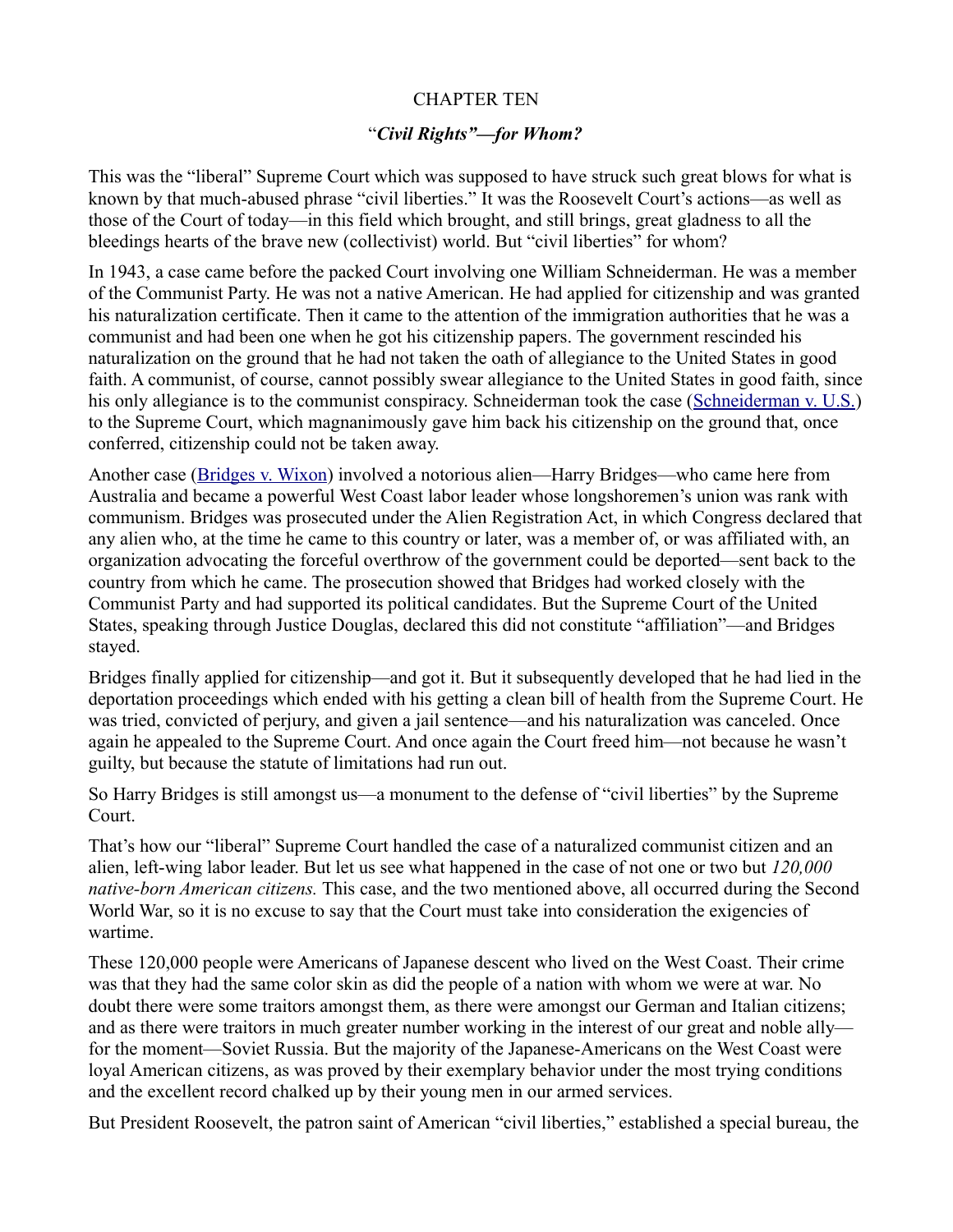War Relocation Authority, which rounded up all 120,000 of these citizens, routed them from their homes, their farms, and their businesses on the West Coast and impounded them in camps in the interior of the country. He called the camps War Relocation Centers. We were more plain-spoken in referring to the same type of centers in Europe—we called them concentration camps. *And Roosevelt did this against the explicit advice of J. Edgar Hoover, head of the FBI.* No one knew better than Hoover the importance of national security in wartime; but he wrote the Attorney-General and the President to call attention to the crime they were committing against American civil liberties. Hoover said the whole operation was based not on public interest but on political pressure and hysteria.

In good time a case involving the constitutionality of this mass uprooting of American citizens came before the Supreme Court. And the Court, which wouldn't take citizenship from a foreign-born communist or deport an alien, left-wing labor leader, upheld the concentration-camp impounding of thousands of American citizens. The decision [\(Korematsu v. U.S.\)](http://laws.findlaw.com/us/323/214.html) was written by the leftists' pet defender of "civil liberties"—Justice Black.

This was perhaps the greatest assault on real civil liberties in our history—for, if the President could do what he did to citizens of Japanese ancestry, a President can do it to citizens of German, Italian, Swedish, English, Irish, or any other ancestry, whenever the federal government sees fit to create the occasion. An interesting footnote to this mass assault on civil liberties is provided in the fact that Mr. Roosevelt had the assistance of the then Attorney-General of California—now Chief Justice of the United States, Earl Warren. And the man who headed the so-called War Relocation Authority was Mr. Milton Eisenhower, brother and chief adviser of the President who gave Mr. Warren his Supreme Court post. Between 50 and 60 percent of these displaced Americans of Japanese descent returned to the West Coast states after the war. But they had to start over again from scratch. Congress subsequently voted some money restitution to them, but tenant farmers who had to give up their leases and small-business men who had to close their shops did not get them back. And there is no record that the then Governor of California, Earl Warren—now so solicitous of the "civil rights" of communists—bothered his head about the rights of these native Americans when they returned to his state.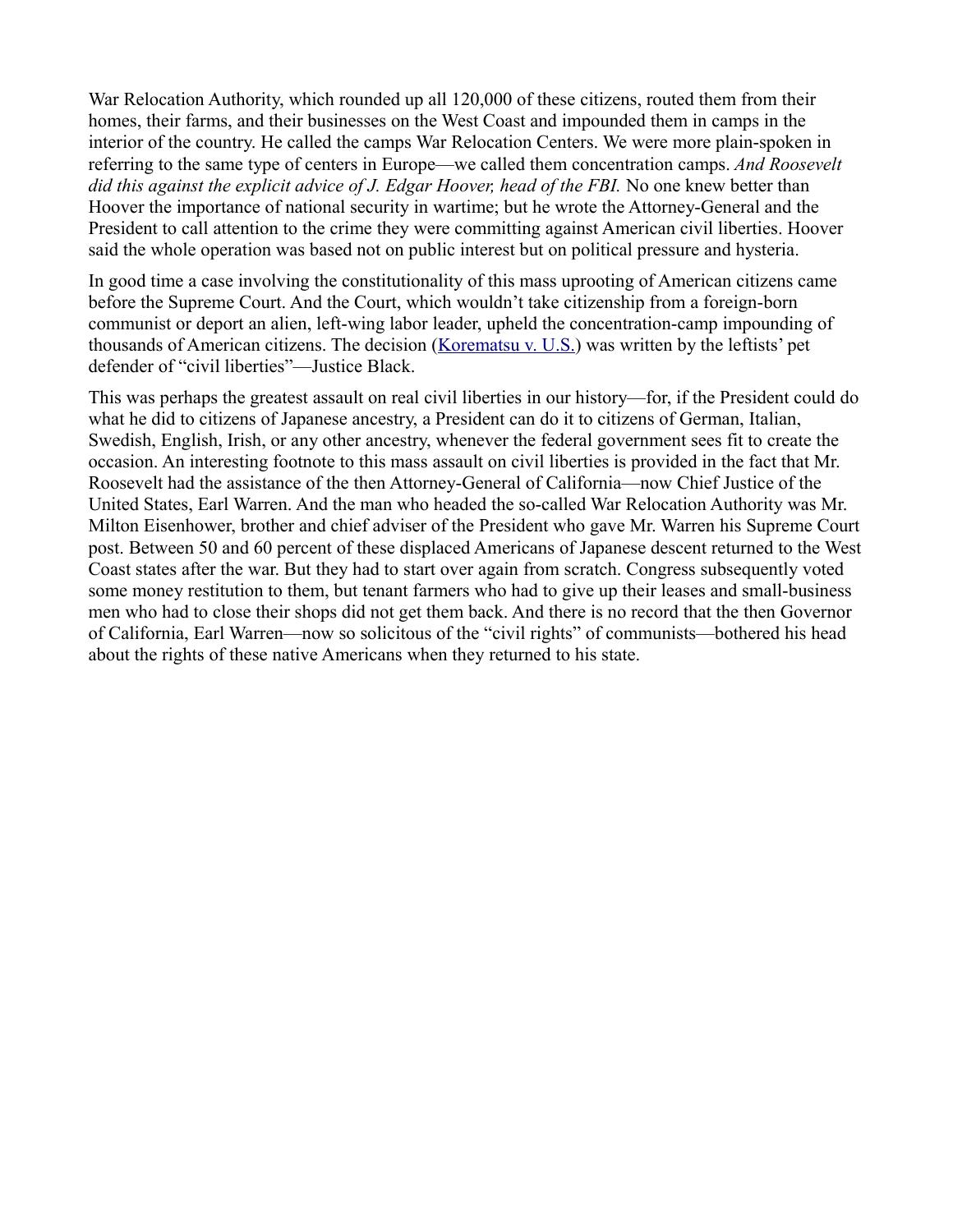# CHAPTER ELEVEN

### *Truman Names a Chief Justice—Fred M. Vinson*

One decision continued to follow another from the packed Court, each of them designed to break down further the constitutional bars against growing usurpations by the Washington government. The remaining years of the Roosevelt regime and those of the Truman "Fair Deal" saw generally a continuation of the same type of Supreme Court appointments and, with one or two exceptions, the same type of major decisions.

President Truman made four appointments to the Supreme Court—Justice Burton, Chief Justice Vinson, Justices Clark and Minton. Burton, Clark, and Minton we will consider a little later. Fred M. Vinson was named Chief Justice in 1946 to replace Harlan F. Stone. He was Truman's Secretary of the Treasury at the time he was named to the Court. He had been elected to Congress seven times from Kentucky and had held high wartime posts under Roosevelt and Truman. In the interval between his congressional service and his job as Director of Economic Stabilization, he had gained some judicial experience, from 1938 to 1943, as a member of the Court of Appeals for the District of Columbia. But that was not Truman's main reason for making him Chief Justice. Vinson was named to see if he couldn't bring some order and dignity out of the dissension, petty bickering, and snarling among the justices, which had already broken out in the press.

At the time of Vinson's appointment, with the exception of one earlier Truman appointee, Justice Burton, every member of the Supreme Court had received his appointment at the hands of Franklin Roosevelt. They were all pretty much in the same ideological camp—the left. Of course the gradations ranged from pale pink, right across to just this side of deep red. One would have supposed that such ideological "liberals," now ensconced in the rarefied judicial atmosphere of the Court, with the power in their hands to make or break a great republic, at least could have handled smoothly their personal relations with each other. Somewhere the gods must be laughing at the spectacle of men who would like to see all America become one great state-controlled mass and then fit her neatly into a beautiful collectivist world—at the spectacle of such men being unable to get along with each other. After all, there were only nine of them—nine out of the two and one half billion people to be poured into one great mold.

Justices Jackson and Black were having a feud—which we will go into a little more fully later. Justice Frankfurter disapproved of Justice Murphy's night-clubbing. Justice Douglas and Justice Frankfurter were making sneering remarks about each other. Justice Reed couldn't always be kept in line by Justice Frankfurter, who one day, through the open door of his office, could be heard on the telephone saying to Justice Reed: "Now, Stanley, don't let your vote be influenced by those b------s."

Fred Vinson was known as a great compromiser. He was also a congenial and jovial man with a highly developed sense of humor. It was evidently Truman's hope that he would have a tranquilizing influence on the Court and at least quiet some of the Court's household rows that were seeping into the press. By the time he died in 1953, a calm seemed to have settled on the Court. Whether this was due to Vinson's influence, or whether the protagonists, as they grew older, also grew less contentious, is not known.

Vinson, of course, was a New Dealer, though not quite so rabid a variety as Douglas, Black, and Murphy. On the Court he sometimes voted with these leaders of the far "liberal" wing and sometimes with the not-so-far "liberal" group made up of Jackson, Burton, and Reed—and occasionally of Frankfurter, who was busy applying a slippery polish to the bench in his slides from one side to the other.

Toward the end of the Truman regime, it became the fashion among "liberals" to bemoan the "change"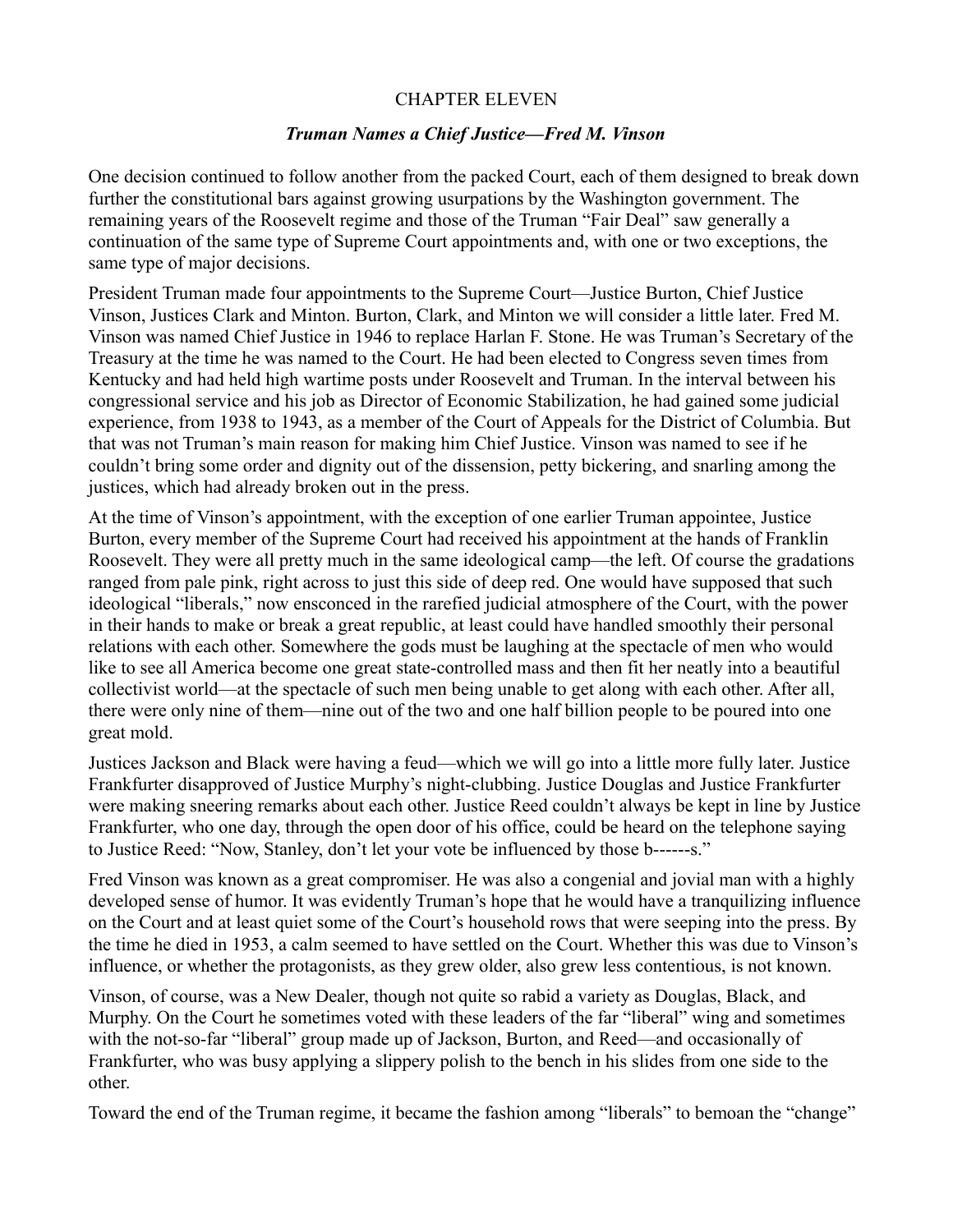in the Court from the great days of the Roosevelt justices. The inconsistency involved here, since the majority of the justices were still Roosevelt appointees, did not bother the "liberals." Their disappointment stemmed chiefly from the fact that the Court as a whole wasn't moving fast enough to the far left to suit them and that, in a few decisions, it actually seemed to be moving back a little toward the Constitution. The "liberals"—never ones for being particular about their use of words—began calling Vinson, Reed, and Minton conservatives and even reactionaries. Minton was a New Deal wheelhorse, as we shall see later, and he, Reed and Vinson were just as good New Dealers as the rest.

Then, in 1952, the "liberals" were set back on their heels—only momentarily, of course—by a decision in which the "liberal" justices seemed to give them a slap in the face and in which they found the "reactionaries," Vinson, Reed, and Minton, on their side. This was the famous case in which a majority of the Court invalidated Harry Truman's seizure of the steel mills.

The United Steelworkers Union of the CIO, then headed by Philip Murray, threatened to strike the steel industry while the Korean War was still in progress. Steel production would have come to a standstill. The President, because of his dislike of the Taft-Hartley Act, refused to invoke one of its provisions which would have kept the Steelworkers in the mills for a period of 80 days while a fact-finding board investigated their wage dispute with the employers. Instead, in April, Truman seized the steel mills in the name of the government. The steel companies challenged this high-handed action and District Judge David A. Pine issued an order directing Truman to give the mills back to their rightful owners. The case reached the Supreme Court with unusual speed and in June, by a [six-to-three decision,](http://laws.findlaw.com/us/343/579.html) the Court upheld Pine's order. The union immediately called the men out on strike.

The country had been aroused not only by President Truman's autocratic act in seizing the mills, but also by the unpatriotic attitude of the steelworkers' union—or the union bosses—in threatening to strike a vital industry while the country was at war. For the moment, it looked to the general public as though the Supreme Court was at long last returning to its historic function in protecting the people and the states against unconstitutional seizures of power.

Justice Hugo Black wrote the majority decision for the Court. His words—which gave momentary encouragement to those praying for the return of constitutional government in America—have a strange and hollow sound today in view of subsequent actions of a Court on which Justice Black remained a leading figure. He declared that President Truman had violated the Constitution by *usurping the legislative powers reserved to Congress.* And he said: "The Constitution did not subject this lawmaking power of Congress to Presidential or military supervision or control." Justice Black and his concurring colleagues have conveniently short memories. If only he and they could have remembered his words two brief years later, when they rendered a decision in which the *Court* usurped the legislative powers reserved to the Congress!

In the jubilation over this seeming proof that in America the law was still greater than the President, it was overlooked that the five concurring justices each went to the unusual length of writing his own concurring opinion. As Arthur Krock (*New York Times,* June 8, 1952) pointed out some days later when the decision had been all but forgotten in the battle between the striking steel-workers and the employers—these concurring opinions did not close the door to future drastic presidential action taken without a specific law of Congress in unforeseen crises. They also left the door open in the future for the seizure of individual plants—maybe one after another—on a sort of temporary basis until the President could get Congress to approve or regulate his action—or disapprove it. It seems the mistake Harry Truman made was in seizing the steel industry all at once—he should have grabbed one company at a time!

Of particular interest, however, was Chief Justice Vinson's dissent in the steel case. He, together with Justices Reed and Minton, upheld Truman's right to seize the mills. And, as coming events cast their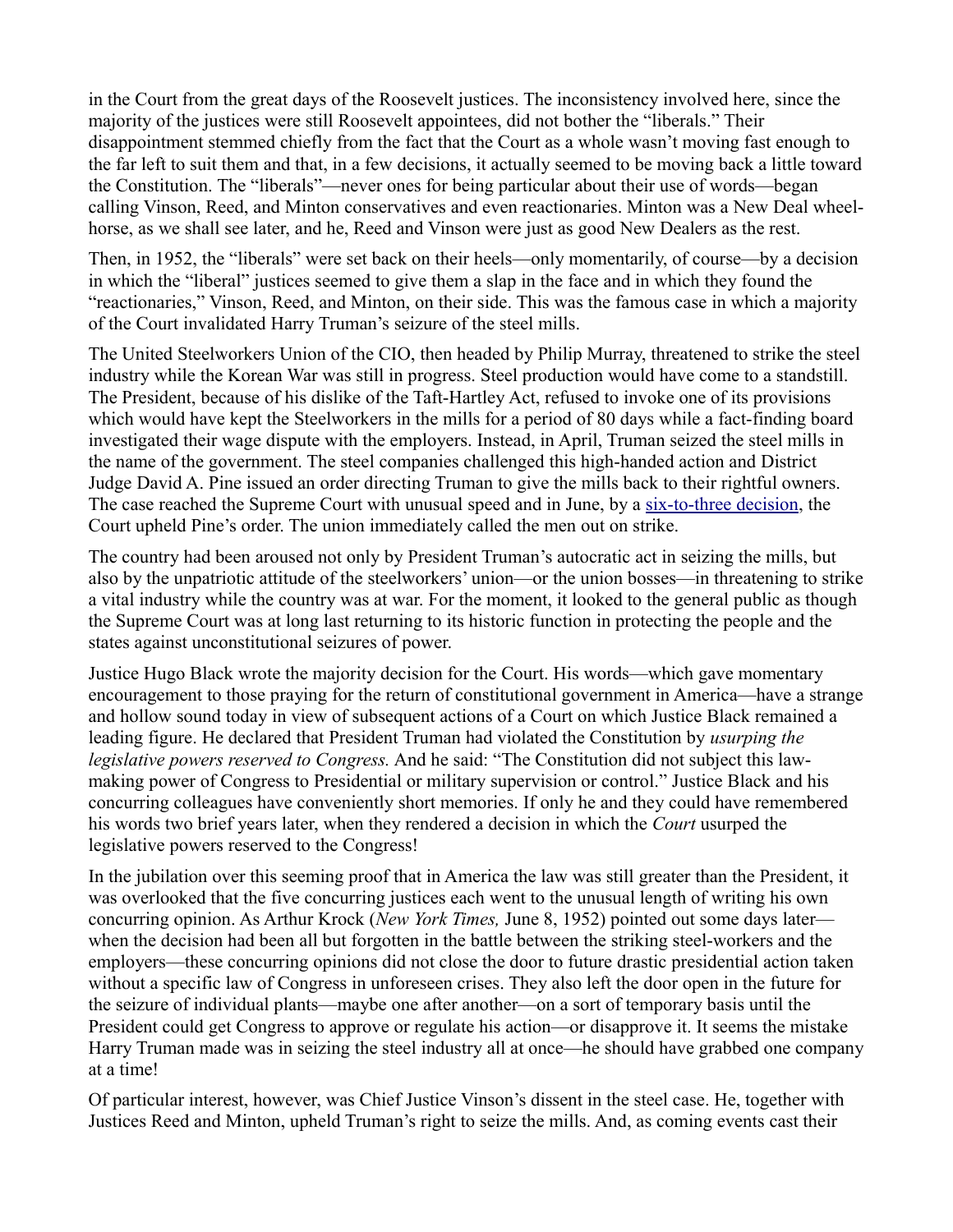shadow before, we would do well to ponder the Chief Justice's reasoning in this case. We were at war in Korea. But this was not a United States war, the Chief Justice said (although we supplied all the funds, all the matériel, and most of the men). It was a United *Nations* war. We were a member of the United Nations. We, the United States, had an obligation to carry out United Nations mandates. Therefore the United States—just one cog in the great United Nations wheel—was obliged to do anything necessary to the prosecution of the United Nations war in Korea. Therefore, the President had a right to seize the steel mills in order to fulfill our obligation to the United Nations. Disentangled from its legal obfuscations, that was Chief Justice Vinson's reasoning.

Of course, what had really happened in the steel case was that, once again, the Supreme Court had been reading the newspapers—much more carefully than the general public. And even the "liberals" could have saved themselves their momentary dismay over the seeming about-face of their heroes on the Court if they had watched the congressional news a little more closely. Pending before the Armed Services Committee of the House was a bill sponsored by Representative Howard W. Smith of Virginia covering strikes in defense plants. As well as providing for government seizure of mills and industries, *it called for seizure of labor unions.* Following the Court's decision in the steel case, the bill was forgotten.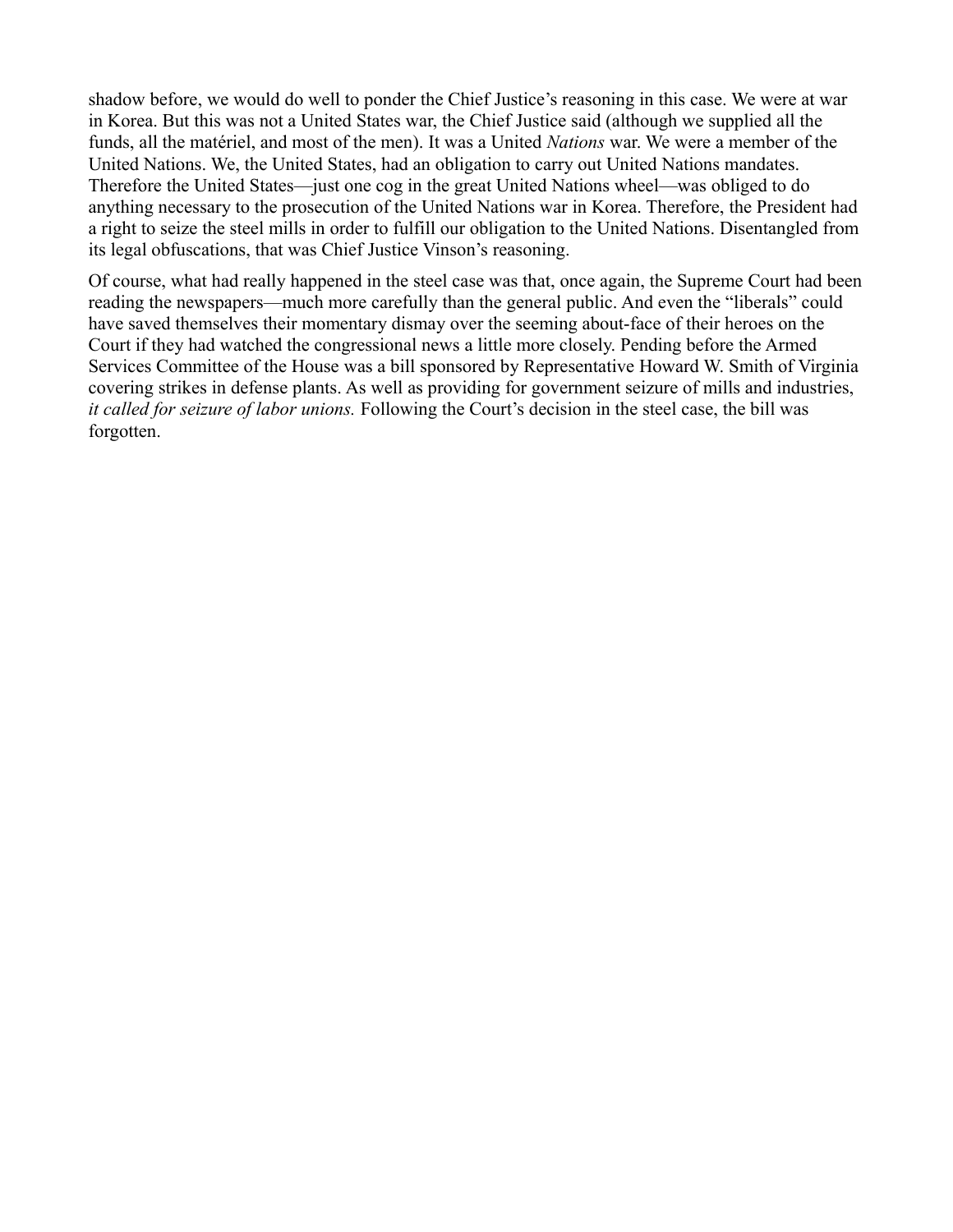# CHAPTER TWELVE

#### *Two Major Bastions*

Generally speaking, despite the decision in the steel case, the Roosevelt-Truman Court continued on its way. Even Dr. Carl Brent Swisher, by no means unfriendly to the Court's "liberal" trend, has said (in his book *American Constitutional Development*) that "No New Deal or wartime regulation of economic matters was deemed too extreme to fit into the pattern of the Constitution." And, in a classic of professorial understatement, he remarked: "Because of the individualism of the newly appointed justices and *their lack of traditional reverence for settled law and for the Court itself,* the disturbance during this period was particularly great" (italics added).

As Dwight D. Eisenhower took office in 1953, the sovereign American states and their citizens had become bound up in the ropes of federal authoritarianism until it seemed that only a St. George could cut the knots. The Roosevelt-Truman Courts had slashed a gaping hole in the Constitution, and through that hole could now march all those who wanted to bring to Washington complete domination and control over every phase of our economic life—something never before possible under our Constitution. Thus we were carried a great distance along the totalitarian road. But the journey was by no means complete. Americans going about their business paid too little attention to what was happening to them. They still thought they were living in free, sovereign states that would protect them against the ultimate tyranny of an all-powerful central government.

In a way, they were right, for there remained two major bastions which the revolutionists had to take before their task was finished. One was the public schools, where the minds of future generations could be controlled. The job there was being done partially by the "modern" educationists—the progressivist revolutionaries—who, through "progressive" education, were under-educating class after class of young Americans in order to make them willing tools of the "new social order." But the outcries against them were rising. And the schools were still locally controlled. Hard as they had tried, the collectivists in Washington had so far been unable to bring the state and locally supported and managed public schools under their direction.

The other bastion was our awakening to the communist-socialist menace in our midst, and our efforts through both state and national action—to protect ourselves, our institutions, and our liberties from the home-grown and imported practitioners of the worst tyranny the world had ever known.

We had a right to expect, with the first change of national administration in twenty years, that these two bastions at least would be protected. But it is one of the tragedies of our time that Eisenhower appointees to the Supreme Court, plus holdovers from the Roosevelt-Truman era, have given to those who would bring all power to the center the means to storm these last two bastions. We are thus brought face to face with perhaps the greatest constitutional crisis in our history.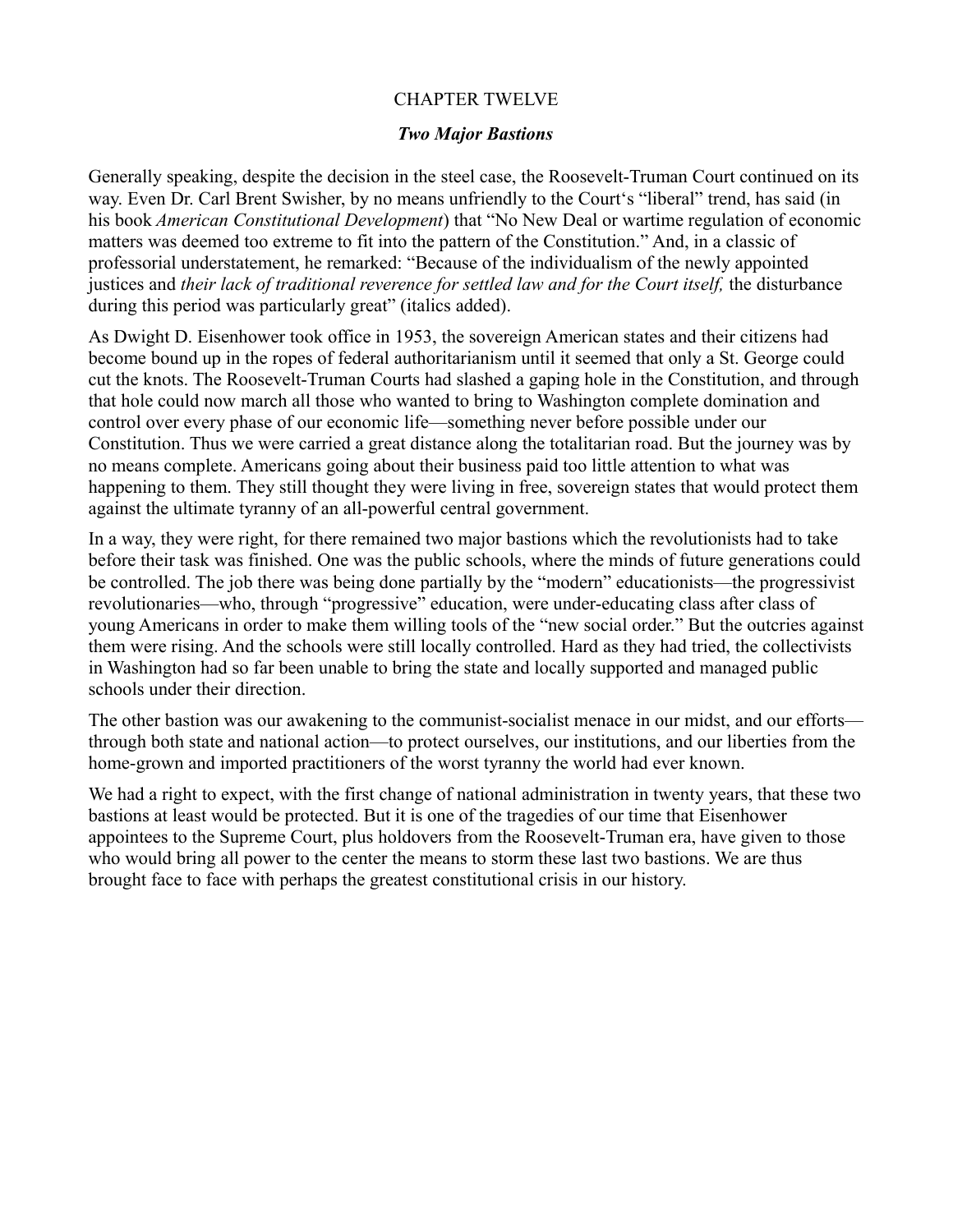# CHAPTER THIRTEEN

#### *Eisenhower's Chief Justice—Earl Warren*

In September, 1953, following the death of Chief Justice Vinson, President Eisenhower appointed Earl Warren of California as the new Chief Justice. It was an amazing appointment in every way. For the first time in forty-three years, a man with no previous judicial experience was named directly to the post of Chief Justice of the United States. Warren's background was wholly political—Attorney-General of California and three times governor of the State. His smiling, happy personality and his ability seemingly to be all things to all men had won him the nomination of *both the Republican and Democratic parties.* This may seem no great feat in this day when, nationally, each party vies for the privilege of running better than the other our rapidly growing collectivist government. But at the time when Warren got both parties in his state to nominate him there was still, at least in the public mind and in the state organizations, a difference in principles between the two parties. This did not deter the always cheerful Earl Warren from feeling equally comfortable in either camp.

So far as can be determined, Warren's appointment was the first occasion in our history when a president cited an appointee's political views as his reason for naming him to the chief justiceship. The President said Mr. Warren was a "middle-of-the-roader." That was before the term "modern Republicanism" was invented. They both mean the same thing, or, as one sapient observer recently remarked, an elephant trying to make a jackass of himself. It had been generally believed that the appointment would go to the late Arthur F. Vanderbilt of the New Jersey Supreme Court, a past president of the American Bar Association who had an impressive record as a jurist. But one day the then Attorney-General, Herbert Brownell, flew out to Sacramento, came back, and announced the Warren appointment. He probably could have saved himself the trip. Earl Warren had delivered the California vote to Eisenhower at the 1952 Republican Convention. Now he had his reward.

Frank Hanighen (*Human Events,* Jan. 6, 1958) has since reported that Warren had the President over a barrel. The deal at the convention was that if Warren could cast California's sixty-eight votes to seat the Eisenhower delegates from five states, instead of the regularly elected Taft delegations, Warren would get the first Supreme Court vacancy if Eisenhower became President. When Vinson died, it was Eisenhower's intention to move one of the associate justices up to Chief Justice and name Warren an associate justice. Brownell went to Sacramento so to inform Warren. But Governor Warren, despite his jollity, could be extremely cold and calculating where the interests of Earl Warren were concerned. He informed Brownell he had been promised the first vacancy on the Court; the first vacancy was the chief justiceship; that's what he wanted and that's what he intended to have. When Brownell returned to Washington and reported this to the President, Eisenhower gave in.

No one who followed closely Earl Warren's career should have been surprised at his subsequent actions as Chief Justice. The only surprising aspect of the appointment was that it came at the hands of a president whom the people had elected because they wanted a change in Washington. In the light of what we now know, the surprise has worn thin. But there is one group which never selects its pets without thorough familiarity with their views. This is the leftist organization known as Americans for Democratic Action, which is our modern-day equivalent of the old Socialist Party.

In late 1955, before it was known whether President Eisenhower would run for a second term, his Chief Justice was mentioned as a possible candidate. Joseph L. Rauh, president of the Americans for Democratic Action, declaring ADA would welcome Warren's candidacy, said: "It would be a great luxury for the American people to have a choice between Chief Justice Warren on the Republican ticket and such a man as Stevenson, Harriman, or Kefauver on the Democratic ticket. The American people couldn't lose either way." It certainly would be a "great luxury"—one they could ill afford: all they had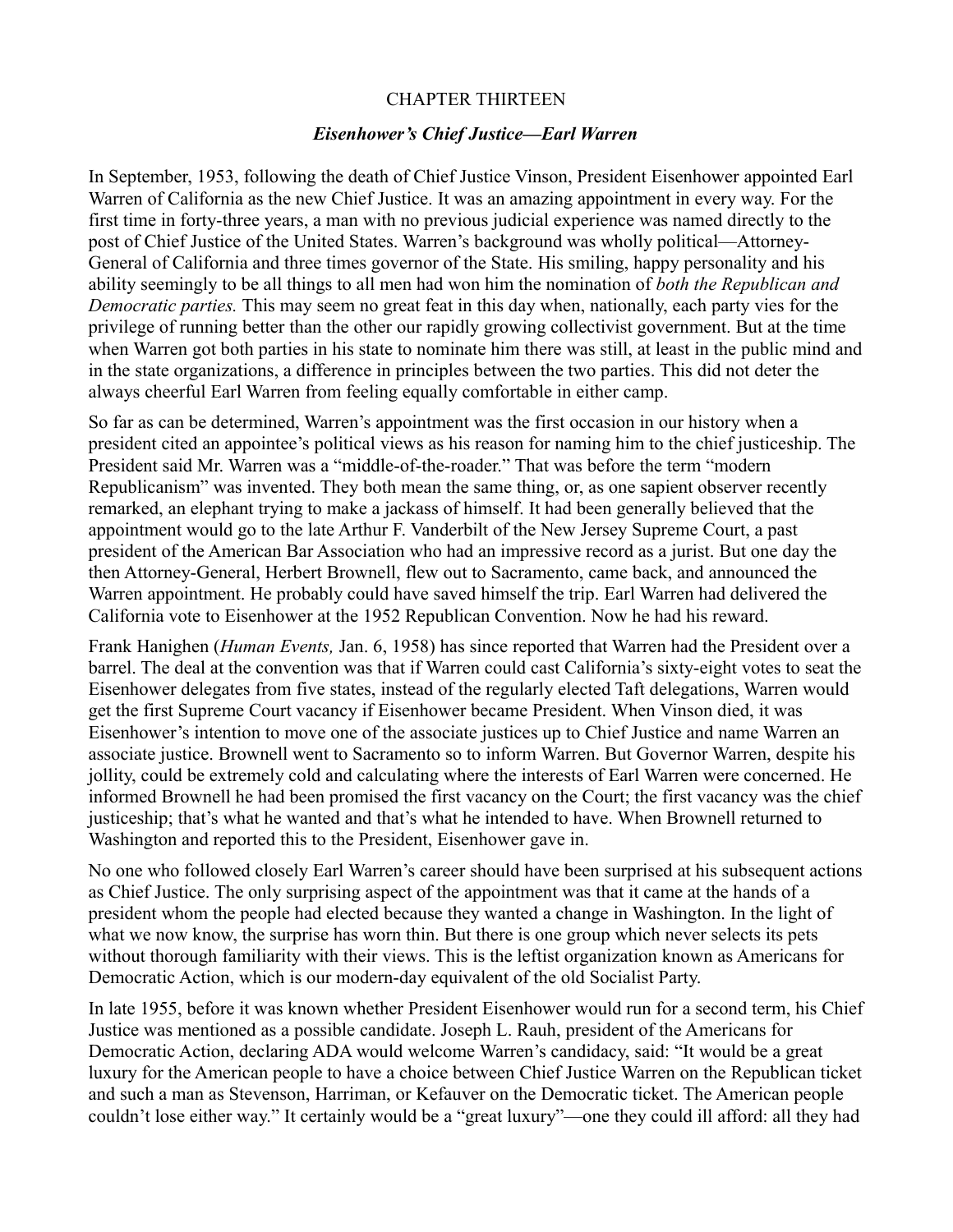to lose was their freedom. And it was reported that, while the labor bosses would prefer Stevenson, Harriman, or Kefauver, in the event the GOP should carry the election they would find Warren a highly satisfactory candidate.

Governor Warren's views, which surely must have been known to the President when he named him to head the Court, were never such as to cause the "liberals" and leftists to love him less. He was quick to take up the cry of "McCarthyism." He didn't wait until '53 and '54, when this became a term of opprobrium among all the legions of the left. He adopted it earlier, just after the communists had invented the word to smother the efforts of the Senator from Wisconsin in exposing the left-wing elements in the American State Department. The cue was given by the national secretary of the Communist Party in May, 1950, when he issued this call to the forces of the left: "*I urge all Communist Party members, and all anti-Fascists to yield second place to none in the fight to rid the country of the fascist poison of McCarthyism."* (Of course, "fascists" in the Red lexicon were all those opposed to communism.) One month later, Earl Warren told a national governors' conference that he did not like "McCarthyism," that he thought it was hurting our prestige abroad and suggested it would be a very bad thing for the Republican Party to become saddled with it.

As Governor of California, Warren opposed loyalty oaths for teachers. He also tried to put over on the people of California—unsuccessfully—a compulsory health-insurance scheme. In plain English that means socialized medicine, one of the major planks in the platform of the socialist revolutionaries in America. At times, his parroting of leftist terminology became almost comical. When asked, in 1952, if he was in sympathy with legislative investigations of communist activities in California, he said, "I am in favor of the principle but not of the tactics that have been used at times." That was a favorite phrase of all the misguided "liberals" who shuddered at the thought of communists and their collaborators being treated otherwise than with kid gloves.

Warren, of course, went right down the line for foreign aid and complete submission of United States foreign policy to the vagaries of the United Nations. He said in 1952, "The United Nations should be the cornerstone of our foreign policy." And—shades of things to come—he was for a compulsory federal Fair Employment Practices Commission (FEPC), under which the federal bureaucrats could snoop into every big and little business in every state in the land and tell its proprietor whom he could and could not hire. He was also for ever more social security, government housing, government aid to farmers, and "world cooperation through the United Nations." He thus managed, while he was still in active political life, to be very highly thought of not only by the Republican standard bearer, but by Adlai Stevenson and Harry Truman as well. In fact, Truman once said of him that he was a Democrat and didn't know it.

As for congressional investigations of subversives, Warren said, in 1952: "The problem of ferreting out subversives is that of the FBI, acting directly under the President." Warren wanted to be President in 1952. Yet he had so little understanding of the function of the FBI that he did not seem to know that its major—and very important—function is gathering the facts and then presenting them to the proper government official for action. That's what it did, for instance, in the case of Harry Dexter White, Assistant Secretary of the Treasury, who was working for a communist espionage cell in Washington. The FBI gave the facts to President Truman, whereupon he gave White a big job in the International Monetary Fund. It took a congressional committee to place the facts before the American people.

Governor Warren also had his doubts about the Taft-Hartley Act. He thought it terribly unfair that union bosses should have to take an anticommunist oath when the heads of corporations weren't forced to do so too. But perhaps the best comment on Earl Warren's record, both before and after appointment, was supplied by the very left-wing magazine the *Nation.* It carried an article in July, 1956, in which it waxed lyrical over "the Warren Court." In fact, the article was subtitled "Turn to Liberalism," meaning, of course, the creeping socialism of the *Nation.* It even box-scored the justices, accordingly as they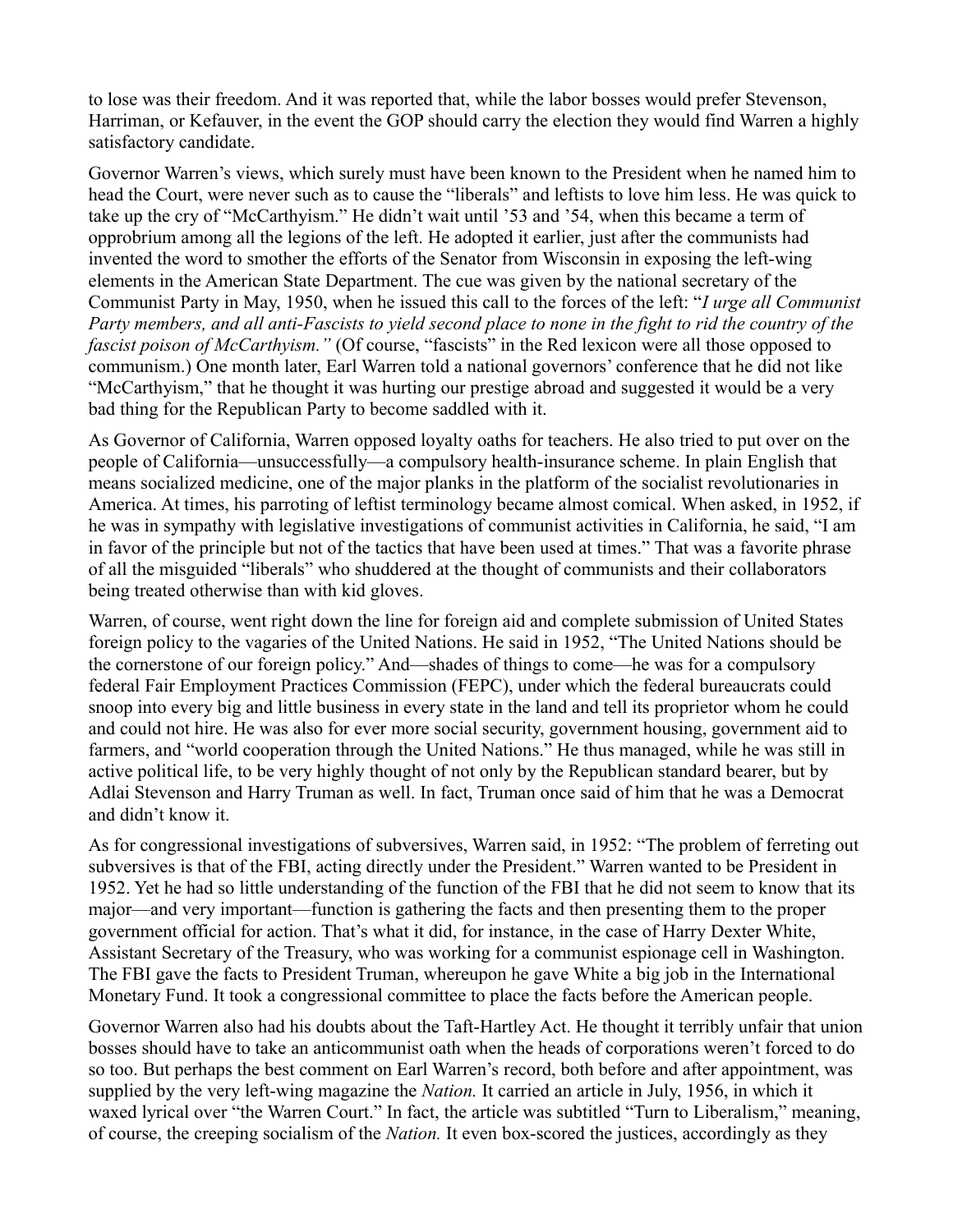acted to suit the leftist philosophy of the *Nation* and its readers. And, lo and behold, Chief Justice Warren appeared with the high score of 73 percent, just below the scores of the *Nation's* heroes— Justices Black, Douglas, and Frankfurter.

It is not known whether Eisenhower was aware, when he named Warren to head the Court, of the precise functions of a chief justice. It was an awareness of those functions which led all our presidents in the past half century, save Eisenhower, to name chief justices with judicial experience. The chief justice's vote, of course, is no greater or less than that of any other justice—he has just one vote. But his influence over the Court can be great. First of all, the chief justice always votes last on any decision before the Court. If there is a close decision in which the members are divided evenly —four to four his will be the deciding vote. Also, if he is on the majority side, it is he who will either write the decision himself or name the justice who will do so. And, most important, the chief justice, as presiding officer of the Court, is the first to put before his colleagues the issues involved in all cases that come before the Court.

Although President Eisenhower named Warren to the chief justiceship of the Supreme Court in September, 1953, his appointment was not confirmed by the Senate until the following March. A good many senators were troubled by Warren's lack of experience for the job and about his seeming agreement on many important issues with the leftists and anti-anticommunists. But those were the halcyon days of the "great change" in Washington, and the appointment went through by a voice vote.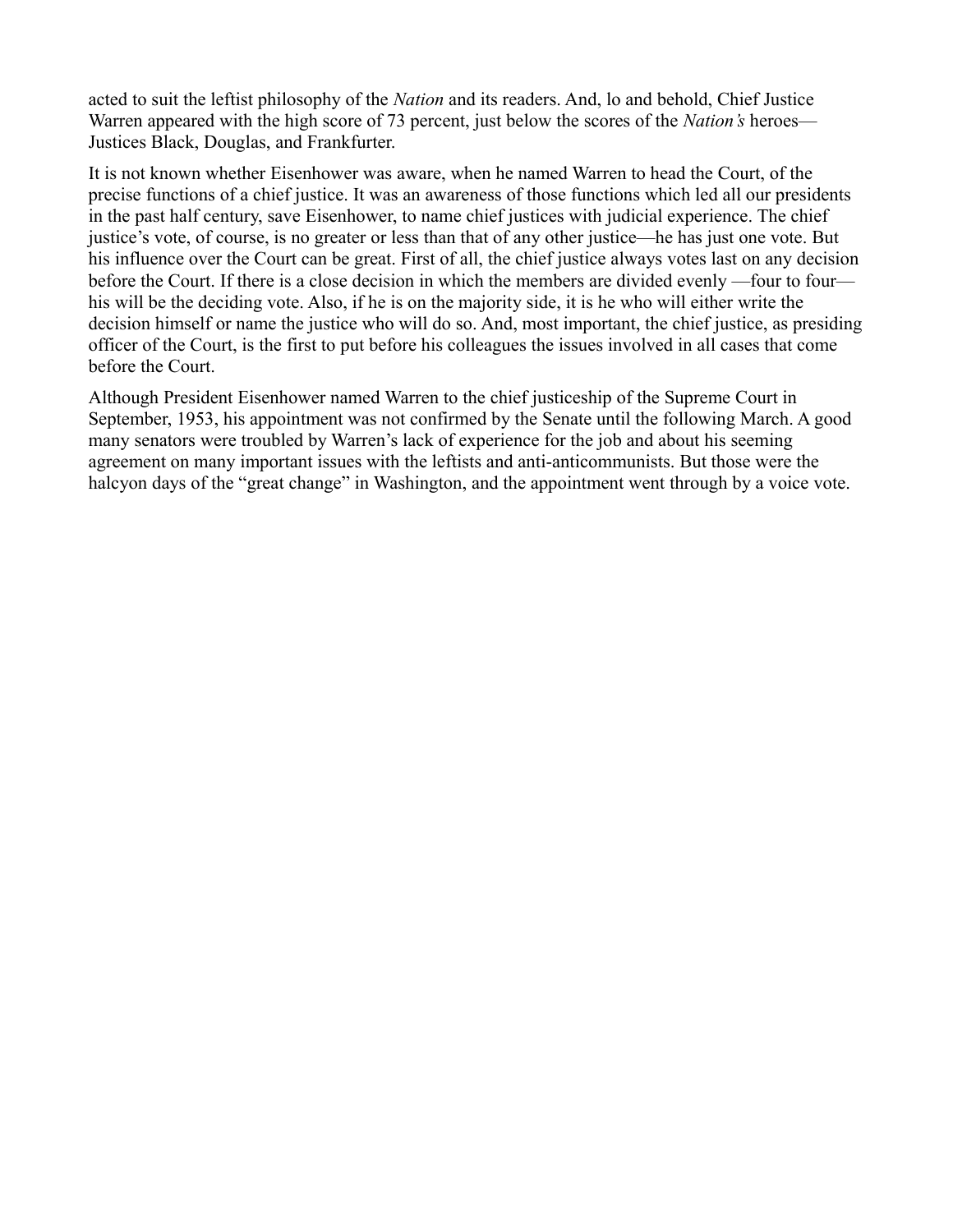# CHAPTER FOURTEEN

# *The NAACP* **versus** *the 48 States*

Two months after the Senate confirmed the Chief Justice's appointment, on May 17, 1954, the Warren Supreme Court issued its revolutionary decision [\(Brown v. Board of Education\)](http://laws.findlaw.com/us/347/483.html)—a unanimous one—in the school-segregation cases.

What the Court did in that decision was not to settle the issue of segregation or integration of Negro and white pupils in the public schools. Racial issues are not settled by law—constitutional or otherwise. They are settled by time and the forbearance and patience of the people involved. One of the major human tragedies resulting from the Court's decision is that an issue that was well on its way to solution —slowly, to be sure, in some places[—will now plague us for many years to come,](http://www.amren.com/0407issue/0407issue.html) intensified almost beyond reason by the Court's action.

But since ours is meant to be a government of law and not of men, the overwhelming tragedy for us all is that the Court, in its segregation decision, stormed one of those last remaining bastions of a free people we have previously mentioned—the locally controlled and supported public-school systems of the sovereign states. For, by that decision the Supreme Court handed to the central government a power it had never before possessed—the power to put its grasping and omnipotent hand into a purely local function. If the federal government can tell the public school in your town—whether in a northern, southern, western, or eastern state—who it shall or shall not admit, the next step is as logical as that winter follows fall. It will not be long before the socialist revolutionaries will have what they want control by the central government of what to teach and what not to teach, how to teach it and how not to teach it in the public schools of America.

The legal defendants in the school cases were a few Southern states. But the real defendants were each and every one of the 48 sovereign states of the American Union and the Constitution they established for their own government.

The plaintiff who brought the cases before the Supreme Court is an organization known as the National Association for the Advancement of the Colored People (NAACP). It is a fairly old organization which started out with the avowed purpose of securing justice for Negroes who were discriminated against because of their race. But in the last decade or two, coincident with the rising wave of left-wing activity in America, it has become extremely militant.

The NAACP has always denied vehemently that it is communist or communist-dominated. They may be correct. But we do know that the delicate and dangerous field of race relations has always been, and still is, one of the favorite hunting grounds for the communist agitator to bring about the tensions, hatreds, and distortions so essential to his aims. And we have a right to wonder about an organization like the NAACP—which so vehemently disclaims any communist connections—when the records of the House Committee on Un-American Activities over the past 15 years reveal communist, communistfront, fellow-traveling, or subversive organizations or activities on the part of the president, chairman of the board, honorary chairman, 11 of 28 vice-presidents, 28 of 47 directors, and a number of other officials. In February, 1958, Dr. J.B. Matthews, a leading authority on communist fronts, testifying before a state legislative committee, declared: "Public records show that 145 of the 236 persons, or 61 percent, listed as national officers of the NAACP have records of affiliation with communist organizations."

The NAACP was started in New York City by five founders. One was a social worker and descendant of an old-time abolitionist—Miss Mary Ovington White. Another was a communist writer named William E. Walling. The third and fourth were Dr. Henry Moskowitz and Oswald Garrison Villard (the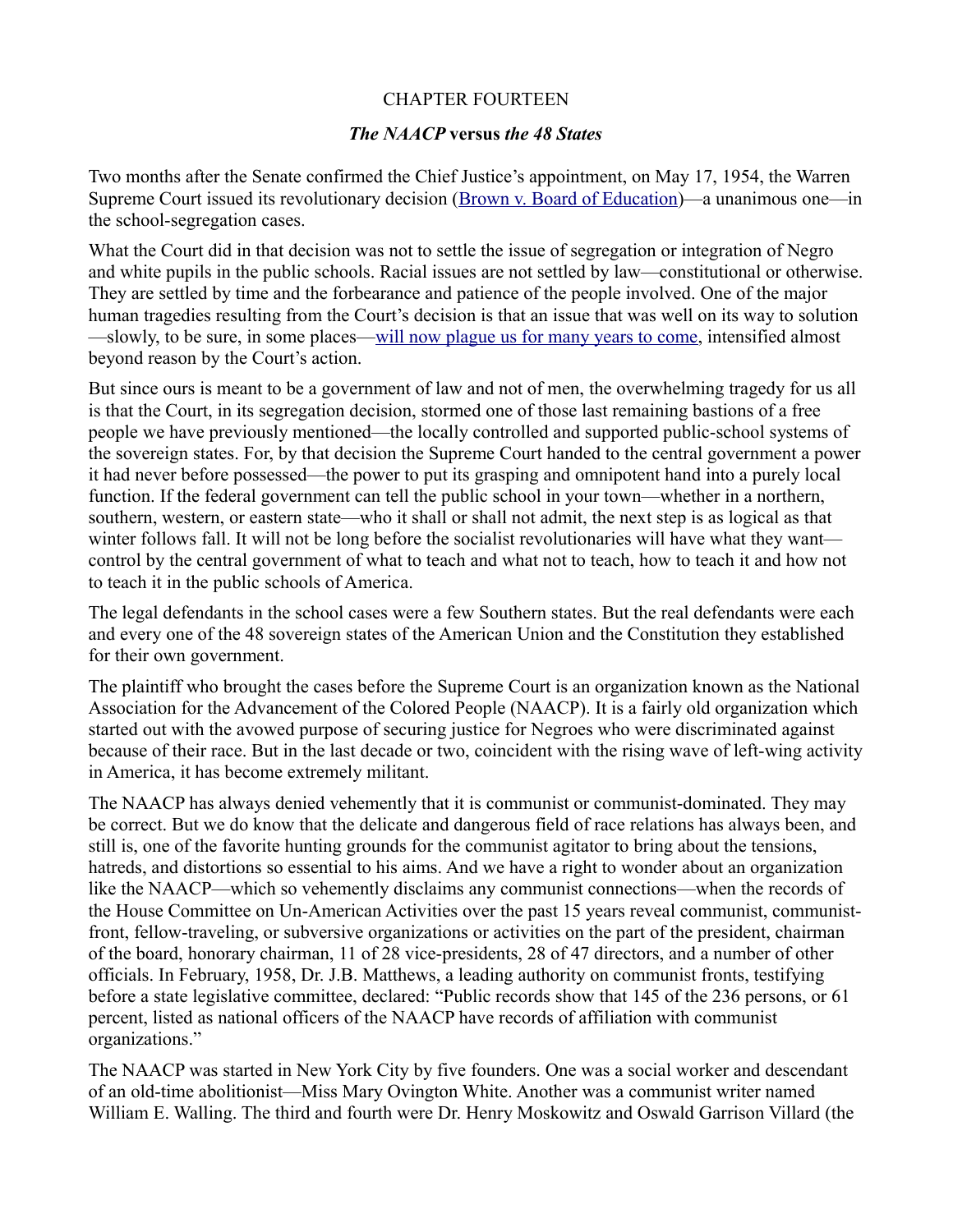grandson of William Lloyd Garrison). The fifth—and only Negro founder—was W.E.B. DuBois, who remained, through the years, NAACP's leading light. He had a communist-front record covering eight single-spaced typewritten pages. In 1957, President Eisenhower saw fit to send greetings to the NAACP, but his State Department was unable to issue a passport to DuBois because of his unsavory record.

This, then, was the plaintiff in the school-segregation cases. The defendants, as we have said, were the 48 sovereign states, each with its own locally controlled public-school system. The Supreme Court of the United States, under Chief Justice Warren, decided the cases in favor of the NAACP and told the 48 sovereign American states, in effect, that the federal government in Washington henceforth would set the standards of admission to their state schools.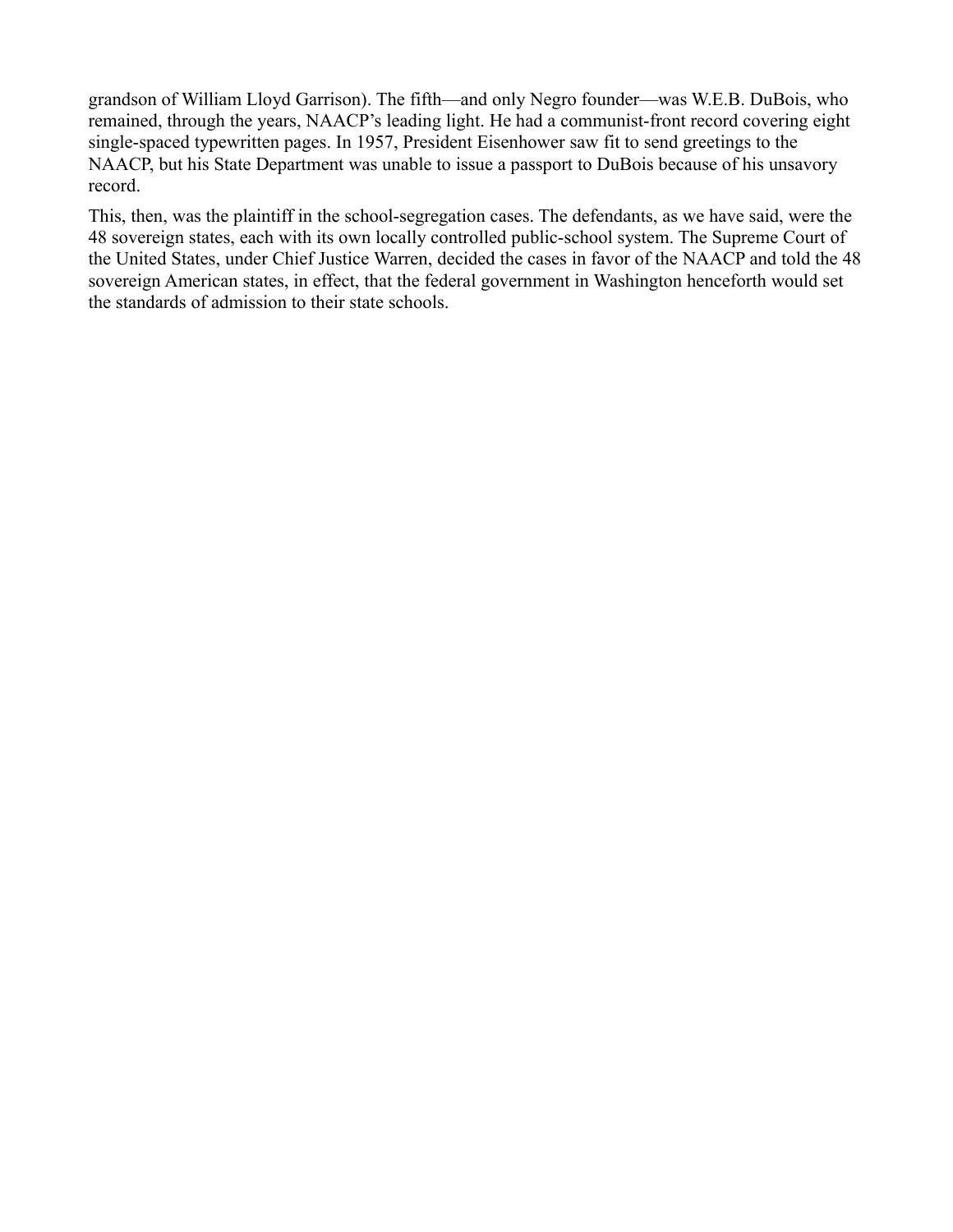# CHAPTER FIFTEEN

# *The Supreme Court Makes a Law*

In order to bring about this revolution of totalitarian proportions, it was necessary for Chief Justice Warren and his colleagues to ignore 165 years of Supreme Court history and a decision of the Court that had stood unchallenged for nearly 60 years.

In 1896 a case [\(Plessy v. Ferguson\)](http://laws.findlaw.com/us/163/537.html) came before the Court involving a state law. Louisiana had a statute providing for segregation of races on railroad trains. The law was challenged on the ground that it violated the 14th Amendment to the Constitution. The Supreme Court decided that, since the Louisiana law provided for "separate but equal" facilities, it was not in violation of the Constitution. In other words, the Court affirmed that when a state provided the same facilities, even though they be physically separated, for whites and Negroes (or impliedly for girls and boys or men and women) it was fulfilling its duty under the Constitution. In this case the Court was carrying out its historic function under the Constitution. The problem of segregating or not segregating the races was a state problem. The State of Louisiana, exercising its sovereign function, passed a law providing for segregation. The only question to be settled by the Court was whether or not that law violated any provision of the Constitution. The Court did not say to Louisiana: you must segregate, or you must not segregate. It simply said that because the Louisiana law, while providing for segregation, also provided for separate but equal facilities, Louisiana had fulfilled her obligation under the 14th Amendment to the Constitution.

Actually, this was not the first, or the last, time the question came before the Court. It arose at least six separate times in a period of 75 years. And each time the Supreme Court upheld the doctrine of equal but separate facilities.

Forty-six years ago, in 1912, Justice Charles Evans Hughes, speaking for the Court, remarked that the question could "no longer be considered an open one." In other words, under the Constitution it was settled. This naturally raises the query: why did the Supreme Court agree to hear the school cases in the first place? The Court is its own judge of what cases it shall and shall not consider and decide upon. (This brings us up against a situation in the Court which has been too little publicized—that of the role of those "bright young men" who serve as law clerks to the justices. We will consider them, and their influence, more fully a little later).

Following the 1896 decision, the Supreme Court in several cases *involving school[s\\*](http://sovereignstates.org/books/NMAA/NineMen_15.html#note-ast1)* upheld that eminently fair—and constitutional—interpretation of the 14th Amendment and the rights of the states. We must remember that only the states—three-fourths of them—can ratify an amendment to the Constitution. The highest courts of 23 of the states which adopted the amendment had held that it did not abolish segregation. Of equal importance is the fact—so well stated by James Jackson Kilpatrick (in *[The Sovereign States](http://sovereignstates.org/books/The_Sovereign_States/SovereignStates.html)*) after a thorough review of all the evidence—that: "*Neither the Congress that proposed the 14th Amendment, nor a single one of the thirty-seven States that considered it, understood that the amendment, of and by itself, outlawed segregation by race in the public schools."* There can be no better evidence of the truth of this statement than that the Congress which approved the 14th Amendment *simultaneously passed a law establishing segregated schools in the District of Columbia.* And when the Supreme Court included such a distinguished judge as Chief Justice Taft, and such heroes of the "liberals" as Justices Holmes, Brandeis, and Stone, it said unanimously that segregation in public schools had been "many times decided to be within the constitutional power of the State legislature to settle *without interference of the federal courts under the Federal Constitution"* (italics added).

Faced with a body of law and precedent like this, what was the Warren Supreme Court to do? It did something unprecedented in our history. It threw out the window the Constitution and all previous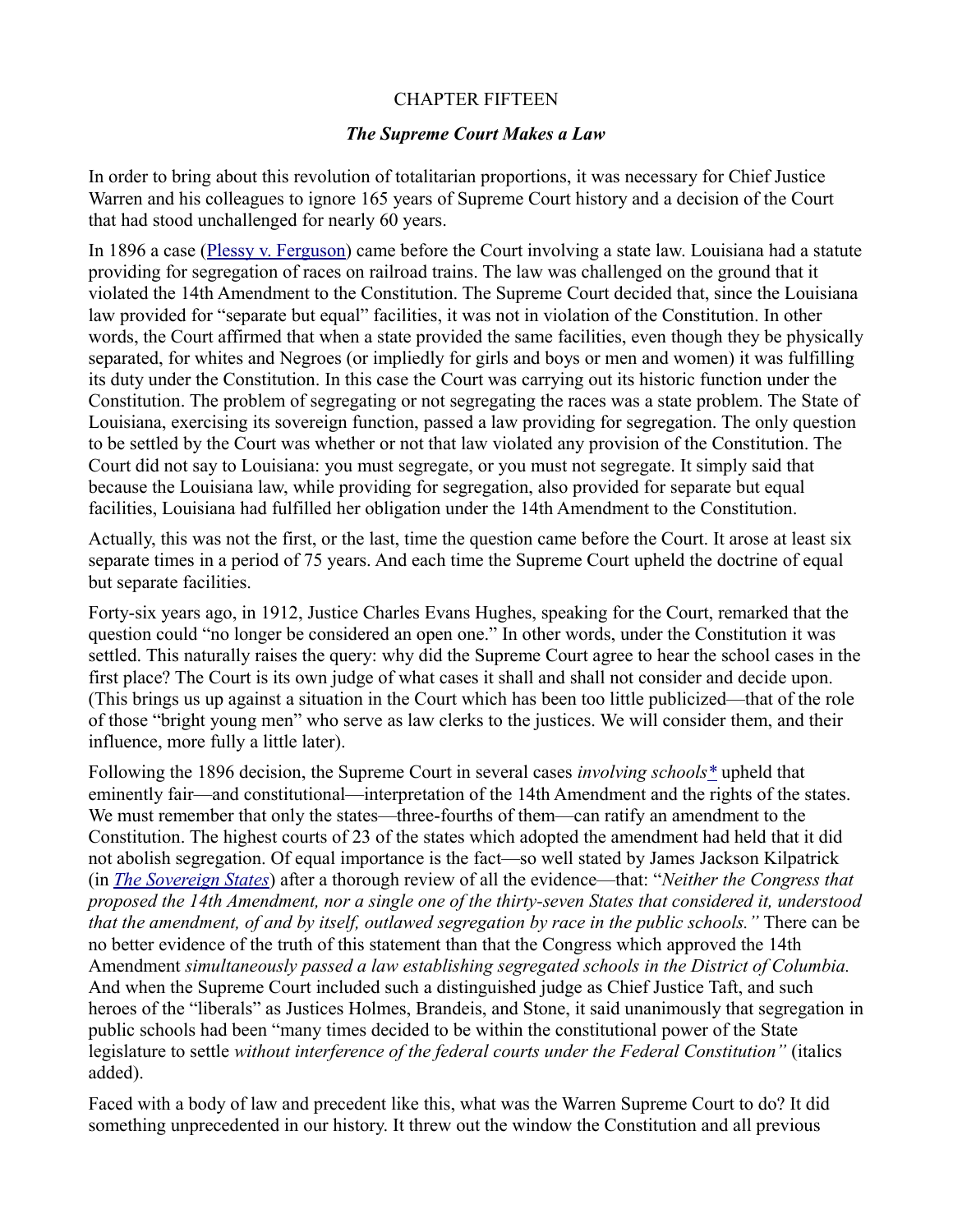Court interpretations, and arrogated to itself a function reserved only for our representatives in Congress. *[It wrote a new law—](http://www.amren.com/0407issue/0407issue.html#article1)something the Supreme Court has no right to do*—and proclaimed it the law of the land by judicial fiat. The Congress of the United States—the only body to which the Constitution gives law-making powers—*has never passed a law forcing the races to be mixed in the public schools.* If it had, it would then have been up to the Supreme Court to say whether the law was constitutional or not. In the light of our past constitutional and judicial history, a lawful Court would have had to declare such a law unconstitutional, since it would be an obvious invasion by the Congress of a purely state function.

But the Warren Court did what Justice Black (who concurred) had once accused President Truman of doing—it usurped the legislative function of the Congress. It wrote a law—a law based on the very doubtful psycho-sociological precept that if the races went to separate schools, it would retard the development of the Negro children. It might just as well have said that the development of the girls who attend Julia Richman High School in New York City is being retarded because there are no boys in the school! Dr. Pitirim A. Sorokin, one of our most distinguished students of sociology, has said of this combination of sociology and psychology that both "are in a blind alley of subjective and evanescent hearsay trivia. In our courts most of this 'hearsay stuff' is rejected as evidence." But not in the Supreme Court of the United States. It wrote a law based on this pseudo-science of "hearsay trivia." It departed entirely from the constitutional question involved, and took upon itself the issuance of a ukase in the field of pedagogy—and a doubtful pedagogy at that, since it is based on a doubtful psycho-sociological "science." It said that Negro children would be retarded in their development if they were not mixed with white children in the schools because this "generates a feeling of inferiority as to their status." Those are the Court's words.

This brought a stinging rejoinder (in the Richmond *Times-Dispatch,* Aug. 23, 1955) from [Mrs. Zora](http://www.vdare.com/epstein/hurston_on_blacks.htm)  [Neale Hurston,](http://www.vdare.com/epstein/hurston_on_blacks.htm) a most distinguished American writer and playwright, who is a Negro. She is one of the few members of her race who have had the courage to speak out despite the pressures of the NAACP. [Mrs. Hurston declared:](http://www.lewrockwell.com/epstein/epstein15.html)

The whole matter revolves around the self respect of my people. How much satisfaction can I get from a Court order for somebody to associate with me who does not wish me near them? The American Indian has never been spoken of as a minority and chiefly because there is no whine in the Indian. Certainly he fought, and valiantly, for his lands—and rightfully so. But it is inconceivable of an Indian to seek forcible association with anyone. His well-known pride and self-respect would save him from that. I take the Indian position. . . .

I regard the ruling of the United States Supreme Court as insulting rather than honoring my race . . . In the ruling on segregation, the unsuspecting nation might have witnessed a trial balloon. A relatively safe one, since it is sectional and on a matter not likely to arouse other sections of the nation to the support of the South. If it goes off fairly well, a precedent has been established. Government by fiat can replace the Constitution.

Yet it was to enforce this unlawful "law" of the Supreme Court that we have since had the sorry spectacle of the President of the United States sending federal troops into a sovereign American state.

The principle involved in the President's action in Little Rock, Arkansas, had nothing to do with the merits of integration or segregation. Sending federal troops into a sovereign American state under such circumstances was [a clearly illegal act by the President.](http://rcarterpittman.org/essays/misc/Federal_Invasion_of_Arkansas.html) The United States Code—the body of law which governs the United States—contains a section passed in 1878 known as the "*posse comitatus act.*" It was restated and recodified by Congress on August 10, 1956. It states:

Whoever, except in cases and circumstances expressly authorized by the Constitution or act of Congress, willfully uses any part of the Army or the Air Force as a *posse comitatus* or otherwise to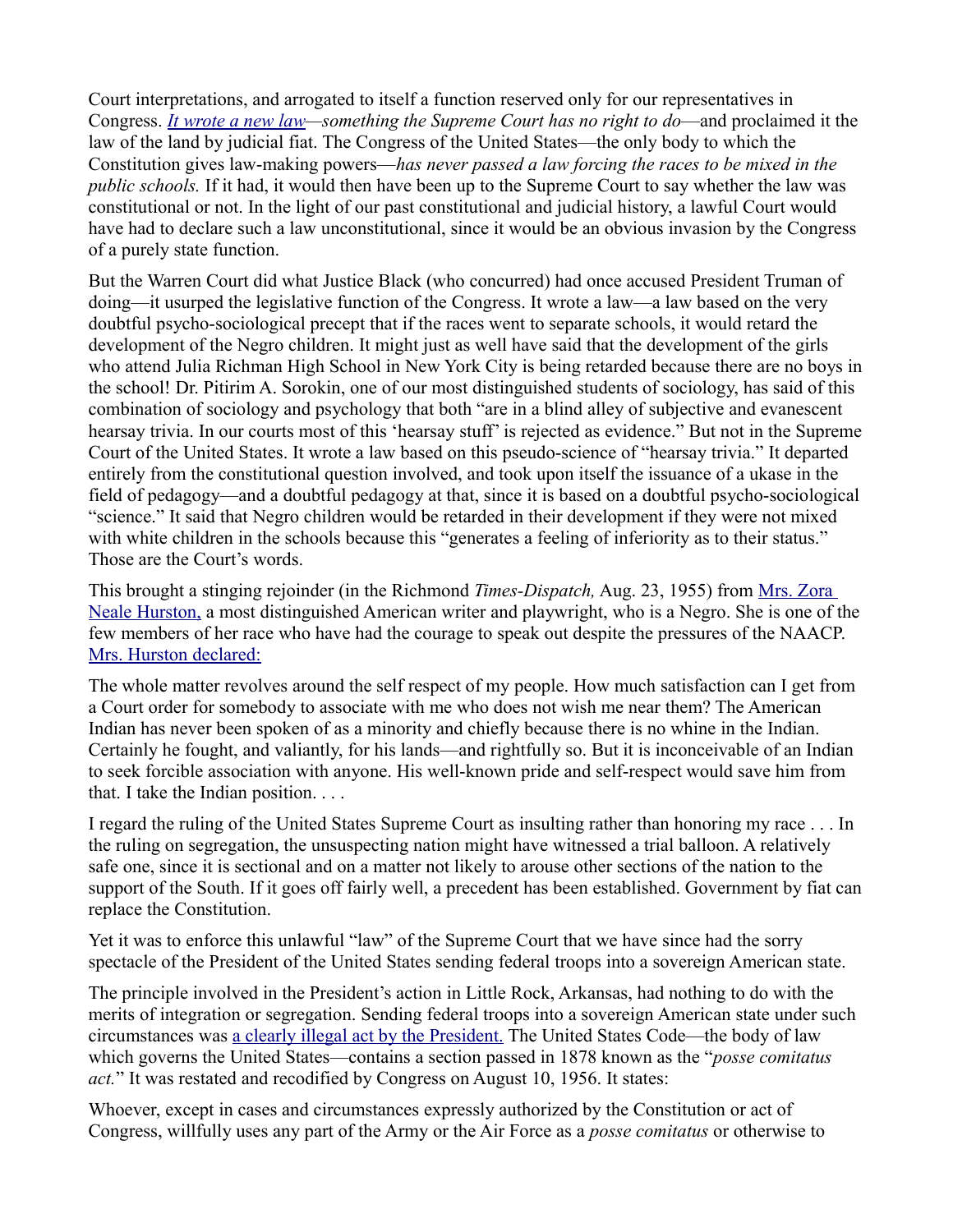execute the laws shall be fined not more than \$10,000 or imprisoned not more than two years, or both.

Only a nation drugged by twenty years of communist-socialist propaganda, and a group of politicians in Congress with one eye on the Negro vote in the North, could have sat by and permitted the Executive to get away with this unlawful intrusion upon the rights of the sovereign states. We have since had an interesting, though inadvertent, admission of the illegality not only of the President's action but of the Supreme Court's as well, from the New York *Times* (Dec. 8, 1957).

When the federal government forced the Governor of Arkansas to withdraw the state militia from a high school in Little Rock, some rioting broke out around the school before the federal troops arrived. The federal government made threats about the arrests and prosecutions which awaited the rioters when the federal law-enforcement officers caught up with them. Several months went by and nothing happened, so the New York *Times* sent a reporter to find out why. He declared that the Department of Justice was not to blame for failing to prosecute, because—in the words of the New York *Times:* "The basic fact is that, under the Constitution, the job of maintaining order locally is given almost entirely to the states, not to the federal government. Thus the federal government has no constitutional power to punish an ordinary breach of the peace or assault." But the gravamen of the *Times'* story was this: "It [the federal government] can reach that kind of offense only if some federal right is involved, *and then only if Congress has passed a specific statute to cover the offense*" (italics added).

But so far as the Supreme Court's decision in the segregation cases is concerned, the socialist revolutionaries in America now have what they want—the opening wedge for complete control of education by the central government.

• See especially [Cummings v. Board of Education,](http://laws.findlaw.com/us/175/528.html) 175 U.S. 528 (1899) and [Gong Lum v. Rice,](http://laws.findlaw.com/us/275/78.html) 275 U.S. 78 (1927).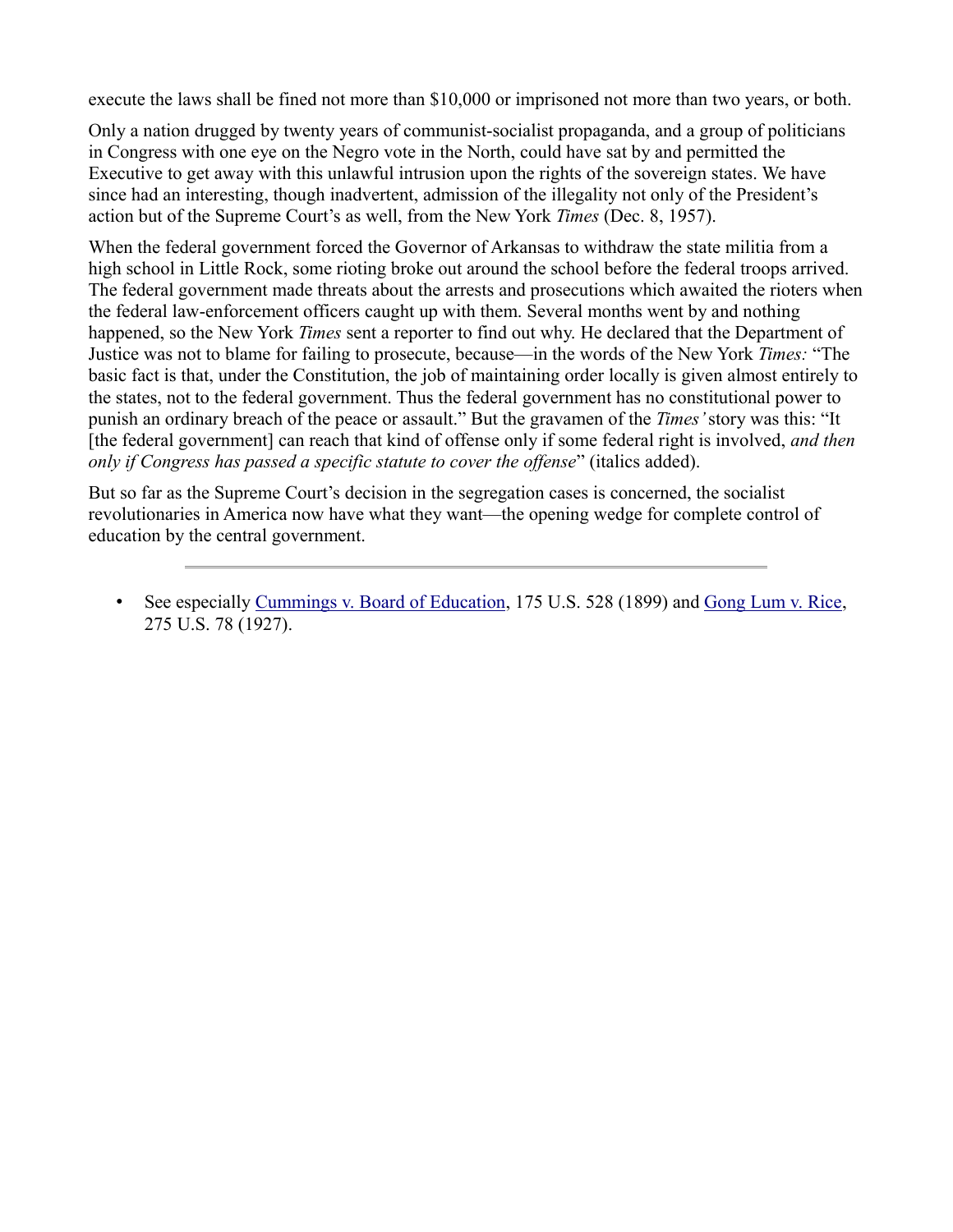# CHAPTER SIXTEEN

### *The Court's "Authorities"*

What possible excuse could the justices give for this unwarranted seizure of power? Unless one of the justices some day sees fit to reveal the story, no one will ever know [what went on inside the Court](http://www.lewrockwell.com/orig/brown.html)  [while the school cases were pending.](http://www.lewrockwell.com/orig/brown.html) These cases first came before the Court in 1952 and were scheduled and rescheduled for hearings several times before a decision was finally rendered in 1954. It was Chief Justice Warren who delivered—and presumably wrote—that revolutionary decision. And it is Warren who is credited with "harmonizing" the Court and bringing about the unanimous decree. Warren, who likes to be liked by everybody, is the "hail-fellow-well-met" type. He calls all the other justices by their first names, and enjoys flouting precedent to such an extent that he appeared on the platform at a meeting of the American Bar Association in London—gathered to hear an address from the Prime Minister—in a bright chocolate-colored suit with a gray tie. All the other distinguished guests on the platform wore formal dress, morning clothes, or dark suits. One American lady present at the meeting thought Mr. Warren should have remembered that he was Chief Justice of the United States and said, "If he didn't know any better, somebody should have told him."

Despite the Chief Justice's good fellowship, however, his legal knowledge was admittedly rusty. One admirer said he "studied far into the night to polish up his knowledge of constitutional law." More objective observers believe it was Felix Frankfurter who supplied the "studies" and cajoled the more reluctant members of the Court into going along with the decision. Justice Frankfurter, together with Justice Douglas, were two of the early swallowers of that "sociological jurisprudence" which Professor Sorokin has so aptly called "hearsay trivia."

In any case, the "authorities" to which the Chief Justice and his colleagues turned to justify their unlawful decision are almost beyond belief. One of them was a so-called "social science expert," named K.B. Clark, employed by the NAACP—*the principal plaintiff that brought the cases before the Court.* It was a very strange procedure, to say the least, for the Court to cite as an "authority" an employee of one of the litigants—and to do so *after* the hearings were over, so that the defendants had no chance to reply to or refute the arguments of such an "authority."

Another "authority" to whom the Court turned to justify its decision was a leading exponent of progressive or "modern" education—Theodore Brameld. In fact, he was one of those in the forefront of the drive which has so successfully undereducated several generations of American children in order to make them into the compliantly ignorant mass of the "new social order" of socialism in America. Besides this, he has been cited by various government agencies as having been connected *with at least 10 communist-front organizations.* The justices could hardly have been in ignorance of his record, since some of the citations were made by the Attorney-General's office when it was in charge of Justice Tom Clark, and by an official publication of the State of California when Chief Justice Warren was governor.

Still another "authority" of the Court was E. Franklin Frazier, a sociologist who had *18 communistfront connections to his credit.* He was the author of a book on the Negro—full of that psychosociological "hearsay trivia"—which the Warren Court cited in its decision. The Court thus joined hands with the Communist *Daily Worker* and Communist *Daily People's World* which gave the book their blessing. So did the Communist Workers Book Shop Catalog, which advertises only books acceptable to the Communist Party.

First and foremost among the Court's "authorities," however, was a book compiled and partly written by [Gunnar Myrdal,](http://www.amren.com/964issue/964issue.html#cover) a Swedish socialist. He had no knowledge whatever of race relations in America. He was brought over here and given a grant by the Carnegie Foundation to produce a book on the subject. As he is a socialist, his contempt for the American Constitution is complete. He called it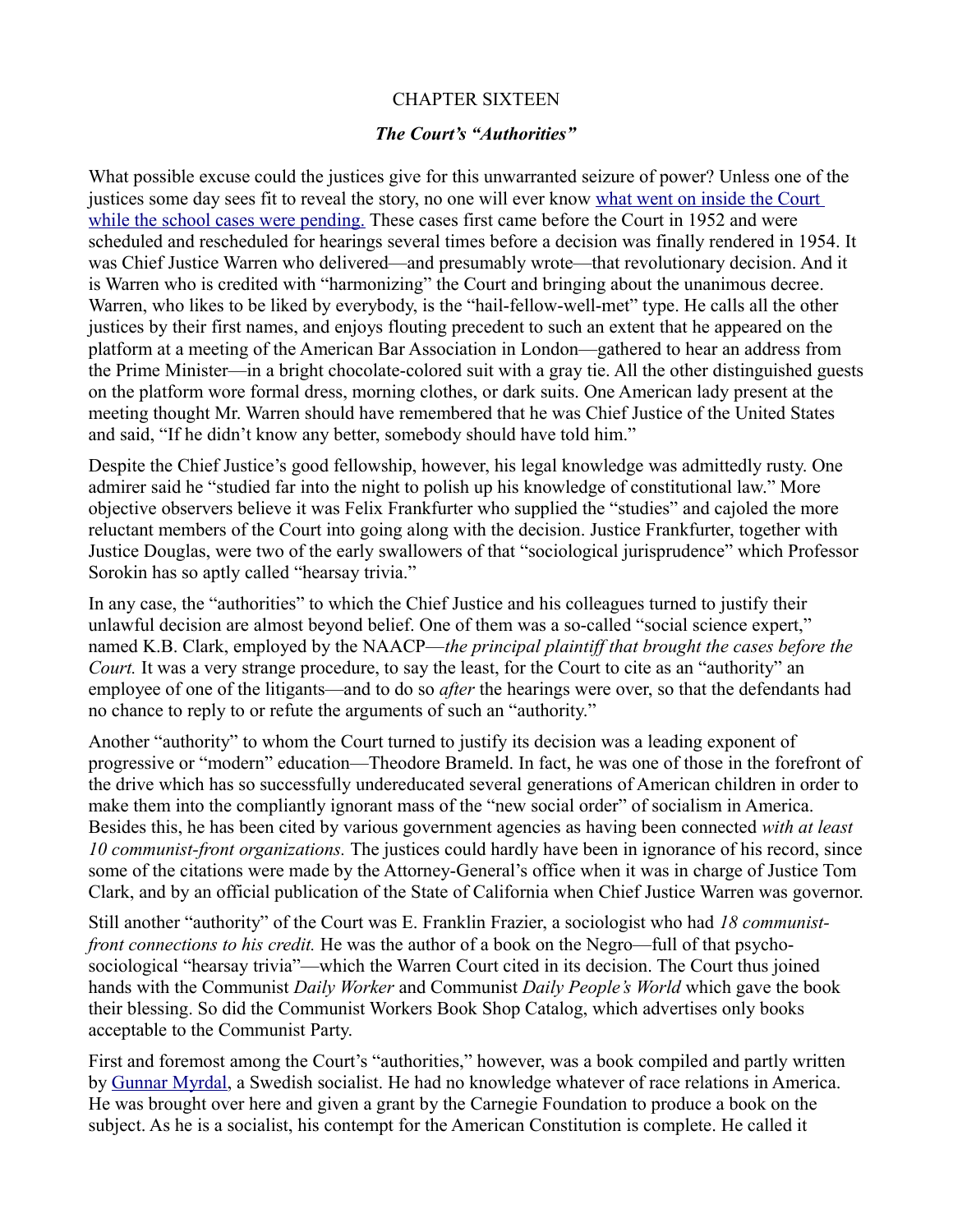"impractical and unsuited to modern conditions" and said its adoption was "nearly a plot against the common people." This Swedish socialist had sixteen collaborators who contributed 272 articles and portions of his book. *Every one of these 16 had communist-front affiliations.* One of them, for instance, was that same W.E.B. DuBois, of the NAACP, who could not get a passport from the State Department because of his record. But he, his fifteen communist-front collaborators, and their socialist editor passed muster with the Supreme Court of the United States. The Swedish socialist subsequently wound up in the United Nations, but even that body of outright and hooded leftists couldn't stomach his acceptance of communist statistics and in 1957 he had to resign.

When the Court overturned all previous decisions in the school cases, it said, speaking through Chief Justice Warren: "Whatever may have been the extent of psychological knowledge at the time of Plessy v. Ferguson, this finding is amply supported by modern authority." These, then, were the "modem authorities" used by the Supreme Court [to overturn 165 years of American constitutional law.](http://rcarterpittman.org/essays/misc/Which_Shall_It_Be.html#sociology)

The Court, of course, had to clothe its use of these "authorities" in some constitutional raiment, no matter how synthetic. It could not just say that a group of pro-communist writers has figured out that the Negro will "feel inferior" if he goes to separate but equal schools, and so we hereby declare that the races must be mixed in the schools. It therefore hit upon a phrase in the 14th Amendment to the Constitution which reads: ". . . nor shall any State . . . deny to any person within its jurisdiction the equal protection of the laws."

The Court's action has led many serious students of our constitutional history to question once again [the validity of the 14th Amendment itself.](http://constitution.org/14ll/no14th.htm) There can be no doubt that the Amendment was "adopted" under odd circumstances in one of the most shameful periods of our national life. After the War between the States—the Civil War—the Southern states adopted the 13th Amendment to the Constitution. That is the amendment which abolished slavery. The federal government accepted this ratification by the Southern states of the 13th Amendment and it became part of the Constitution. But when the 14th Amendment came before the legislatures of the Southern states, [they turned it down.](http://constitution.org/14ll/14th_amendment_dyett.htm) But in this case the federal government did not accept their action. We were in the throes of the shameful "Reconstruction Era" in the South. Not only were all Southern members of the House and Senate deprived of their seats, but the federal government ordered troops to take charge of the legislatures of the Southern states. "Reconstruction" or puppet legislatures were set up, and it was these—under duress of federal troops[—which ratified the 14th Amendment.](http://www.supremelaw.org/ref/14amrec/14amrec.htm)

That was nearly ninety years ago, and no Supreme Court since that time has ever ruled on whether or not such a "ratification" of the 14th Amendment was legal. But it would seem that those who raise the question once again—no matter how sound their reasoning may be—would appear to be rather in the position of beating a dead horse. A whole body of law has become imbedded in our system based on the amendment during the long years since its passage. Any value that might flow from invalidation of the amendment would be very much overshadowed by the chaos that would result from the abrogation of those laws founded on another phrase, that no state shall "deprive any person of life, liberty, or property, without due process of law."

In any case, those who would oppose the Warren Supreme Court's unlawful seizure of power have a complete answer even assuming the validity of the 14th Amendment. As we have pointed out, innumerable earlier Supreme Courts, as well as the highest courts of 23 of the sovereign states which adopted the amendment, have declared that "equal protection of the laws" is fulfilled in the provision of separate but equal facilities; plus the fact that the Congress and the 37 states which adopted the amendment were clear that it did not apply to the public schools. And the final section of the 14th Amendment itself puts the Warren Court thoroughly beyond the pale of legal and constitutional action in its school decision. That section reads: "The Congress shall have the power to enforce, by appropriate legislation, the provisions of this article."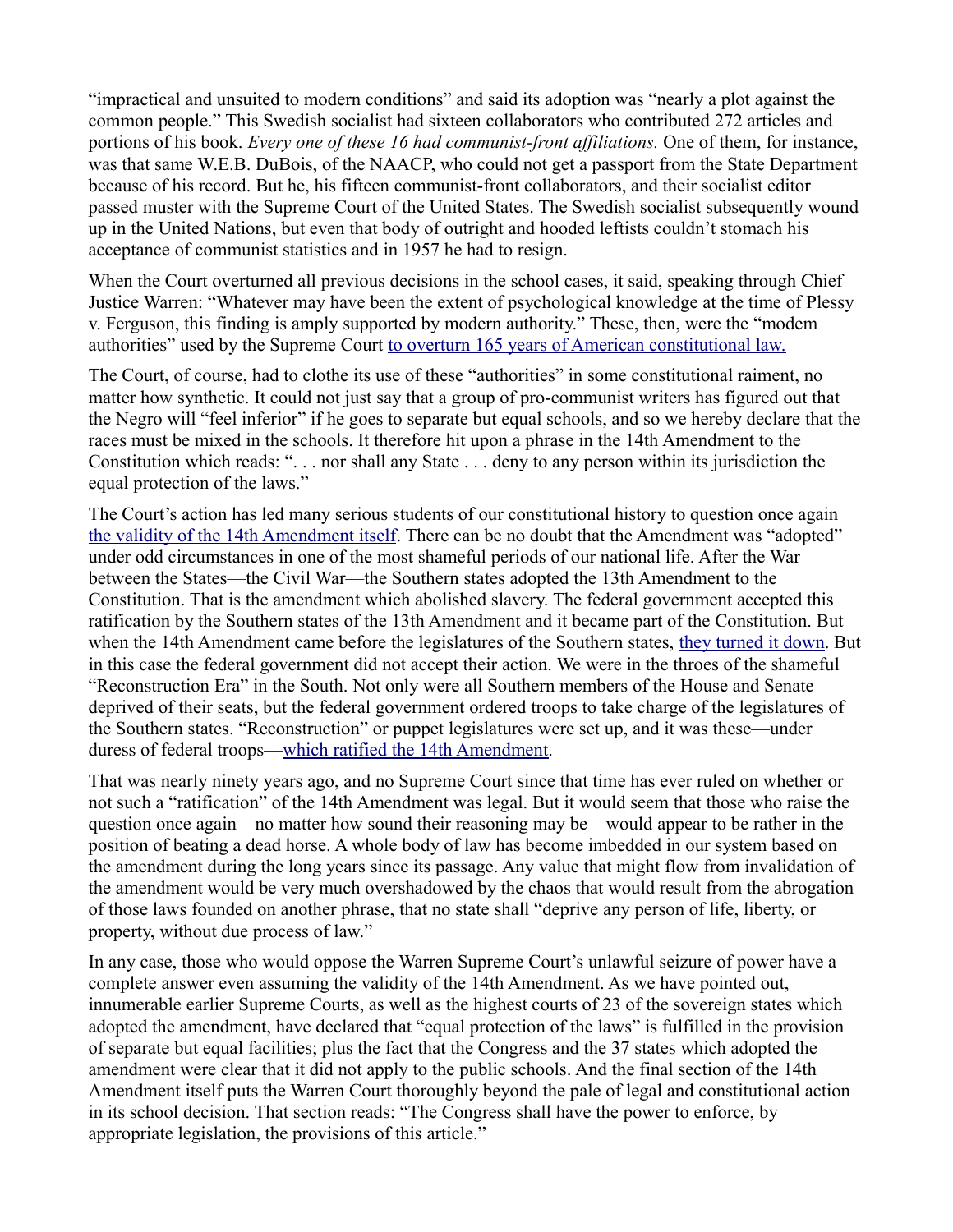Congress has never passed "appropriate legislation" declaring that the races must be mixed in the public schools. On the contrary, it passed legislation providing for segregated schools in the only educational system over which it has jurisdiction—that of the District of Columbia. The Supreme Court simply usurped the legislative power from Congress, and, on the "authority" of a handful of leftist pseudo-scientists, is ruling the operation of our local schools by judicial fiat.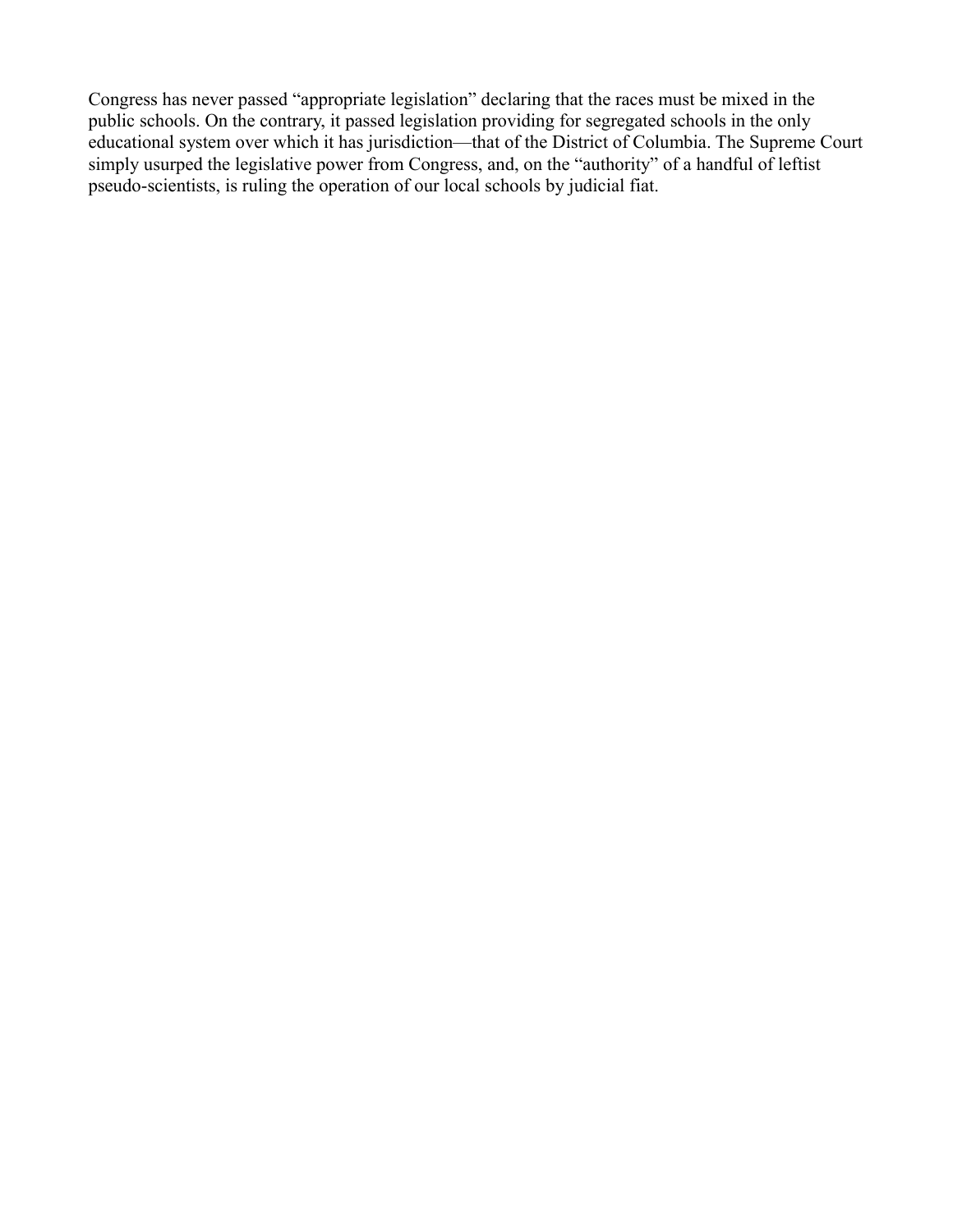## CHAPTER SEVENTEEN

### *More "Packees"—Jackson, Burton, Clark, and Minton*

But who were the justices who concurred in such infamy? We have already had a look at five of them —Chief Justice Warren and Justices Frankfurter, Reed, Black, and Douglas. The other four justices on the bench at the time of the segregation decision were Jackson, Burton, Clark, and Minton.

Robert H. Jackson was another of the Roosevelt appointees to the Court—and another with no previous judicial experience. In fact, he didn't even have a law degree. He was born in Spring Creek, Pa., in 1892, and spent one year in a "quickie" law school in Albany, N.Y., but skipped the other year required for a sheepskin. However, he was later admitted to the bar and was a practicing lawyer in upstate New York when he was brought to Washington in 1934 as general counsel of the Internal Revenue Bureau. While there, he handed down a ruling allowing the busy money-making wife of President Roosevelt to deduct more than the maximum 15 percent of earnings for charitable contributions. The more one can claim for charitable contributions, the lower the tax rate on overall income and thus the more the taxpayer can keep for himself.

After that, his rise was rapid. He became an Assistant Attorney-General, then Solicitor-General, then Attorney-General—where he led the fight for Roosevelt's court-packing scheme before Congress. In 1941 he was named to the High Court.

Justice Jackson had a caustic tongue and a quick temper. While he was on the Court, he carried on a bitter feud with Justice Black which perhaps cost Jackson the chief justiceship and finally had the "liberal" Supreme Court washing its dirty linen in public. At this late day, it is almost impossible to separate the facts from the rumors about this feud, but essentially here is what happened.

Justice Jackson evidently had some sort of promise from Roosevelt—a promise that was renewed by President Truman—that when Chief Justice Stone retired or died, Jackson would be named Chief Justice. Stone died after Truman became President, and there seems to be little doubt that Truman had every intention of making Jackson Chief Justice. However, in the meantime, a case had come before the Court which resulted in a five-to-four decision. The majority decided in favor of the side which was represented by a former law partner of Justice Black. Jackson wrote a stinging dissent in the case. In the privacy of the court chambers, court attachés could overhear angry and immoderate words between the two justices. Jackson thought Black should have disqualified himself, since a former law partner of his was involved in the case, while Black considered the implication that he would decide a case on such a basis an insult to his judicial honor. There was no rule of the Court covering such circumstances.

Then Jackson went off to Germany to preside over the Nuremberg trials. While he was there, Truman named Fred Vinson Chief Justice, mainly, as we have noted, to see if he couldn't quiet the name-calling and personal bickering on the Court which was threatening to break out in public. At about the same time, the loser in the case over which Justices Black and Jackson exchanged angry words applied for a rehearing on the ground that Black ought to have disqualified himself. Jackson, brooding in Nuremberg about the fact that he had been passed over for the chief justiceship, and with the concurrence of Justice Frankfurter, issued a public blast against Justice Black—and the feud was out in the open on the front pages of all the newspapers. Jackson declared in Nuremberg that he had made the whole thing public because Black had threatened that if he did so it would "mean a declaration of war." Justice Black held his peace and made no reply. Eventually the furor died down.

That's the way the story appeared to the public. But behind the scenes appeared the hand of the inveterate meddler, Justice Frankfurter. Washington gossip—which, surprisingly enough, often turns out to have a grain of truth in it—had it that the real reason Truman didn't appoint Jackson to head the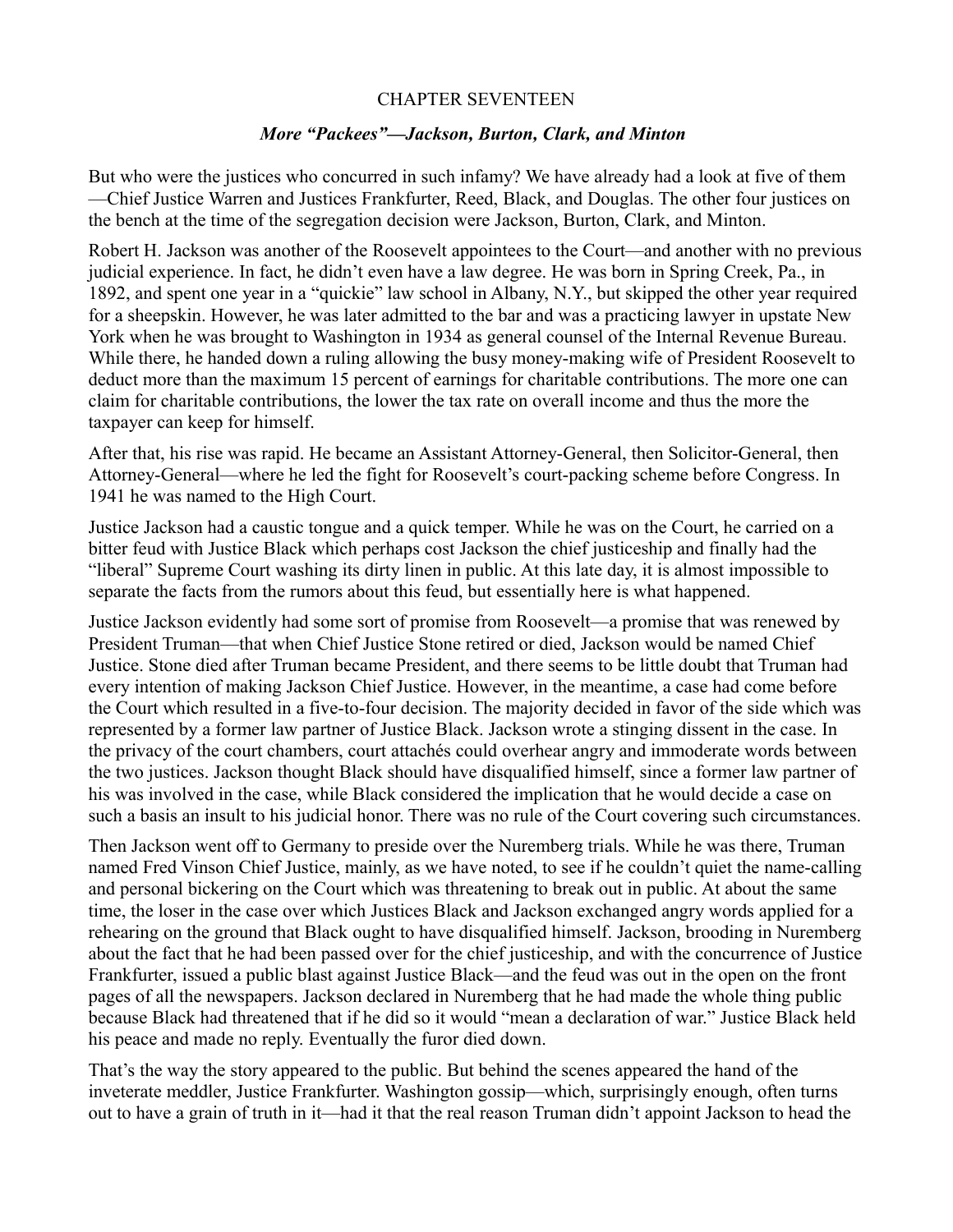Court was that former Chief Justice Hughes and Justice Roberts had gone to the President and told him they didn't feel Jackson had the proper temperament to be Chief Justice—he was too quick-tempered and tactless. Robert S. Allen, the Washington correspondent, later reported that Justice Frankfurter, who was always writing letters, wrote one to Justice Jackson in Nuremberg in which he made a statement which Allen said was completely untrue—that Black had gone to Truman and told him he would not serve on the Court under Jackson. In Nuremberg, Jackson, of course, had no way of knowing that the trouble-making Frankfurter had concocted the story out of whole cloth. He thereupon released his public blast against Black and brought the Supreme Court down to the level of gutter politics. That, at least, is the story according to Washington news gatherers.

A recent laudatory biography of Justice Jackson (*America's Advocate: Robert H. Jackson* by Eugene C. Gerhardt) attempts to justify Jackson's open blast at Black strictly on the grounds of Jackson's belief in the legal proprieties. The author says Jackson was angry with Black because Black cast the deciding vote in the case in which his former law partner was involved and tried to pressure his colleagues into keeping quiet about it, and that the purpose behind the whole thing (having to do with a portal-to-portal pay case) was to enable John L. Lewis to win a strike. Yet the fact remains that Jackson thought he was going to be made Chief Justice, that he wasn't, and that, if Allen's story is correct, Frankfurter told him it was Black's doing which blocked his appointment.

It is impossible, as we have said, to separate the gossip from the facts. Yet the act with which Frankfurter is supposed to have charged Black—going to Truman to stop Jackson's appointment—does seem out of character. Justice Black, whatever his "liberal" views, was reserved and quiet, keeping very much to himself. He had had enough trouble when he first went on the Court, what with the Klan charges and the fact that the Chief Justice (Hughes at the time) had gotten Black's negative vote when Black was in the Senate and Hughes was up for confirmation. Black had behaved himself admirably in his personal relations on the Court in a trying situation and had eventually won the respect of his colleagues, particularly as he was hardworking and industrious and never shirked his share of the duties —as Frankfurter was wont to do. Frankfurter was so busy with his string-pulling that he seldom had time to attend to the Court's routine business.

As for Justice Jackson, he evidently reached some sort of rapprochement with his colleagues when he returned from Nuremberg, for he remained among them—a somewhat embittered man. He had seen the chief justiceship of the United States slip from his grasp. The Nuremberg trials had not added to his reputation. He could not help being aware of the fact that many respected men in his own profession were shocked at a justice of the Supreme Court of the United States sitting as both judge and prosecutor in a series of trials in which he was establishing and administering *ex post facto* law. Much as Americans hated the Nazi war lords, it was completely alien to the American tradition of law to prosecute men for criminal acts which were not declared to be so until long after the fact. As the late Senator Robert A. Taft had the courage to point out, the Nuremberg trials over which Justice Jackson presided will forever remain a blot on the escutcheon of American jurisprudence.

As the years went on, Jackson—originally an ardent New Dealer—became somewhat more conservative in his views, but in the segregation decision he harked back to his former feeling about the Constitution. He said in 1940: "The national government has won its long fight to free itself of unwarranted limitations." And he once exulted that the Supreme Court "had established a supremacy that could deny important powers to both state and nation on principles nowhere found in the Constitution itself." Jackson died five months after the segregation decision, leaving the Court open to another Eisenhower appointment to which we will come in a moment.

Justice Harold H. Burton was a Truman appointee—somewhat the same brand of "modern Republican" as Chief Justice Warren. He was a crony of President Truman's from his Senate days. He was born in 1888 in Jamaica Plain, Mass., went to Bowdoin College and later to Harvard Law, where he got his law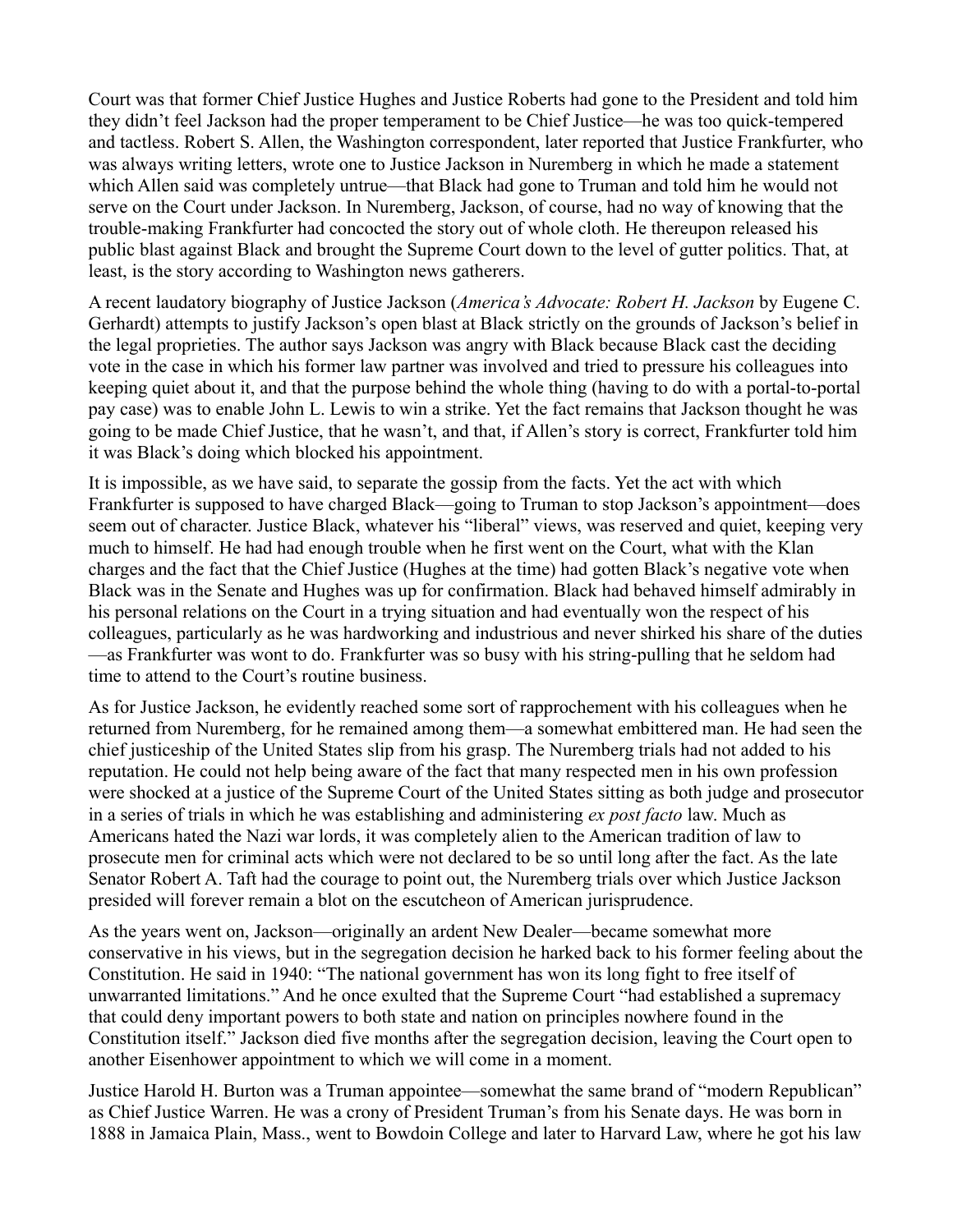degree in 1912. He then settled in Cleveland, Ohio, to practice law. His claim to competence for the Supreme Court appointment was that he had once been mayor of Cleveland. He had no judicial experience whatever and became known as the member of the bench who wrote the fewest opinions. But Washington party going was something else again—it was a rare party indeed that was not graced by the presence of Justice Burton. He is still on the Court at this writing, and in the last year or two has joined in several dissents in cases involving communists, against the overwhelming rush of the leftwing majority.

Justice Tom C. Clark of Texas became, in the 1956-1957 session of the Court, the chief and often the lone dissenter. He is a native Texan, having been born in Dallas in 1899. He got his college education and his law degree from the University of Texas. But Justice Clark went along in the segregation decision and, in fact, was the author of one of the worst subsequent decisions (Slochower v. Bd. of [Higher Education\)](http://laws.findlaw.com/us/350/551.html) of the Court—that which takes away from a state or city the right to fire a teacher who refuses to reveal his communist connections.

Clark was a Truman appointee, also with no judicial experience. Most of his career he spent in New Deal and Fair Deal bureaus, winding up as Truman's Attorney-General. It has been said that Truman named him to the Court to put him beyond the reach of congressional investigators who were looking into the mess of corruption and "fixing" during those days. However, a House Judiciary Committee later absolved him of any personal wrong-doing, but reprimanded him for "withholding his cooperation" from the committee's work.

Justice Sherman Minton, the last of the nine who rendered the segregation decision, was the only one who had had any real previous judicial experience. But it is interesting to note how he got it. He was born in Georgetown, Indiana, in 1890, got his law degree from Indiana University in 1915, and began practicing law in New Albany in his native state. In 1934 he was elected to the Senate from Indiana. He was an ardent New Dealer who fought hard to put over Roosevelt's court-packing plan. He was noted for his willingness to do anything Roosevelt wanted—in fact, he himself boasted that he was a "rubber stamp" and a "100 percent New Dealer." After six years of this, the voters of Indiana got fed up and defeated him.

Minton was wandering around Washington looking for a job when Roosevelt named him to a \$10,000 a-year post as a White House administrative assistant. Four months later a circuit judge in Chicago died, leaving vacant a \$17,000 job, and Roosevelt handed it to Minton. There he remained for eight years, until Truman plucked him from the Chicago bench in 1949 and put him on the Supreme Court.

In a recent term of the Court, Justice Minton joined Justices Reed and Clark in several dissents against the ever-increasing assaults on the Constitution by the majority of the Court. But at the end of the Court's work in 1956 he resigned and gave to President Eisenhower his third appointment to the Court. Justice Stanley Reed's subsequent resignation in 1957 gave the President his fourth appointment.

These were the men—Warren, Minton, Clark, Burton, Jackson, Douglas, Frankfurter, Reed, and Black —who, on the "authority" of a batch of left-wing nobodies, did what no Congress of the United States had ever permitted. They put the hand of the central government directly into the public school systems of the American states.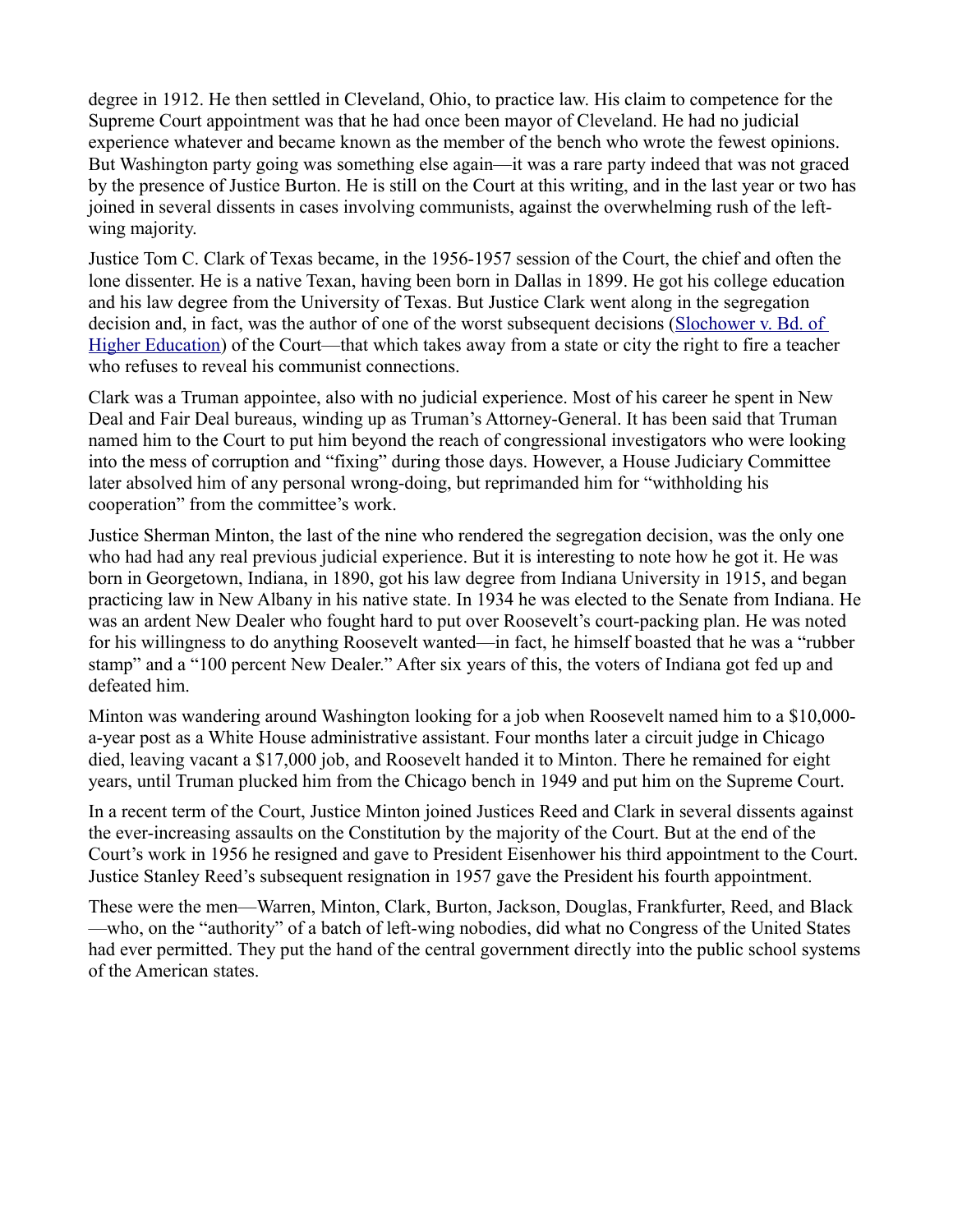#### CHAPTER EIGHTEEN

# *Ike Goes on Packing—Harlan, Brennan, and Whittaker*

It is this Court as constituted at the time of the school decision, and as partly reconstituted by President Eisenhower with the appointments of Justices Harlan, Brennan, and Whittaker, in addition to Chief Justice Warren, which stormed that final bastion mentioned earlier—our efforts to protect ourselves against the communist conspiracy in America.

Justice Charles E. Whittaker, who replaced Justice Reed, we may dismiss quickly since he was too recent an appointee to have had any part in this foray. He was born (in 1901) and brought up on a Kansas farm and worked his way through the law school of the University of Kansas City, where he later had a successful law practice. He has been a lifelong Republican and is considered by lawyers a "middle-of-the-roader." He himself refuses to say whether he is a "modern" Republican or not. Justice Whittaker had some judicial experience of rather brief duration—eight months on the United States Circuit Court of Appeals and District Judge for two years before that—both appointments at the hands of President Eisenhower.

Justice John Marshall Harlan, appointed in 1955 to replace Justice Jackson, was also rather short on judicial experience. He served one year on the Circuit Court of Appeals in New York. It is believed he was appointed to that post because Eisenhower contemplated eventually giving him a Supreme Court appointment, and was sensitive to criticism of the Court because of its lack of judicial experience. He was born in Chicago in 1899, but later became a New Yorker. He is a graduate of Princeton and also a Rhodes Scholar. He got his law degree from New York Law School in 1924 and in 1932 became a partner in one of the largest law firms in New York.

Justice Harlan seemed to possess a naïveté unbecoming a Justice of the Supreme Court. He had been a member of the Atlantic Union Committee since 1952. During the hearings on his appointment, he was asked about this. His answer revealed that he was either a very naïve man or that he took the senators for fools. He said the Atlantic Union Committee was only an instrumentality "trying to bring about collective action in defense against communism." Senator William E. Jenner then read to Mr. Harlan the purposes of the Atlantic Union Committee—a common defense, a common currency, common trade, and *a common citizenship* among the United States and the Western European nations. Harlan expressed great astonishment that he had been supporting a group which favors the sinking of American sovereignty into a union with Great Britain and other European countries.

There had never been any secret about the Atlantic Union's purposes. It spends a good deal of money publicizing them and working to get congressmen and senators to pass a resolution calling an international convention to put them into effect. Justice Harlan spent four years on the advisory council of the Atlantic Union Committee. But only when the senators confronted him with the facts about its purposes did he disassociate himself from its objectives.

In fact, Justice Harlan's naïveté seemed to know no bounds. A question of vital importance which has been before the American people in recent years is whether or not a treaty—made by the President with only the consent of the Senate—can override the Constitution. There are those amongst our internationally minded one-worlders who insist that it can. Unfortunately, the Constitution itself is somewhat vague on the point—no doubt because the framers who fought for American independence did not conceive of a time when it would be willingly relinquished by such a subterfuge. Even John Foster Dulles, in an unguarded moment before he became President Eisenhower's Secretary of State, declared that a treaty could conceivably destroy the Constitution and even the Bill of Rights. To correct this flaw in the Constitution, Senator John Bricker of Ohio had had before the people since 1951 an amendment to the Constitution—known as the Bricker Amendment. At one session of the Senate it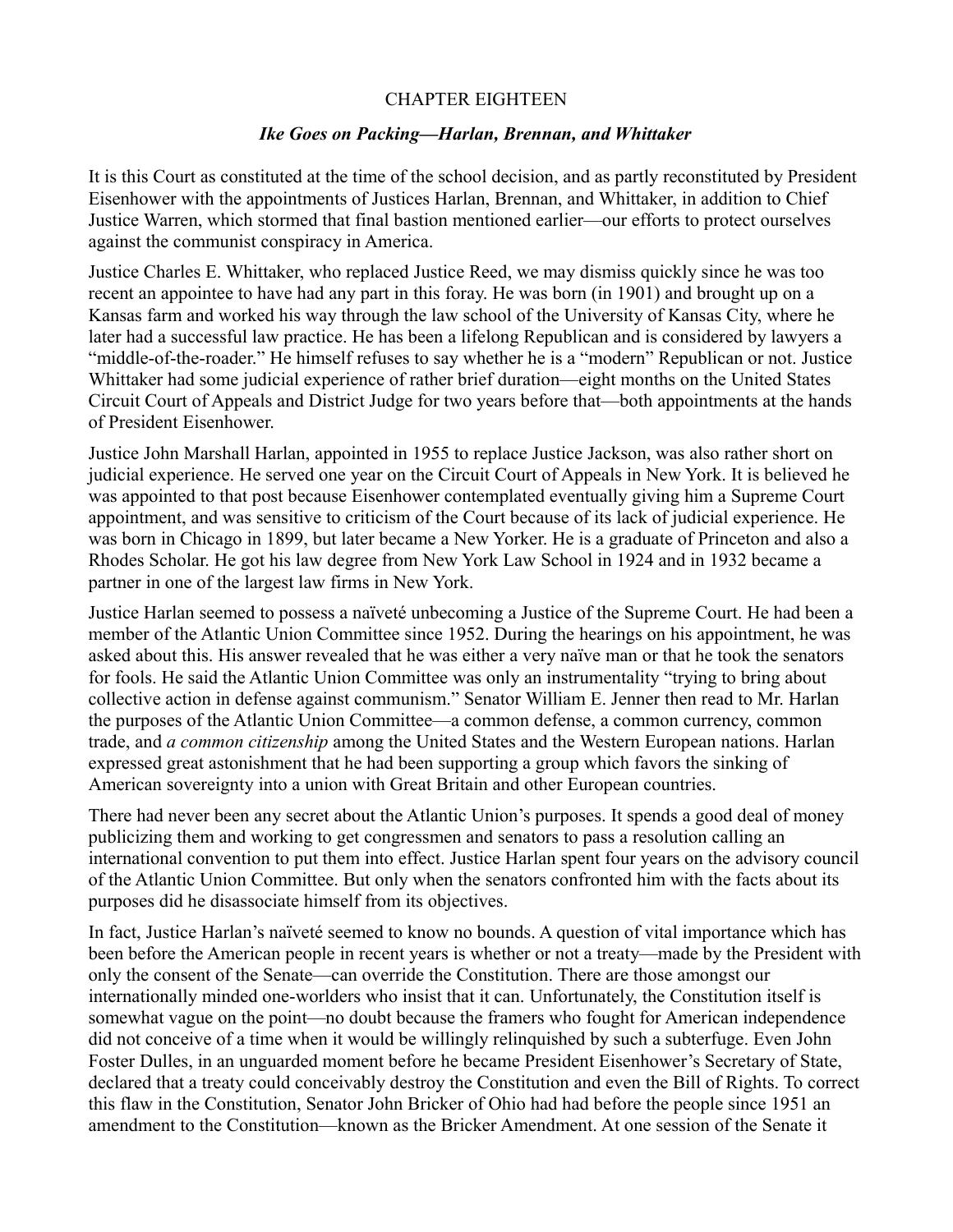came within one vote of the required two thirds for passage.

Justice Harlan, in 1955, was asked about his views on the Bricker Amendment. His reply was that he had been too busy with his law practice to know what it was all about. It had not only been before the country for nearly five years, but had been overwhelmingly ratified by the American Bar Association's House of Delegates three times. Justice Harlan was a member of the American Bar Association.

In the light of Justice Harlan's seeming ignorance on these points, it is interesting to note that one of his most ardent boosters was Judge Joseph Proskauer of New York. In fact, they formed a mutual admiration society, Justice Harlan also praising Judge Proskauer highly. In 1948 Judge Proskauer, together with Dr. Philip Jessup (of the communist-infiltrated Institute of Pacific Relations) and *Alger Hiss* filed a brief before the Supreme Court of the United States as "friends of the court" (*amici curiae*). The case involved a restrictive covenant and it was the contention of Proskauer, Jessup, and Hiss that the covenant was illegal *because it violated the United Nations Charter.* The United Nations Charter controlled domestic law in the United States!

One other interesting sidelight on Justice Harlan, which of course may not be significant, is that his grandfather was the lone dissenter in the Plessy v. Ferguson case of 1896, which affirmed the principle of separate but equal facilities.

Justice William J. Brennan, Jr., of New Jersey, who succeeded Justice Minton, had at least had considerable judicial experience as a judge of New Jersey's Supreme Court. He is a native of New Jersey, having been born in Newark in 1906. He attended the University of Pennsylvania and got his law degree from Harvard Law School in 1931. One of his teachers at Harvard Law was Professor now Justice—Felix Frankfurter. Nobody seemed to know much about Brennan's views when he was appointed, though one official described him as a "middle-of-the-roader" (another one!)—this time a "modern Democrat." It is believed he was appointed chiefly because he was a Catholic and there had been no Catholic on the Court since Murphy's death. But if the President was looking for a man of real Supreme Court caliber whose only other qualification was his religion, he had two of them right under his nose in Washington. One had been Chief Justice of the United States Court of Appeals there since 1935—Judge Harold M. Stephens. Another—with the additional qualification of being a member of the President's own party—was a circuit judge of the same court—John A. Danaher. Both were Catholics. But here was the rub. Judge Stephens was known as a strict constitutionalist and Judge Danaher as a conservative.

There seems little doubt that it was the "liberal"-internationalist crowd of "modern" Republicans around New York and New Jersey who sold Justice Brennan to the President. He wasn't on the Court very long before he gave us a good peek into his mind. In his very first opinion, he wrote the decision [\(Jencks v. U.S.\)](http://laws.findlaw.com/us/353/657.html) opening the FBI files to the communists, to say nothing of assorted crooks, grafters, and narcotics peddlers. Fortunately, Congress corrected this outrageous decision somewhat before it adjourned in the summer of 1957. And, to his credit, Justice Clark wrote a stinging dissent to Justice Brennan's decision. But Justices Warren, Black, Frankfurter, Harlan, Douglas, and Burton went along with Justice Brennan.

Justice Brennan saw the fruit of his decision on December 31, 1957, when the government asked a U.S. District Judge to dismiss its case against Clinton E. Jencks. Jencks was a labor-union official convicted of filing a false non-communist affidavit. When he appealed to the Supreme Court, Justice Brennan, for the Court, ordered a new trial for Jencks, on the ground that his FBI dossier was not made available to him. District Judge R. E. Thomason reluctantly granted the government's request to drop the case against Jencks. But he could not resist pointing out (for Justice Brennan's benefit, perhaps?) that Jencks was tried by a fair and impartial jury and found guilty. Judge Thomason added: "This court thought he was guilty then and thinks he is guilty now."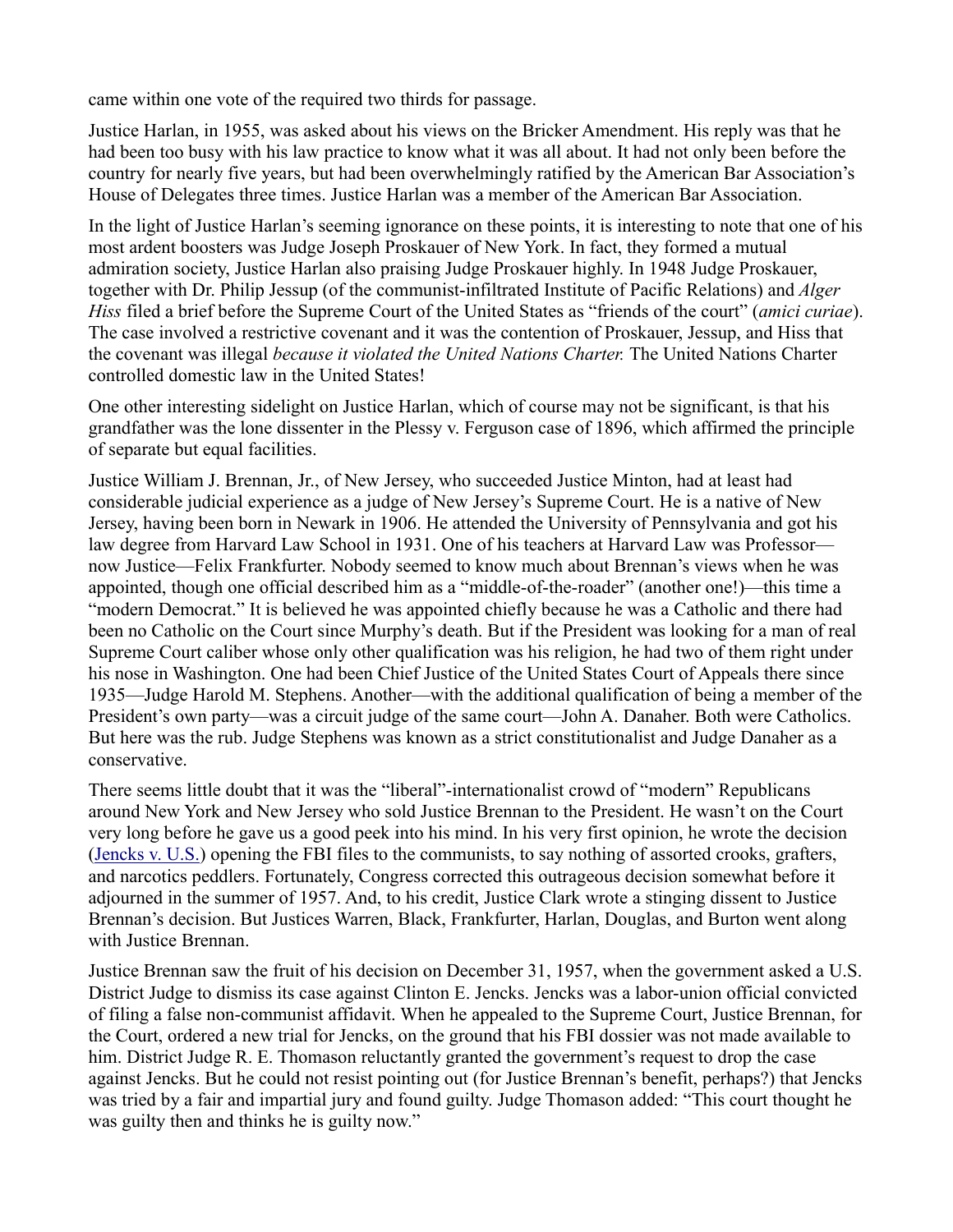Even more serious is the fact that in January, 1958, the U. S. Court of Appeals in Washington reversed the finding of the government's Subversive Activities Control Board that the Communist Party of the United States must register as a subversive organization. Why? Because under Justice Brennan's ruling in the Jencks case, the *Communist Party had not been shown the secret FBI reports on its activities.*

Justice Brennan, in his brief tenure on the Court, has won himself a place in the hearts of our "liberals" and leftists. He has voted almost without a break with Black, Douglas, and Warren.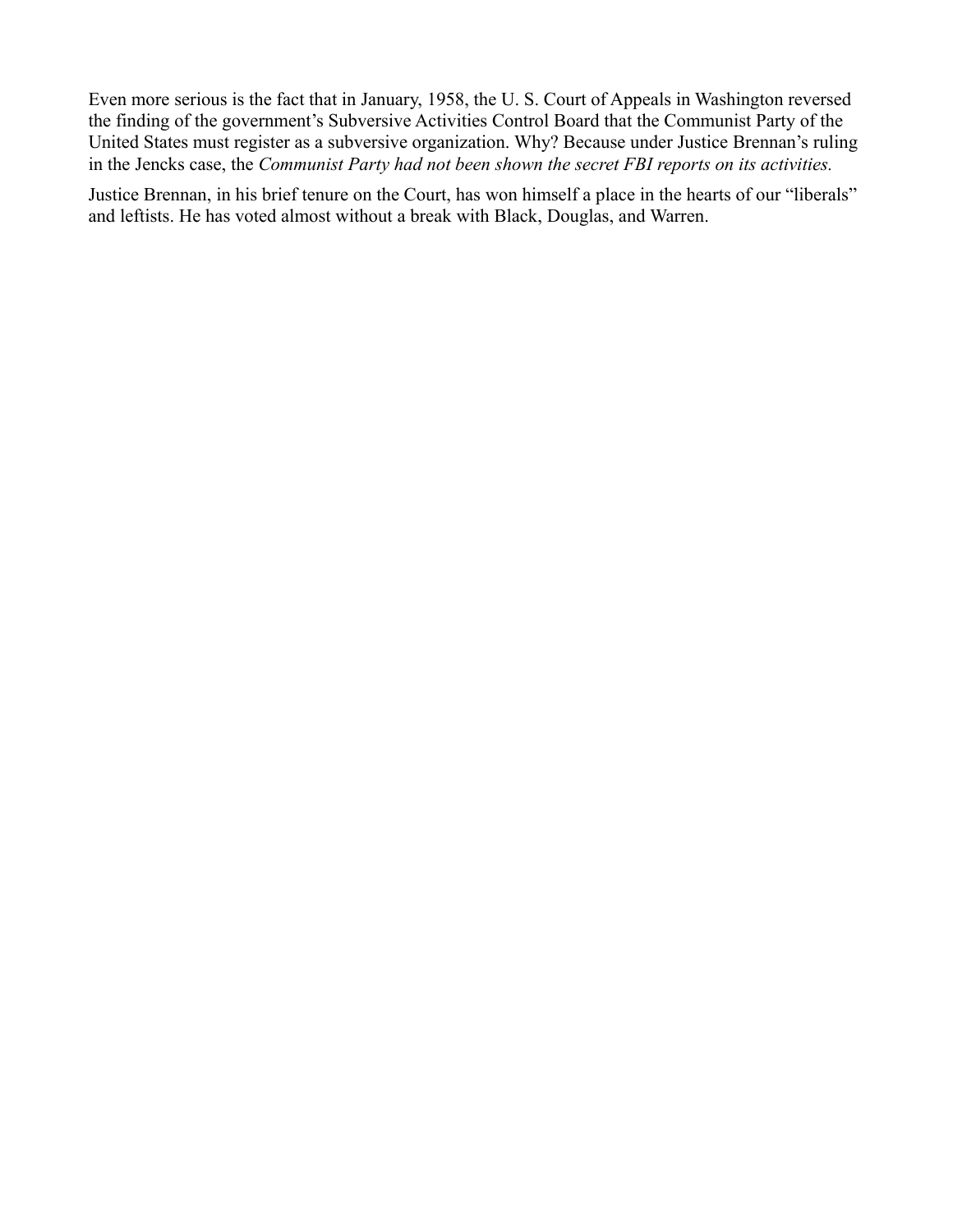# CHAPTER NINETEEN

### *Behind the Black Robes*

Before we go into the shocking aid which the justices of the Supreme Court have rendered to the communist conspiracy in America, it might be well to take a look behind those black robes at what are known as the "bright young men."

When we visit the chamber of the Supreme Court of the United States, we see sitting before us, high above the audience and the disputing attorneys, nine imposing, black-robed justices. But behind the justices, in the inner reaches of the beautiful Supreme Court building, sit eighteen young men through whose hands pass much of the work of the Court. They serve the justices for only a year or two and then are replaced by others of their kind. During their service to the Court, we seldom see them or hear of them. But some of them have gone on to fame of a kind. Dean Acheson was one of them, and so was Alger Hiss. Another, who served Justice Frankfurter, later served a term in jail in a vote-fraud case in his native state. Many others, of course, have attained respected and useful places in the legal profession and in politics.

These bright young men are the law clerks of the justices of the Supreme Court. As of the 1957 session of the Court, seven justices had two clerks each, Justice Douglas had one, and Chief Justice Warren had three—eighteen in all. They are picked by the individual justices for whom they will work, and are taken from among the top performers of the graduates of leading law schools, generally on the recommendation of the deans.

Quite naturally, this brings up the question of how much influence these young men exercise on the justices and what part they have played in the type of decisions we have been getting from the Court these past two decades. First of all, it is beyond belief that a justice would choose as his law clerk a young man diametrically opposed to the justice's views. Second, these young men are the products of schools and universities which have been thoroughly infiltrated—in some cases saturated—with leftwing thinking. Six of the eighteen, for instance, serving the justices in 1957 came from the Law School of Harvard and three others from Yale. Yale, and particularly Harvard, have been hot-beds of New Deal-collectivist-left-wing teaching in recent years.

Washington, D.C., is, of course, the breeding ground of the genus known as ghost writers—those who pen the words that appear over another's name. Their habitat is sometimes the halls of Congress, but more often the government bureaus, the Cabinet, and the White House. And many believe that the ghostly art is practiced also in the inner sanctums of at least some of our Supreme Court justices, by these bright young law clerks. There are Supreme Court justices, of course, who have been perfectly capable of writing their own opinions. But there are also those who cannot—which is still another commentary on the type of Supreme Court appointments we have had at the hands of our last three presidents. And if a judge is inclined to indolence, or is not very sure of his own legal capabilities, or is busily engaged in activities outside the Court, he is liable to lean very heavily on his law clerks when the time comes to write an opinion.

However, some scraps of evidence have begun to appear, so that we need not speculate on this score. Justice Minton, for example, after his retirement from the Court, was asked if his clerks helped in drafting opinions. He replied: "In my case, after an opinion was written I submitted it to the boys for their comments and criticisms. And if *their criticisms were valid the opinion was rewritten*" (italics added). It is important to remember that "the boys" have just graduated from law school, that they have never practiced law, and that some of them are not yet even members of the bar.

Even more impressive evidence is supplied in a biography of Chief Justice Stone by Alpheus Thomas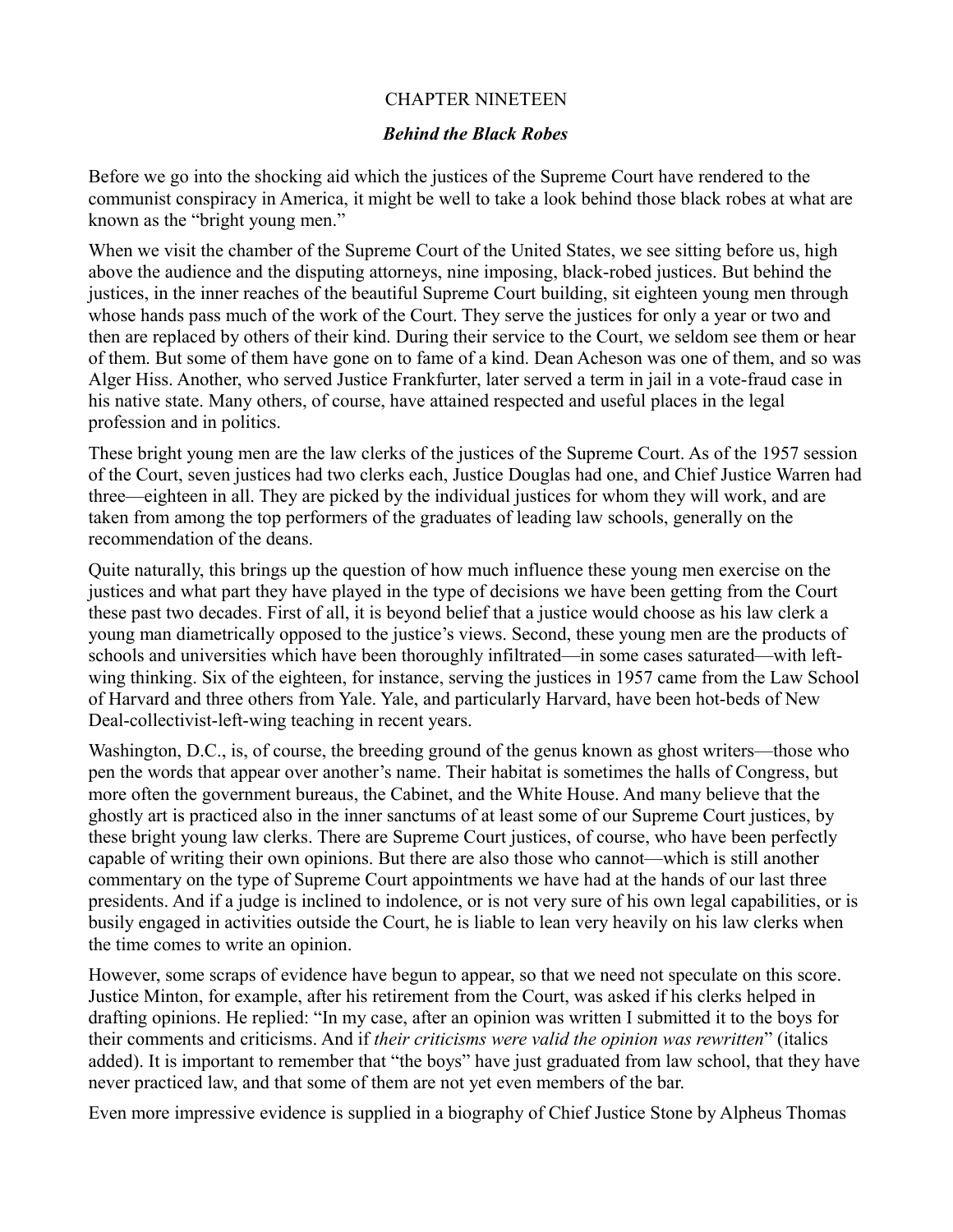Mason (Viking Press). The Chief Justice is quoted as saying at one time: "I am a good deal troubled by the dissenting opinion which Justice Black has just circulated . . . He states a good deal which counsel did not take the trouble to present . . . I see in Justice Black's dissent the handiwork of someone other than the nominal author." And the same book points out that two paragraphs in a historic footnote to one of Justice Stone's own opinions were written by his law clerk. The clerk, Louis Lusky, said Stone "adopted it almost as drafted, simply toning down a couple of overemphatic words."

But it is in the *selection* of cases that will come before the Court for review and decision that these bright young men come into their own. Each year anywhere from 1,500 to 2,000 appeals are made to the Supreme Court to hear and decide cases which have been settled one way or another in the lower courts. Obviously, a great number of them are outside the jurisdiction of the Court. Or they may involve precedents in the law so well established that a review by the High Court, assuming the lower court has followed those precedents, would be a waste of time. Or they may be cases similar to or identical with ones previously passed upon by the Supreme Court and therefore decided accordingly by the lower courts.

The Supreme Court can hear and decide on fewer than ten percent of the more than a thousand cases that ask for hearing. But who is to decide what cases shall be heard? The rule is that when any four justices agree to grant a petition for *certiorari*—as these appeals for hearing are known in legal jargon —the Court will hear arguments in the case and decide it. But each of these petitions involves a brief asking the Court to hear the case, another brief asking the Court not to hear it and, likely as not, a record of all the legal proceedings in the lower courts.

Somebody has to read all this, digest it, and put it into simple and easily read form for the justices before they can decide whether to hear a case or not. That's where those eighteen young law clerks come in. This mass of petitions is split up amongst them. Each clerk then writes a summary or memorandum for his justice. This summary ostensibly states the facts of the case, the law on which the lower courts depended in deciding it, a short statement of previous cases on the same point and finally—*a recommendation by the clerk that the case be heard or not heard by the Court.*

It is then up to the justice, of course, to decide whether he will accept or reject his clerk's recommendation. But we can see how easy it would be for a young law clerk, fresh from the groves of academe, where he was filled with a burning desire to remake America into the bright new socialist mold, to let at least some of his zeal creep into his recommendation.

There is an indication of how potent this influence has been in the fact that, in late 1957, the Harvard *Law Review* found that the Warren Supreme Court was falling badly behind in its docket of cases. The thing that was causing the trouble was that the Court was agreeing to hear an unprecedented number of cases. In the 1956-1957 term, for instance, it agreed to hear 208 cases. From 1948 to 1955, the figure ran from eighty-eight to 162 cases per term. Legal experts familiar with the Court's work said it deserved no sympathy for the jam into which it had got itself. It was busy putting its "liberal" hand on a whole batch of lower court decisions on the assumption that these courts didn't know what they were doing. It would be interesting if we could have another survey of how much these bright young law clerks had to do with the high court's determination to make the lower courts truly "inferior."

But we need no longer be in any doubt as to the power wielded by these workers behind the scenes. Congressman Gordon H. Scherer of Ohio, a member of the House Committee on Un-American Activities, had noted the influences under which these recent graduates had come in their college years. A number of college professors had been called before his committee. Congressman Scherer said:

Our committee hearings have disclosed a considerable amount of ill-will, bordering in some cases on hatred, by many professors for congressional investigating committees. They have determined in one way or another to destroy these committees ever since some of their clique were subpoenaed to tell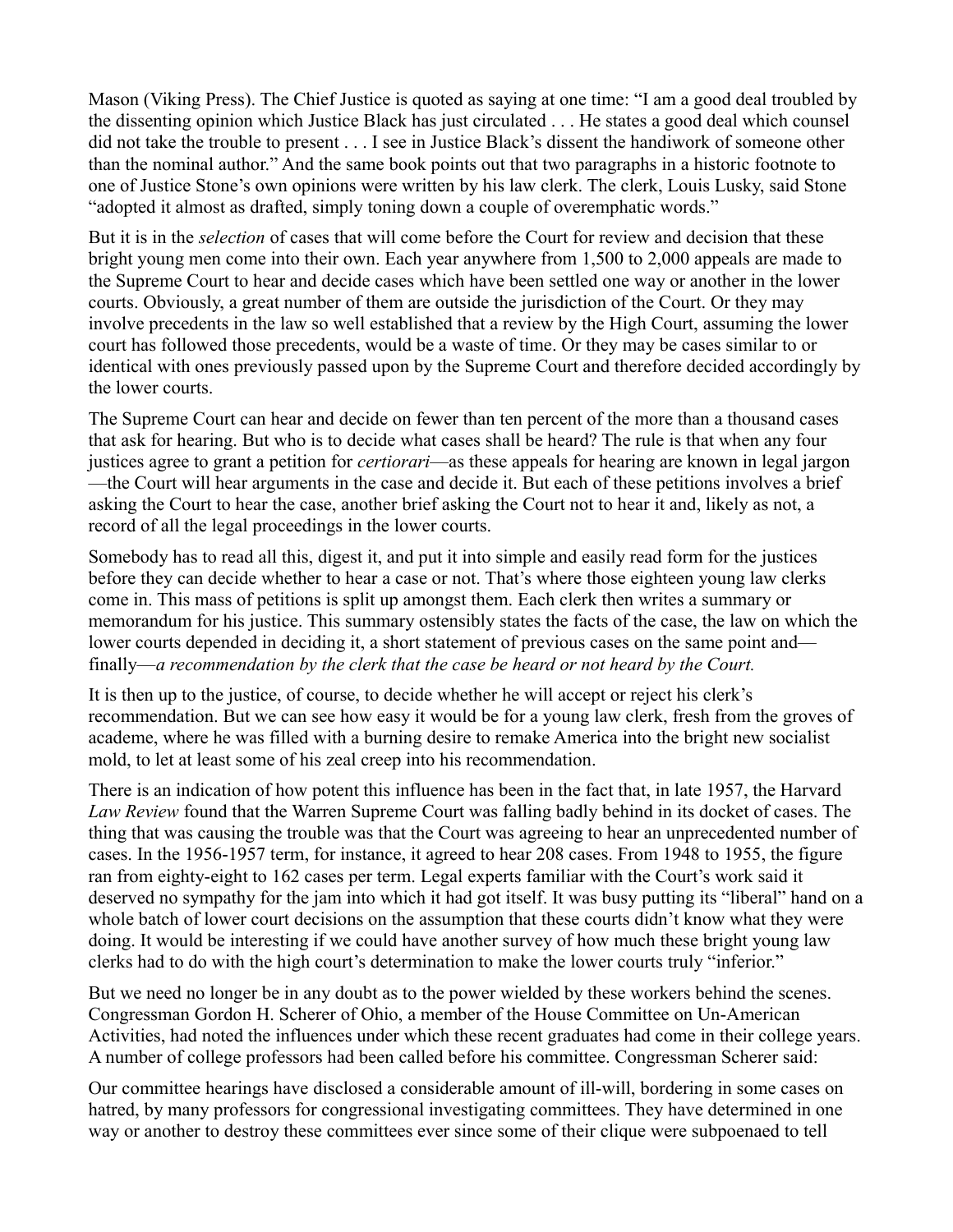about their communist and communist-front activities.

As a member of a congressional investigating committee, Congressman Scherer was especially interested in reading carefully some of the Supreme Court's decisions affecting the rights of congressional committees. He said:

I have read in some of the recent shocking Supreme Court decisions almost the exact words, phrases and arguments that have been used by some of these professors in their attacks against the committees.

Congressman Scherer suggested that these words and phrases very well might have crept into the decisions of the learned justices via some of those professors' former pupils, now hidden behind the bench of the highest court in the land.

Thanks to the enterprise of the weekly news magazine *U.S. News & World Report,* we have had an even more authoritative statement of the role of those bright young law clerks from one of their own number. *U.S. News* hunted up a former law clerk to Justice Jackson—William H. Rehnquist, now with a law firm in Phoenix, Arizona. In its issue of December 13, 1957, *U.S. News & World Report* printed the following word[s\\*](http://sovereignstates.org/books/NMAA/NineMen_19.html#note-ast1) from Mr. Rehnquist:

The bias of the clerks, in my opinion, is not a random or hit-and-miss bias. From my observations of two sets of Court clerks during the 1951 and 1952 terms, the political and legal prejudices of the clerks were by no means representative of the country as a whole nor of the Court which they served.

After conceding a wide diversity of opinion among the clerks themselves, and further conceding the difficulties and possible inaccuracies inherent in political cataloguing of people, it is nonetheless fair to say that the political cast of the clerks as a group was to the "left" of either the nation or the Court.

Some of the tenets of the "liberal" point of view which commanded the sympathy of a majority of the clerks I knew were: extreme solicitude for the claims of Communists and other criminal defendants, expansion of federal power at the expense of State power, great sympathy toward any government regulation of business—in short, the political philosophy now espoused by the Court under Chief Justice Earl Warren.

And Mr. Rehnquist frankly added:

I cannot speak for any clerk other than myself in stating as a fact that unconscious bias did creep into his work. Looking back, I must admit that I was not guiltless on this score, and I greatly doubt if many of my fellow clerks were much less guiltless than I. And where such bias did have any effect, because of the political outlook of the group of clerks that I knew, its direction would be to the political "left."

We may be sure the situation is no better today—and may, indeed, be a great deal worse, as Congressman Scherer discovered in the parroting of words of leftist professors by the justices of the Supreme Court.

But, you say, what is the Court to do? The justices have to have clerks and they naturally choose those they think will be in sympathy with their views. Perhaps. But bear this in mind. These clerks are government employees. Their pay ranges from \$5,500 to \$6,500 a year—paid not by the justices but by the American taxpayer. And they are in a class by themselves as government employees. Unlike most others, the eighteen bright young men who serve as law clerks to the justices of the Supreme Court *are not subject to the regular government security or loyalty checks.*

[<sup>\\*</sup>](http://sovereignstates.org/books/NMAA/NineMen_19.html#fnote-ast1) Reprinted from *U. S. News & World Report,* an independent weekly news magazine published at Washington. Copyright (1957) United States News Publishing Corporation.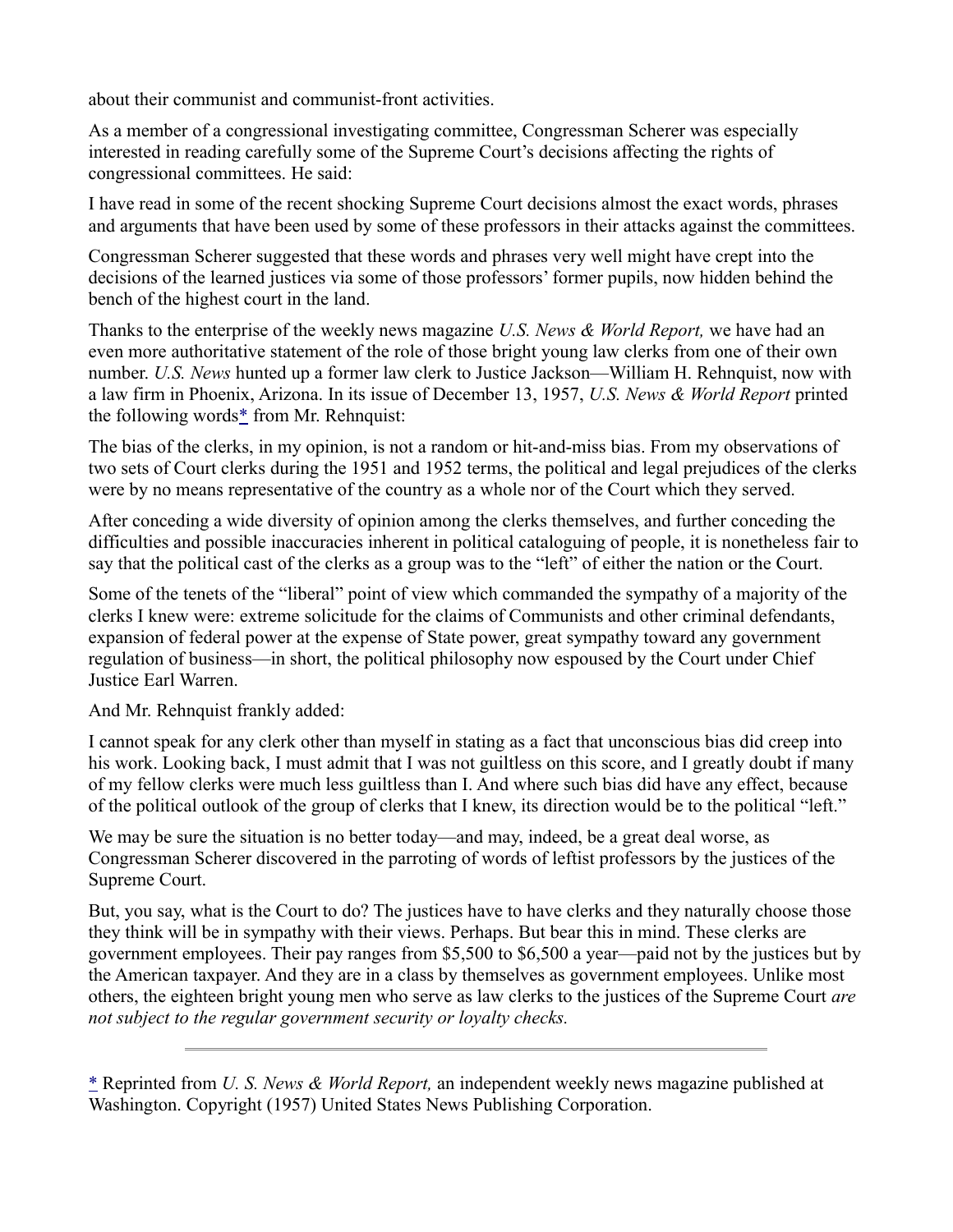# CHAPTER TWENTY

# *The Last Bastion Is Stormed*

In the years following the segregation decision—and particularly in the last year or two—the Warren Supreme Court struck down practically every bulwark we have raised against the communist conspiracy in America. In doing so, it continued to wipe out state lines and actually to leave the sovereign states helpless in the face of subversion. The examples given at the beginning of this book are only a few of the many decisions that have fallen from this revolutionary tribunal like manna for all those who would wreck our form of government.

The shape of things to come was indicated in 1955, when the Warren Court decided a case involving Dr. John P. Peters. Dr. Peters had a long pro-communist record. He also had a government job. When a question arose as to his loyalty to the government—and to the American taxpayers who were paying his salary—a loyalty board in the department in which he worked looked him over and decided he was all right. But his case had to go for final decision to a loyalty review board. It apparently made a much more thorough investigation of Dr. Peters, decided he was a loyalty risk—and ordered him out of his government job.

Dr. Peters (who has since died) took the case to the Supreme Court. *It cleared him* by declaring that the loyalty review board had no right to reverse the findings of a lower board—on what grounds nobody has been able to figure out clearly. Presumably only the Supreme Court can indulge in the reversal of findings as it suits the members' own peculiar conception of what is loyalty and what is not. The decision [\(Peters v. Hobby\)](http://laws.findlaw.com/us/349/331.html) was written—or at least delivered—by Chief Justice Warren, with Justices Black, Frankfurter, Minton, Clark, and Harlan concurring. Only Justices Reed and Burton dissented.

A year later, in the spring of 1956, the Warren Court struck a crippling blow [\(Pennsylvania v. Nelson\)](http://laws.findlaw.com/us/350/497.html) to the power of the sovereign American states to protect themselves against sedition. In so doing, it also continued to dip its busy fingers into the affairs of the states in direct contravention of the Constitution of the United States. Steve Nelson was an admitted leader of the Communist Party. He was considered by some as perhaps the most dangerous communist official in the country. The State of Pennsylvania had an antisedition law and in 1952 it convicted Nelson under that law and sentenced him to 20 years in prison.

Once again, President Eisenhower's Chief Justice, Earl Warren, was on tap to protect the "rights" of the leftists and communists. He issued a decision which literally wiped out the antisedition laws of fortytwo state—and freed Steve Nelson from the Pennsylvania conviction. The Chief Justice did this on the fantastic grounds that a federal law covered sedition and that therefore the state laws were null and void. He so held despite the fact that Congress, in passing the federal law, had no intention whatever of interfering with the state laws. Just how fantastic were these grounds for wiping out the states' protection against sedition, we will see in a moment when we come to that federal law which Chief Justice Warren said gave the states all the protection they needed. In freeing Steve Nelson, Warren had the concurrence of all his colleagues save Justices Reed, Burton, and Minton.

This decision had some strange repercussions, which may well lead us to ask if the real "reasoning" behind it did not perhaps hark back to the Court's action in the school segregation cases. The question comes to mind because of some facts revealed by the Senate Sub-Committee on Internal Security (*Hearings,* October 28-29, 1957)—facts which were reported in few, if any, Northern newspapers.

State law-enforcement officers in Kentucky were extremely troubled about increasing communist activity in their state, particularly around Louisville. It seemed to head up in a man named Braden. Whether he was an actual communist or not had not been proved. But, in any case, he and his wife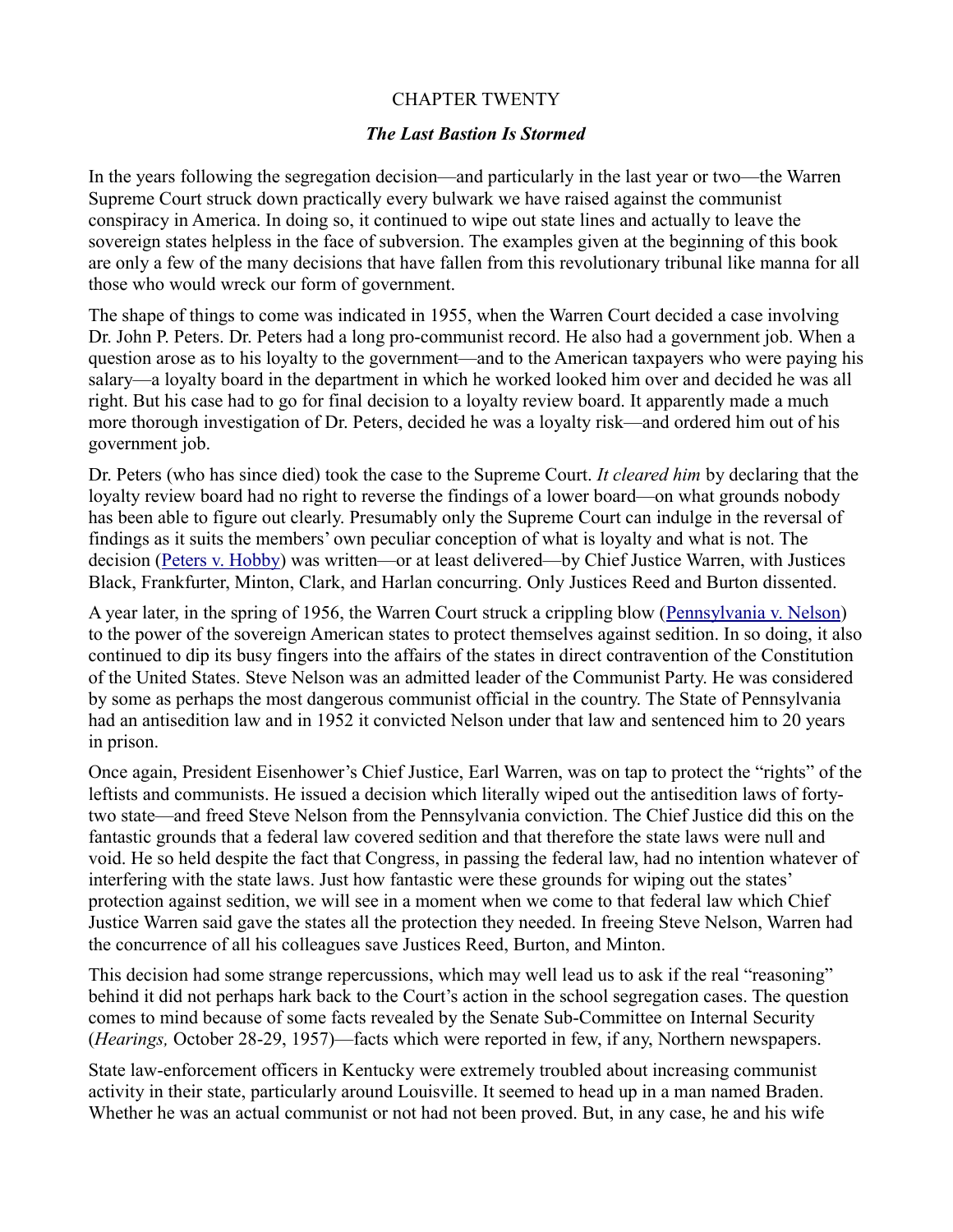bought a house in a suburb of Louisville in a neighborhood where only white families live. A day or two later, they transferred the house to a colored family. Whether the colored family were communists or just innocent dupes is not indicated. But before they moved into the house, they asked for police protection. The local police refused, on the ground that nothing had been brought to their attention to indicate there would be any trouble. It later transpired that the house was a virtual arsenal, loaded with power rifles, shotguns, and pistols.

Shortly thereafter, a white man with a communist record turned up at the house. He said he had come to "guard" it. A portable radio was placed under the house and a little after midnight one night the house was blown up. The state and local authorities had two theories to go on. One, of course, was that the white people in the neighborhood wanted to chase the colored family out. The other was that the whole thing had been communist-planned and inspired. Every one of the white neighbors submitted readily to questioning by the police and other state authorities, and every one of them voluntarily took a liedetector test. They all passed it with flying colors. But when the authorities questioned the "guard" and other suspected communists, they took the Fifth Amendment—refusing to answer on the ground that their answers might incriminate them. They called the investigation of the blowing up of the house a "witch hunt." They refused to take lie-detector tests.

The authorities placed what evidence they had before a grand jury, which investigated further. It then brought in an indictment against Braden and five others for criminal sedition. The grand jury acted under the Kentucky sedition law which was almost as old as the State of Kentucky itself and the legality of which had never before been questioned. Braden was tried in the courts of Kentucky, found guilty as charged, and sentenced to ten years in prison and a five-thousand-dollar fine. The indictments against the other five were pending when the Supreme Court, speaking through Chief Justice Warren, issued its decision in the Nelson case, in which it wiped out all the state laws against sedition.

The State of Kentucky then was forced to free Carl Braden, who had been convicted of sedition by a jury of his peers, and it had to drop the indictments against his five cohorts.

One week after issuing the Nelson decision, the Supreme Court came up with another one on April 9, 1956. It is known as the Slochower case, and by its decision in this case the Court took away from the states and cities the right to fire a teacher in *tax-supported* schools who refuses to reveal his communist connections. You pay the taxes. You send your youngsters to the schools these taxes build and support. You also pay the teachers. You expect them to teach to your children, besides all the other things they must learn, the fundamentals of American government and life. But the Supreme Court of the United States says you have no right to fire a teacher—whom you pay—when he refuses to reveal his connection with a conspiracy that hates and despises every inherent principle of Americanism.

Harry Slochower was a teacher in Brooklyn College—a free, tax-supported institution in one of the boroughs of New York City. The City has had a law on its books since 1938 which requires that any teacher in its public schools or colleges who is called before an investigating committee and hides behind the Fifth Amendment in order to conceal his communist connections is automatically fired. That is what happened in the case of Slochower. He was called before an investigating committee, asked about his extensive pro-communist record, and, in answer to each question on this score, hid behind the Fifth Amendment and refused to answer. The Board of Higher Education, which administers Brooklyn College for the City of New York, fired him. But the Supreme Court, speaking this time through Justice Tom Clark, ordered the Board of Higher Education to reinstate Slochower in his job and *give him \$40,000 in back pay.*

Justice Clark had the concurrence of Chief Justice Warren and Justices Frankfurter, Black, and Douglas. In this case, there were four dissents—by Justices Reed, Burton, and Minton, the three who had also dissented in the Nelson case, and by Justice Harlan.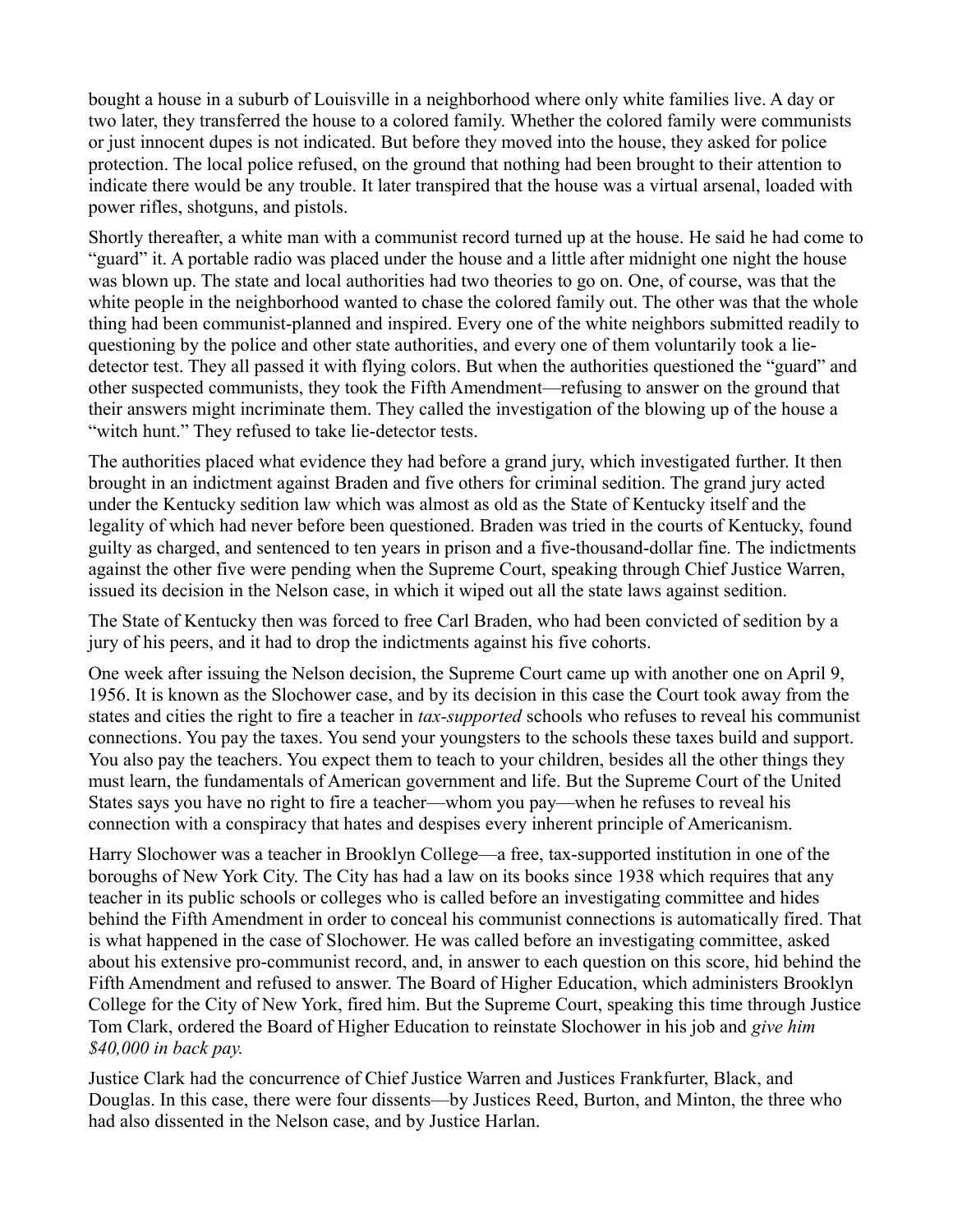But Justice Harlan didn't stay off the reservation for long. One month later he was back in the camp of his "liberal" colleagues with a decision [\(Cole v. Young\)](http://laws.findlaw.com/us/351/536.html) that has broken down the government's own security program. Justice Harlan and his colleagues—with the exception of Justices Reed, Clark, and Minton—evidently "reasoned" that to hold a government job is some sort of inherent "right" on which every left-wing troublemaker has a claim. The rights of all other Americans, without whose sufferance —and taxes—there would be no government jobs, did not seem to concern Justices Harlan, Black, Douglas, Frankfurter, Warren, and Burton. The taxpayers, to the justices' way of thinking, have no right to demand that the employees they hire to run the government should not jeopardize the security of that government.

The justices, of course, could not declare boldly that it is all right to keep a communist or a drunkard, let us say, in the secret laboratory of the Atomic Energy Commission. So they did the next best thing. Speaking through Justice Harlan, they said that security risks employed by government bureaus—and paid by American taxpayers—could not be dismissed unless they were in so-called "sensitive" positions. It seems not to have occurred to the justices that a government position of any type is a position of trust and that any government's existence is jeopardized which cannot trust its own employees—no matter what position they hold. This decision has resulted in the restoration to their jobs in the government service of at least 300 security risks!

But Justice Harlan did not let the matter rest here. A year after this decision, he wrote still another [\(Service v. Dulles\)](http://laws.findlaw.com/us/354/363.html), involving the dismissal from the State Department of a man named John Stewart Service. Service was one of that group of State Department employees, which also included in the top echelon Dean Acheson and General George Marshall, who were knowingly or unknowingly doing the bidding of the communist-dominated Institute of Pacific Relations in delivering China into the hands of the communists. But Service's record proved too much even for Dean Acheson and he finally felt called upon to drop Service from the State Department.

Service had been mixed up in the very smelly *Amerasia* case, which came up in 1945, while we were still at war. *Amerasia* was a magazine set up by the IPR and edited by a communist, Philip Jaffe. The FBI found in its offices 1,700 secret government documents—one of them, for instance, dealing with something called "A-bomb" and marked "top secret." *Amerasia* and its editor, Jaffe, came into possession of these documents from a number of sources. But the FBI discovered John Stewart Service visiting Jaffe's hotel room and turning over to him State Department documents which he warned Jaffe were secret. Service later admitted he had made copies of documents which came into his hands during the course of his State Department work and turned these copies over to Jaffe.

All this meant nothing to Justice Harlan. He ordered John Stewart Service restored to a job in the State Department and, at this writing, there he is—at a nice increase in pay. The decision of the Supreme Court in this case—on June 17, 1957—was 8 to 0. Justice Clark took no part because he had been in the Attorney-General's office when the *Amerasia* case arose.

Hardly a week went by during the spring 1957 session of the Warren Supreme Court that a new crack was not hammered into the wall we had raised against the communist conspiracy. Through those cracks the communist termites are now happily swarming. In January the Court ordered a new trial for Ben Gold, a labor leader who had been convicted of perjury because he lied when he took the noncommunist oath required by the Taft-Hartley Act. While Gold was being tried, the FBI contacted several members of the jury on another and entirely unrelated case. *The FBI agents were not even aware that the jurors were sitting in the Gold case.* But the Court, always solicitous for the rights of communists, said this was an "official intrusion into the privacy of the jury" and ordered a new trial. The government threw up its hands in disgust and dropped the case against Gold.

Then, in May, the Court arrogated to itself the functions of a State Bar Examining Board to say who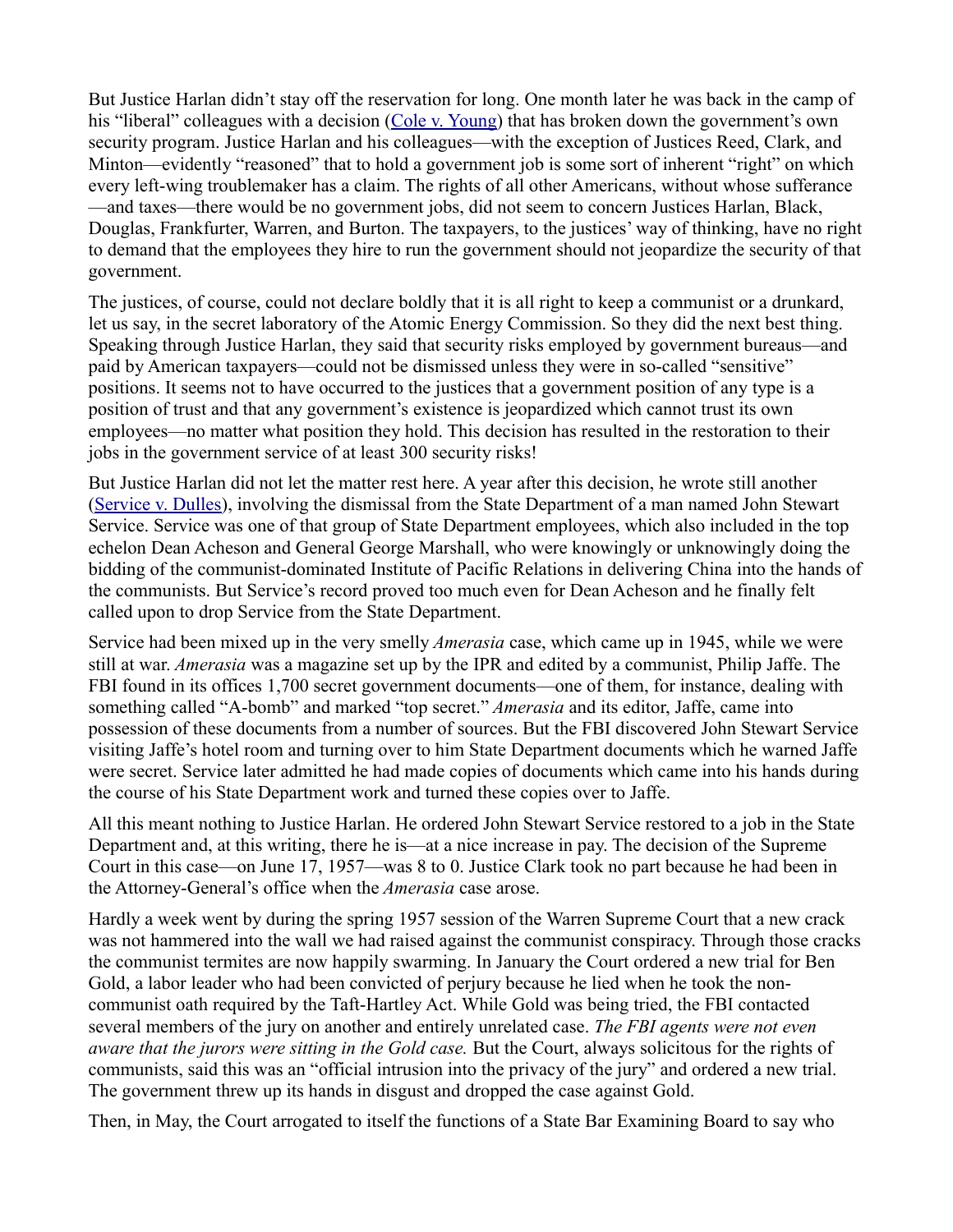could and could not practice law before the state courts. A man named Konigsberg applied for a license to practice law in California. He came up before the State Bar Examining Board. The Board must certify that an applicant is a person of good moral character before he can be admitted to practice. The California Committee on Un-American Activities in 1949 listed Konigsberg among "notorious Stalinists who have consistently followed the twists and turns of the Stalinist line." When he was called before the House Committee on Un-American Activities he hid behind the Fifth Amendment when asked about his communist connections. The California Bar Examining Board, in the face of this record, asked him a simple question: "Are you a communist?" He wouldn't give a direct answer, but went into a spiel about "nameless informers." One such was a woman—who did not hesitate to give her name—who, in Konigsberg's presence, testified that she knew him to be a communist. He was asked if he cared to deny her statement. He twisted and turned and dodged answering. The State Bar Examining Board refused to grant him permission to practice law before the California courts. Not so, the Supreme Court of the United States. Speaking through Justice Black [\(Konigsberg v. State Bar\)](http://laws.findlaw.com/us/353/252.html), it ordered the sovereign State of California to admit him to its bar. Justice Black actually said the California Board could not draw inferences of doubtful "character and loyalty" because a man won't say whether he belongs to the Communist Party! Thus the Court seized from California and every other state in the Union the right to say that the members of the communist conspiracy, who hate all American law, shall not be permitted to practice it before their courts. It's that same law, incidentally, that the justices of the Supreme Court take a sworn oath to uphold.

The Court topped off these decisions with one [\(Sentner v. Barton\)](http://laws.findlaw.com/us/353/963.html) canceling the deportation of a communist because "the Justice Department lacks authority to ban communist activity by an alien who has been under a deportation order for six months"—despite the fact that an act of Congress (the McCarran-Walter Immigration Act) conferred that authority. Fast on the heels of this came Justice Brennan's decision opening the FBI files to all and sundry.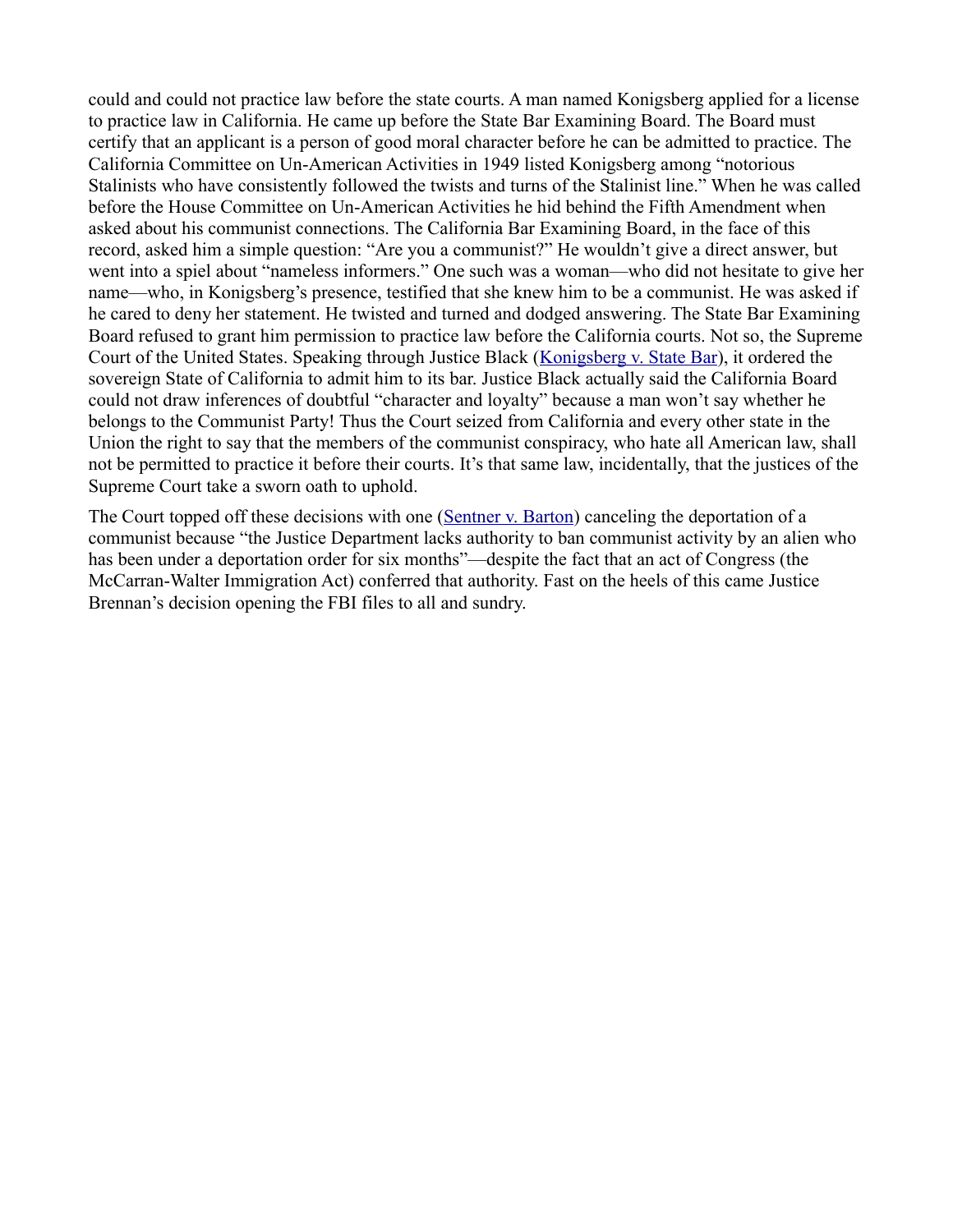#### CHAPTER TWENTY-ONE

#### *Red Monday*

But on June 17, 1957, the Court really went to town—amid the cheers and hurrahs of the communist conspirators. The day has come to be known as Red Monday, as well it might. It was on that day that Chief Justice Warren, with Justices Frankfurter, Black, Douglas, Harlan, and Brennan concurring—and only Justice Clark dissentin[g\\*—](http://sovereignstates.org/books/NMAA/NineMen_21.html#note-ast1)took away from congressional investigating committees their freedom of inquiry. It did so (in [Watkins v. U.S.\)](http://laws.findlaw.com/us/354/178.html) on the ground that a witness who refused to answer questions wasn't in contempt of Congress if the committee failed to spell out for him the "pertinence" of its questions and the purpose of the inquiry. As pointed out in the beginning of this book, congressional committees investigate to get needed information for their constituents and to write necessary legislation. But, according to Chief Justice Warren, who read the decision, they now have to know what they are going to do and how to do it—and explain it all explicitly to witnesses—before they can get the information they need to decide how they are going to act. That may sound ridiculous to a normal mind, but that's what the Court said.

In the process, the Court also nailed down the clamp it had placed—in the Slochower decision—on the rights of the states to protect their students against subversive teachers. Paul M. Sweezy, a professor at the University of New Hampshire, was accused of teaching communist doctrine to his students. The legislature of the sovereign State of New Hampshire directed its attorney-general to find out if this was true. He tried on two separate occasions to get some information out of Sweezy. Sweezy denied he had ever been a member of the Communist Party. But he would not answer any questions about his alleged connections with known communists. The highest court of the State of New Hampshire held Sweezy in contempt. The Supreme Court reversed the New Hampshire court and freed Sweezy. Why? Well, the learned justices couldn't quite decide. Chief Justice Warren and three of his colleagues (Justices Douglas, Black, and Harlan) said, in effect, the state had gone about the whole matter the wrong way. Justice Frankfurter said, in a separate concurrence, that state officials have no right to question the beliefs and associations of professors in state institutions! You build buildings for them to teach in; you hire them; you pay them—but don't you dare ask if they are good Americans! Justices Burton and Clark dissented from this opinion; Justices Brennan and Whittaker took no part.

It was on that same Red Monday that Justice Harlan delivered the decisio[n†—](http://sovereignstates.org/books/NMAA/NineMen_21.html#note-ast2)with the help of Justices Black, Frankfurter, Douglas, Warren, and Burton —which makes it practically impossible to prosecute conspirators against America until they physically start overthrowing the government. The decision involved the Smith Act, which makes it a crime "to advocate and teach the duty and necessity of overthrowing the Government of the United States by force and violence." In 1951 the Court under Chief Justice Vinson, by a 6-2 vote, upheld the constitutionality of the Smith Act and cited the communist conspiracy in America as a "clear and present danger." But now the Warren Court has said, with some hair-splitting that would put a "Philadelphia lawyer" to shame, that the "clear and present danger" is an abstract principle. In effect, it doesn't become concrete until guns are fired and bombs thrown.

You will recall that, in the Steve Nelson case, the Court, through Chief Justice Warren, wiped out the anti-sedition laws of 42 states on the ground that we had a federal law covering the matter. What do you suppose that federal law was? It was this Smith Act, which Justice Harlan and his colleagues, *including Chief Justice Warren,* now practically nullified—the law which Warren had said earlier gave the states all the protection they needed against sedition!

Thus the Warren Court wound up its 1956-1957 session. In the three years up to and including that term —three years with Mr. Elsenhower's Chief Justice at the head of the Court—it issued at least fifteen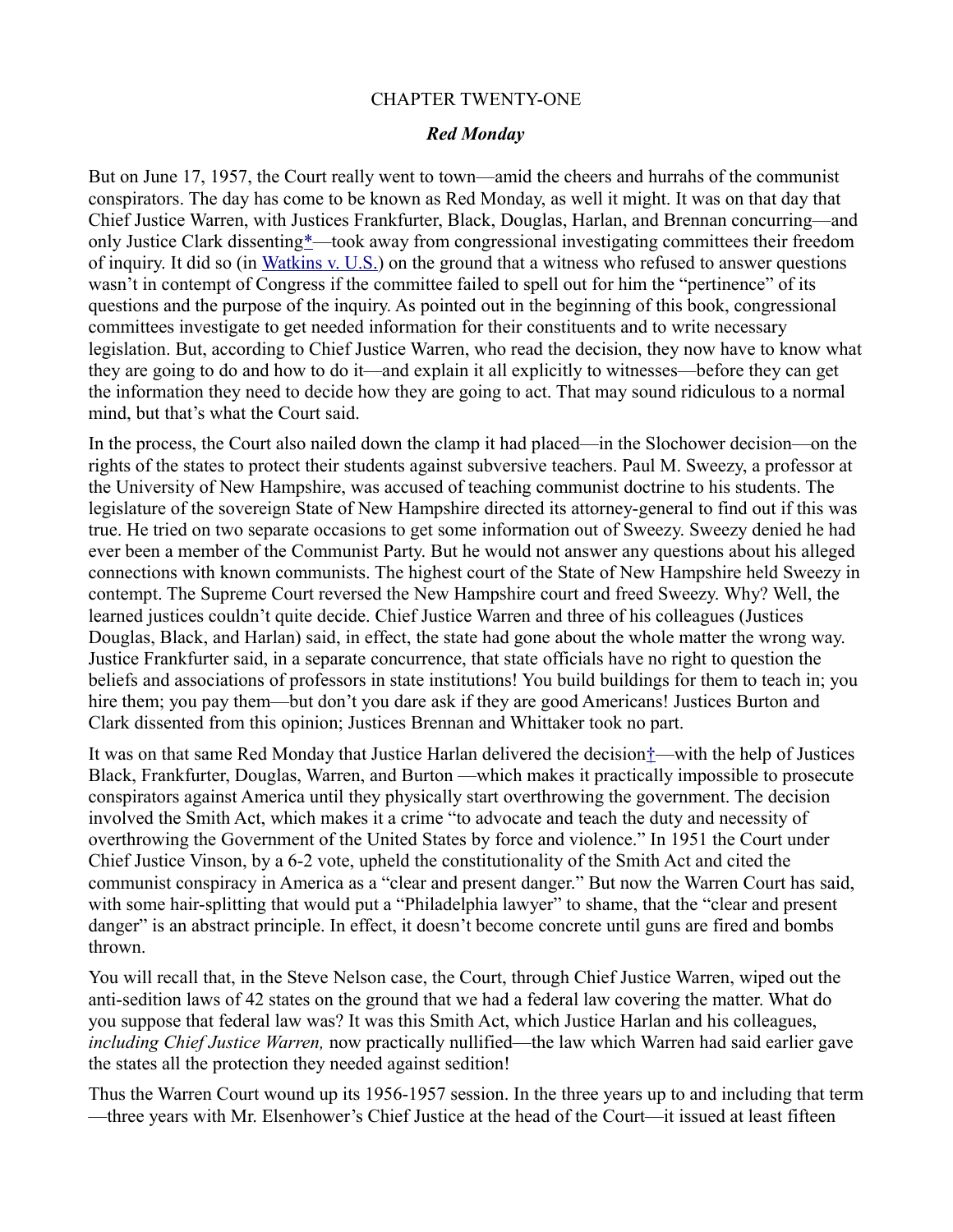decisions designed to put the meddling fingers of the federal politicians further into state affairs, and to break down completely all our defenses against the communist conspirators in our midst. Chief Justice Warren wrote five of these decisions and concurred in all fifteen. Justice Harlan wrote three of the decisions. Justice Brennan wrote one. Justice Harlan dissented in only two of the fifteen cases. That is the record of the Eisenhower appointees to the Court. Of the remaining decisions, Justice Black wrote two, Justice Clark one, and three were unsigned. All fifteen were concurred in by Justices Frankfurter, Douglas, and Black, as well as by Chief Justice Warren. In other words, the Chief Justice has aligned himself completely with the leftist members of the Court. There were five dissents by Justice Reed, five by Justice Burton, and three by Justice Minton. But Reed and Minton are no longer on the Court, thus leaving as almost the only dissenter Justice Clark, who filed eight disagreements—some of them excoriating his fellow justices for impliedly giving aid and comfort to the communist enemy.

In the first part of the 1957-1958 session, still in progress as this is being written, the justices did nothing to soften the deep-red hue of this record. In December, 1957, they stopped the deportation of another alien with a communist record, though Congress has declared that aliens with past communist records must be sent back to the country of their origin. Justice Frankfurter wrote the decision and was joined by Black, Douglas, and Brennan. Justice Clark wasn't so lonesome this time in his dissent—he had the company of Harlan, Burton, Clark, and Whittaker, though Justice Harlan made sure to signify that he was dissenting "with regret."

The Court's solicitude for communists and criminals was further illustrated in the fall of 1957 when it gave its blessing to a convicted felon in California who failed to fulfill the requirements of a state law requiring registration with the police. According to the Court, the felon was within his "rights" because he didn't know about the law. For law-abiding American citizens, ignorance of the law is no excuse for breaking it. Witness, for instance, the raft of traffic tickets handed out every day for violations of rules broken by ignorant motorists. But, according to the Supreme Court, convicted felons are in a class by themselves. Justice Douglas, for the Court, admitted that "ignorance of the law will not excuse" but that in the felon's case, the conduct "was wholly passive—mere failure to register!"

[\\*](http://sovereignstates.org/books/NMAA/NineMen_21.html#fnote-ast1) Justices Burton and Whittaker did not participate in this case.

[†](http://sovereignstates.org/books/NMAA/NineMen_21.html#fnote-ast2) [Yates v. U.S.](http://laws.findlaw.com/us/354/298.html)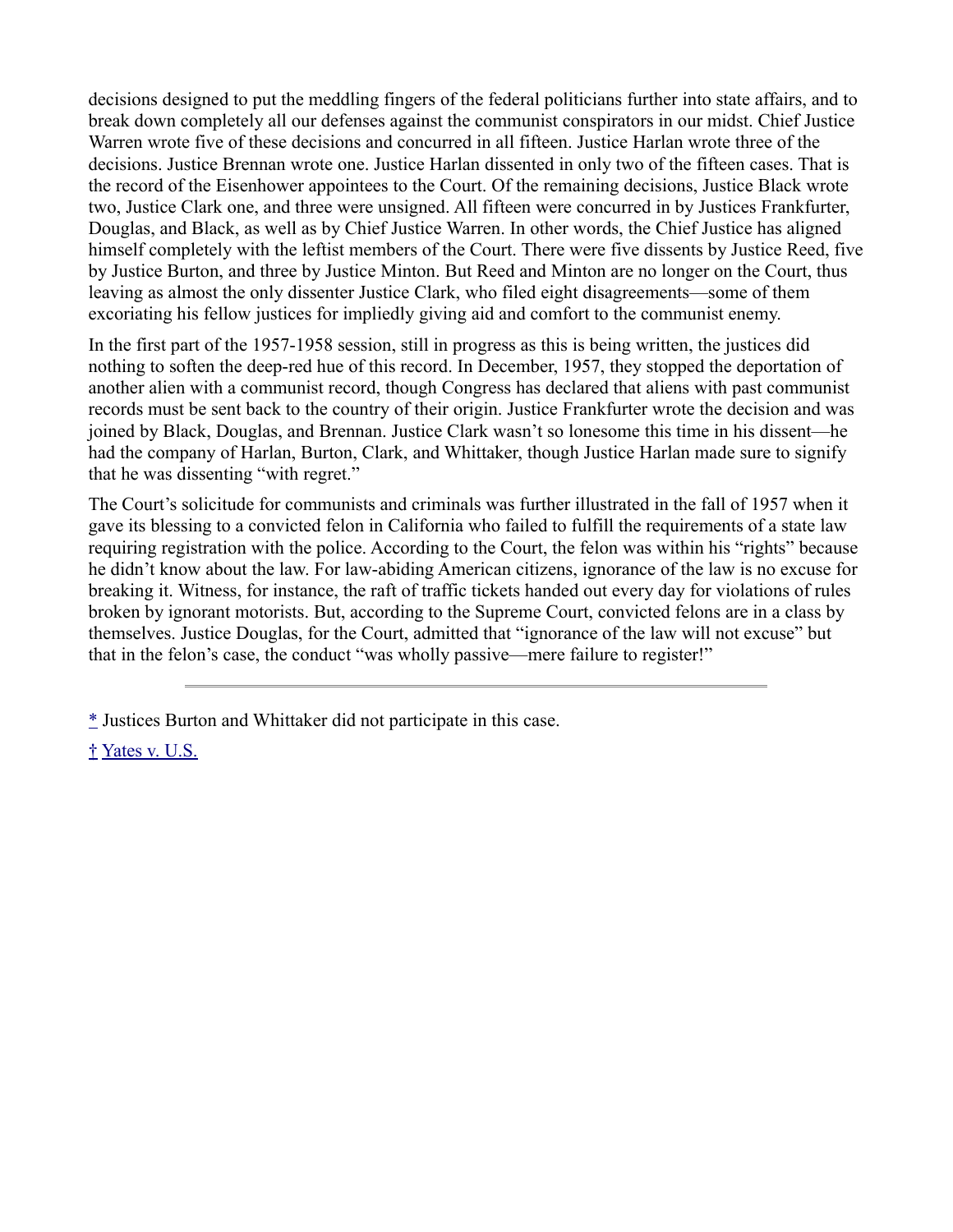# CHAPTER TWENTY-TWO

### *Your Job, Your Business, Your Estate—and Murder*

But it is not only in its softness on the Red conspiracy that the Warren Supreme Court has played so skillfully into the hands of the socialist revolutionaries in America. Along with this has gone a continuation of the practice of the Roosevelt-packed Court in taking from the states and their citizens control over their own resources and their own livelihood. And the Court has not hesitated even to tell an American citizen the manner in which his estate must be disposed of after he dies—no matter what his will says. The Court has even handed (I know this is hard to believe, but it is true) a new "charter of liberty" to murderers and rapists.

In 1954, the Court seized (in [Phillips Petroleum v. Wisconsin\)](http://laws.findlaw.com/us/347/672.html) from the southwestern states control of natural-gas production and handed it to the federal bureaucrats in Washington. Today it is natural gas; tomorrow it could be your corner filling station or grocery store—or local newspaper.

In 1957, the Warren Court ordered the duPont Company to divest itself of the stock it held in the General Motors Corporation. This was hailed by all the "liberals" as a great "antimonopoly" decision, though none of them has yet explained how one corporation has a "monopoly" over another when it owns less than 25 percent of its stock. They haven't explained either just what is the "monopoly" General Motors enjoys as it engages in terrific competition with several other great motor companies, and a number of smaller ones, to sell its products.

In the duPont decision [\(U.S. v. E. I. duPont de Nemours Co.\)](http://laws.findlaw.com/us/353/586.html), the Court went its merry way ignoring the language and purpose of the original law (the Clayton Anti-Trust Act), forty years of administrative rules by the Federal Trade Commission in administering it, and all other precedents except one District Court decision. Justice Burton, who dissented, even charged his colleagues with applying the wrong section of the law to the case and declared: "The Court cites no authority in support of its new interpretation of this 40-year-old statute."

The decision was reminiscent of Justice Frankfurter's declaration years earlier that an elevator operator running his elevator up and down in a building was crossing state lines and so was in "interstate" commerce. The Clayton Act applied to what are known as "horizontal" stock acquisitions—those by which a company buys stock in a competing company—but not to "vertical" acquisitions, whereby a company buys stock in another one which is not a competitor. The duPont Company, chemical manufacturers, obviously is not in competition with General Motors, automobile manufacturers. But, as one legal cynic put it, there was nothing surprising about the Court's decision: "It was neither illogical nor unexpected that this Supreme Court could declare that horizontal and vertical mean the same thing. The Supreme Court has done it before."

The Warren Supreme Court, of course, has not ignored the labor field either. In 1956, Mr. Justice Douglas wrote an opinion [\(Ry. Employees Dept. v. Hanson\)](http://laws.findlaw.com/us/351/225.html), concurred in by the entire Court, ordering three citizens of the sovereign State of Nebraska to join a union if they wanted to keep their jobs. Thus the Court capped a whole series of previous decisions establishing over the rank-and-file of American workers what Donald Richberg has so aptly called the "Labor Union Monopoly."

In 1957, another unanimous decision [\(Penna. v. Bd. of Directors of City Trusts\)](http://laws.findlaw.com/us/353/230.html)—an unsigned one did away at one fell swoop with a principle which has been imbedded in our law since the beginning of the Republic. It is a principle governing charitable trusts and has to do with the right of any American to dispose of his private property for the benefit of anybody he chooses.

There is a school in Philadelphia called Girard College. It never has been, and is not now, supported by public funds of any kind. The college is 125 years old. It was set up to fulfill the specifications of the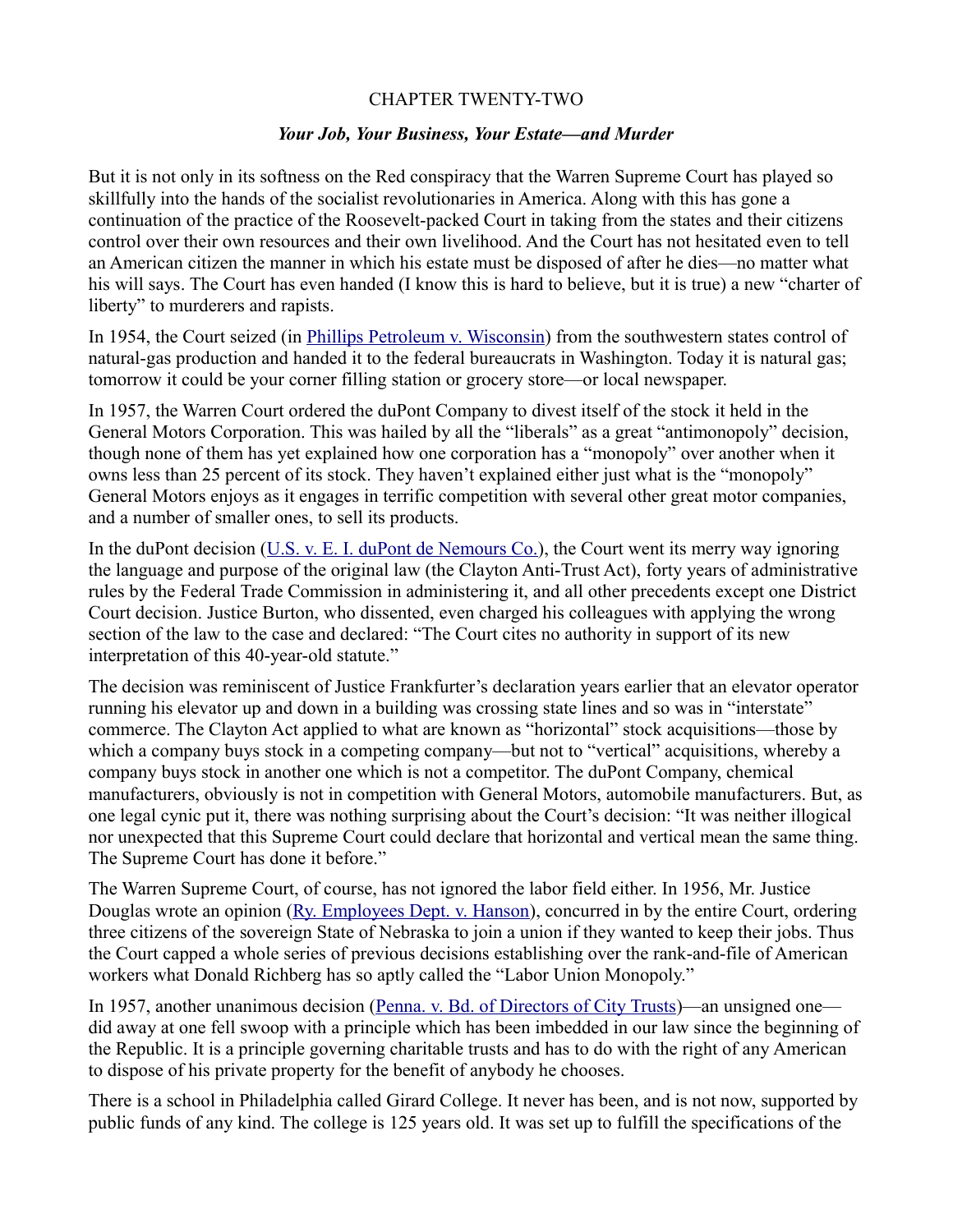will of Stephen Girard, a wealthy Philadelphian. The college always has been supported by a trust fund set up by Girard in his will. The trust fund, under wise administration, is now somewhere in the neighborhood of a hundred million dollars, and the school itself takes care of about a thousand youngsters a year. In his will, Stephen Girard directed that the bulk of his estate be put into a perpetual trust and the trust was directed, also in his will, to set up and maintain "a school for poor white orphan boys." That is what the trust has done for 125 years.

But, you say, what has the Supreme Court to do with all this? Hasn't a man a right to dispose of his money any way he chooses? And wasn't Girard carrying out a noble and humane purpose in leaving his fortune for the education of poor white orphan boys who might not otherwise have the advantages he provided?

Well, let us see what happened. You will learn quickly how far our Supreme Court is willing to go in its lawlessness. In order to be certain that the provisions of such wills and trusts as Stephen Girard's are carried out according to the donors' wishes, the City of Philadelphia did what many other states and cities have done for the protection of its citizens. It named a Board of Directors of City Trusts—a board of trustees—to carry out the terms of wills and estates left in perpetual trust in that city. Of the fourteen members on the board, twelve were named by the Court of Common Pleas. The other two were *ex officio* members—one the president of the City Council and the other the city's mayor. This is similar to the practice in many states where private institutions of various types operate under a state charter and the governor of the state is named an *ex officio* member of the board of trustees or directors.

In 1954, two Negroes tried to gain admission to Girard College. The Board of Trustees turned them down because, under Girard's will—of which they were the trustees—they could admit to the college only "poor white orphans." In fact, a clause in the will stated that, if the trustees administered the fund in any way other than that specified in the will, the money would be forfeited— which, of course, meant the college would close down.

The two Negroes took the case to court, and the highest court of the State of Pennsylvania upheld the Board of Trustees, stating emphatically that "it is one of our most fundamental legal principles" that an American citizen has a right to dispose of his own property in any way he sees fit, and that this right is so inherent and so protected that it must be enforced no matter how much others may disapprove of it. The Pennsylvania Supreme Court said specifically: "He [the man who makes a will] is entitled to his idiosyncrasies and even to his prejudices."

At least that was the case until a packed Supreme Court started legislating for Americans. The lawyers for the two Negroes asked the Supreme Court for a writ of *certiorari*—for the Court to hear arguments in the case and decide it. Attorneys for the Board of Trustees, of course, opposed this plea. There were no arguments on the merits of the case, but the Court agreed to accept it *on its merits.* Would it not be interesting if we could have a look at the memoranda and recommendations on this petition by some of those "bright young men" we have previously considered, through whose hands all such pleas must pass?

In a brief unsigned opinion, to which there were no dissents, the Supreme Court reversed the Pennsylvania high court and declared Girard College must admit the Negroes because, even though the Board of Trustees was acting as a trustee for the Girard trust fund, it "is an agency of the State of Pennsylvania" and therefore its refusal to admit the Negroes amounts to "discrimination by the State." The Supreme Court so declared, despite the fact that the lower court pointed out that Girard's will "was never administered by the City in its governmental or sovereign capacity." It was administered by the Board "solely in the capacity of a fiduciary or trustee, governed, bound and limited by the directions and provisions of Girard's will."

The Board's attorneys, following the Supreme Court's unsigned five-and-a-half-line decision, asked for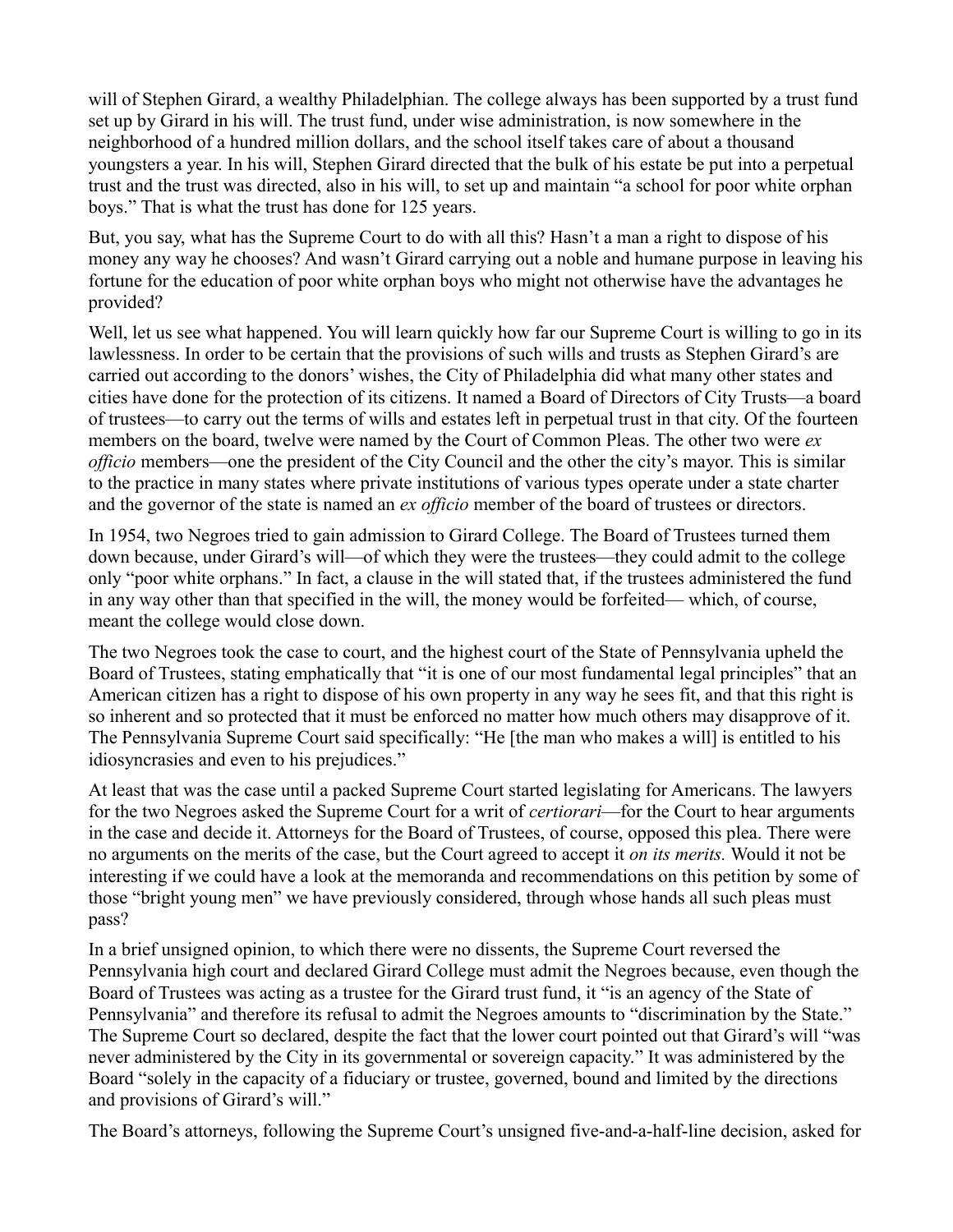a rehearing on the merits of the case. The Court summarily refused it. What were they afraid of? That argument by competent attorneys would force them to reverse themselves?

The incalculable harm possible from this decision of the Court—depriving the free American of his right to dispose of his estate as he chooses—can be seen from the words of the Pennsylvania high court. It pointed out that private trusts for charitable purposes "abound in overwhelming numbers." Then it said:

We have charitable trusts for ministers of various church denominations, for foreign missions, for churches, priests, Catholics, Protestants, Jews, whites, Negroes, for relief of the Indians, for widows or orphan children of Masons or other fraternities, for sectarian old-folks homes, orphanages and so on.

Certainly no one would contend that a donor or testator could not establish a charity, the beneficiaries of which were to be those whom he designated—persons of any prescribed race, creed or color, or however otherwise differentiated.

Maybe "no one would contend" so, but the Supreme Court of the United States not only contends but says its ruling is the law.

You may think that in this long string of decisions, the Supreme Court has gone about as far as it can go. But you would be mistaken. One of the chief reasons why free men set up governments is to protect the majority of decent, law-abiding citizens amongst them against the minority of those who insist on living without the law. Absence of government in such a case means anarchy. Now, you say, certainly you are not going to accuse the Supreme Court of trying to bring about a condition of anarchy. No, I'm not. I simply ask you to draw your own conclusion after reading the facts in the following case.

In 1954, in Washington, D.C., a woman was doing her washing in the laundry room in the basement of her apartment house. A man named Mallory, with a mask over his face, went into the laundry room and attacked and raped the woman. The police were called, and the next day they brought Mallory, who lived in the janitor's quarters of the apartment house, into the police station for questioning. He agreed to take a lie-detector test and then said he wanted to talk. He made a complete confession of the crime. Even when faced with the woman against whom he committed the crime, he again repeated his confession. He had been brought to the police station at first only as a suspect—the police did not have sufficient evidence on which to go before a magistrate and have him arraigned. His confession came only seven hours after his arrest. He was indicted, tried, and found guilty, and the jury recommended the death penalty. Mallory never contended that any force, threats, promises, or coercion were used to get his confession. But he appealed his conviction on the ground of illegal detention and unnecessary delay in arraignment.

The United States Court of Appeals in Washington threw out his contention for what it was—an obvious subterfuge to get a confessed rapist off the hook—and said his conviction should stand. But his lawyer appealed the case to the Supreme Court.

Justice Frankfurter (in [Mallory v. U.S.\)](http://laws.findlaw.com/us/354/449.html), for a unanimous Court, did not find Mallory innocent of rape, though Justice Frankfurter referred to him tenderly as a "19 year old lad." The Court did not even suggest there was any doubt about his guilt. But it made a new rule. It said the police had no right to question a suspect before arraignment. Since the police *had* questioned him—and got a confession with no hint whatever of any "third-degree" methods—the Court ordered that he was to have a new trial. Whereupon the prosecuting attorney threw up his hands, declaring that the wording of the Court's decision made it impossible to retry the case with any hope of conviction. The rapist Mallory walks the streets today a free man[—free to rape again—](http://sovereignstates.org/books/NMAA/NineMen_Preface.html#mallory)thanks to the Supreme Court of the United States.

The chief of the Justice Department's criminal division has said that the Mallory decision "clearly demonstrates that a great many very serious crimes will go unpunished . . . not because the truth cannot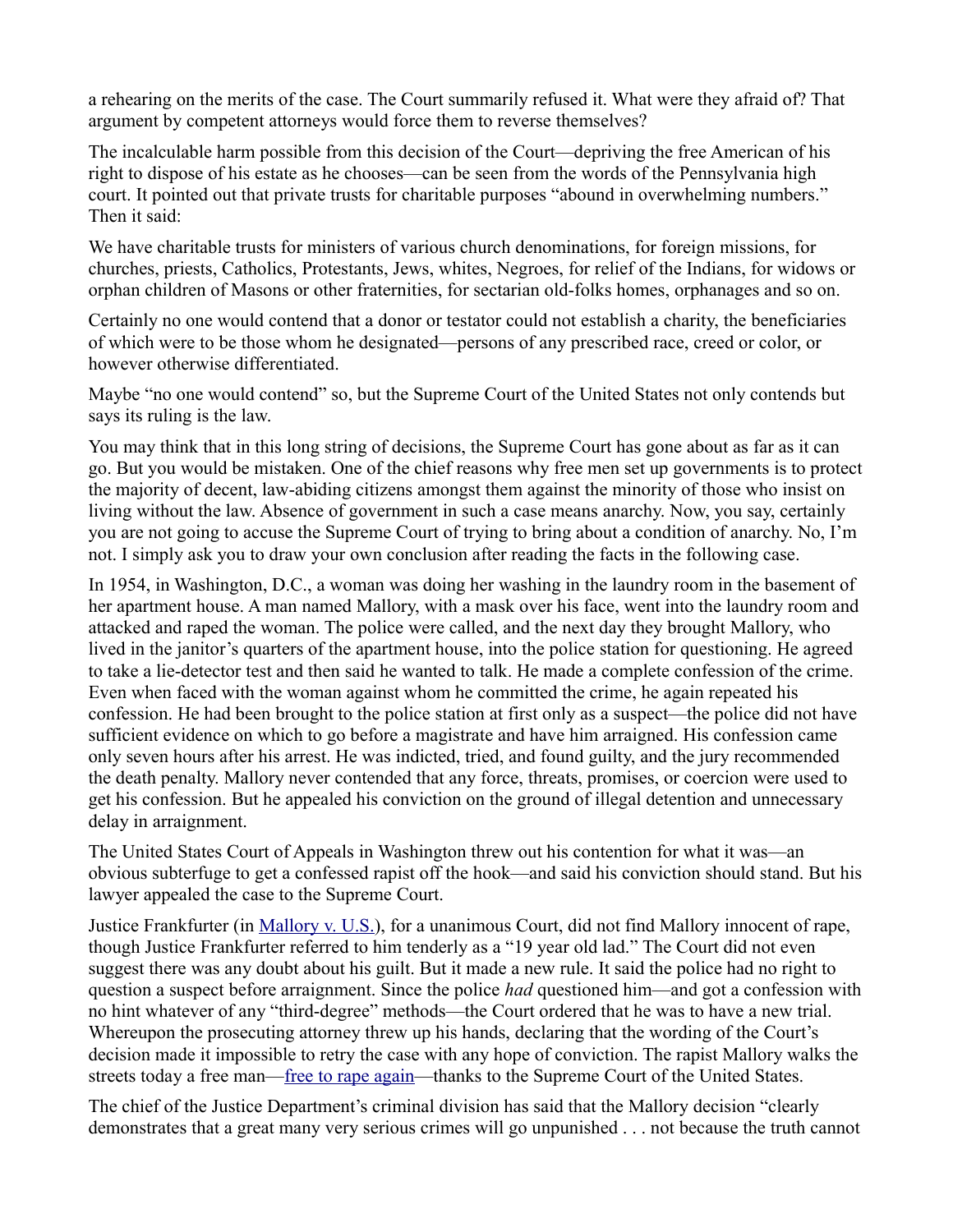be ascertained, but because of the procedures that have to be followed to develop the facts." He went on: "The place where the impact of this decision will be greatest is in the gangster crimes. It is the real hardened professional criminals who will take advantage of this."

The Washington *Evening Star* quoted a proponent of this fantastic decision as explaining it this way: "Police can question people if they want to be questioned as long as they are free agents. A suspect can be brought to headquarters and questioned as long as he is free to walk out at any time. But as soon as he is under arrest, it is 'unreasonable delay' in arraigning him if police use any time to make a case against him." As Senator William E. Tenner pointed out on the floor of the Senate, this means that "a suspect cannot be questioned *before* his arrest unless he agrees, and *if he is arrested* he cannot be questioned *afterwards.*"

The results of this decision are already being felt in many places. A man confessed to murdering a girl. He was convicted and sentenced to death. But an appeals court was obliged to say, under the Supreme Court's new rule, that the confession can't be validly used because there was too long an interval sixteen hours—between arrest and arraignment.

In Washington, Chief of Police Robert V. Murray pointed to another Eastern case involving the rape and murder of an eight-year-old girl. Thirty detectives were at work on the case. Over a thousand people were questioned about the crime. But, said Chief Murray, "What good will it do to bring in a good suspect, question him, and get a confession if this decision stands? This decision says he must be arraigned immediately and not questioned after we arrest him."

And Chief Murray put his finger on the Court's overpowering concern for the rights of the criminal while the rest of our law-abiding citizens can go hang. He said: "Innocent persons in great numbers would, of necessity, have to be arraigned and the stigma of a police record placed against them unless there is reasonable time to clear them by interrogation and investigation before arraignment." But to the "liberal" Supreme Court, so very much concerned about the "civil liberties" of communists and criminals, this means nothing.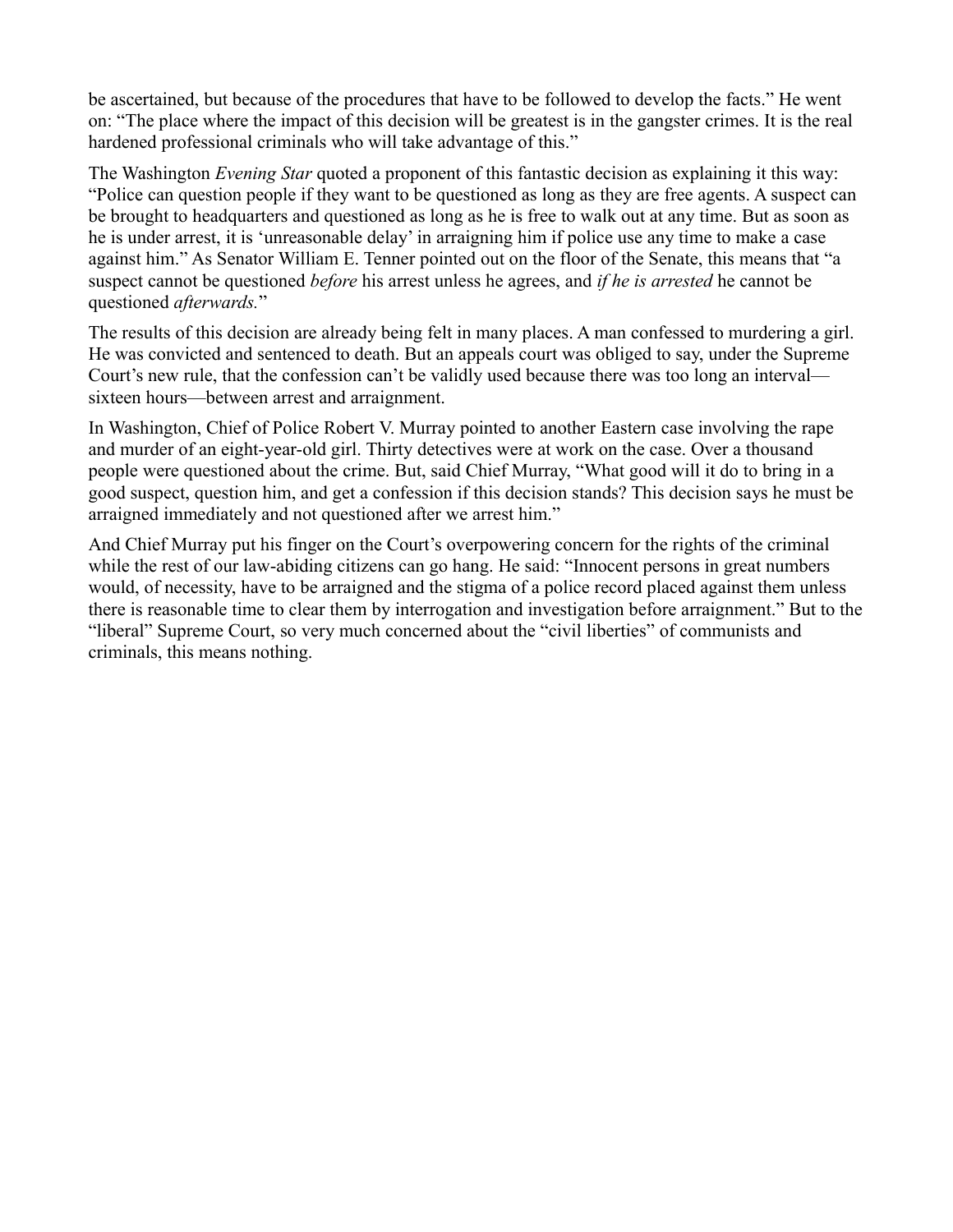# CHAPTER TWENTY-THREE

# *The Communists' Jubilation—and a Warning*

In the light of this whole sorry record of the Court's usurpation of the rights of the states and the citizens, and the terrifying go-ahead signal it has given to the communist conspiracy in America, we need not be surprised at the jubilation in communist circles over the Supreme Court of the United States.

The Court's decision in the Smith Act case freed from conviction fourteen West Coast communists. Dorothy Healey Connolly, former chairman of the Communist Party in Los Angeles County and spokesman for the communists on the West Coast, rejoiced: "This is the greatest victory the Communist Party ever had." She added that it would "result in the rejuvenation of the Communist Party in America." It certainly has, because, as a result of the Court's rulings, one communist after another has been set free by the lower courts; to say nothing of a whole batch of fellow-traveling leftists who thumb their noses at congressional committees and are free from punishment—thanks to the Supreme Court of the United States.

The communist *Daily Worker* in New York carried ecstatic front-page headlines about the Court's decisions. It hailed them as "liberty rulings" and "A Milestone for Democracy." The communists even held a rally in September, 1957. Its purpose? Let the *Daily Worker* spell it out: "*To pay honor to the U.S. Supreme Court and its recent decisions,"* and to "*Hit out at attempts to undo the decisions."*

We may well ask if Messrs. Warren, Frankfurter, Black, Douglas, Harlan, and Brennan are proud of these encomiums from the enemies of the nation whose laws these justices are sworn to uphold. Even so restrained and objective an observer as David Lawrence has called the Court's decisions "Treason's Greatest Victory." Those are strong words—words we should think would bring at least a few sleepless nights to any justice who has still left in his soul a scrap of love for the American Republic.

We might ponder well—as might also the justices of the Supreme Court—the words of one who knows, perhaps better than anybody else in America, whereof he speaks. Robert Morris was the counsel of the Senate Sub-Committee on Internal Security. His knowledge of the communist conspiracy in the United States can be matched perhaps only by that of J. Edgar Hoover. Morris was an officer in Naval Intelligence and has had years of service with the Internal Security Committee. He also has a thorough knowledge of the law. In fact, he was elected a judge in New York and resigned that post to return to his work with the Internal Security Committee because of his concern over the inroads the communist conspiracy was making in the country he loved. Judge Morris is not a headline hunter nor an amateur investigator. His investigation of the Institute of Pacific Relations was a model of careful fact finding and considerate handling of witnesses and resulted in an unassailable record of the work of the communist-dominated IPR in influencing the American government to let China fall into the hands of the communists. Here is what Judge Robert Morris had to say about the Supreme Court of the United States:

*An aggressive majority of the Supreme Court, bypassing judicial precedent and grievously misunderstanding the nature of the Soviet organization in the United States, has undertaken a campaign to level all existing barriers against communist penetration.* This majority has denied to the states the right to protect themselves against communist insurrection and infiltration on the theory that Congress has preempted that function for the federal government. Ironically enough, it has supplemented that decree by eliminating for all practical purposes the right of the federal government to check subversion and insurrection.

The spectacle of five judges, in the face of this world struggle, by-passing established judicial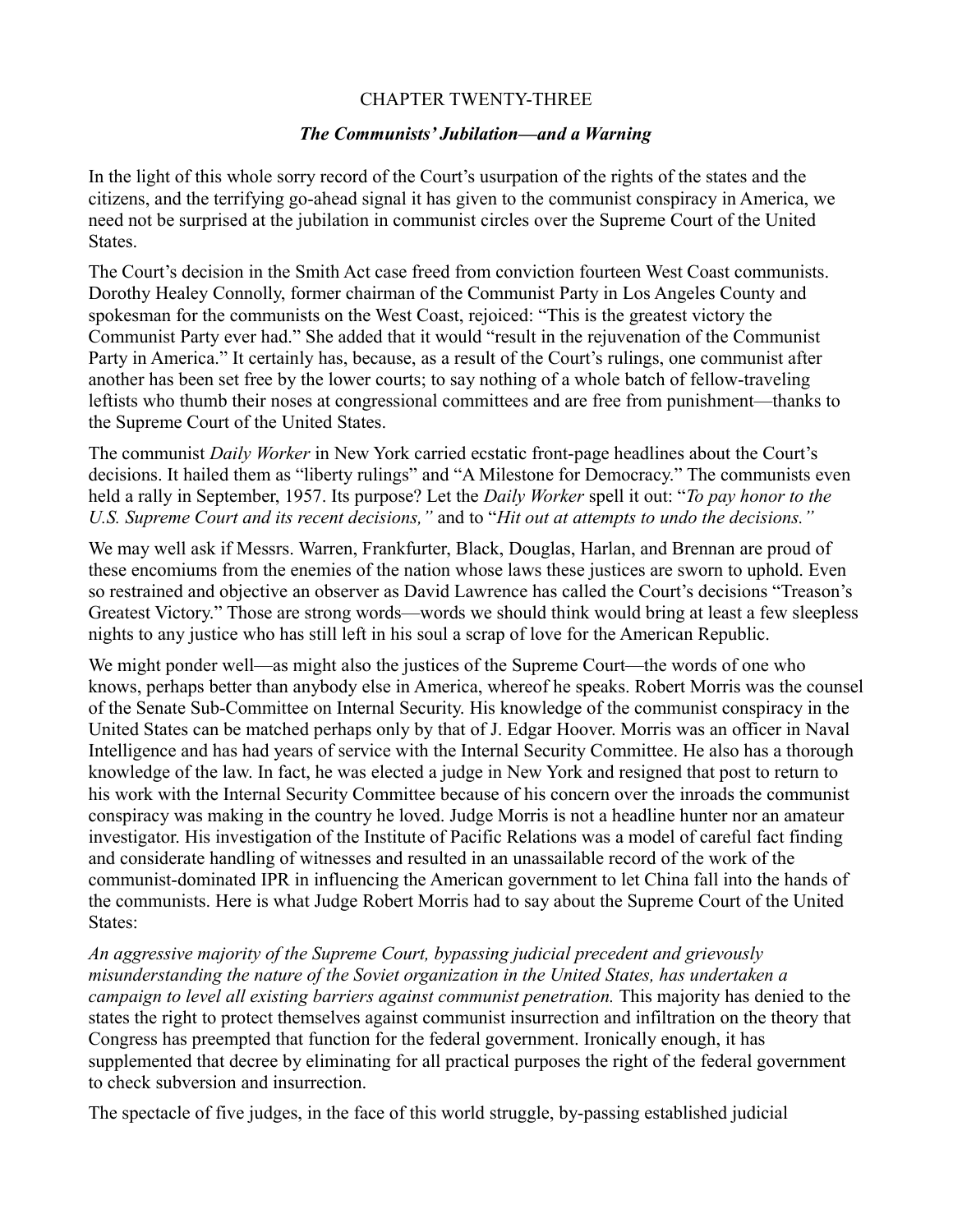precedent and forcing the FBI to expose its secret and complicated files to the sworn enemies of this country is difficult to comprehend.

So it is. But perhaps, now that we have had a look at the judges themselves, their past records, and the purpose for which they were packed onto the Court, we can see a little more clearly the frightening role they were expected to play. It amounted to nothing less than to break down the sovereignty of the American states, to bring all power over the states and their citizens to the center, and to give the enemies of America a free hand in their efforts to destroy the American republic and set up in its place a collectivist society. We must admit that the justices, in most cases, have played their roles like veteran actors.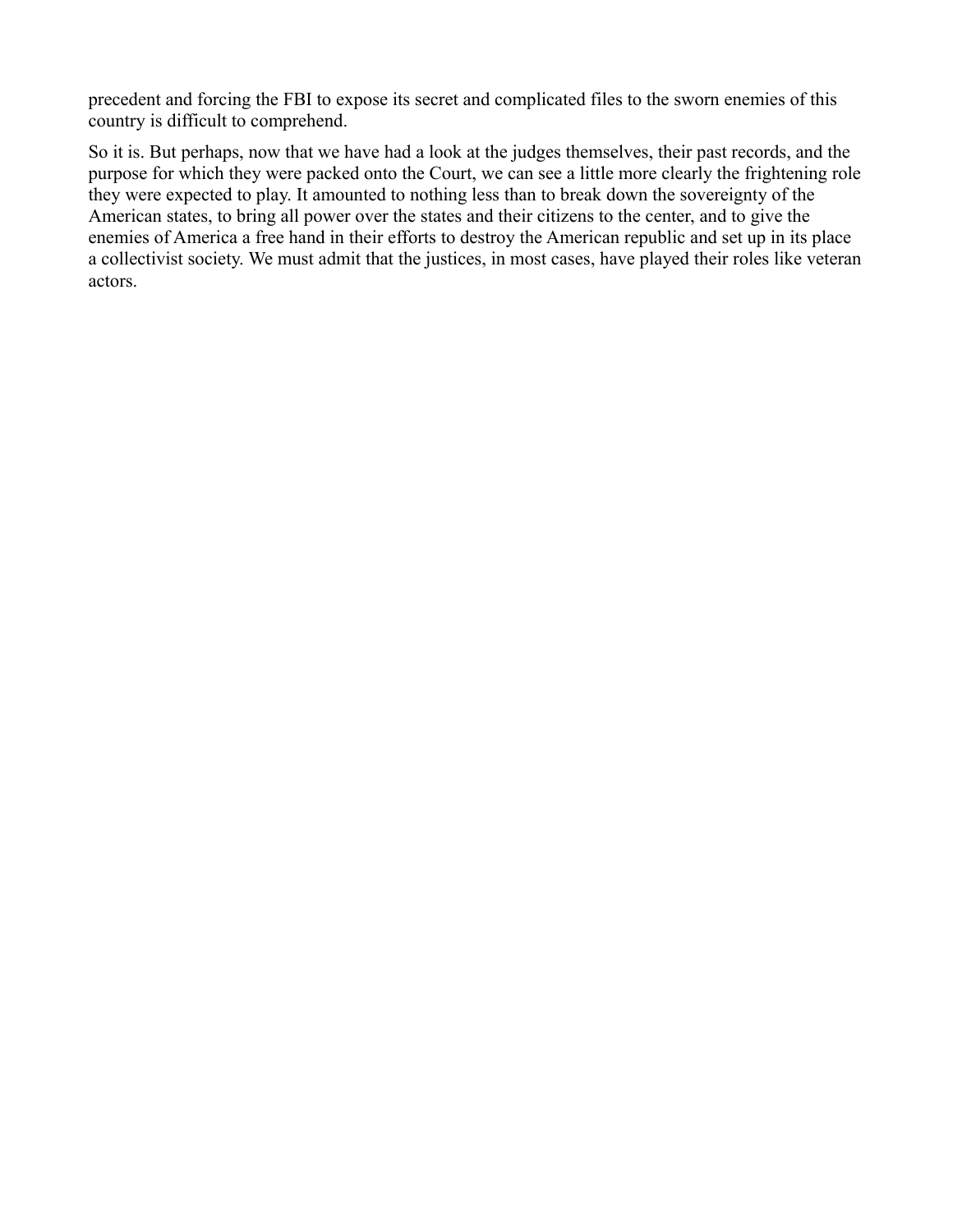# CHAPTER TWENTY-FOUR

### *To Turn the Tide*

But all those who are devoted to our American way of life and who believe it is worth saving against the encroachments of the collectivist sappers are agreed that, if it is to survive, something must be done about the Supreme Court.

A number of proposals have been made—and undoubtedly more will be made in the future—for dealing with this great crisis in our history. The major ones so far put forth are listed here, with a brief explanation or discussion of the points involved, so that Americans will know what they are and be able to think intelligently about them and about the overriding problem of our times with which they are meant to deal.

First, of course, is the constitutional provision which states that any official of the United States "shall be removed from office on impeachment for, and conviction of, treason, bribery, or other high crimes and misdemeanors." The Constitution also provides that judges "shall hold their office during good behavior." The impeachment process, of course, is a long, difficult, and cumbersome one and has been used only a very few times in our history. Yet it is well for us to remember that it is there—to be used whenever the charges are such as to justify a trial for impeachment by the Senate, whose members are the representatives of the sovereign states; and, let us add, whenever the sovereign states and their citizens—who in the end constitute the ultimate jury—give their backing to the senators who represent them in what is, at best, a difficult proceeding.

The next group of proposals has to do with the appointment, tenure, qualifications, and service of the justices themselves. There are four of these proposals:

First: That a limit—four, six, or ten years—be placed on the terms of Supreme Court justices. At present, the justices are appointed to serve "during good behavior," which generally has meant for life. But congressmen, senators, even the President, serve for fixed terms. Why, it is asked, should not the justices?

Second: That justices be reconfirmed by the Senate at stated intervals. This proposal was first made by David Lawrence. At present, the justices are confirmed only once—when first named to the bench. Mr. Lawrence's suggestion would give the Senate a check on the justices, say every four years or so.

Third: That at least one of each two successive nominees to the Court should have had ten years of judicial experience. This proposal was first made by Senator John Stennis and has since been taken up by others. It stems from a startling discovery which the Senator made—that since 1932 the Court has departed on thirty-five occasions from decisions previously rendered, whereas there had been only twenty-nine such reversals in the entire history of the Court before 1932. In other words, in 143 years of its history the Court reversed previous decisions only twenty-nine times. But in just the last twentyfive years it has reversed previous decisions thirty-five times.

Fourth: That the President be deprived of the power of federal court appointments entirely and that the Senate should elect all federal judges.

It would seem that the adoption of the second proposal—that the justices be reconfirmed at stated intervals by the Senate—might do away with the necessity of the first one—placing a limit on their terms of office. It could be stated that if the Senate wished to give no reason for not reconfirming, no stigma would be attached to the lack of approval by the Senate. This would enable the Senate to drop a justice who, for instance, may have grown too old to carry on the work of the Court but who refuses to retire. And certain retirement benefits could be kept in force even for justices who could not pass muster with the Senate but who had not reached the retirement age. That would obviate any charge that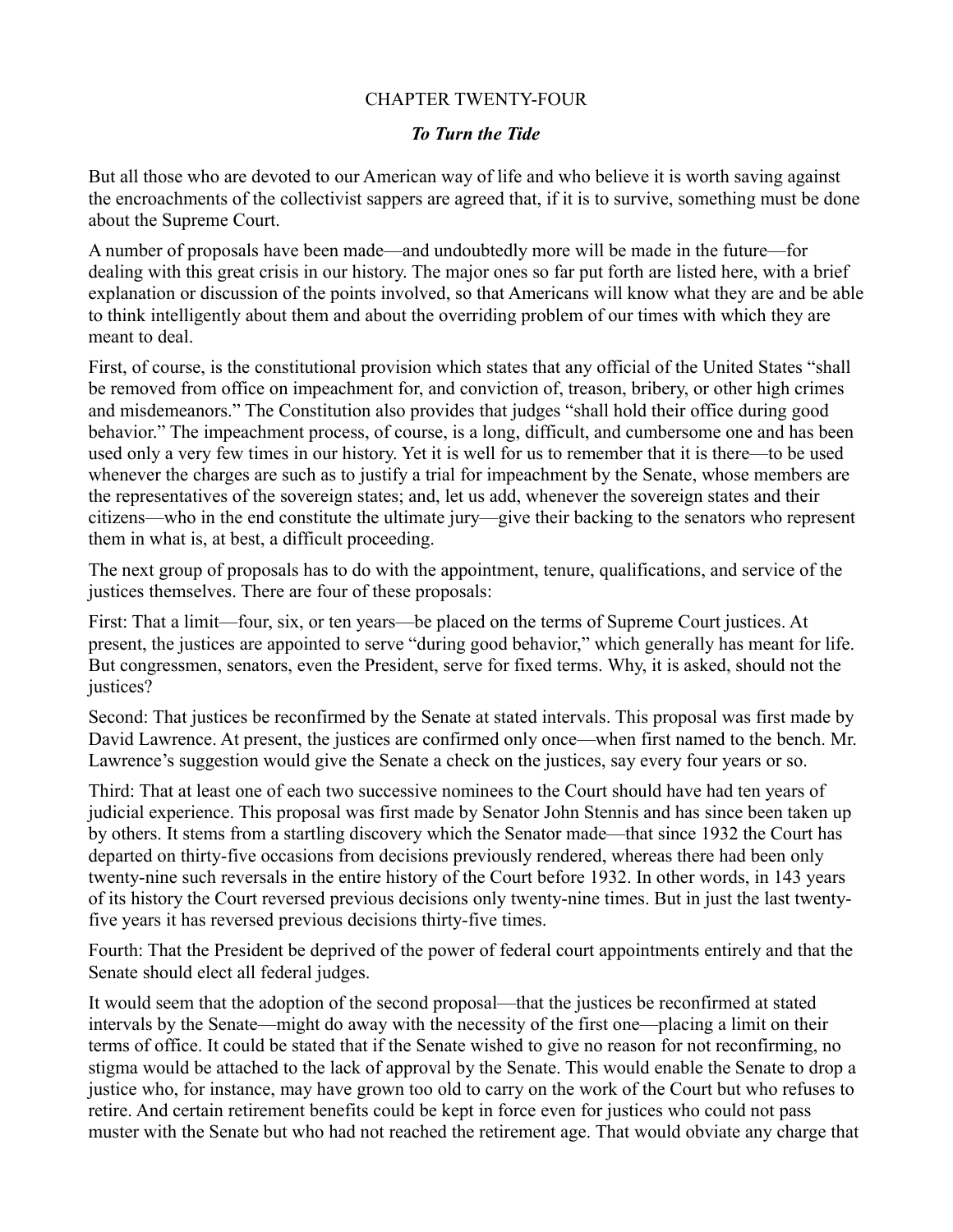the Senate was taking away a justice's livelihood in refusing to reconfirm him in his job on the Court.

But the major effect of both proposals—that justices serve fixed terms or stand for reconfirmation by the Senate, or both—would be on the justices themselves. It would take them out of the privileged class in which they are *answerable to no one* and place them where they belong as the public servants of a federal republic. They would become answerable to the representatives of the sovereign states, without which states there would be no federal republic—and no Supreme Court.

As to Senator Stennis's proposal that at least one of each two successive nominees to the Court should have had at least ten years of previous judicial experience, no one who has read thus far in this book could doubt the necessity for such a reform. If we apply some such rule to the members of the Supreme Court appointed since 1937, when packing began, we can see how far short they fall on judicial experience. There have been seventeen appointments since that time (including the Eisen-hower appointees as of this writing). Their total previous judicial experience amounts to thirty-seven and a half years—and that includes Justice Black's eighteen months as a police-court judge and Justice Murphy's service on a City Recorder's court. If we assume that each should have had at least ten years of previous experience—a total of 170 years—we can see that our last seventeen justices have fallen short of that logical minimum by 132½ years.

In fact, it would seem that Senator Stennis's proposal does not go quite far enough—that *all* justices should be required to have had considerable previous judicial experience or that the exceptions should be at least highly eminent authorities on *constitutional* law.

It would also seem that at least part, if not all, of this previous experience should have been gained in service on the *highest courts of the states,* rather than solely in the federal judiciary. Many careful observers of our federal courts are of the opinion that they have reached their lowest level in recent years because of the long tenure in office of New Deal-Fair Deal-"Modern Republican" presidents. Certainly during the Roosevelt-Truman regimes many appointments to federal judgeships were made without regard to quality and chiefly on the basis of political expediency and reward.

Appointments or election to Supreme or Appellate courts in the states, on the other hand, generally go to men who have gained a well-earned reputation for legal and judicial sagacity among people who are able to watch them closely—the citizens of their own states. This is not to say, of course, that all state judges are of Supreme Court caliber or that all federal judges are not. But, generally speaking, the caliber of a man who has risen to a post on the highest court of his state is likely to be a good deal higher than that of a political hack who got a federal-court appointment because he voted "right" on this or that measure or delivered the precinct vote to the "right" presidential candidate. Also, a judge on a high state court is bound to be much more aware of the place of the sovereign states in our federal republic than is one who has served only on the federal courts.

This brings us to the fourth proposal in this group—that the President should be deprived entirely of all federal-court appointments—including those to the Supreme Court—and that the Senate should elect all federal judges. This will immediately raise the cry of "politics!"—the charge that such a reform will put all federal judgeships at the mercy of the political pulling and hauling in the Senate. We may well ask what they have been at the mercy of for the past two decades—if not the political machinations of presidents surrounded by social revolutionaries who would change our whole form of government and life?

In the case of federal judgeships below the Supreme Court level, had they been elected by the Senate in the past twenty years they would at least be a good deal more diversified as to political adherence than the presidential appointees. After all, we did have a few Senates in which the opposition to the president was in the majority.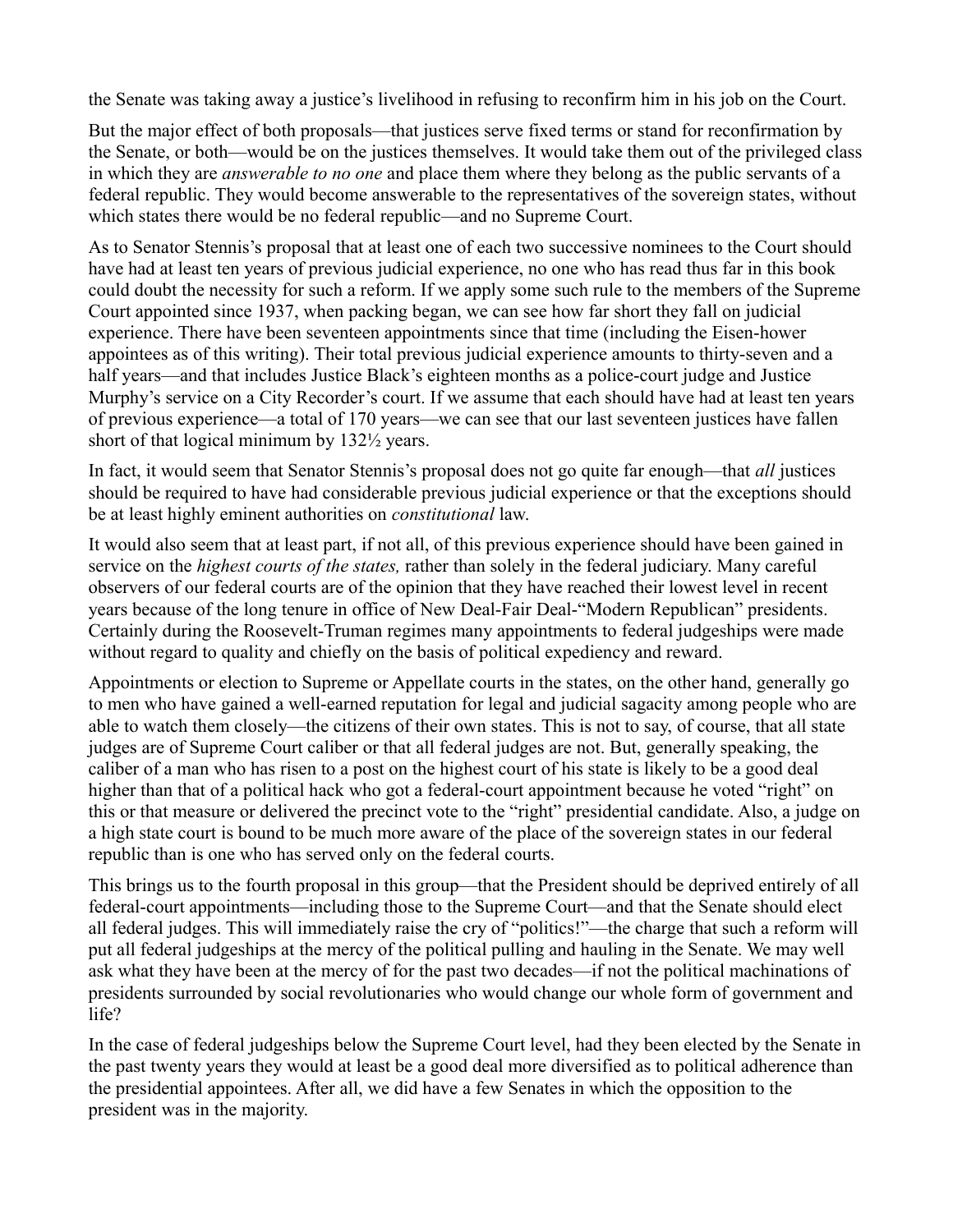As to Supreme Court appointments, could the Senate have done any worse than Messrs. Roosevelt, Truman, and Eisenhower? Certainly this is a proposal that should be carefully considered. Perhaps a wise course would be for the Senate to name two or three qualified men from among whom the President would have to make his choice. And this would be within the spirit of the Constitution, which says the President should make appointments to the Supreme Court *by and with the advice and consent* of the Senate.

This brings up, of course, the role of the Senate in the Supreme Court appointments of the past twenty years. There is no dodging the fact that, while our last three presidents have been busy packing the Court, the Senate of the United States has not been blameless. Had it so chosen, the Senate could have blocked any one of those appointments. There were bitter fights on some of them, but in the end the Senate went along and approved the appointments. This is one more evidence of the distance we have strayed from our traditional form of government. The senators, who are supposed to represent the sovereign states of the American Union, have been so busy appeasing an Executive with billions of dollars of taxpayers' money to dole out that they have in many cases forgotten why they are in Washington.

Nevertheless, in Supreme Court appointments up to now the Senate has been faced with more or less of a presidential *fait accompli.* Were the Senate itself to initiate the appointments, it could very well be a good deal more independent of the Executive, particularly if the members felt the pressure of an aroused constituency which was watching carefully the caliber of the men named to the highest court in the land.

Most, if not all, of the above proposals would require constitutional amendment. And they would not, of course, affect the Court as at present constituted. Neither of these is a good reason why they should not be pushed, since, if reform of the Court is needed—and we can no longer doubt that it is—some such action is of paramount importance for the future as well as now.

However, there are two other proposals which open the way to us to do something right now about the precarious constitutional crisis in which the packed Supreme Court has involved us.

The first of these is nearly as old as our government itself. It has been used on a number of occasions both successfully and unsuccessfully—by the sovereign states. It is called "interposition" and has most recently been fully expounded by the brilliant young editor of the Richmond *News-Leader,* James Jackson Kilpatrick. Anyone interested in our past experiences with interposition could not do better than to read Mr. Kilpatrick's excellent volume *[The Sovereign States: Notes of a Citizen of Virginia.](http://sovereignstates.org/books/The_Sovereign_States/SovStates_Contents.html)*

Interposition is based on the Virginia Declaration of 1798, written by Thomas Jefferson and James Madison. That resolution reads:

In case of a deliberate, palpable, and dangerous exercise of other powers not granted by the said compact [the Constitution], the States who are parties thereto, have the right, and are in duty bound, to interpose for arresting the progress of the evil, and for maintaining within their respective limits, the authorities, rights, and liberties appertaining to them.

What this means is that when the Executive or the Court violates the Constitution by usurping powers which the Constitution forbids, the states themselves—three fourths of which form a power without which there would be no Constitution and no federal government—must interpose to "arrest the progress of the evil" being committed by their own creature (the federal government) and force it to conform to the body of laws (the Constitution) which the states set up to govern its conduct.

Interposition, of course, is within the power of the sovereign states, as states. Whether any single one alone or a group of them together will have the intestinal fortitude—after a quarter of a century of standing in line with their hats in their hands before the Executive in Washington—to recapture for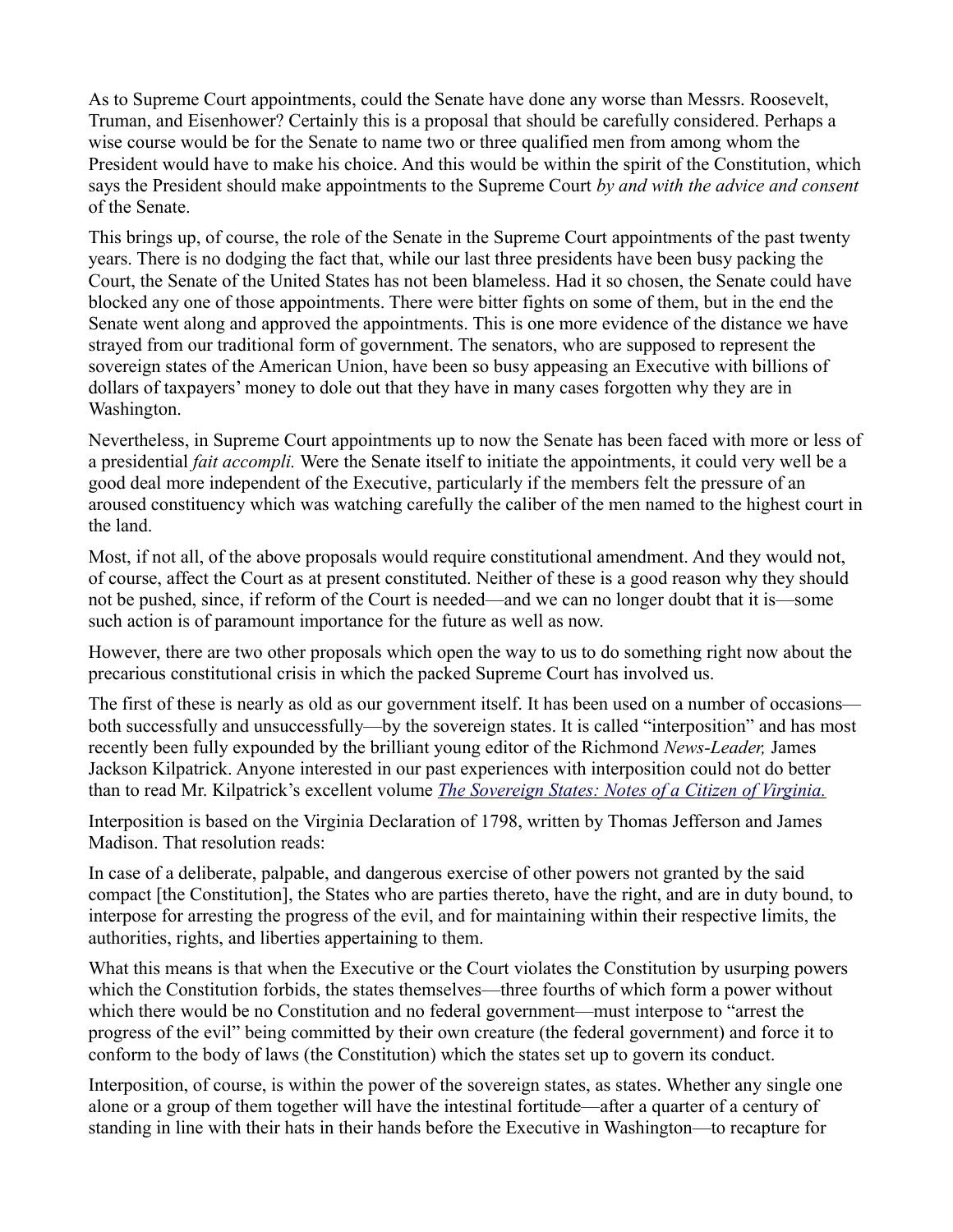themselves their historic role in the Republic, remains to be seen.

The other proposal offers the greatest hope of success at the moment. It requires no constitutional amendment—only action by the people's representatives in the Congress of the United States. It is entirely within the Constitution—in fact, it is specifically provided for in our great Charter in the following words (Art. III, Sec. 2):

In all cases affecting ambassadors, other public ministers and consuls, and those in which a state shall be party, the Supreme Court shall have original jurisdiction. In all other cases before mentioned, the Supreme Court shall have *appellate jurisdiction,* both as to law and fact, *with such exceptions, and under such regulations as the Congress shall make.*

This section means that Congress can make regulations and exceptions as to the type and kind of cases which could be taken on appeal from lower courts to the Supreme Court. In other words, Congress could say, for instance, that once a state court has upheld the constitutionality of a state sedition law, or a state school law, or once a lower federal court has upheld the right of Congress itself to protect the citizens against subversion, the matter would end right there. The Supreme Court would have no right to hear such cases on appeal and reverse the decisions. Congress could, for example, pass a law providing that the Supreme Court must not review any cases having to do with schools or education traditionally and constitutionally always state problems. Such cases would be left where they belong in the state courts. If an educational problem involving a federal question should come up, Congress could specify that only then would it go to a federal district court, whose judgment would be final.

The same process could be applied by Congress to laws affecting subversion—laws designed to protect us and our liberties from the onslaughts of the communist conspiracy. In fact, a committee of the American Bar Association, in July, 1957, called on Congress to pass legislation which would, in effect, wipe out the long string of procommunist decisions of the Warren Supreme Court. The Bar Association committee demanded legislation to:

Keep the FBI files confidential.

Allow schools, colleges, and bar associations to refuse employment or membership to persons who won't answer questions about past or present communist activities.

Permit congressional investigating committees to question suspected subversives as freely as they do businessmen and labor leaders.

Allow the Justice Department to question aliens awaiting deportation about any subversive associations.

Correct the Warren Court's gratuitous edict that under the Smith Act, it is all right to urge the violent overthrow of the government so long as you don't spell out how it is to be overthrown.

These recommendations of the American Bar Association committee were read by the committee's chairman, former Senator Herbert R. O'Conor, to the 3,000 delegates of the American Bar Association at its 80th annual convention in London—the same convention at which Chief Justice Warren appeared on the platform in a chocolate-colored suit to the dismay or amusement of assembled guests. The 3,000 delegates applauded Senator O'Conor's report vigorously. But its impact on the mind of the Chief Justice of the United States, so far as anybody has been able to determine, was nil.

However, the fact remains that Congress has it within its power to correct many of the evils which the packed Supreme Court has visited upon us. According to some authorities, Congress can even specify by law what constitutes "good behavior" on the part of the justices—and should they go outside or beyond those specifications, they would become answerable to the Congress in proving that they should continue to hold their high posts.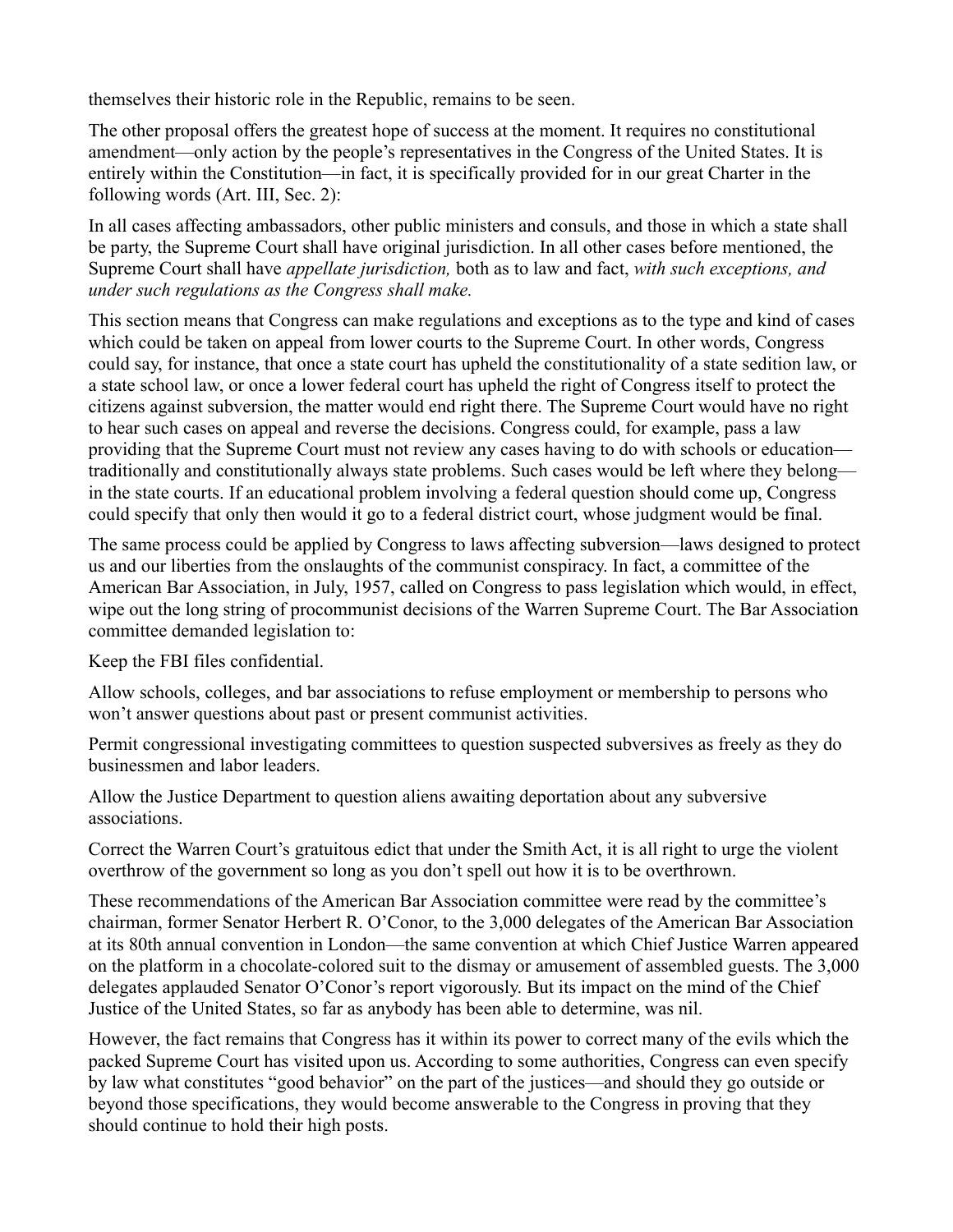When we say that Congress has it within its power to curb the runaway Supreme Court, in the final analysis that means a power which resides in you—the free American citizen. Congress is always only as good or as bad as you—who elect its members and keep them in office—make it. You can sit back in complacent despair and say: "Oh, what's the use? Congress pays no attention to what we want." If you do, you have no one to blame but yourself if the Supreme Court continues to ride roughshod over your liberties. But if you and enough other Americans demand that Congress rescue from the nine usurpers on the bench the tattered charter of freedom, repair it, and restore it to the people, you will be amazed at how quickly the demand will bring action. But the demand must be persistent enough, vocal enough, and numerous enough to overcome the pressures of the loud and organized minorities who are ever vigilant in their own interests. The greater interest is the liberties of a free people—and freedom-loving people far outnumber all the vocal minorities combined. They have only to make their voices heard and their numbers felt.

There is one final proposal to reverse the usurpations of the Supreme Court. It was made by the wellknown writer and commentator John T. Flynn. Aside from immediate congressional action as outlined above, it would seem to be a necessary prerequisite to all other reforms of the Court. It is that all decisions of the Supreme Court, from 1937 to the date of the adoption of the proposal, should be declared to have no force and effect as precedents in judicial or other proceedings in determining the meaning of the words, sections, and provisions of the Constitution.

The purpose here is obvious. It is to enable all future Supreme Courts, no matter how otherwise reformed, to disregard the usurpations of the Court in the last twenty years. The justices would return to the body of law and precedents set up before the usurpations began in order to decide on all future cases that would come before them.

This proposal, of course, would require a constitutional amendment. But, once again, do not despair. The amendment process seems a long one—passage by two thirds of both houses of Congress and three fourths of the states. But we have amended the Constitution twenty-two times since its adoption—in some instances with a good deal of speed—and in many cases on questions of relatively minor importance compared with the overwhelming urgency of the one which now faces us. Nowhere, at no time in our history, as we contemplate the Supreme Court and its attack on our liberties, do the words of Edmund Burke have a greater meaning for us: "All that is necessary for the triumph of evil is that good men do nothing."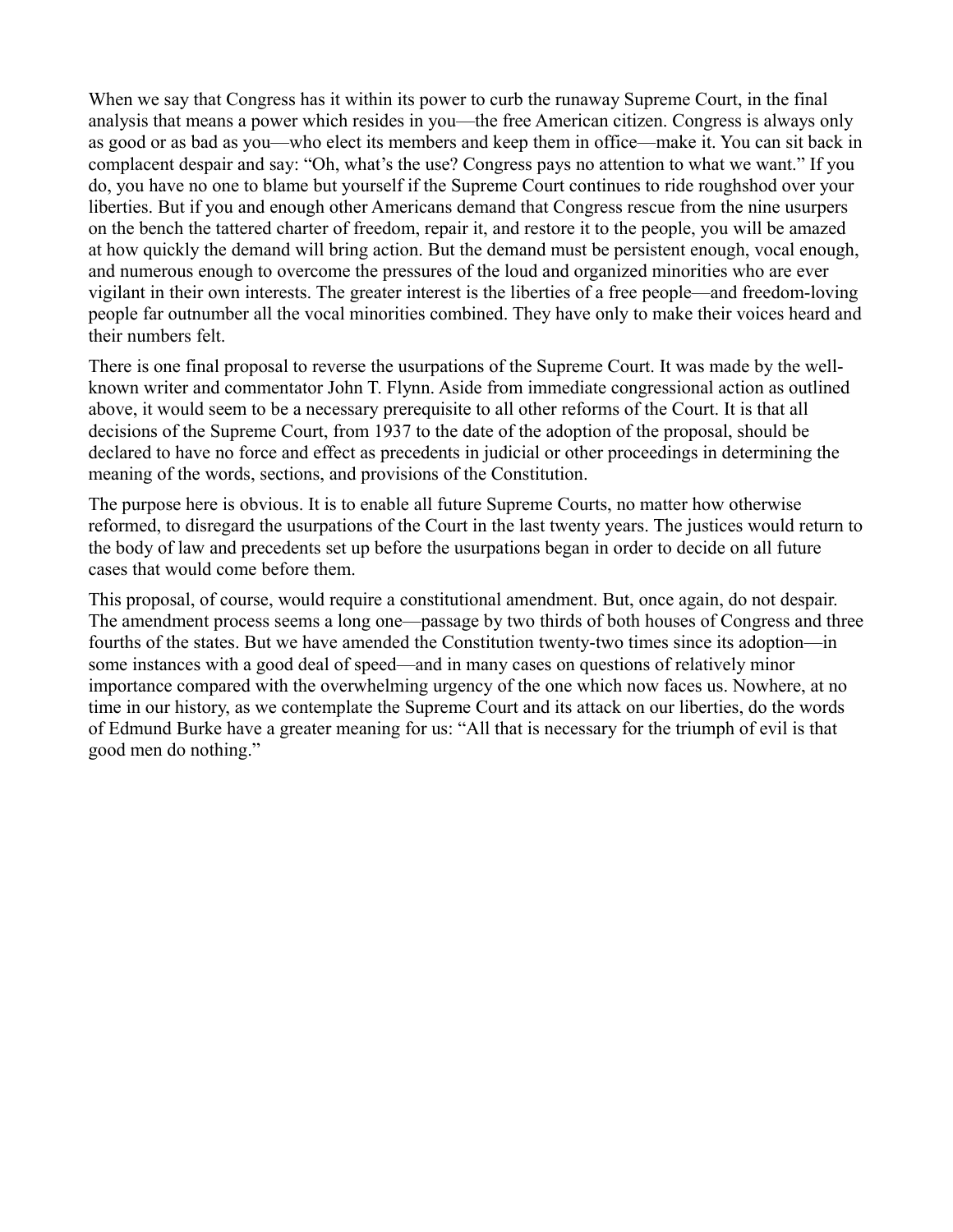Go to: *[Supreme Court Cases Cited](http://sovereignstates.org/books/NMAA/NineMen_Cases.html)*